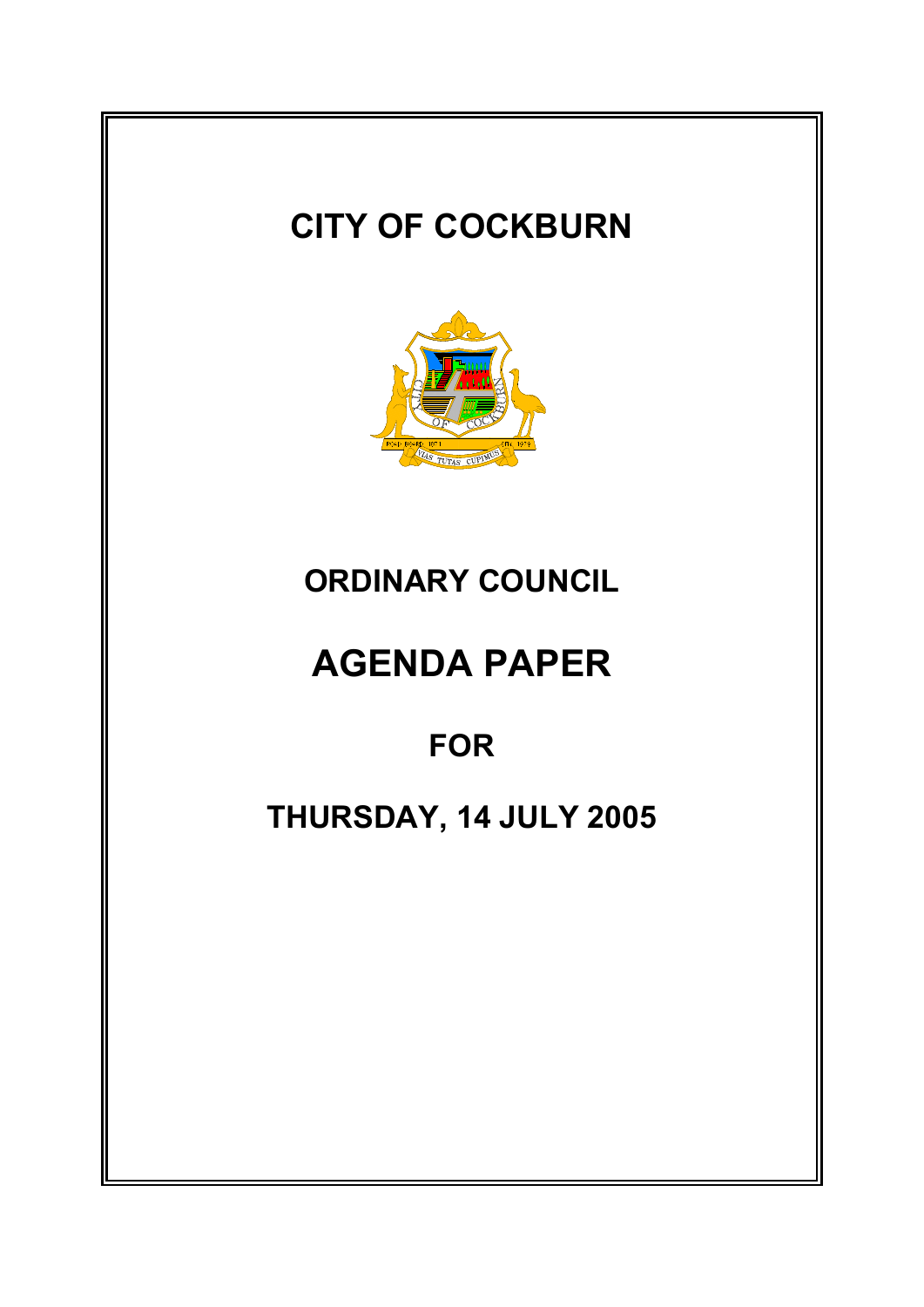# **CITY OF COCKBURN**

# **SUMMARY OF AGENDA TO BE PRESENTED TO THE ORDINARY COUNCIL MEETING TO BE HELD ON THURSDAY, 14 JULY 2005 AT 7:00 PM**

# **Page**

| $\mathbf{1}$ . |                                                                                                                     |                                                                                                                                                                      |  |
|----------------|---------------------------------------------------------------------------------------------------------------------|----------------------------------------------------------------------------------------------------------------------------------------------------------------------|--|
| 2.             | APPOINTMENT OF PRESIDING MEMBER (IF REQUIRED)  1                                                                    |                                                                                                                                                                      |  |
| 3.             | DISCLAIMER (TO BE READ ALOUD BY PRESIDING MEMBER) 1                                                                 |                                                                                                                                                                      |  |
| 4 <sup>1</sup> | ACKNOWLEDGEMENT OF RECEIPT OF WRITTEN DECLARATIONS OF<br>FINANCIAL INTERESTS AND CONFLICT OF INTEREST (BY PRESIDING |                                                                                                                                                                      |  |
| 5.             |                                                                                                                     |                                                                                                                                                                      |  |
| 6              | (OCM 14/07/2005) - ACTION TAKEN ON PREVIOUS PUBLIC QUESTIONS                                                        |                                                                                                                                                                      |  |
| 7 <sub>1</sub> |                                                                                                                     |                                                                                                                                                                      |  |
| 8.             |                                                                                                                     |                                                                                                                                                                      |  |
|                | 8.1                                                                                                                 | (OCM 14/07/2005) - ORDINARY COUNCIL MEETING - 09/06/2005 6                                                                                                           |  |
|                | 8.2                                                                                                                 | (OCM 14/07/2005) - SPECIAL COUNCIL MEETING - 22/06/2005 6                                                                                                            |  |
|                | 8.3                                                                                                                 | (OCM 14/07/2005) - SPECIAL COUNCIL MEETING - 29/06/2005 7                                                                                                            |  |
| 9.             |                                                                                                                     |                                                                                                                                                                      |  |
| 10.            |                                                                                                                     |                                                                                                                                                                      |  |
| 11.            | BUSINESS LEFT OVER FROM THE PREVIOUS MEETING (IF                                                                    |                                                                                                                                                                      |  |
| 12.            | DECLARATION OF COUNCILLORS WHO HAVE NOT GIVEN DUE                                                                   |                                                                                                                                                                      |  |
| 13.            |                                                                                                                     |                                                                                                                                                                      |  |
|                | 13.1                                                                                                                | (OCM 14/07/2005) - CODE OF CONDUCT - ELECTED MEMBERS                                                                                                                 |  |
|                | 13.2                                                                                                                | (OCM 14/07/2005) - PROPOSED AMENDMENT TO LOCALITIES OF<br>COOGEE, SPEARWOOD AND HAMILTON HILL TO ESTABLISH<br>NEW LOCALITY OF NORTH COOGEE (1050) (DMG) (ATTACH)  10 |  |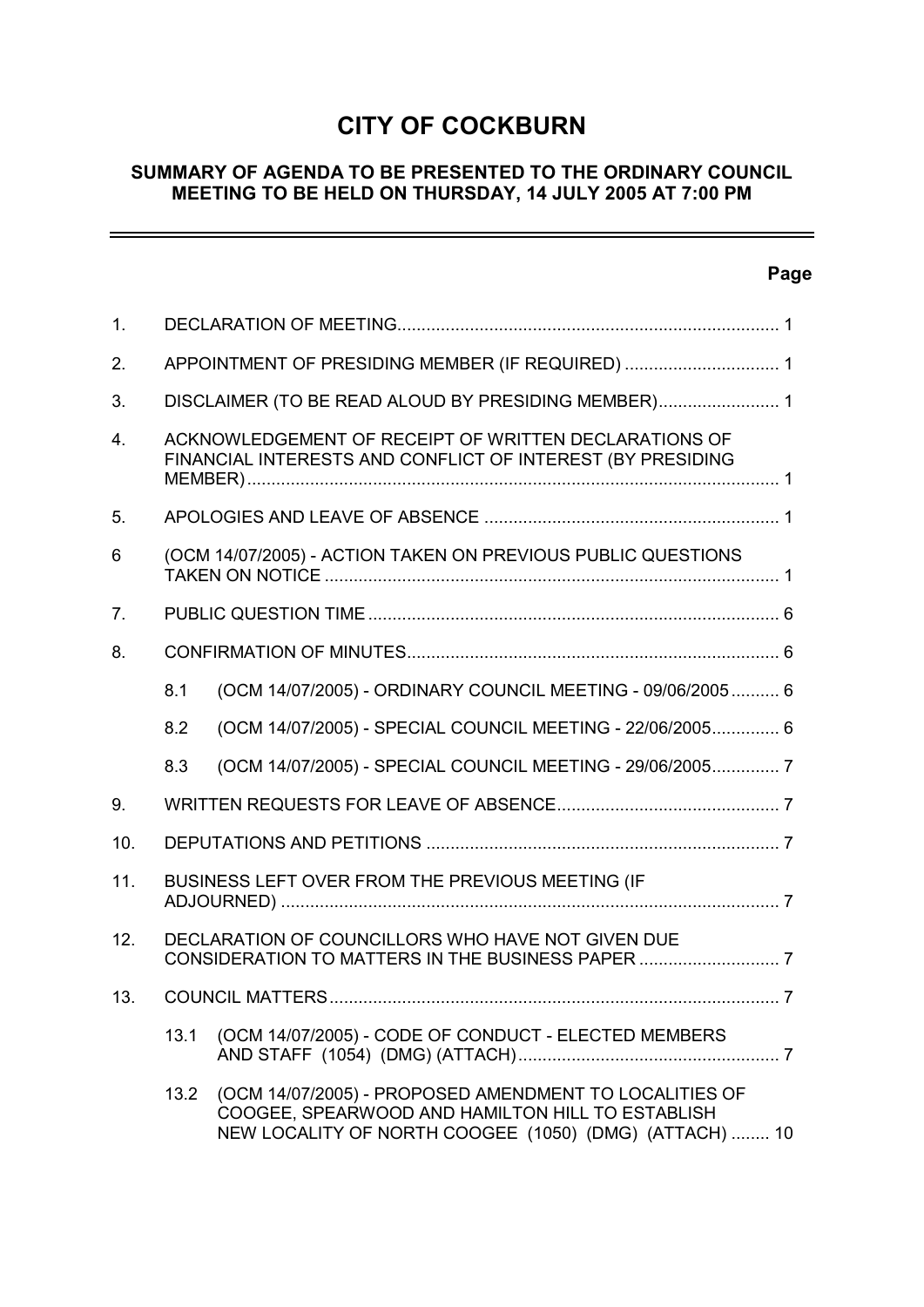# **Page**

|     | 13.3 | (OCM 14/07/2005) - DELEGATED AUTHORITIES, POLICIES AND<br>POSITION STATEMENTS COMMITTEE MEETING MINUTES 29                                                                                                                                                              |  |
|-----|------|-------------------------------------------------------------------------------------------------------------------------------------------------------------------------------------------------------------------------------------------------------------------------|--|
| 14. |      |                                                                                                                                                                                                                                                                         |  |
|     | 14.1 | (OCM 14/07/2005) - NEGOTIATION TO HALT THE CLOSURE OF<br>PORTION OF ROAD RESERVE BETWEEN 31 AND 32 HARING                                                                                                                                                               |  |
|     |      | 14.2 (OCM 14/07/2005) - REMOVAL OF HERITAGE LISTED NORFOLK<br>PINE TREE - 3/104 FORREST ROAD, HAMILTON HILL - OWNER: F<br>DE VANNA - APPLICANT: T DE VANNA (2213477) (JB) (ATTACH) 16                                                                                   |  |
|     | 14.3 | (OCM 14/07/2005) - PRIMARY SCHOOL SITE ON LEN PACKHAM                                                                                                                                                                                                                   |  |
|     |      | 14.4 (OCM 14/07/2005) - LAKE COOGEE ESTATE (MUNSTER PHASE 2)<br>LOCAL STRUCTURE PLAN - LAND BORDERED BY WEST<br>CHURCHILL AVE, ROCKINGHAM RD, FROBISHER AVE AND THE<br>BUFFER ASSOCIATED WITH THE WOODMAN POINT<br><b>WASTEWATER TREATMENT PLANT - OWNER: VARIOUS -</b> |  |
|     | 14.5 | (OCM 14/07/2005) - PROPOSED STRUCTURE PLAN - PORTION<br>LOT 20; LOT 21 AND PT 261 HAMMOND ROAD, SUCCESS -<br>OWNER: WRF MANAGEMENT PTY LTD - APPLICANT: TAYLOR                                                                                                          |  |
|     | 14.6 | (OCM 14/07/2005) - PROPOSED NEW SPECIAL USE 21- TOWN<br>PLANNING SCHEME NO. 3 - LOT 33 (NO. 30) MELL ROAD,<br>SPEARWOOD - OWNER: ESTATE OF L MASTAGLIA -<br>APPLICANT: PETER WEBB AND ASSOCIATES (93037) (SJB)                                                          |  |
|     | 14.7 | (OCM 14/07/2005) - REQUEST FOR RECONSIDERATION OF<br>PROPOSED RESOURCE RECOVERY CENTRE - LOTS 1, 410 AND<br>451 MIGUEL ROAD, BIBRA LAKE - OWNER/APPLICANT:<br>MOLTONI CORPORATION PTY LTD (4109346; 4113473; 4413031)                                                   |  |
|     | 14.8 | (OCM 14/07/2005) - RECONSIDERATION OF CONDITION 7<br>(RETROSPECTIVE APPROVAL FOR EXISTING RETAINING<br>WALLS) - LOT 179; 7 AIRLIE PLACE, COOGEE -<br>OWNER/APPLICANT: D A & G L NORMAN (3300331) (ACB)                                                                  |  |
|     | 14.9 | (OCM 14/07/2005) - MODIFICATION TO HARVEST LAKES<br>STRUCTURE PLAN - SMART VILLAGE - PORTION OF LOT 9023<br>LYON ROAD, ATWELL - OWNER: LANDCORP - APPLICANT:                                                                                                            |  |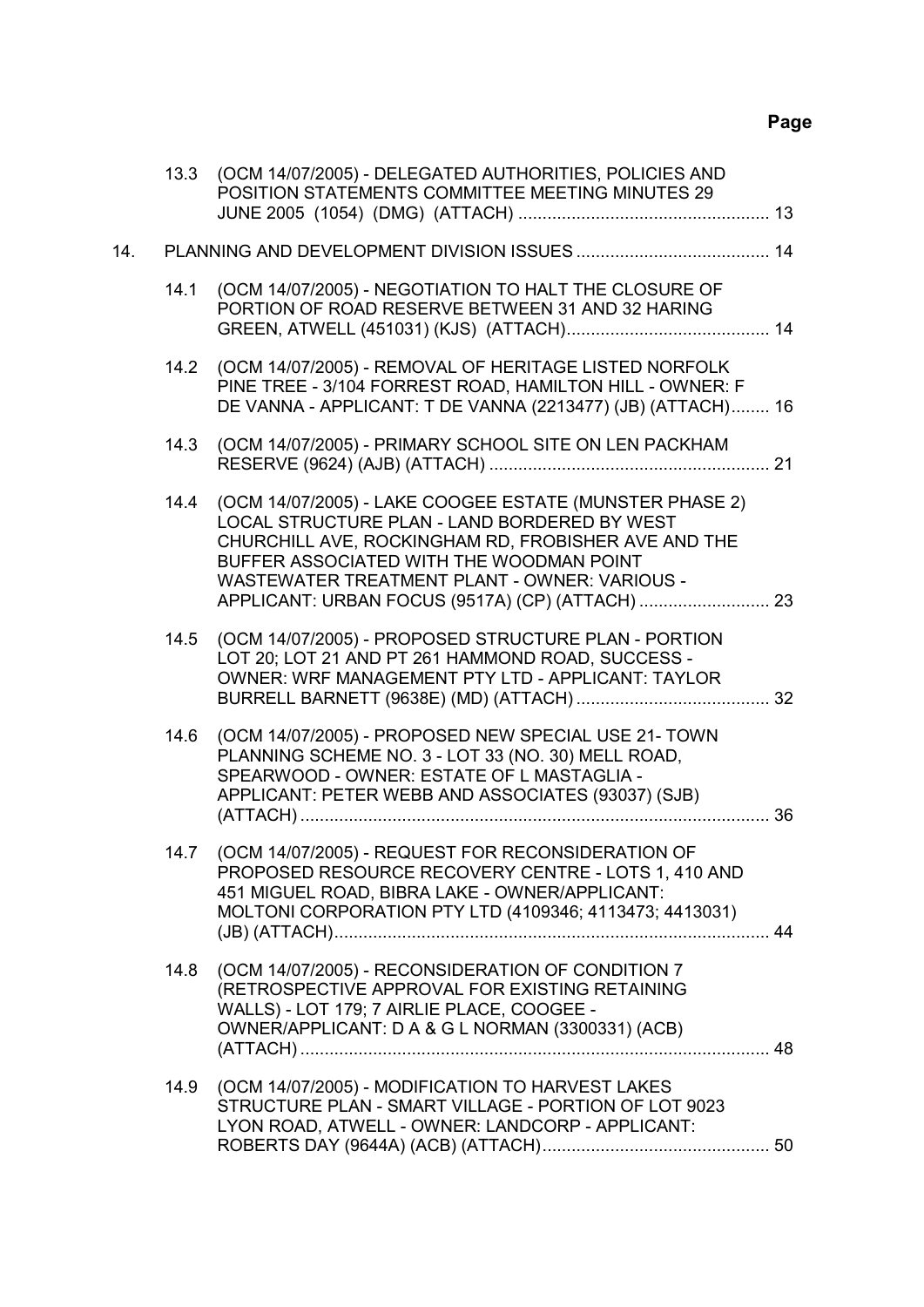|     |      | 14.10 (OCM 14/07/2005) - OUTBUILDING - LOT 166; 90 BRITANNIA<br>AVENUE, BEELIAR - OWNER/APPLICANT: C & F DIPANE                                                                                                                                                                                                                             |  |
|-----|------|---------------------------------------------------------------------------------------------------------------------------------------------------------------------------------------------------------------------------------------------------------------------------------------------------------------------------------------------|--|
|     |      | 14.11 (OCM 14/07/2005) - YOUTH CRISIS ACCOMMODATION (GREAT<br>MATES) - LOT 305; 128 ROCKINGHAM ROAD, (FRONTING IVES<br>STREET), HAMILTON HILL - OWNER: DEPARTMENT OF<br>HOUSING AND WORKS - APPLICANT: G LANGLEY (2207245) (SS)<br>(ATTACH) 62                                                                                              |  |
|     |      | 14.12 (OCM 14/07/2005) - SCHEME AMENDMENT - FAMILY DAY CARE                                                                                                                                                                                                                                                                                 |  |
|     |      | 14.13 (OCM 14/07/2005) - AUSTRALIAN MARINE COMPLEX -<br>SUBDIVISION CLEARANCE - VARIOUS LOTS ON SPARKS ROAD,<br>STUART DRIVE, KEEL WAY AND ALACRITY PLACE - OWNER:<br>LANDCORP - APPLICANT: GHD (123978; 125390) (ACB) (ATTACH) 70                                                                                                          |  |
|     |      | 14.14 (OCM 14/07/2005) - INITIATION OF AMENDMENT NO. 36 - TOWN<br>PLANNING SCHEME NO. 3 - THE LAND BOUNDED BY<br>FROBISHER AVENUE, ROCKINGHAM ROAD, RUSSELL ROAD<br>AND LAKE COOGEE - APPLICANT: LANDCORP - OWNER:<br>LANDCORP, THE STATE OF WESTERN AUSTRALIA, THE CITY<br>OF COCKBURN AND VARIOUS PRIVATE OWNERS (93036) (CP)<br>(ATTACH) |  |
| 15. |      | FINANCE AND CORPORATE SERVICES DIVISION ISSUES  85                                                                                                                                                                                                                                                                                          |  |
|     | 15.1 | (OCM 14/07/2005) - LIST OF CREDITORS PAID (5605) (KL)                                                                                                                                                                                                                                                                                       |  |
| 16. |      |                                                                                                                                                                                                                                                                                                                                             |  |
|     | 16.1 | (OCM 14/07/2005) - SAFETY AUDIT - FARRINGTON ROAD<br>BETWEEN NORTH LAKE ROAD AND BIBRA DRIVE (450501)                                                                                                                                                                                                                                       |  |
|     | 16.2 | (OCM 14/07/2005) - TENDER NO. 10/2005 - RECYCLABLES                                                                                                                                                                                                                                                                                         |  |
|     |      | 16.3 (OCM 14/07/2005) - HARTLEY STREET, COOLBELLUP -<br>PROPOSED ROAD MODIFICATION (450278) (SMH) (ATTACH)  97                                                                                                                                                                                                                              |  |
| 17. |      |                                                                                                                                                                                                                                                                                                                                             |  |
|     | 17.1 | (OCM 14/07/2005) - MANNING PARK CARETAKER'S COTTAGE                                                                                                                                                                                                                                                                                         |  |
|     | 17.2 | (OCM 14/07/2005) - RECREATION RESERVE - PORTION LOT 393<br>BAKER COURT, NORTH LAKE (1100097) (RA) (ATTACH) 103                                                                                                                                                                                                                              |  |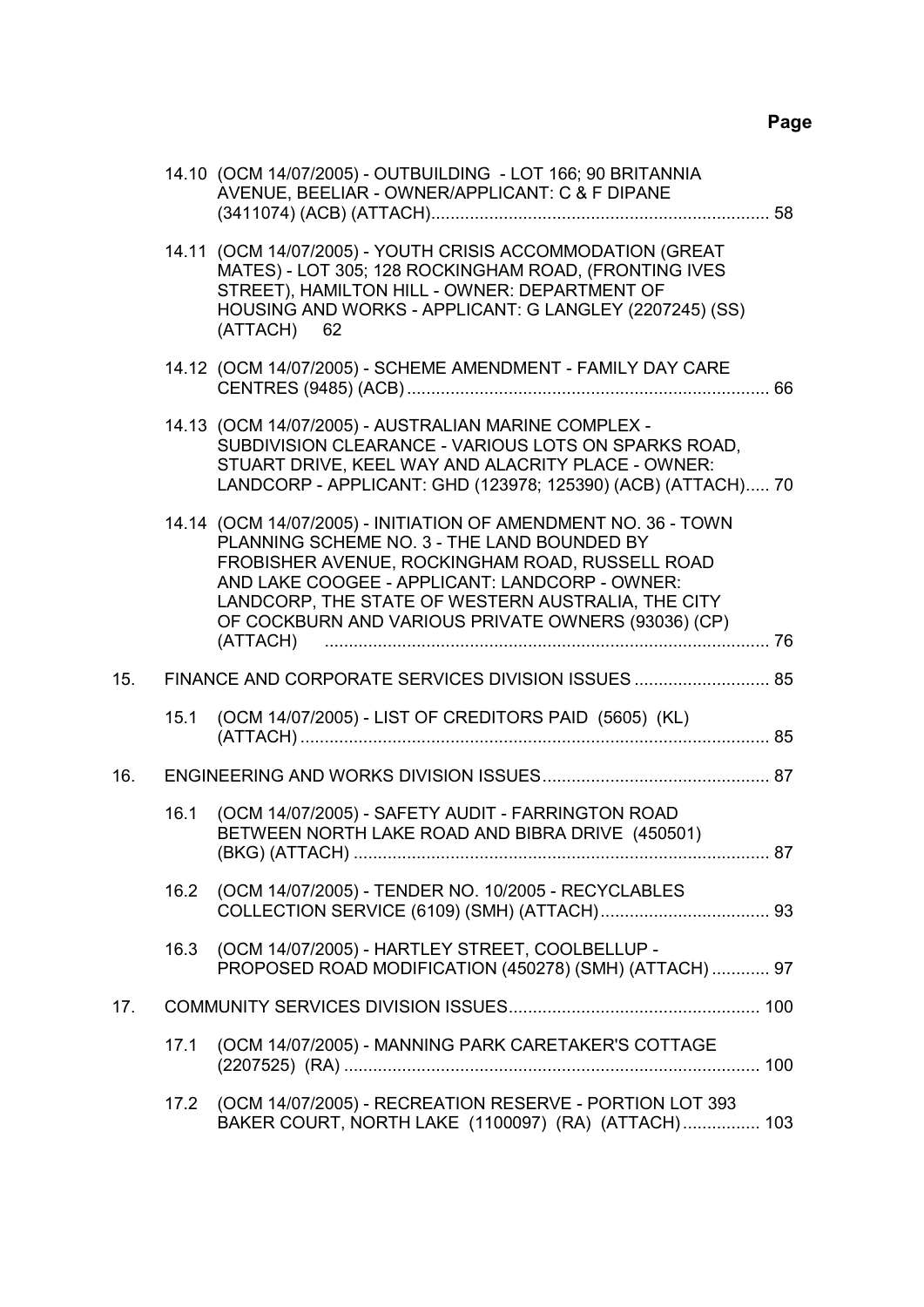# **Page**

|     |      | 17.3 (OCM 14/07/2005) - PROPOSED AMENDMENT TO CURRENT<br>CALENDAR OF EVENTS TO CREATE A SUMMER FESTIVAL |  |
|-----|------|---------------------------------------------------------------------------------------------------------|--|
|     | 17.4 | (OCM 14/07/2005) - COOLBELLUP COMMUNITY FACILITIES<br>REFURBISHMENT AND REDEVELOPMENT (8136B) (RA)      |  |
| 18. |      |                                                                                                         |  |
| 19. |      | MOTIONS OF WHICH PREVIOUS NOTICE HAS BEEN GIVEN  131                                                    |  |
| 20. |      | NOTICES OF MOTION GIVEN AT THE MEETING FOR CONSIDERATION                                                |  |
| 21. |      | NEW BUSINESS OF AN URGENT NATURE INTRODUCED BY                                                          |  |
| 22. |      | MATTERS TO BE NOTED FOR INVESTIGATION, WITHOUT DEBATE 131                                               |  |
| 23. |      |                                                                                                         |  |
| 24. |      | (OCM 14/07/2005) - RESOLUTION OF COMPLIANCE (SECTION 3.18(3),                                           |  |
| 25. |      |                                                                                                         |  |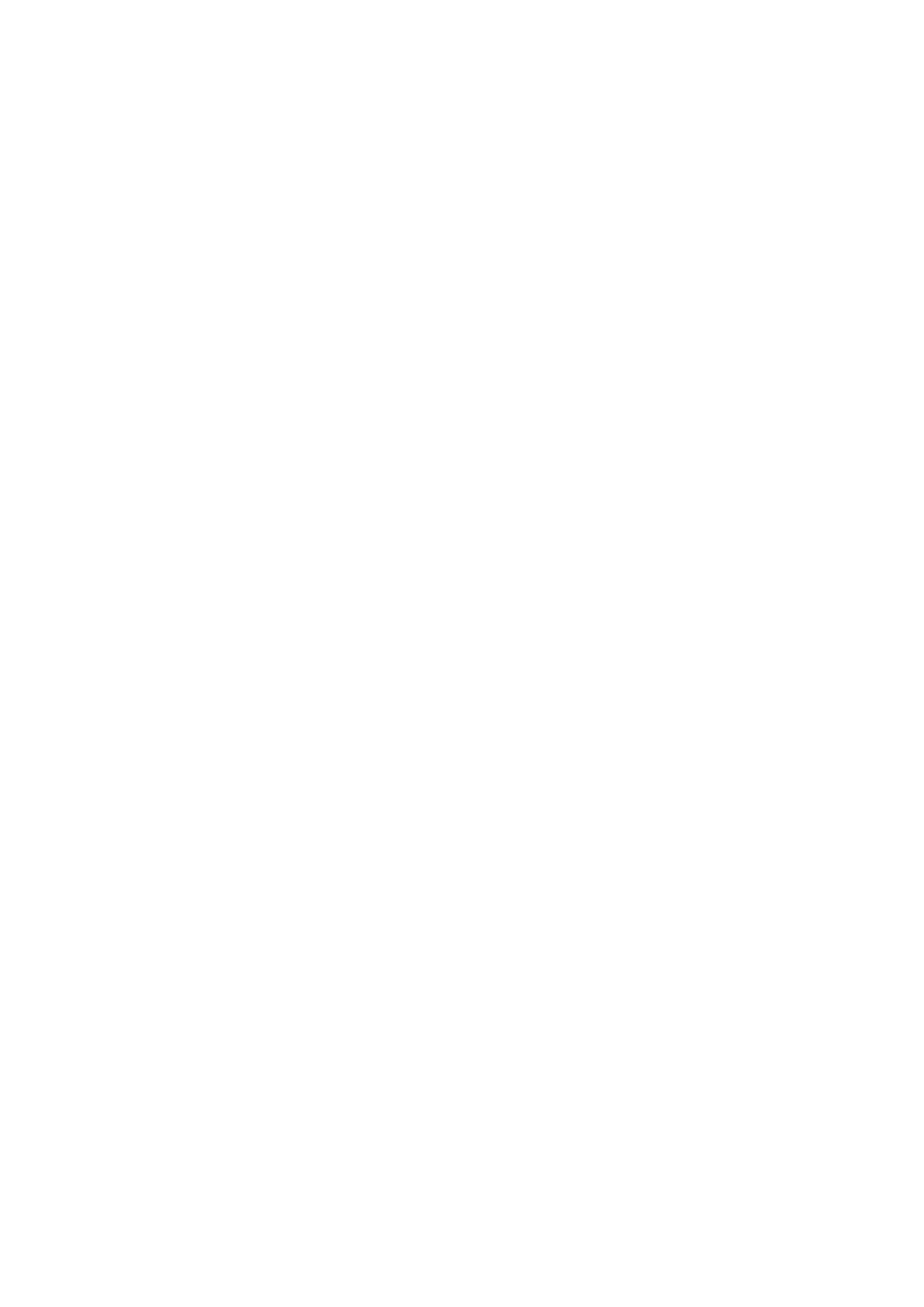# **CITY OF COCKBURN**

# **AGENDA TO BE PRESENTED TO THE ORDINARY COUNCIL MEETING TO BE HELD ON THURSDAY, 14 JULY 2005 AT 7:00 PM**

# **1. DECLARATION OF MEETING**

# **2. APPOINTMENT OF PRESIDING MEMBER (If required)**

#### **3. DISCLAIMER (To be read aloud by Presiding Member)**

Members of the public, who attend Council Meetings, should not act immediately on anything they hear at the Meetings, without first seeking clarification of Council's position. Persons are advised to wait for written advice from the Council prior to taking action on any matter that they may have before Council.

#### **4. ACKNOWLEDGEMENT OF RECEIPT OF WRITTEN DECLARATIONS OF FINANCIAL INTERESTS AND CONFLICT OF INTEREST (by Presiding Member)**

#### **5. APOLOGIES AND LEAVE OF ABSENCE**

#### **6 (OCM 14/07/2005) - ACTION TAKEN ON PREVIOUS PUBLIC QUESTIONS TAKEN ON NOTICE**

**Robyn O'Brien – Ordinary Council Meeting – 17 May 2005** – asked a series of questions relating to the Munster Stage 1 - Structure Plan – Lots 3, 13, 9001, 15, 16, 17 Rockingham Road and Lots 12, 51 West Churchill Avenue, Munster, and following was the response provided in a letter dated 8 June 2005.

*Q1 Will Council please defer the adoption of Munster Phase 1 Structure Plan Agenda Item 14.10 to next month's meeting so Councillors have a chance to see the latest Odour Modelling from the Water Corporation which shows that*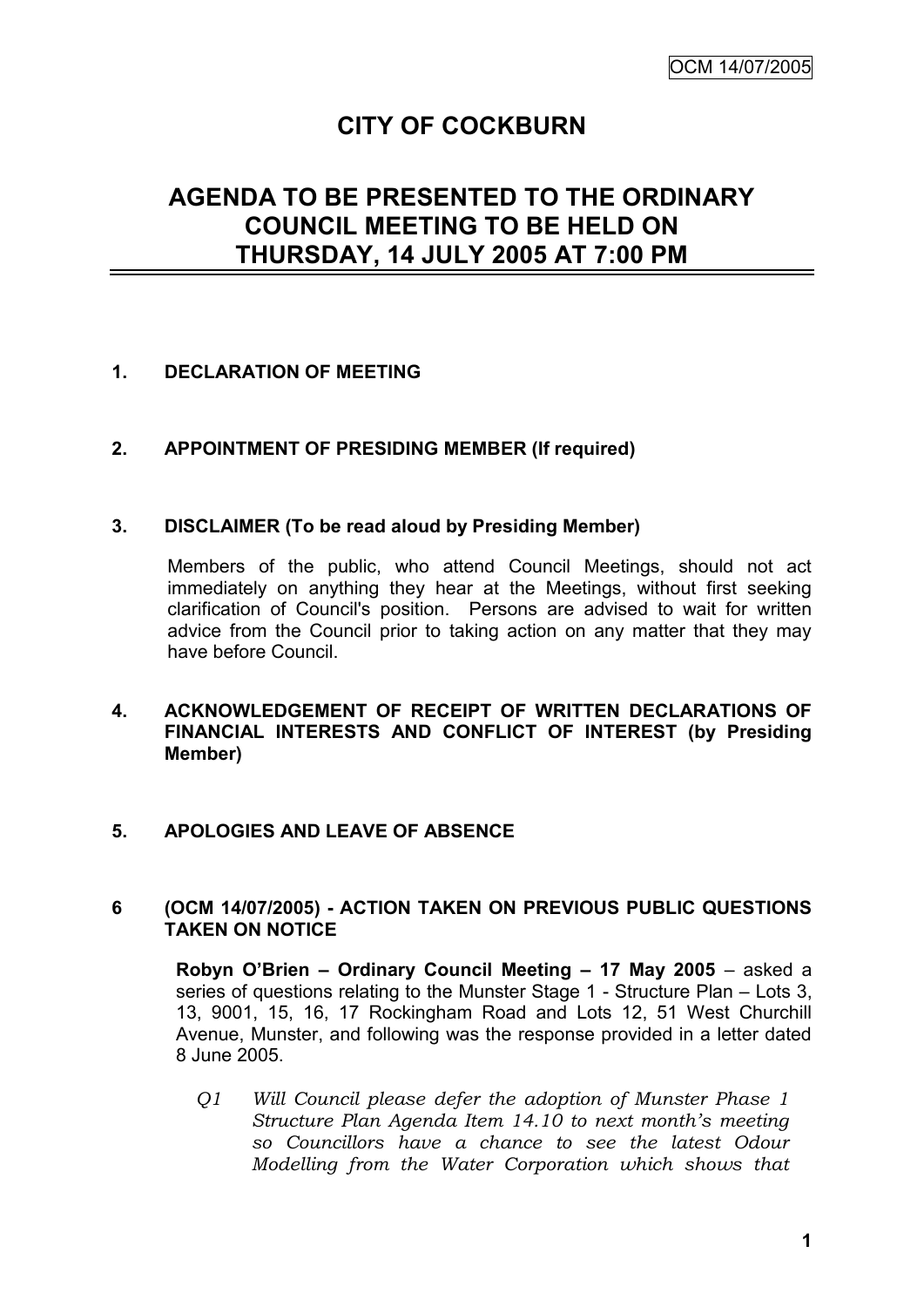*land within this Structure Plan is subject to gross odours of between 10 and 5 OU at 99.9% and this is after the Corporation installs \$40M worth of odour control, an expenditure that have not committed to as yet?*

- *A2. No. Council decided to adopt the Structure Plan at its Ordinary Meeting on 17 May 2005 on the basis that almost all of the subject land is not within the WWTP odour buffer, which is defined by the land zoned Urban Deferred in the Metropolitan Region Scheme. The Water Corporation odour modelling options also show how odour impacts relative to the Munster Phase 1 Structure Plan can be controlled within the existing 750m-odour buffer.*
- *Q2 Will the Council advise those unfortunate people who have already purchased lots in this estate, or require the developers to put a memorial on the titles to indicate the lots are affected by odour currently and will be in the foreseeable future.*
- *A2. This is a question directed to the Council for a response. Nevertheless the land is not within the current odour buffer to the WWTP. The Western Australian Planning Commission (Commission) has already approved the subdivision of land. Memorials will not be placed on new lots because this was not deemed to be an appropriate condition of subdivision approval granted by the Commission.*
- *Q3 Will the Council ask Water Corporation to provide written assurances to the Council that specific odour measures will be built, when they will be built, and what exactly? Will they also ask for a modelling survey to be done showing that these measures will reduce the odour suffered by this new subdivision to 5OU?*
- *A3. This is a question directed to the Council for a response. Nevertheless it is understood that the Water Corporation have or are about to lodge their Strategic Environmental Review (SER) document with the Environmental Protection Authority (EPA). The SER includes an appraisal of the plant requirements and the odour control options. It is the responsibility of the EPA not the Council to assess the sufficiency of the SER document and odour management relative to land uses in the vicinity of the WWTP.*
- *Q4 Will Council please refuse to include the Section of Lot 51 West Churchill Rd that is currently zoned Urban Deferred and is in the proposed Odour Buffer being considered*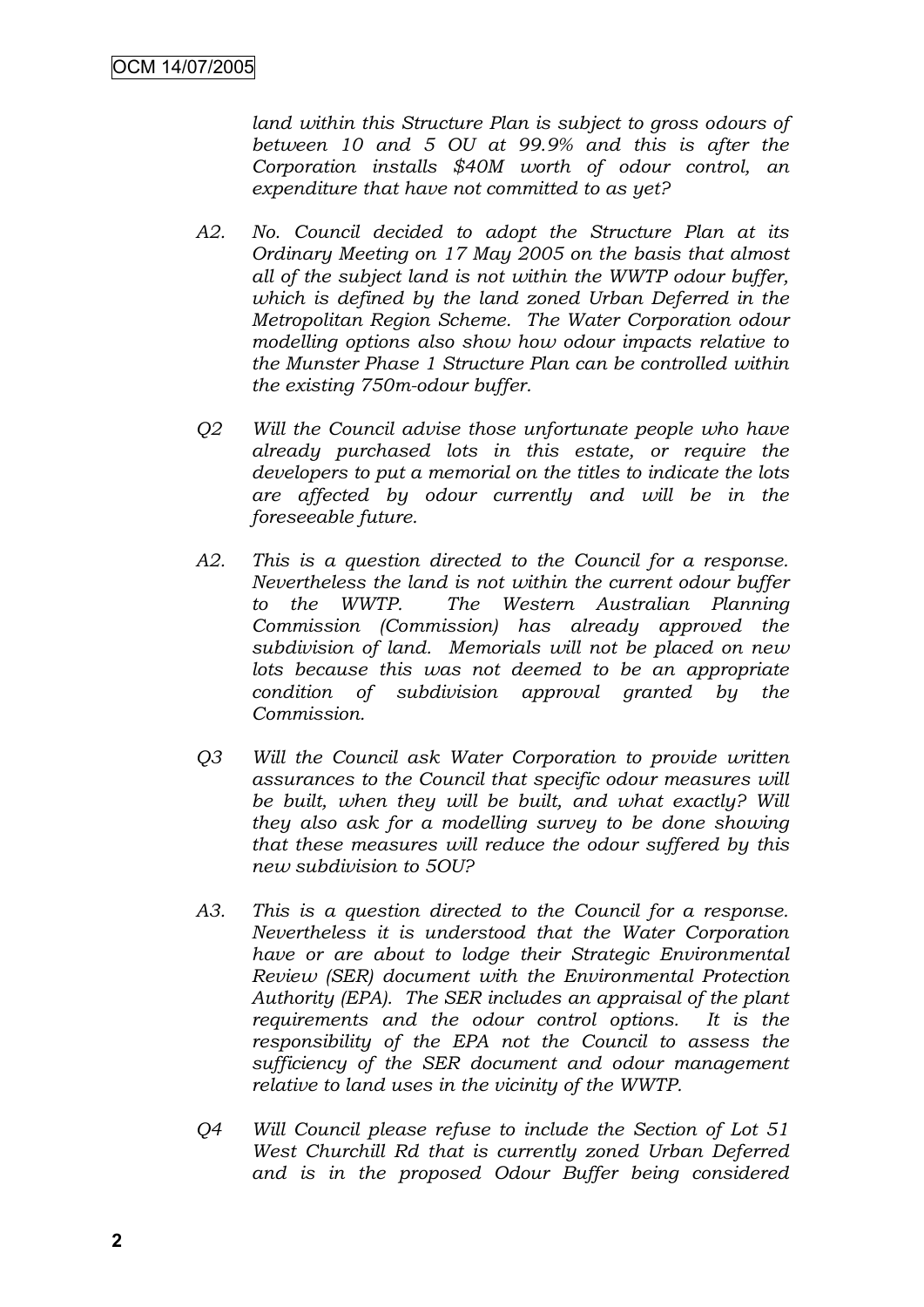*before the EPA and the Minister for the Environment, and a decision has not been made as yet as to where the buffer may be?*

- *A4. Council decided to adopt the Munster Phase 1 Structure Plan inclusive of Lot 51, which contains an existing house, as there are no land use changes implied by the Council adoption of the Structure Plan.*
- *Q5 In a separate matter will the Council disclose in the information out to public comment at the moment, closing date 24 May for the land bordering West Churchill Avenue and Albion Street, that this land is grossly affected from the Woodman Point plant and provide a copy to the public of the latest Water Corporation odour modelling.*
- *A5. The Munster Phase 2 Structure Plan for West Churchill and Albion Street was the only document being advertised by the City for public comment pursuant to the City of Cockburn Town Planning Scheme No 3. The Structure Plan included a consideration of the odour buffer to the WWTP. The Structure Plan was also referred to the Department of Environment (DoE) and the Water Corporation (WC) for comment. The DoE and WC will advise Council if there are any significant odour impacts from the WWTP that would impact on the adoption of the Structure Plan by Council.*

*Council is not the author of the Strategic Environmental Review (SER). The Water Corporation are relying on the established public consultation processes of the EPA for community input on the SER. This question should therefore be directed the Water Corporation or the DoE*.

**Brian Forster – Ordinary Council Meeting – 17 May 2005** – asked some questions in relation to the Modification to the Harvest Lakes Structure Plan – Port of Lot 9014 Lyon Road, Atwell, and following was the response provided in a letter dated 8 June 2005.

*Brian Forster, President of Harvest Lakes Residents Association. He expressed concern in relation to Item 14.7. He spoke generally about the modification to the Structure Plan. He sought clarification on the Railway Station being mentioned. It was his knowledge that this was not going to happen before 2012 and therefore requested Council to seek further clarification in relation to the plans mentioned as part of the Structure Plan.*

*The development of the railway station at Harvest Lakes is unknown at this stage. The station is not included in the stage*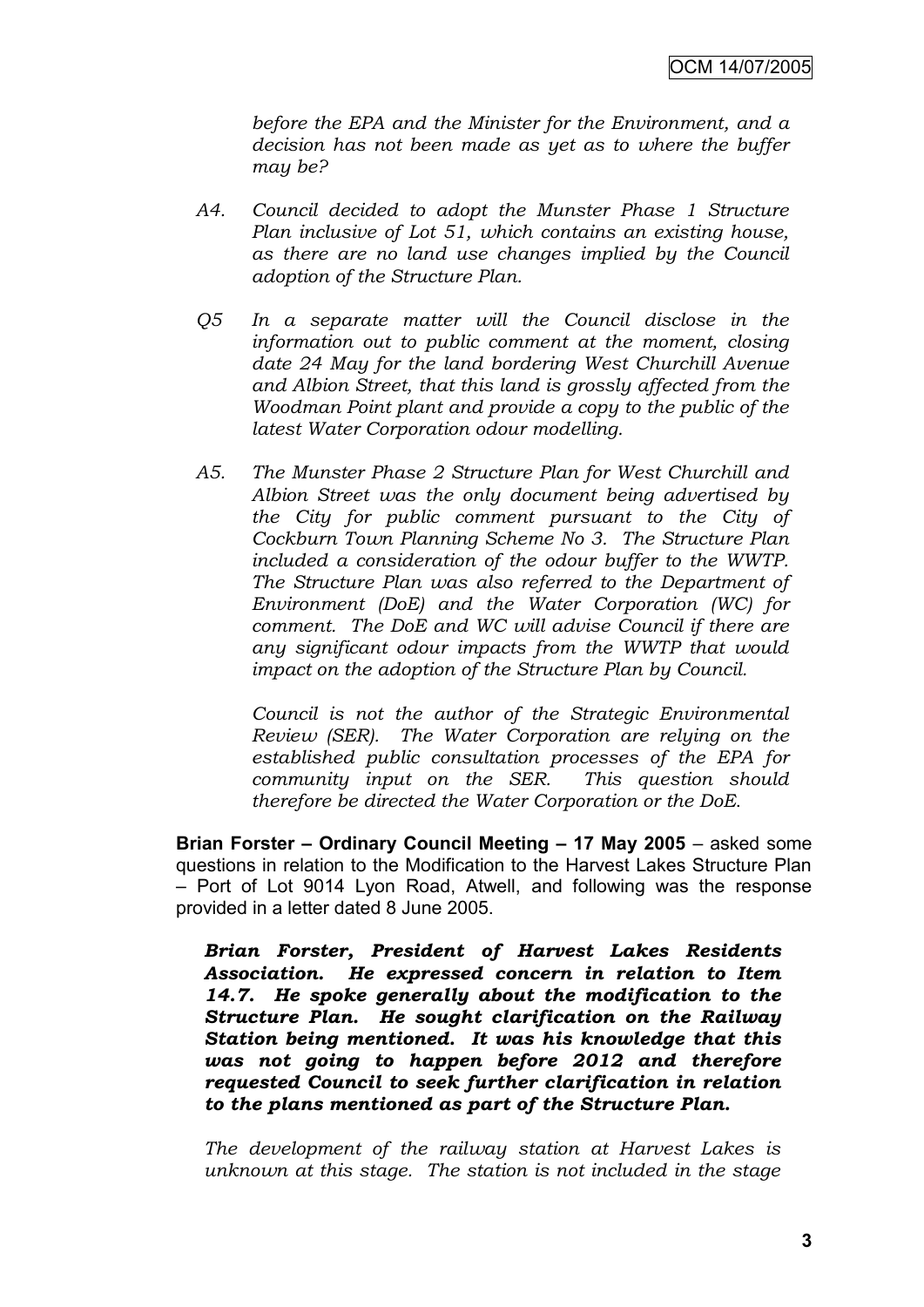*one list of railway works. The Harvest Lakes station is understood to be a priority development site in future stages but it is unlikely to be developed within the next 5 years. An infill railway station is usually considered based on an assessment of need to service the community and ease demand on other stations (eg Greenwood station).*

#### *He mentioned that a number of Awards were presented to Harvest Lakes and the entire subdivision. He asked if any of these Awards will be taken away from LandCorp, because they will be changing the original plans?*

LandCorp have been successful in gaining state and national *recognition for the Harvest Lakes development. LandCorp won the Government Leading by Example Environmental Award Category at the awards announced by the Minister for the Environment. LandCorp won the 2005 HIA Greensmart Professional of the Year Award. The 2004 UDIA Award for Excellence was awarded to LandCorp based on setting a benchmark for built form. These awards are consistent with the themes proposed in the Smart Village because they are based on sustainable land Development and could in fact lead to future Awards being granted to LandCorp for the Smart Village.*

#### *Mr Forster also stated that blocks of units were not in the original concept. If they are passed, will there be sufficient parking when people have social events etc..*

*The car parking requirements for the development are set-out in the Residential Design Codes 2002 which are based on 2 car bays per single house and separate parking requirements for grouped and multiple dwelling developments that include allowance for visitor car parking bays. Visitor car parking could also be considered in conjunction with the subdivision around the public open space where impacts during social events are expected to be localised in the same manner as with other medium density residential development in Harvest Lakes.*

#### *Another issue Mr Forster raised was the laneways behind the blocks of units were not wide enough for the refuse trucks to pass through when bins are picked up.*

*A 6 metre wide laneway is of sufficient width for a Council refuse vehicle to collect refuse from laneway or cottage lots provided that corner lot truncations have been designed to permit sufficient manoeuvrability*.

**Kim Hinton – Ordinary Council Meeting – 17 May 2005** - presented a petition in relation to traffic signals at Tapper/Armadale Road, in order to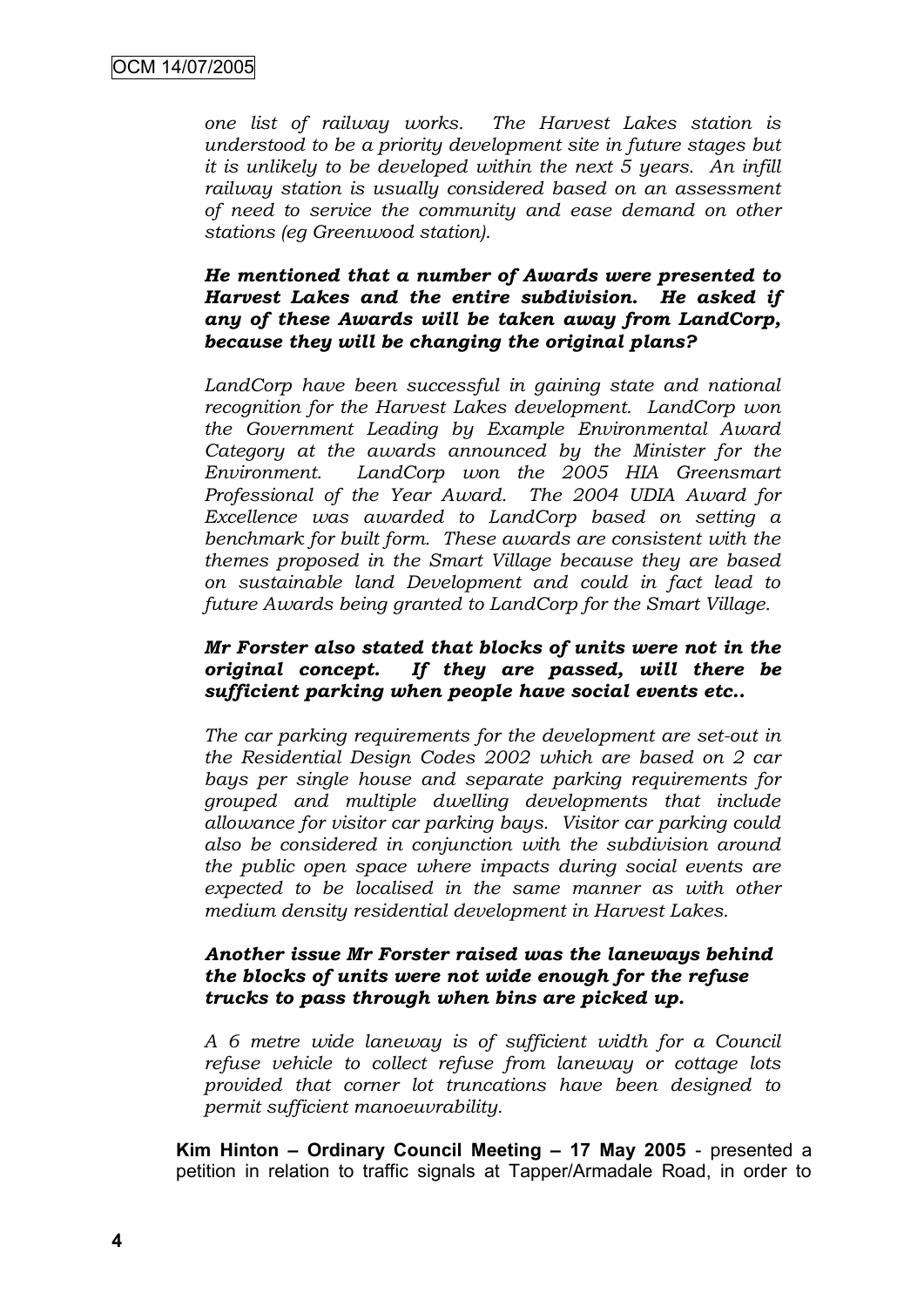reduce traffic flow and speed on Lydon Boulevard. Following was the response provided in a letter dated 9 June 2005.

*You indicated at the meeting that there was a need to establish traffic counts for Lydon Boulevard before a decision about the future of the Armadale/Tapper Roads was taken.*

*I advise that the most recent traffic count for Lydon Boulevard was taken near Calhausen Close in February 2002, where the average weekday traffic (AWT) was 2887.*

*The last count between Tapper and Haring Green was taken in August 2000, where the AWT was 1064.*

*In May 2005, a count was taken on Tapper Road just south of Armadale Road and the AWT was 7496.*

*Arrangements have been made to have new counts done on Lydon Boulevard between Tapper Road and Haring Green.*

*I trust this clarifies the current position in respect to traffic counts in the Lydon / Tapper Roads and Armadale / Tapper Roads intersections.*

**Colin Crook – Ordinary Council Meeting – 9 June 2005** - asked why Council had helped to fund a newsletter put out by the Coogee Beach Progress Association when that group has sufficient funds of its own. A response was made in a letter dated 15 June 2005 as follows:

*Following is the policy which operates in relation to subsidy for newsletters.*

- *1. A draft copy of the publication with quotes for the cost of production of the newsletter is provided with the funds requested from Council clearly identified.*
- *2. The Newsletter must be widely available and free of charge to those who live in the area.*
- *3. The Newsletter must promote the individual interests or platform of a Councillor or an individual who is seeking election to Council.*
- *4. Articles must be accurate and factual and provide a balanced view of the issue considered.*
- *5. No single publication will be subsidised an amount greater than \$600.00.*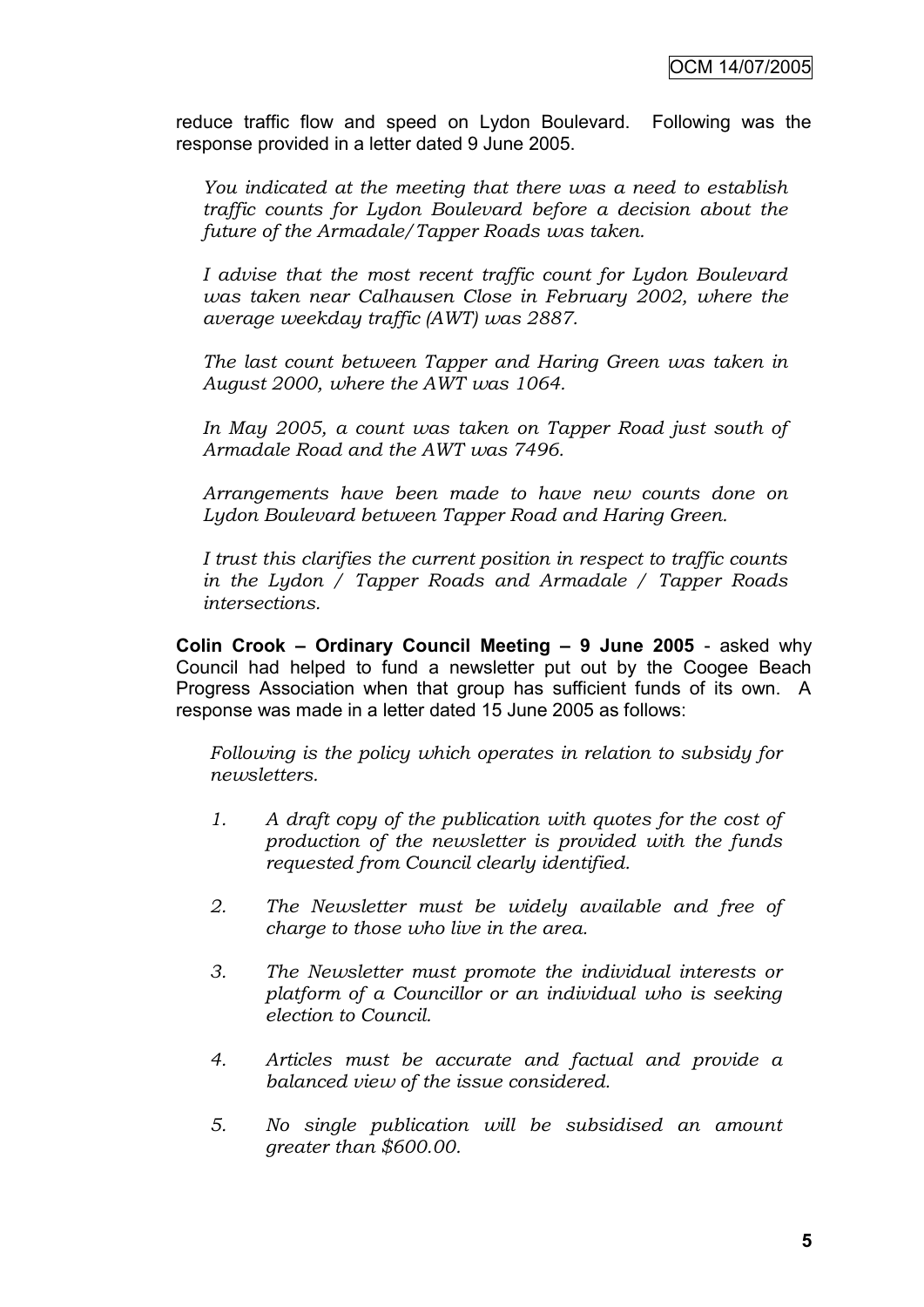*The Coogee Beach Progress Association met the requirements of the policy and requested a contribution of \$110 which was duly authorised under delegated authority by the undersigned.*

*As stated in the policy the association could have applied for a contribution of up to \$600 towards the cost of the newsletter. The City is pleased should an association be able to produce newsletters at a low cost and or contributes its own funds toward the production of a newsletter.*

# **7. PUBLIC QUESTION TIME**

# **8. CONFIRMATION OF MINUTES**

# **8.1 (OCM 14/07/2005) - ORDINARY COUNCIL MEETING - 09/06/2005**

# **RECOMMENDATION**

That the Minutes of the Ordinary Council Meeting held on Thursday, 9 June 2005 be adopted as a true and accurate record.

**COUNCIL DECISION**

# **8.2 (OCM 14/07/2005) - SPECIAL COUNCIL MEETING - 22/06/2005**

#### **RECOMMENDATION**

That the Minutes of the Special Council Meeting held on Wednesday, 22 June 2005, be adopted as a true and accurate record.

# **COUNCIL DECISION**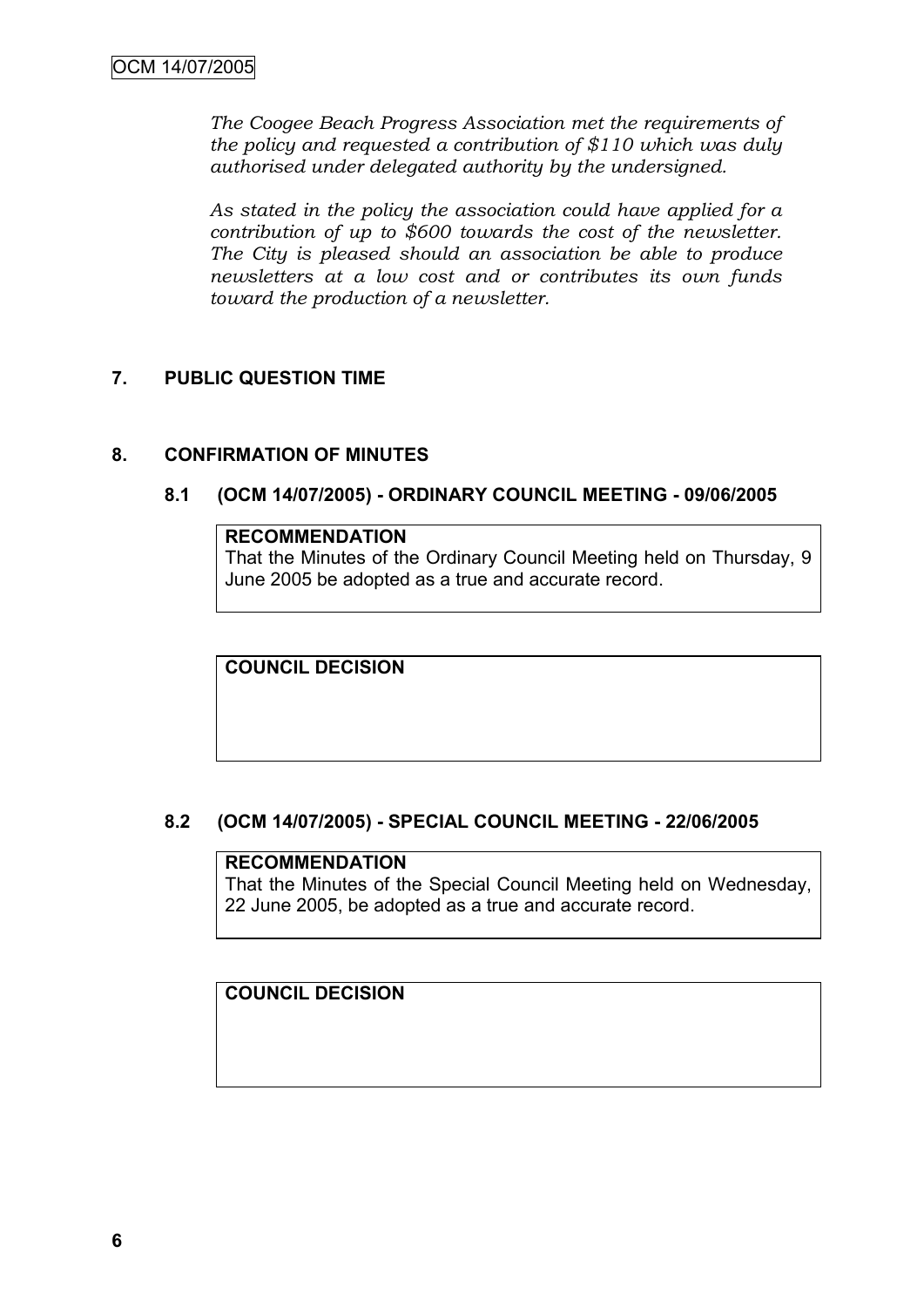# **8.3 (OCM 14/07/2005) - SPECIAL COUNCIL MEETING - 29/06/2005**

# **RECOMMENDATION**

That the Minutes of the Special Council Meeting held on Wednesday, 29 June 2005, be adopted as a true and accurate record.

**COUNCIL DECISION**

# **9. WRITTEN REQUESTS FOR LEAVE OF ABSENCE**

# **10. DEPUTATIONS AND PETITIONS**

# **11. BUSINESS LEFT OVER FROM THE PREVIOUS MEETING (If adjourned)** Nil

**12. DECLARATION OF COUNCILLORS WHO HAVE NOT GIVEN DUE CONSIDERATION TO MATTERS IN THE BUSINESS PAPER**

#### **13. COUNCIL MATTERS**

**13.1 (OCM 14/07/2005) - CODE OF CONDUCT - ELECTED MEMBERS AND STAFF (1054) (DMG) (ATTACH)**

#### **RECOMMENDATION**

That Council adopts the Code of Conduct documents for Elected Members and Staff as contained in the attachment to the Agenda.

**COUNCIL DECISION**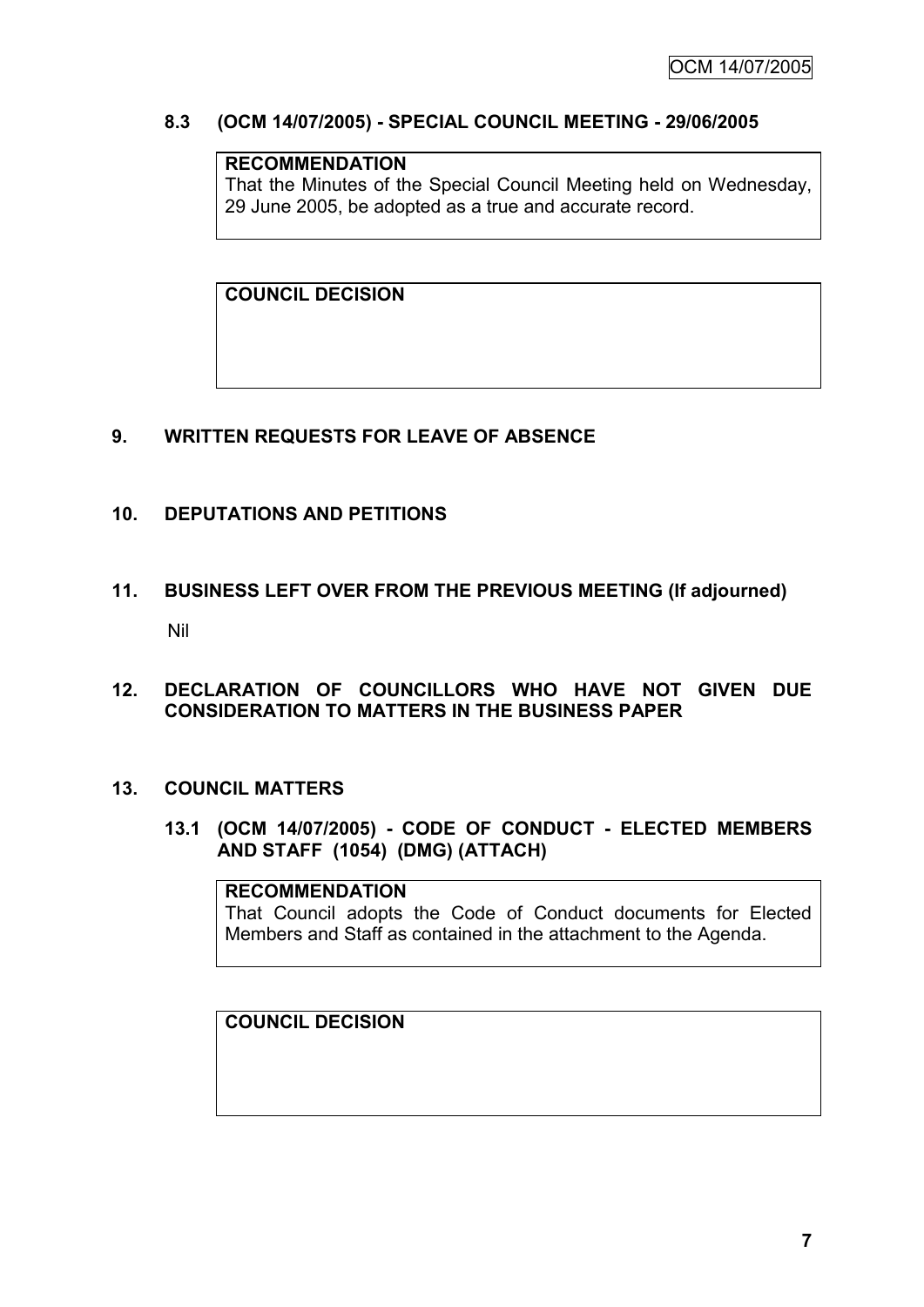# **Background**

This matter was deferred from the June 2005 Council meeting for further consideration of limiting the value of hospitality able to be extended to Elected Members or staff pursuant to the Codes, without requiring such occasions to be recorded.

Pursuant to Sec. 5.103 of the Local Government Act, 1995, Council is required to adopt a Code of Conduct to be observed by Elected Members and employees. In addition, Council is required to review the Codes within 12 months of its Ordinary Elections.

#### **Submission**

To adopt amendments to the Codes which are currently applicable to the City of Cockburn, as identified in the attachments.

#### **Report**

When this matter was previously reviewed following the 2003 Council elections, it was reported that the Code of Conduct provisions of the Local Government Act, 1995, were under review, primarily to incorporate more enforceable procedures for non-compliance or breaches of the Code. This process has now developed to a stage where significant changes to the Local Government Act are proposed, the effect of which the review requirements of Council"s current Codes are, and will remain, applicable.

During 2004, the "token gift" provisions of Council"s Codes were publicly questioned as to their application. Subsequent to these queries, clarification was sought, and obtained, on the validity of Council"s processes in this regard.

While this clarification also verified the integrity of Council's systems and the application of Code requirements, it was suggested that a review of the "token gifts" provisions of the Codes would overcome any misunderstanding in the future.

In essence, there are two separate obligations placed on Elected Members and staff in the accepting and/or declaring of gifts. Under the Code, "token gifts" offered by persons undertaking business with Council may be accepted, provided the value of the gift is within the limits designated by Council.

Upon the acceptance of such token gifts, details are to be provided to the CEO, following which they must be entered into a Register kept for recording purposes, unless the gift involves the provision of hospitality, which includes entertainment, food and/or refreshments to a specified value, and promotional mementos. All other token gifts received must be recorded. In addition, gifts which exceed the value determined by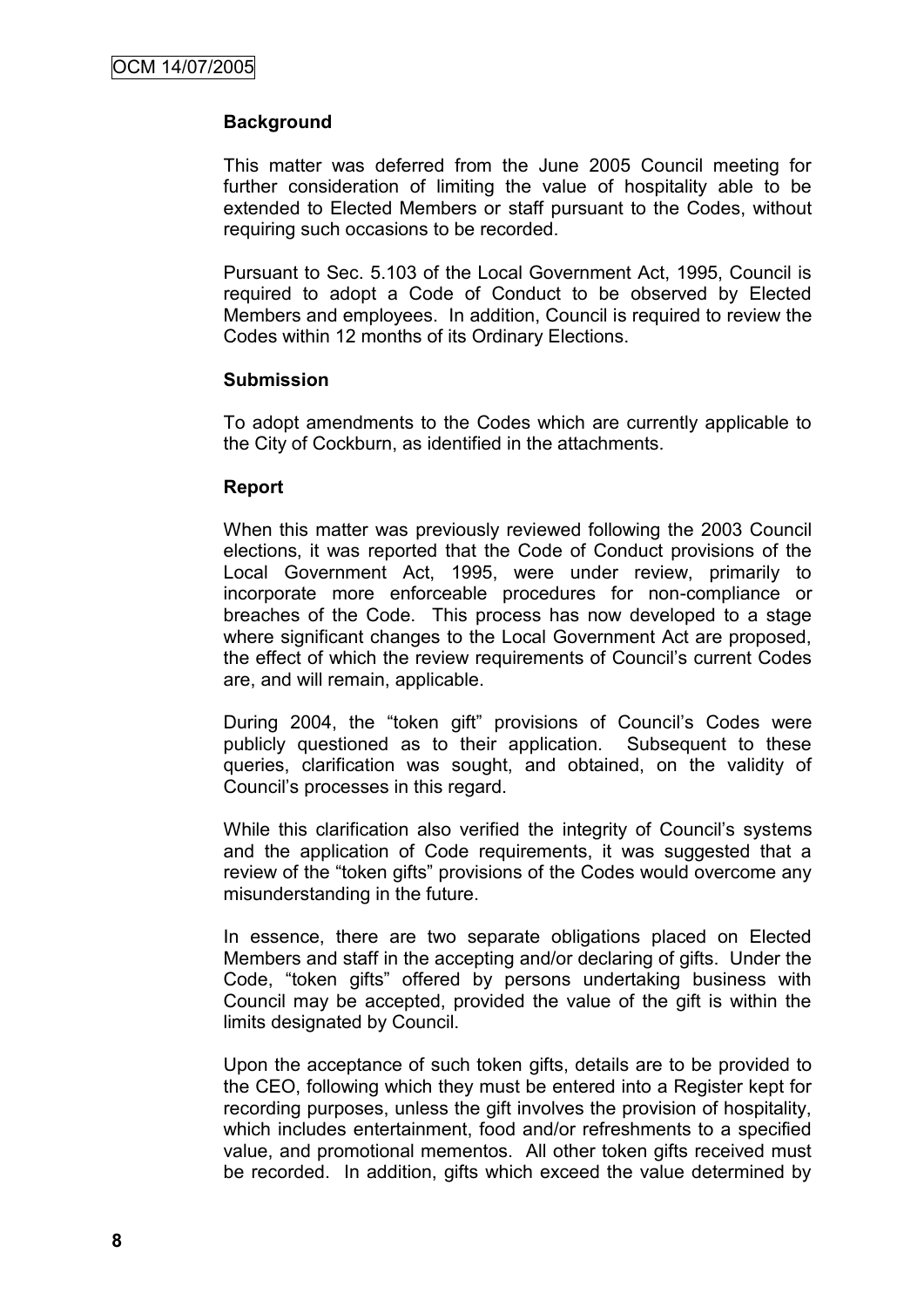Council cannot be accepted. However, any number of individual gifts can be received from the same person or persons provided they are within the monetary limitation.

Under the provisions of the Local Government Act, 1995, the receiving of gifts is treated in a significantly different manner. Each year, Elected Members and specified staff are required to complete an annual Return of their financial interests in a prescribed form. One of the matters to be disclosed relates to the receipt of gifts. The difference between gifts in this situation and that which applies to the Code of Conduct is that gifts do not have to be disclosed in this return if they do not amount to \$200 (cumulative) for the relevant financial year or are received by a relation. Token gifts totalling an individual or cumulative value of \$200 or more during the financial year, are required to be recorded in the Annual Return, irrespective of whether they are of a hospitality or material nature.

In this regard, it is recommended that the value provisions of the Codes be increased to \$200 and that the recording of such gifts, relative to hospitality up to a value of \$20.00 per occasion, in a register not be required.

This is recommended because the declaration provisions of financial interests requires the recording of gift(s) beyond \$200 in total to be declared in the Financial Interests Returns of Elected Members and staff each year.

Such gifts, whether hospitality or otherwise, are then available for public inspection in any case. Therefore, if relevant, these gifts will be transparently declared in one return as part of either the Financial Interest provisions process, or the token gift requirements of the Code, unless they are of a value of less than \$20.00, which is considered to be an amount of such an insignificance so as to not warrant recording. To confuse this system by having differing standards appears unnecessary and could lead to the misunderstanding of each process.

#### **Strategic Plan/Policy Implications**

Key Result Area "Managing Your City" refers.

#### **Budget/Financial Implications**

N/A

#### **Legal Implications**

Sec. 5.103 of the Local Government Act, 1995, refers.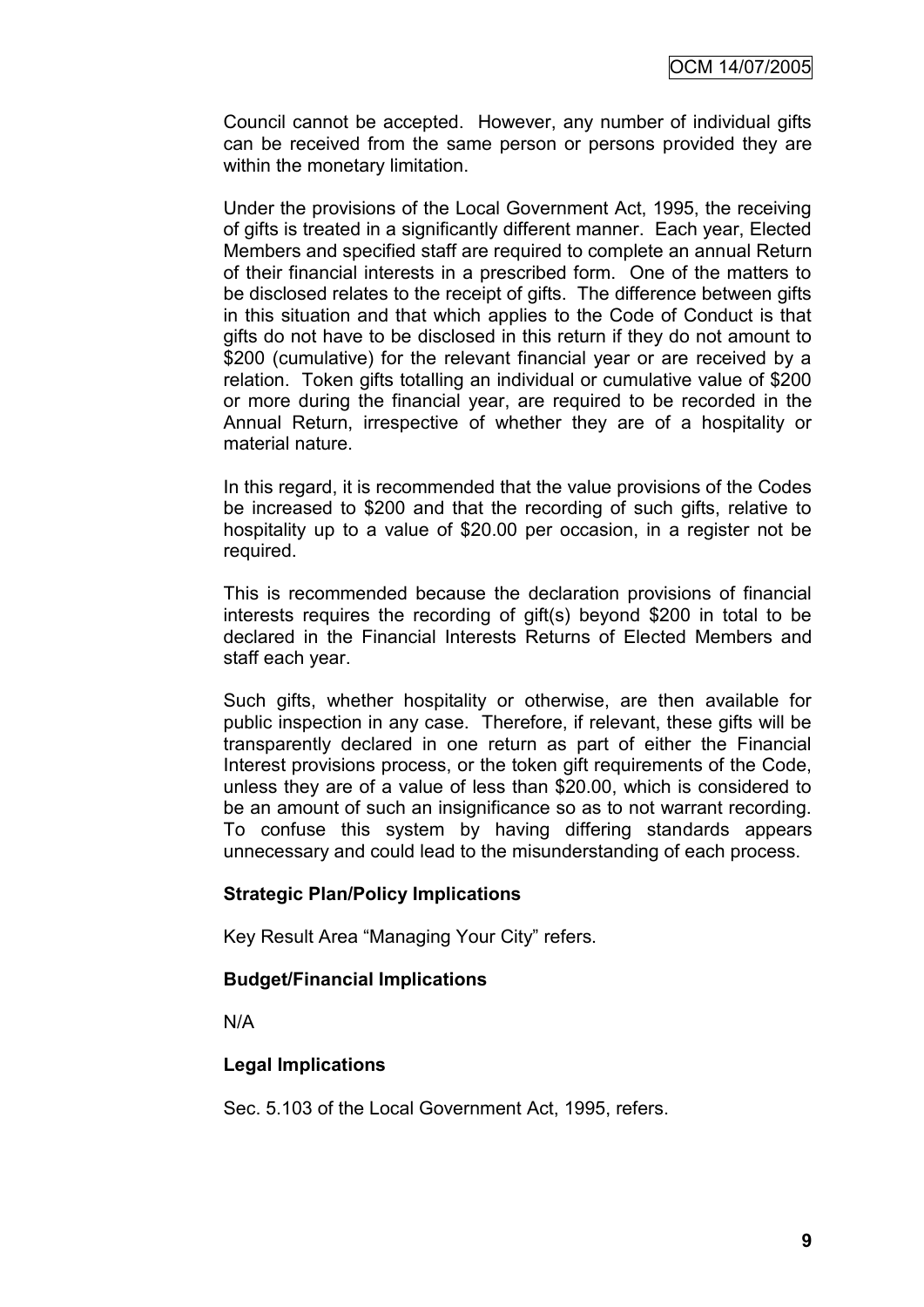# **Community Consultation**

N/A

# **Attachment(s)**

- (1) Correspondence McLeods Opinion on Code of Conduct and Gifts.
- (2) Correspondence Department of Local Government and Regional Development.
- (3) Draft Codes of Conduct Elected Members and Staff.

# **Advice to Proponent(s)/Applicant**

N/A

#### **Implications of Section 3.18(3) Local Government Act, 1995**

Nil.

# **13.2 (OCM 14/07/2005) - PROPOSED AMENDMENT TO LOCALITIES OF COOGEE, SPEARWOOD AND HAMILTON HILL TO ESTABLISH NEW LOCALITY OF NORTH COOGEE (1050) (DMG) (ATTACH)**

#### **RECOMMENDATION** That Council:

- (1) conducts a survey of landowners affected by the proposal to change the boundaries of Coogee, Spearwood and Hamilton Hill to establish the new locality of North Coogee, as shown in attachment 2 to the Agenda; and
- (2) subject to a majority of affected landowners supporting the proposed locality change, submit an application to the Geographic Names Committee requesting the recommended amendments.

**COUNCIL DECISION**

#### **Background**

The suburb boundaries of Coogee, Spearwood and Hamilton Hill have existed for some time and are shown at attachment 1.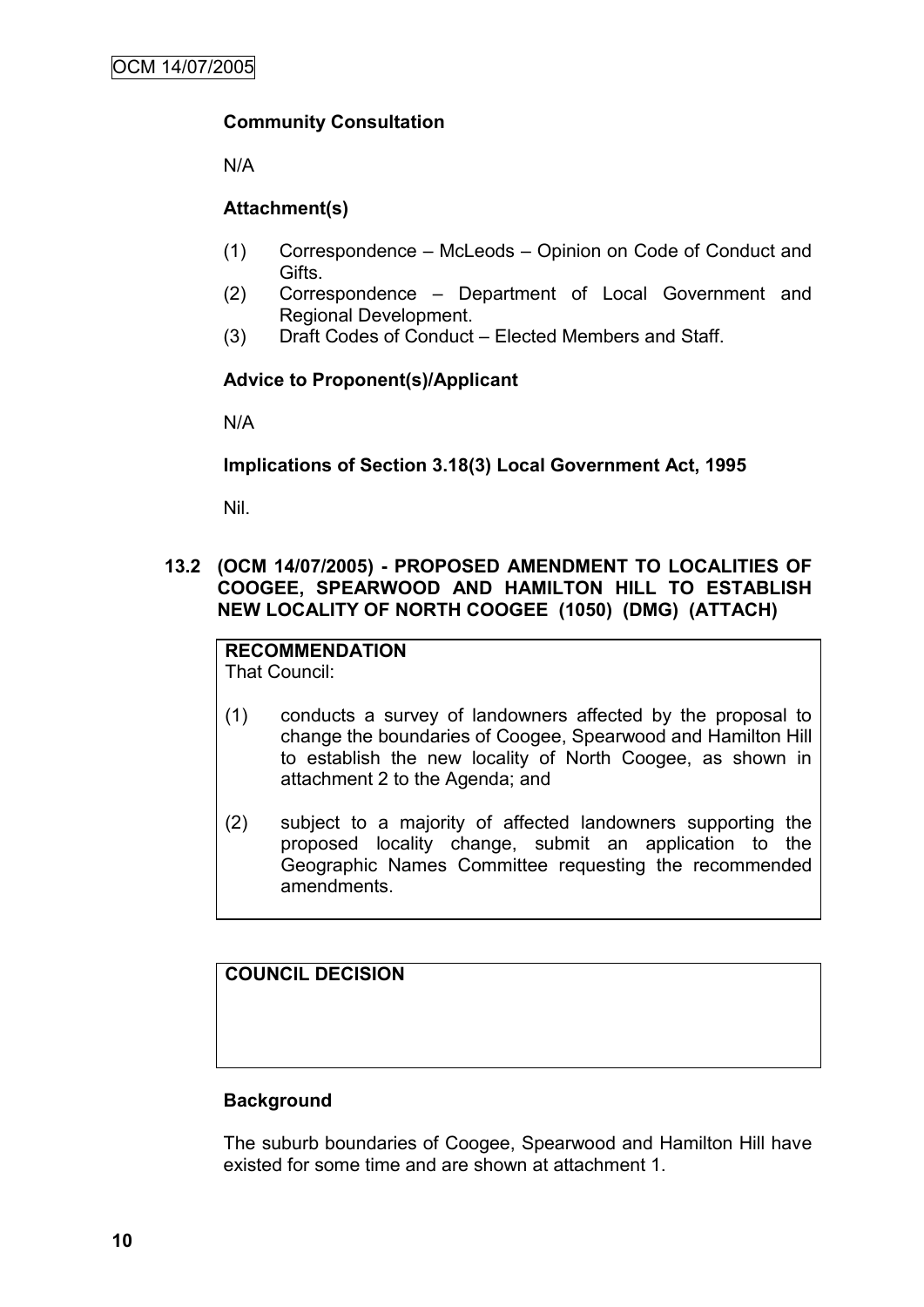#### **Submission**

To amend the boundaries of these suburbs and establish the new locality of North Coogee, as shown at attachment 2.

#### **Report**

Currently, the Cockburn coastline, from its northern boundary with the City of Fremantle to the proposed Port Coogee is contained within three suburbs, being Hamilton Hill, Spearwood and Coogee.

With the revitalisation of the area from disused industrial land to a high quality residential and commercial hub, it is opportune to review this situation.

In recent times, preliminary approvals for residential developments at both ends of this area have been given, with a total housing yield of nearly 1000 lots being the result.

Added to this is the State Government"s vision for the "Cockburn Coast" concept, which includes other areas of infill urban development estimated to create a minimum of another 500 housing lots, dependent upon densities yet to be approved.

This creates an ideal opportunity to envelop these developments into a new locality based on both historical identity, as well as the future development of the land.

In the past, this area of Cockburn, from the northern boundary heading south, was identified more with Coogee than with Hamilton Hill or Spearwood. More particularly, the former industrial uses on the land were said to be located in "North Coogee", which, of course, was not the case because there was no such suburb. In all probability, this was due to the industries being located on the seaward side of the limestone ridge, which separated it from the market gardens and residential areas of Hamilton Hill and Spearwood.

In addition, the original suburb of Coogee was contained mostly to the western side of the ridge and elevated sites on the top of the ridge itself. Therefore, it was a natural tendency to relate the residential area of Coogee to the industries which were established along the coast and used Cockburn Road as a thoroughfare.

The rationale for the extension of the suburb boundaries of Hamilton Hill and Spearwood to the coast is unknown, but it can only be assumed that they were based on road reservations or some other defining landmark in the past. If this was the case, they are no longer relevant and it would make sense to redefine the boundaries in any case.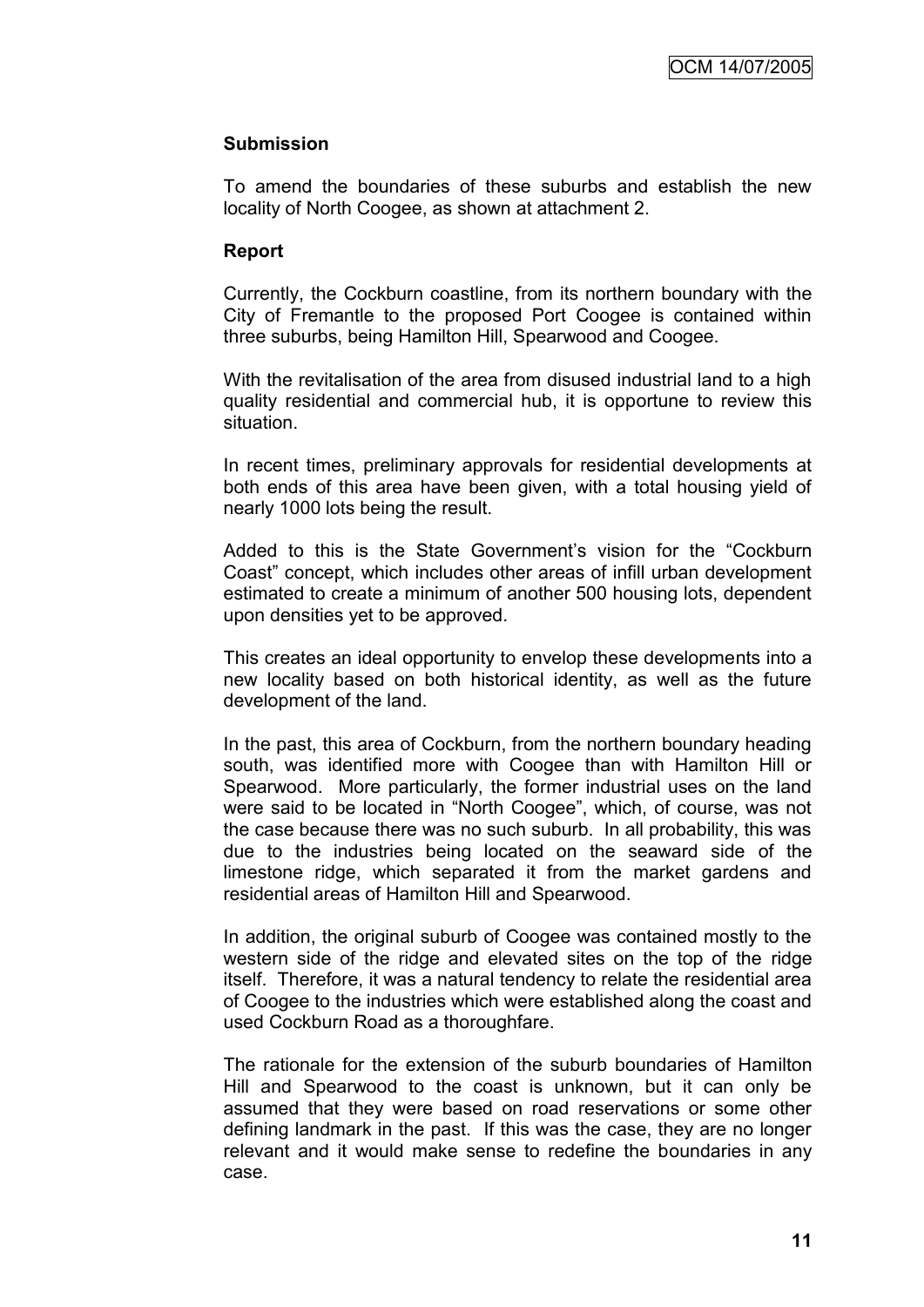However, as one of the guiding principles used by the Geographic Names Committee (GNC) is that new localities will only be considered prior to the development of new urban areas, it is appropriate to be cognisant of the urban areas being proposed for the area in question (see Attachment 4).

Apart from the Port Coogee and South Beach developments to be commenced in the near future, there are now proposed to be additional areas of urban infill between these two project areas. This will ensure that minimum criteria applicable to new localities, in terms of size and housing lot numbers can also be achieved. Provided there is a majority support of current landowners for the proposal, it is not envisaged that the proposal will be rejected.

Only a small number of existing sites in the proposed area will retain their current usage, however, it is not expected that this will have a detrimental impact on the outcome.

In order to retain the historical relevance to the area, as well as integrate the proposals for future development, it is recommended that North Coogee be the preferred name of the proposed redrawn suburb.

#### **Strategic Plan/Policy Implications**

Key Result Area "Facilitating the Needs of Your Community" refers.

#### **Budget/Financial Implications**

A full costing estimate of \$20.00 per property has previously been determined for Council to undertake surveys of this kind. Some 75 properties are affected, making a total of \$1,500. This would be funded from the Community Consultation Account.

#### **Legal Implications**

The Department of Planning and Infrastructure, through the Geographic Names Committee is the responsible authority for approving amendments to suburb boundaries.

#### **Community Consultation**

If the proposal proceeds, the affected community will be consulted through the landowner"s survey, the results of which will determine whether the proposal can proceed.

#### **Attachment(s)**

Maps identifying proposed local changes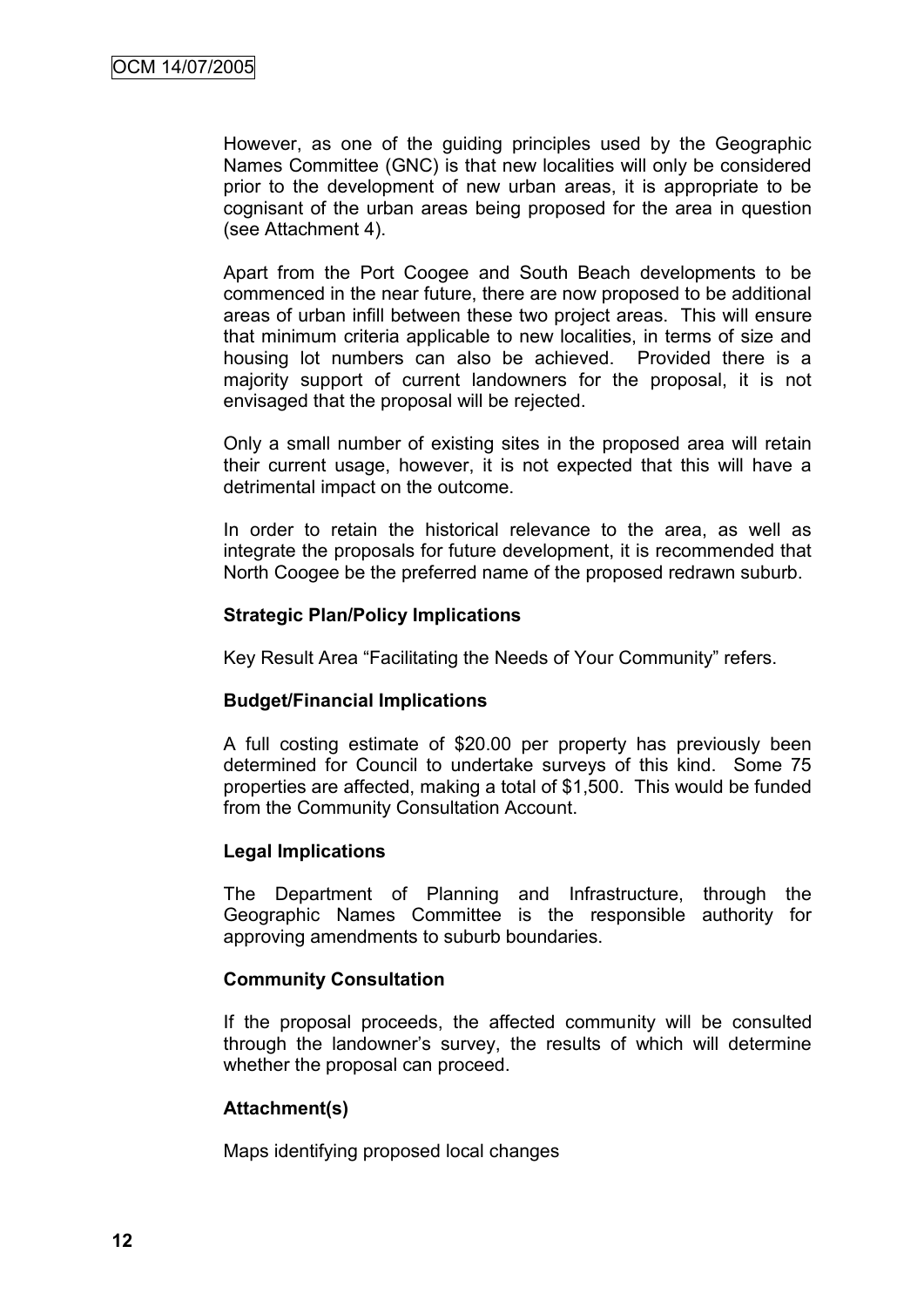# **Advice to Proponent(s)/Applicant**

N/A

**Implications of Section 3.18(3) Local Government Act, 1995**

Nil.

#### **13.3 (OCM 14/07/2005) - DELEGATED AUTHORITIES, POLICIES AND POSITION STATEMENTS COMMITTEE MEETING MINUTES 29 JUNE 2005 (1054) (DMG) (ATTACH)**

#### **RECOMMENDATION**

That Council receives the Minutes of the Delegated Authorities, Policies and Position Statements Committee Meeting dated 29 June 2005, as attached to the Agenda, and adopts the recommendations contained therein.

**TO BE CARRIED BY AN ABSOLUTE MAJORITY OF COUNCIL**

# **COUNCIL DECISION**

# **Background**

The Delegated Authorities, Policies and Position Statements Committee conducted a meeting on 29 June 2005. The minutes of the meeting are required to be presented to Council and its recommendations considered by Council.

# **Submission**

The minutes of the Committee meeting are attached to the Agenda. Items dealt with at the Committee meeting form the basis of the Minutes.

#### **Report**

The Committee recommendations are now presented for consideration by Council and if accepted, are endorsed as the decisions of Council. Any elected member may withdraw any item from the Committee meeting for discussion and propose an alternative recommendation for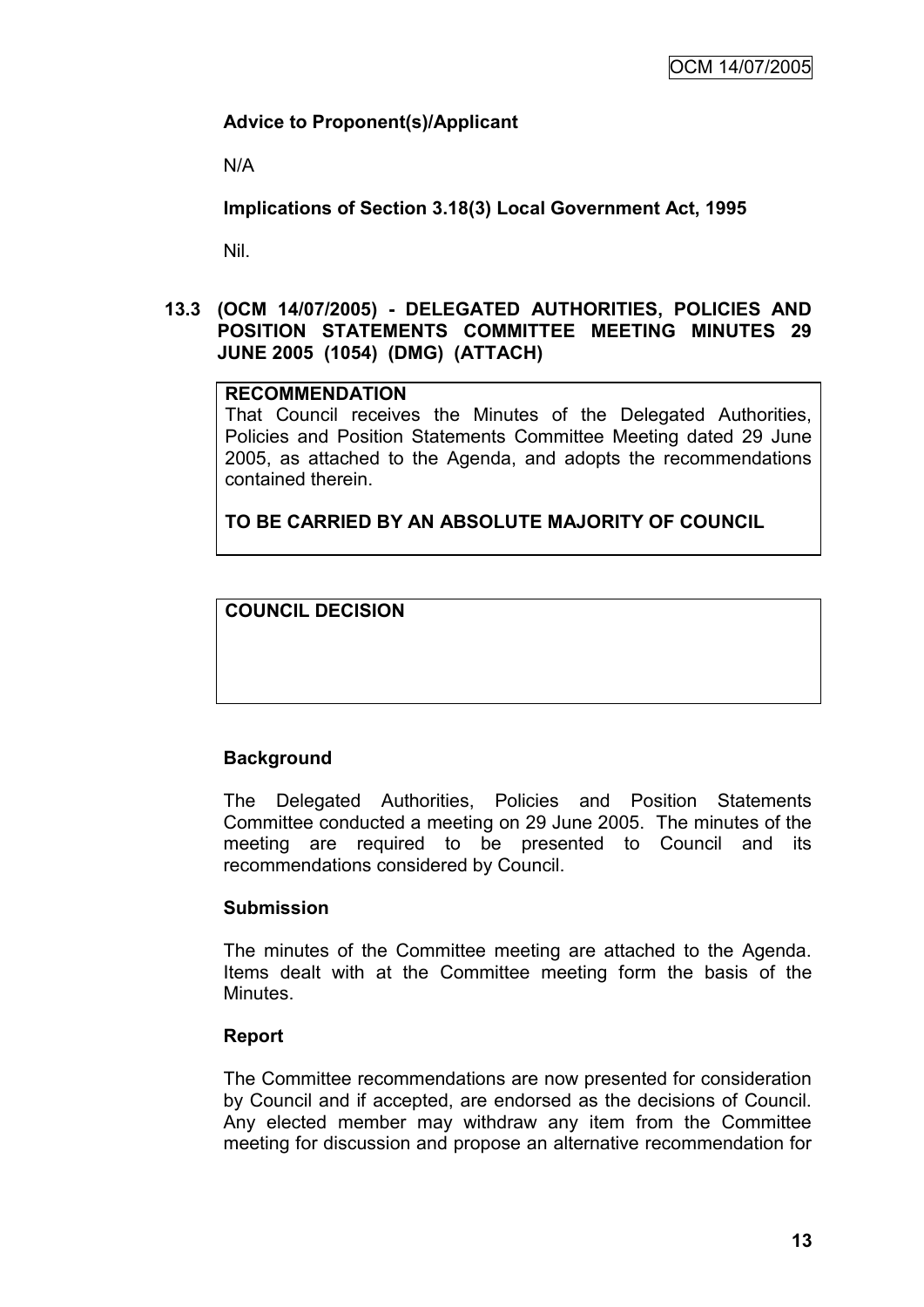Council"s consideration. Any such items will be dealt with separately, as provided for in Council's Standing Orders.

# **Strategic Plan/Policy Implications**

Key Result Area " Managing Your City" refers.

#### **Budget/Financial Implications**

Committee Minutes refer.

#### **Legal Implications**

Committee Minutes refer.

#### **Community Consultation**

Committee Minutes refer.

#### **Attachment(s)**

Minutes of the Delegated Authorities, Policies and Position Statements Committee Meeting dated 29 June 2005.

#### **Advice to Proponent(s)/Applicant**

N/A

#### **Implications of Section 3.18(3) Local Government Act, 1995**

Nil.

#### **14. PLANNING AND DEVELOPMENT DIVISION ISSUES**

**14.1 (OCM 14/07/2005) - NEGOTIATION TO HALT THE CLOSURE OF PORTION OF ROAD RESERVE BETWEEN 31 AND 32 HARING GREEN, ATWELL (451031) (KJS) (ATTACH)**

#### **RECOMMENDATION**

That Council advise the instigator of the petition seeking a halt to the closure of a portion of road reserve between Haring Green and Empress Crescent, that negotiations for a delay in the transfer of land has not been successful because of the advanced stage of legal and financial transactions.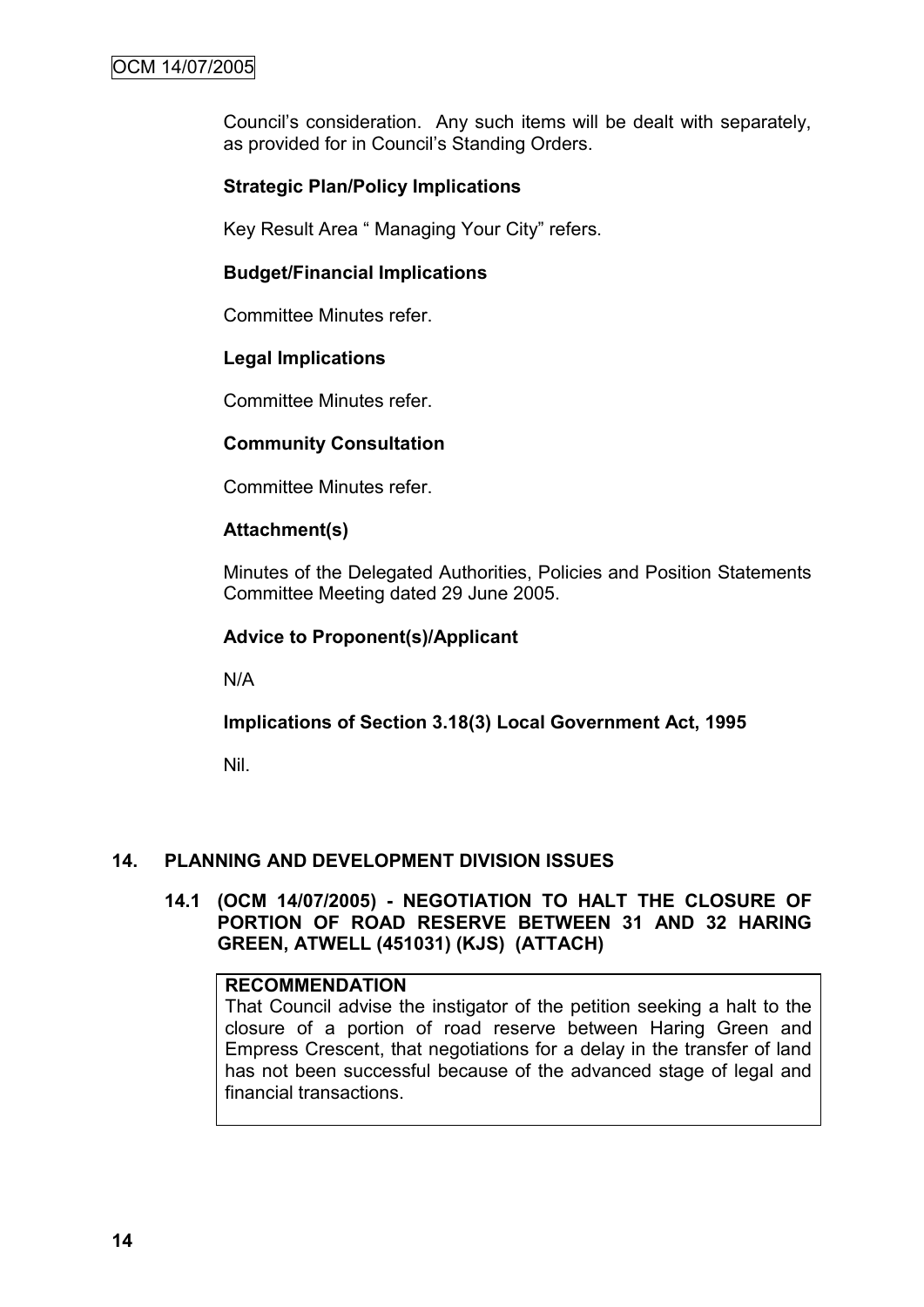# **COUNCIL DECISION**

# **Background**

Council at its meeting held on 17 May 2005 resolved to:

- *"(1) negotiate a delay of proceedings and re-examine Council"s decision to close a portion of the accessway;*
- *(2) authorise the Chief Executive Officer to negotiate with the owners of 31 and 32 Haring Green, Atwell for a delay in the transfer of portion of Haring Green Road Reserve;*
- *(3) if a delay of transfer of proceedings referred above is achieved, request that Council Officers prepare a report that re-examines the decision of the Council Meeting of 15 June 2004 to close portion of Haring Green; and*
- *(4) advise the instigator of the petition of Council"s decision."*

#### **Submission**

N/A

#### **Report**

The owners of 31 and 32 Haring Green were contacted with a request that they delay the acquisition of the land the subject of the closure of portion of Haring Green.

A copy of Council"s request was also sent to the Department of Planning & Infrastructure Land Asset Management Services (DPI LAMS). DPI LAMS response was that "letters of offer and acceptance are legally binding contracts and it would be extremely difficult to reverse the current course of action". The course of action referred to was the offers that have had been made to the owners of 31 and 32 Haring Green.

In a letter received from the owners of 31 and 32 Haring Green, Atwell on 22 May 2005 the owners advised that they were not prepared to delay purchase of the portion of Haring Green.

In a joint letter the owners state that they have made purchase payments to DPI and have also paid both Alinta Gas and Water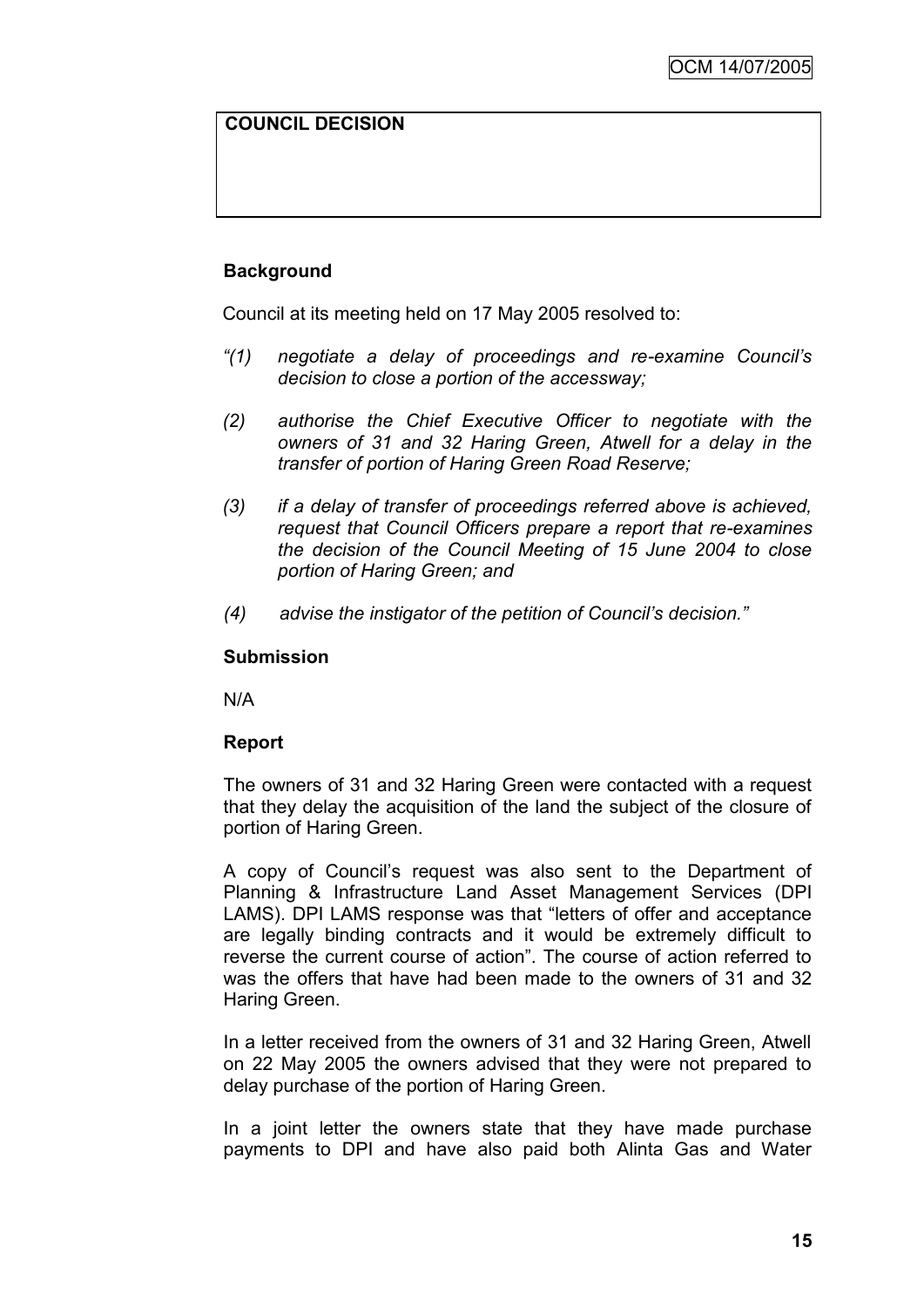Corporation for works to cut and cap services in the section of the road reserve.

# **Strategic Plan/Policy Implications**

The Corporate Strategic Plan Key Result Areas which apply to this item are:-

- 2. Planning Your City
	- *"To ensure that the development will enhance the levels of amenity currently enjoyed by the community."*

#### **Budget/Financial Implications**

N/A

**Legal Implications**

N/A

#### **Community Consultation**

N/A

#### **Attachment(s)**

Location Map.

#### **Advice to Applicant(s)/Stakeholders**

The Petitioner has been advised that this matter is to be considered at the July 2005 Council Meeting.

#### **Implications of Section 3.18(3) Local Government Act, 1995**

Nil.

#### **14.2 (OCM 14/07/2005) - REMOVAL OF HERITAGE LISTED NORFOLK PINE TREE - 3/104 FORREST ROAD, HAMILTON HILL - OWNER: F DE VANNA - APPLICANT: T DE VANNA (2213477) (JB) (ATTACH)**

# **RECOMMENDATION**

That Council:

- (1) refuse the removal of the heritage listed Norfolk Pine Tree at 3/104 Forrest Road, Hamilton Hill, for the following reasons:
	- 1. Council"s support for the recoding of the land from R15 to R30 which facilitated the 12-unit development, was subject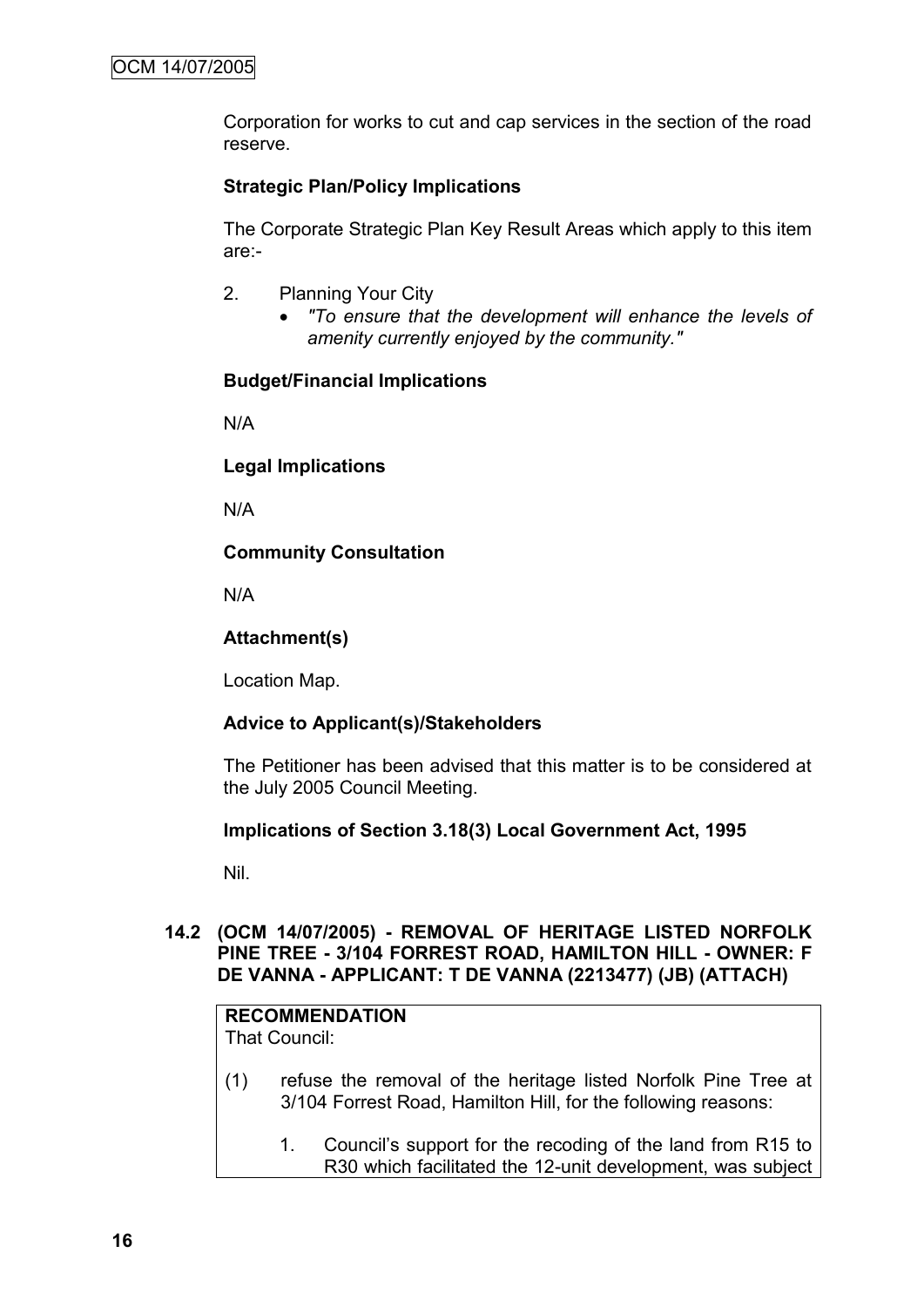to all four Norfolk Pine Trees being retained.

- 2. The Norfolk Pine Tree is one of the tallest and most visually recognised trees in the area and forms part of a grouping of four Norfolk Pine Trees that have been entered on the City"s Municipal Heritage Inventory in recognition of their cultural heritage significance.
- (2) issue a Schedule 9 Refusal Notice of Determination on application for Planning Approval and MRS Form 2 Notice of Refusal accordingly.
- (3) provide the applicant with a copy of the Arboricultural Report in order to provide advice on how to mitigate any possible nuisance issues pertaining to the location of the Norfolk Pine Tree.

| <b>COUNCIL DECISION</b> |  |
|-------------------------|--|
|-------------------------|--|

# **Background**

| ZONING:           | MRS:               | <b>URBAN</b>           |
|-------------------|--------------------|------------------------|
|                   | TPS:               | <b>RESIDENTIAL R30</b> |
| <b>LAND USE:</b>  | <b>RESIDENTIAL</b> |                        |
| LOT SIZE:         | 296m <sup>2</sup>  |                        |
| <b>USE CLASS:</b> | N/A                |                        |

On 15 September 1995 Amendment No. 122 of District Zoning Scheme No. 2 was gazetted and recoded the site (104 Forrest Road) from Residential R15 to Residential R30.

The Scheme Amendment acknowledged the presence of the Norfolk Pines and stated that the trees "represent an important attribute, not only to the site, but the general locality" and that the "residential units will be sited to enable the retention of the mature Norfolk Pine trees".

On 5 December 1995 Council granted Planning Approval for a twelve grouped dwelling development. Condition 1 of this approval stated that "No [Grass Trees] or any trees or shrubs taller than two metres high existing on the land being removed without prior written approval of the Council, and where such vegetation is to be retained, it shall be marked and/or protected to Council's satisfaction"; it is noted that Norfolk Pines were marked for retention on the site plan.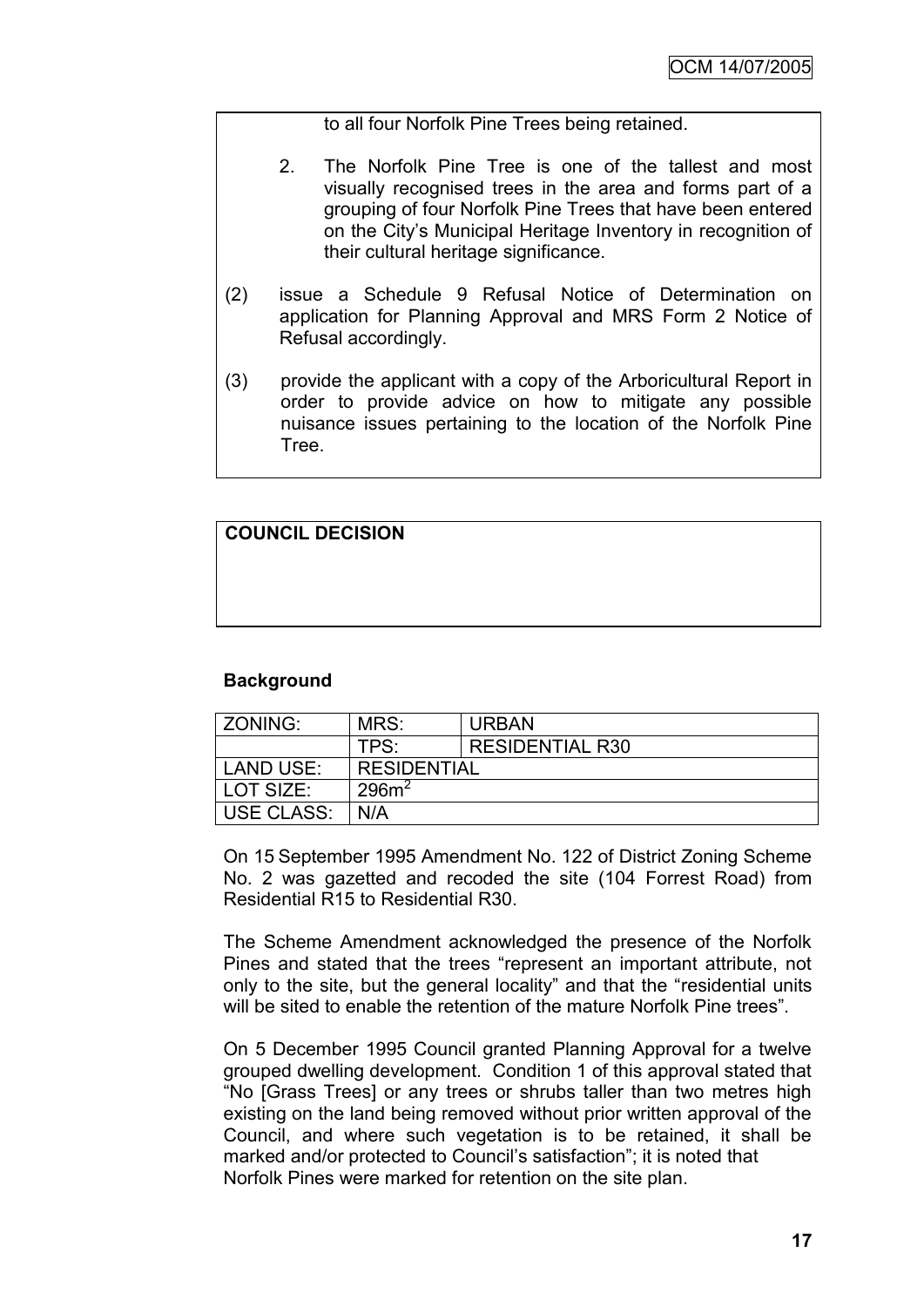On 24 April 1996 a building licence was issued for units 7 – 12 located to the rear of the property. Concerns over the stability of the trees were raised after site works occurred; on this basis an Arboriculturalist was requested to inspect all four Norfolk Pine Trees. The report concluded that "all four trees were extremely attractive, healthy, and vigorous. None of them reflected any outward signs that would have even remotely suggested that they represent an unacceptable element of danger. Further, there was nothing to suggest that the trees had been destabilised by the construction works and, therefore, that they would be likely to fall over".

On 16 August 1996 a revised plan was approved for six group dwellings at the site (a total of twelve), with condition No. 12 of the approval stating that "all four Norfolk Pine trees to be retained and protected to Councils satisfaction during the construction period"; it is noted that this has occurred.

On 27 August 2003 a letter was received from Simone Bingham, the secretary for the owners of 104 Forrest Road; it requested advice on how to stop the Norfolk Pine at unit no. 3 / 104 Forrest Road from lifting brick pavers. Council employed the services of an Arboricultural Consultant to inspect the issue of the Norfolk Pine Tree lifting pavers. Based on the findings of the Arboricultural Report the following advice was given:

- *"A. The root closest to the dwelling that is creating the most significant lifting of the pavers (80mm tree root) may be removed at a point roughly level with the small concrete garden wall and the root removed from the ground.*
- *B. The wound left from severing the above root will need to be treated with an appropriate sealant to prevent any infections from entering the tree through this wound.*
- *C. The two larger roots are roughly 50 to 70 millimetres below the bottom of the pavers. The pavers on top of these roots may be removed, and some of the sand removed that is covering these roots. Doing this will create a more level surface when the pavers are replaced. These roots may not be cut or removed."*

On 20 April 2004 Council resolved to adopt a Municipal Heritage Inventory Review, which included the four Norfolk Pine Trees at 104 Forrest Road, Hamilton Hill, (see Municipal Heritage Inventory Place Number 89 "Four Norfolk Pine Trees").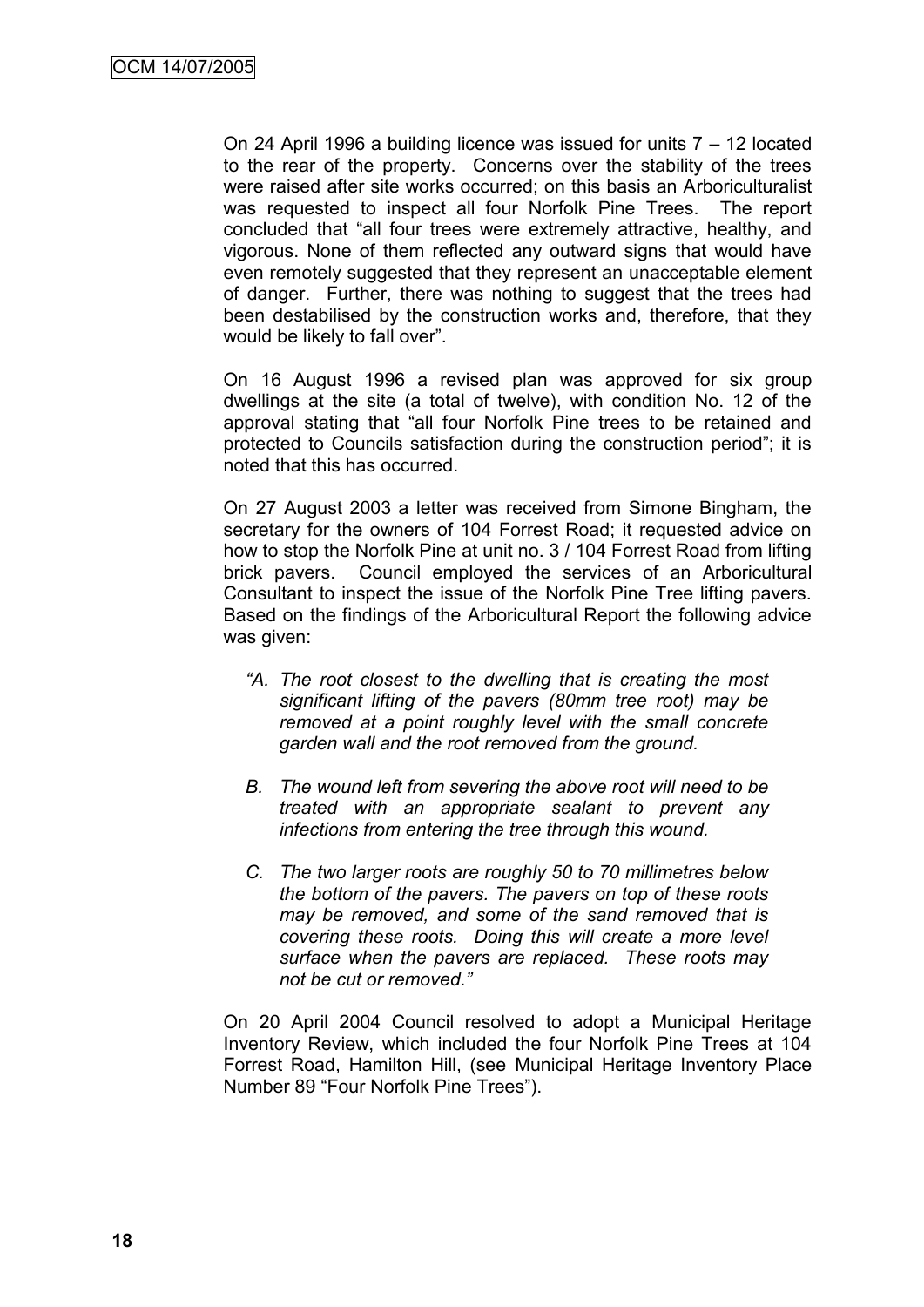# **Submission**

On the 22 March 2005 the City received an application to remove the Norfolk Pine Tree located at 3/104 Forrest Road, Hamilton Hill (see Attachment No. 2). The applicant"s rational for the removal of the tree is summarised as follows:

- A. The tree represents a hazardous situation, which is increasing.
- B. The tree is a fire hazard.
- C. The tree roots are causing damage.
- D. Litter shed by the tree represents a nuisance and a fire hazard.

# **Report**

An Arboricultural Consultant, was engaged by the City to provide an updated report of the Norfolk Pine tree located at 3/104 Forrest Road and to consider the significance of the points raised by the applicant in justifying the removal of the tree.

The application was also advertised to properties within a 150m radius of the proposal for submissions. At the close of the submission period 24 submissions were received, of these 5 objected to the removal of the tree and 19 had no objection; in addition 2 late no objections were received. These submissions have been summarised in the agenda attachments and include Council responses.

Based on the observations and conclusions provided in the Arboricultural Report the Norfolk Pine Tree remains attractive and healthy. It was also recommended that some works were required by the owner to maintain and monitor the tree.

The applicant should be provided with a copy of the Arboricultural Report to provide advice on how to mitigate any impacts pertaining to the location of the Norfolk Pine Tree.

# **Strategic Plan/Policy Implications**

The Corporate Strategic Plan Key Result Areas which apply to this item are:-

- 1. Managing Your City
	- *"To conduct Council business in open public forums and to manage Council affairs by employing publicly accountable practices."*
	- *"To provide effective monitoring and regulatory services that administer relevant legislation and local laws in a fair and impartial way."*
- 2. Planning Your City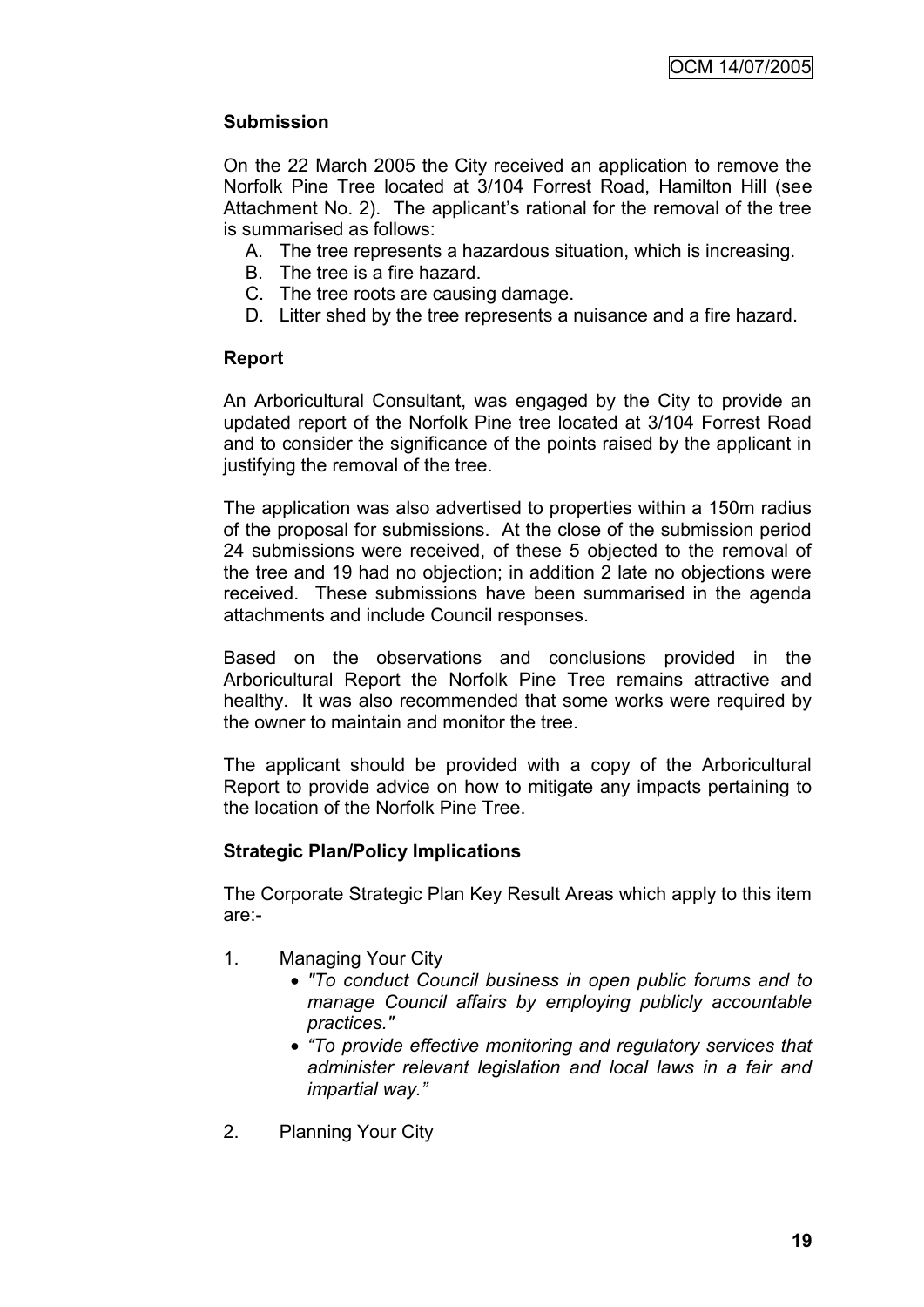- *"To ensure that the planning of the City is based on an approach which has the potential to achieve high levels of convenience for its citizens."*
- *"To ensure that the development will enhance the levels of amenity currently enjoyed by the community."*
- 3. Conserving and Improving Your Environment
	- *"To ensure that the development of the district is undertaken in such a way that the balance between the natural and human environment is maintained."*

The Council Policies, which apply to this item, are:

APD17 STANDARD DEVELOPMENT CONDITIONS AND FOOTNOTES

#### **Budget/Financial Implications**

The cost of engaging a Consultant to prepare the Aboricultural Report was \$577.50 from the Consultants Budget 2004/05.

#### **Legal Implications**

N/A

#### **Community Consultation**

Application was advertised to properties within a 150m radius of the proposal for submissions; see Attachment No.4 Schedule of Submissions.

#### **Attachment(s)**

- (1) Location Plan
- (2) Letter from Applicant
- (3) Arboricultural Report Dated 19 May 2005
- (4) Schedule of Submissions
- (5) Municipal Heritage Inventory Place Number 89 Four Norfolk Pine Trees

#### **Advice to Proponent(s)/Submissioners**

The Proponent(s) and those who lodged a submission on the proposal have been advised that this matter is to be considered at the July 2005 Council Meeting.

#### **Implications of Section 3.18(3) Local Government Act, 1995**

Nil.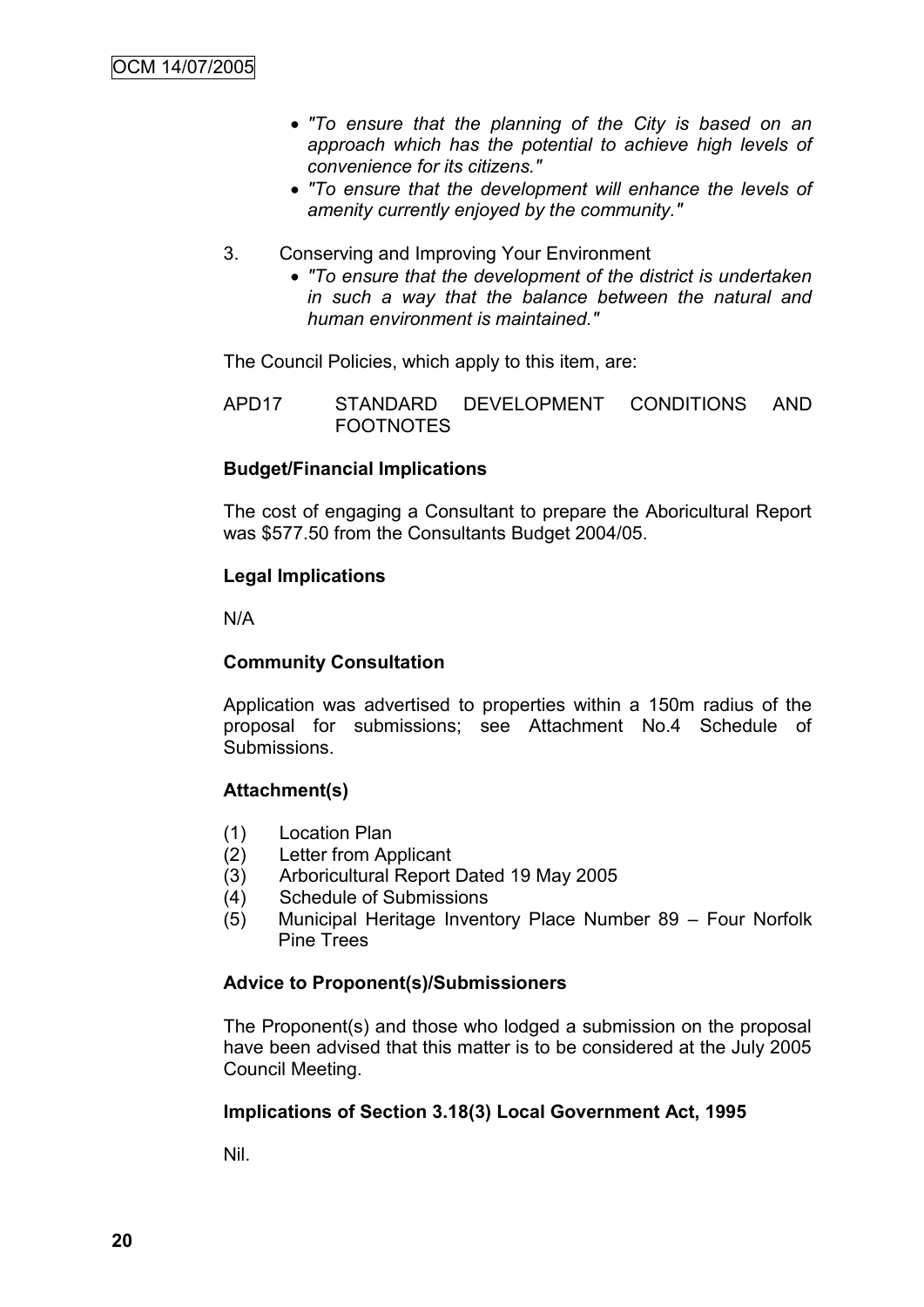# **14.3 (OCM 14/07/2005) - PRIMARY SCHOOL SITE ON LEN PACKHAM RESERVE (9624) (AJB) (ATTACH)**

# **RECOMMENDATION**

That Council:

- (1) raise no objections to the Department of Education and Training and its contractors having access to that portion of Len Packham Reserve approved by the Hon Minister for Planning and Infrastructure to be excised for the purpose of the new Coolbellup Primary School, subject to satisfactory arrangements being made for the coordination of such building activities with the modifications to Councils infrastructure and the program of ceasing existing uses of that area and relocating existing facilities;
- (2) support the granting of a 3 metre wide easement over Len Packham Reserve and/or Reserve 30189 for the purpose of accommodating services between the school site and Cordelia Avenue subject to all costs being met by the Department of Education and Training; and
- (3) advise the Department of Education and Training accordingly.

# **COUNCIL DECISION**

#### **Background**

Council at its meeting held on 17 December 02 (Item 17.4) resolved to support locating the proposed new Coolbellup Primary School on portion of Len Packham Reserve subject to a number of conditions.

At its meeting held on 17 February 04 (Item 14.17) Council resolved to support the development of the new Coolbellup primary School on the south western portion of Len Packham Reserve and to initiate amendment No 10 to TPS No 3 to rezone the school site and the shopping centre precinct to "Development" zone.

Council at its meeting held on 19 October 04 (Item 14.12) resolved to support development of the new Coolbellup primary school site on Len Packham Reserve which includes a battle axe leg from Waverley Road for access.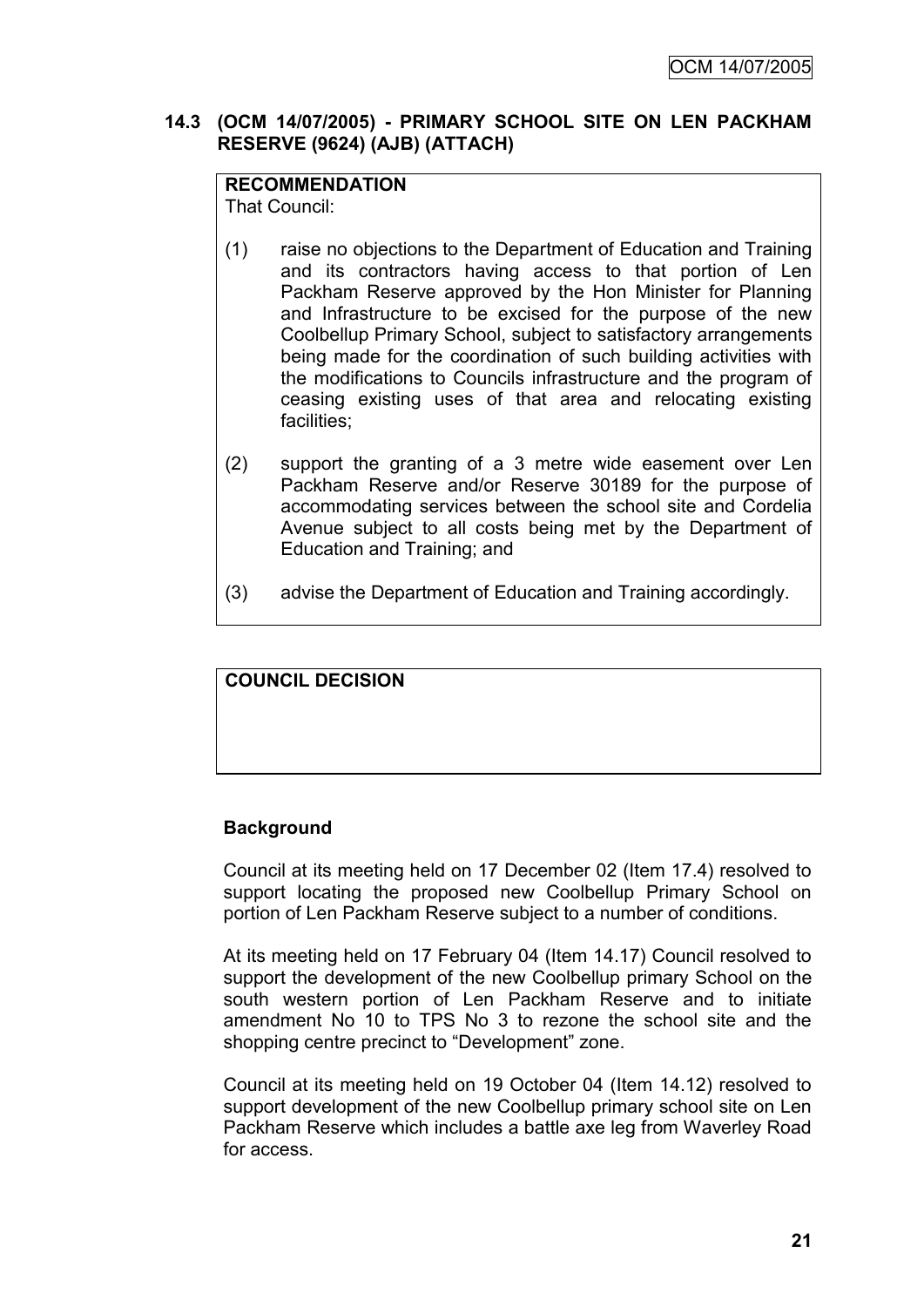Amendment No 10 was granted final approval on 5 April 04.

By letter dated 16 May 05, Department for Planning and Infrastructure – Land Asset Management Services advised that the Hon Minister for Lands has granted approval for the proposed excision of the proposed Coolbellup primary school site from Len Packham Reserve.

The Department of Training and Education (DET) has advised that surveyors have been appointed to undertake the survey and prepare the necessary documentation.

#### **Submission**

The Department of Education and Training has advised that it will be calling tenders for the construction of the new school shortly. By fax dated 17 May 05 and email dated 16 June 05, DET has requested access to the site for the construction of the school and a 3m wide easement over Len Packham Reserve for services to the site from Cordelia Avenue.

#### **Report**

As noted above, the Hon Minister for Lands has granted approval for a portion of Len Packham Reserve to be excised for the purpose of the new Coolbellup primary school and formalities to finalise the excision are in progress. On this basis officers raise no objections to the Department of Education and Training having access to the site. The Department will need to liaise with the City to ensure the coordination their program with the termination of current uses of that area and service infrastructure relocation that may be necessary.

No objections are raised to the granting of a 3 metre easement over Len Packham Reserve and or adjoining Reserve 30189 between the school site and Cordelia Avenue, as generally shown on the plan included in the Agenda attachments subject to all costs being met by the Department of Education and Training.

#### **Strategic Plan/Policy Implications**

The Corporate Strategic Plan Key Result Areas which apply to this item are:-

- 1. Managing Your City
	- *"To deliver services and to manage resources in a way that is cost effective without compromising quality."*
	- *"To conduct Council business in open public forums and to manage Council affairs by employing publicly accountable practices."*
- 2. Planning Your City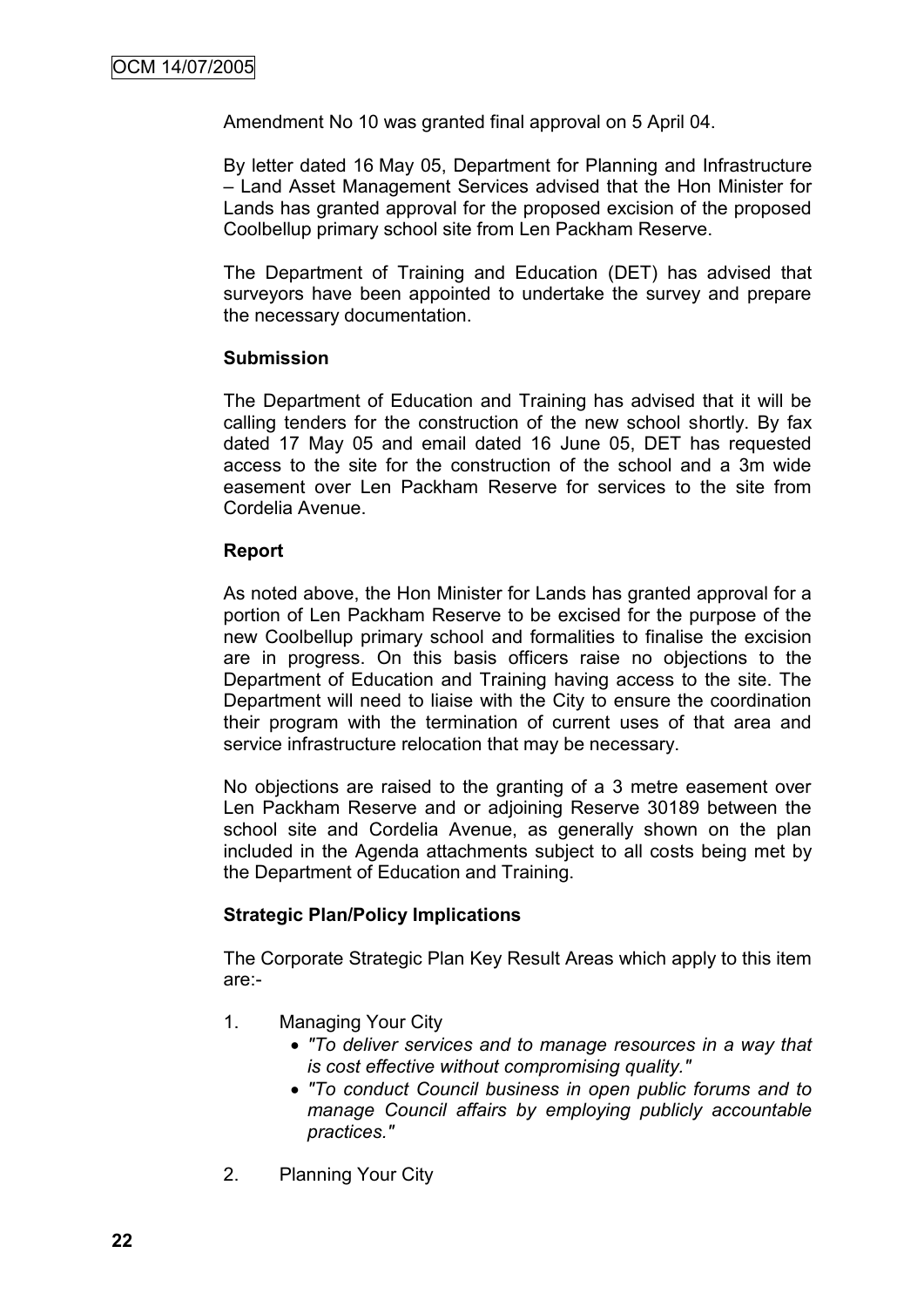- *"To ensure that the planning of the City is based on an approach which has the potential to achieve high levels of convenience for its citizens."*
- *"To ensure that the development will enhance the levels of amenity currently enjoyed by the community."*
- *"To foster a sense of community within the district generally and neighbourhoods in particular."*

# **Budget/Financial Implications**

N/A

#### **Legal Implications**

N/A

# **Community Consultation**

Undertaken previously as part of the Enquiry by Design process and Amendment No 10 which was advertised for public comment

# **Attachment(s)**

Plan

## **Advice to Proponent(s)/Applicant**

The Proponent(s) and those who lodged a submission on the proposal have been advised that this matter is to be considered at the July 2005 Council Meeting.

#### **Implications of Section 3.18(3) Local Government Act, 1995**

Nil.

**14.4 (OCM 14/07/2005) - LAKE COOGEE ESTATE (MUNSTER PHASE 2) LOCAL STRUCTURE PLAN - LAND BORDERED BY WEST CHURCHILL AVE, ROCKINGHAM RD, FROBISHER AVE AND THE BUFFER ASSOCIATED WITH THE WOODMAN POINT WASTEWATER TREATMENT PLANT - OWNER: VARIOUS - APPLICANT: URBAN FOCUS (9517A) (CP) (ATTACH)**

#### **RECOMMENDATION** That Council:

(1) adopt the Lake Coogee Estate (Munster Phase 2) Structure Plan for the land bordered by West Churchill Avenue, Rockingham Road, Frobisher Avenue, and the Woodman Point Wastewater Treatment Plant buffer pursuant to clause 6.2.9 of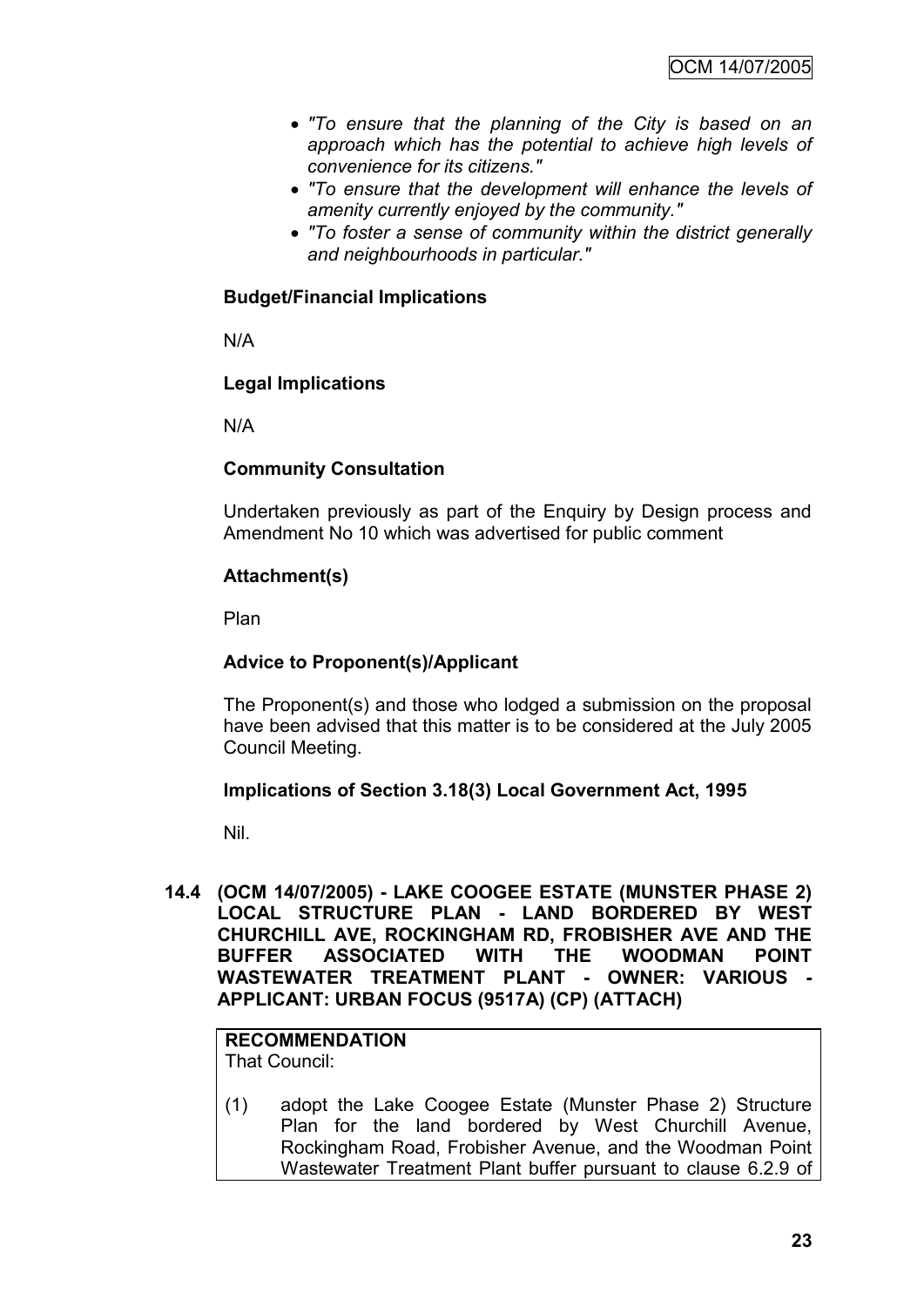the City of Cockburn Town Planning Scheme No.3 subject to amending the plan to:

- 1. include Lot 4 West Churchill Avenue and Lot 3 Rockingham Road as Residential R-40 sites;
- 2. Include Lot 2 West Churchill Avenue, Lot 10 Coogee Road, Lot 500 Albion Avenue as Residential R-20 sites;
- 3. Change the density coding of the R-30 cell in the northeastern corner of the Estate to R-40;
- 4. Exclude all land from the Structure Plan located within the current odour buffer associated with the Woodman Point Wastewater Treatment Plant and the Kwinana Air Quality EPP Buffer;
- 5. State that Coogee Road shall be cul-de-sac"d temporarily on the northern side of Frobisher Avenue for the duration of Stage 1 of the development of the proposed Marine Technology Precinct in Development Area 6 to the south;
- 6. State that further discussions are to be held between the proponent, the City and Transperth regarding the preferred bus route, road treatment and detailed design;
- 7. Realign the north-south road over Lot 1 West Churchill Avenue to the eastern boundary of Lot 1 West Churchill Avenue; and
- 8. Show the location of proposed dual use paths along Rockingham Road, Coogee Road, West Churchill Avenue, Frobisher Avenue and Albion Avenue; and
- (2) request the proponent to obtain the written agreement of all the owners of Lot 103 West Churchill Avenue to participate in the Structure Plan and to provide evidence to Council accordingly;
- (3) adopt the officer comments in the Schedule of Submissions as contained in the Agenda attachment;
- (4) advise the proponent of the service agency responses in the Schedule of Submissions;
- (5) advise the owners of Lot 4 West Churchill Avenue, Lot 3 Rockingham Road, Lot 2 West Churchill Avenue, Lot 10 Coogee Road and Lot 500 Albion Avenue of (1) 1. & 2. above;
- (6) advise those persons who made a submission of Council"s decision including a copy of the Schedule of Submissions; and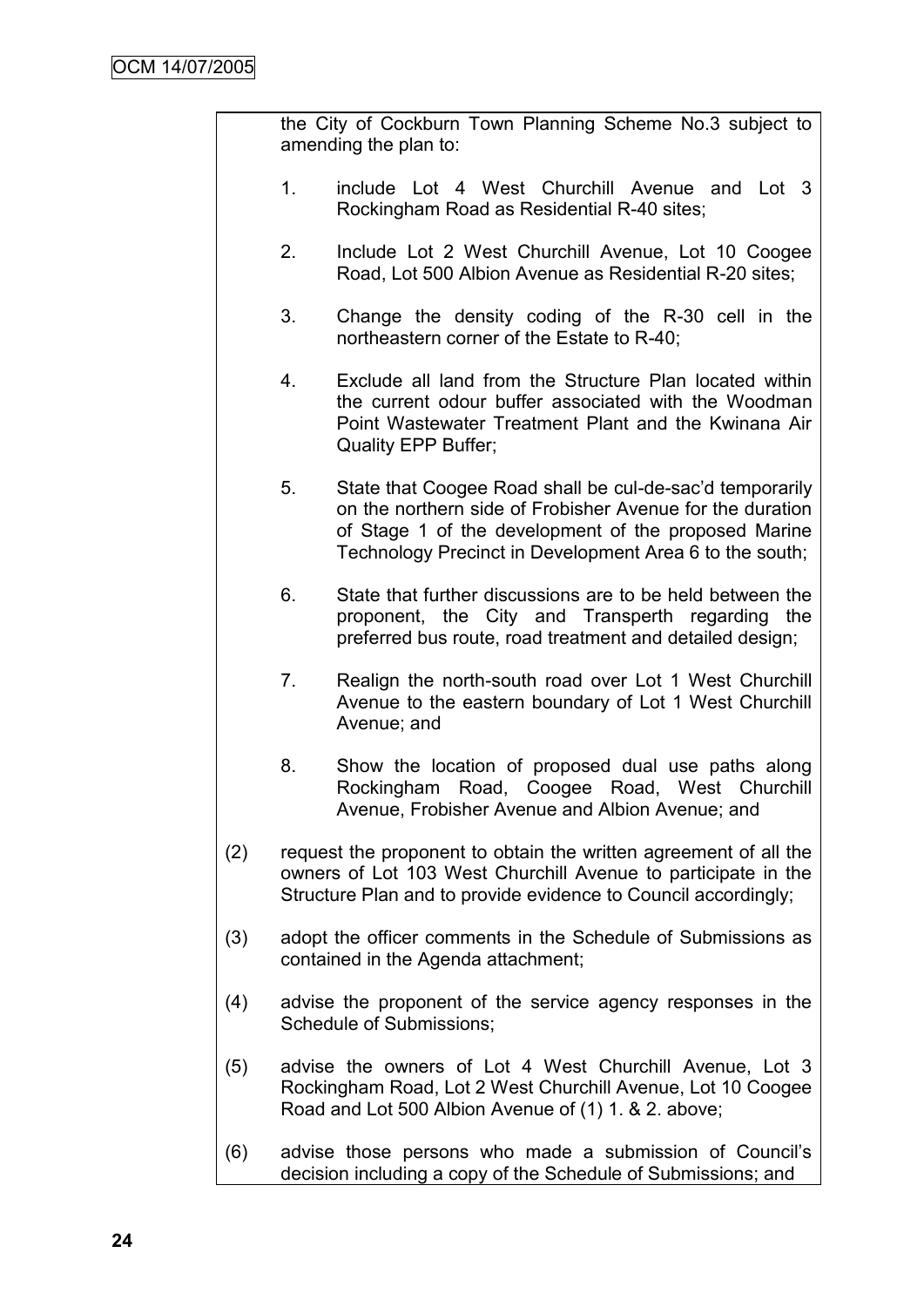(7) upon completion of (1) & (2) above, forward a copy of the Structure Plan to the Western Australian Planning Commission for its endorsement pursuant to Clause 6.2.10 of Town Planning Scheme No. 3.

# **COUNCIL DECISION**

# **Background**

| ZONING:          | MRS:  | Urban, Urban Deferred                             |
|------------------|-------|---------------------------------------------------|
|                  | TPS3: | Development Zone                                  |
|                  |       | Development Area 5,                               |
|                  |       | Development Contribution Area 6                   |
| <b>LAND USE:</b> |       | Horticultural, Vacant land & Residential landuses |
| LOT SIZE:        | N/A   |                                                   |
| AREA:            | N/A   |                                                   |
| USE CLASS: I     | N/A   |                                                   |

# **Submission**

Urban Focus has submitted a Local Structure Plan on behalf of various landowners in Munster within the area defined by West Churchill Avenue to the north, Rockingham Road to the east, Frobisher Avenue to the south and the buffer associated with the Woodman Point Wastewater Treatment Plant ("WPWWTP") to the west.

The proposed Structure Plan specifies zonings and residential density codings for the various landholdings, while taking account of issues such as:

- urban design principles;
- proximity to the local shops at the intersection of West Churchill Avenue and Rockingham Road;
- development constraints and associated buffers, including, the WPWWTP buffer; the Kwinana Air Quality EPP Buffer and midge buffers;
- geotechnical condition of the land;
- drainage and nutrient management; and
- Public Open Space ("POS") requirements.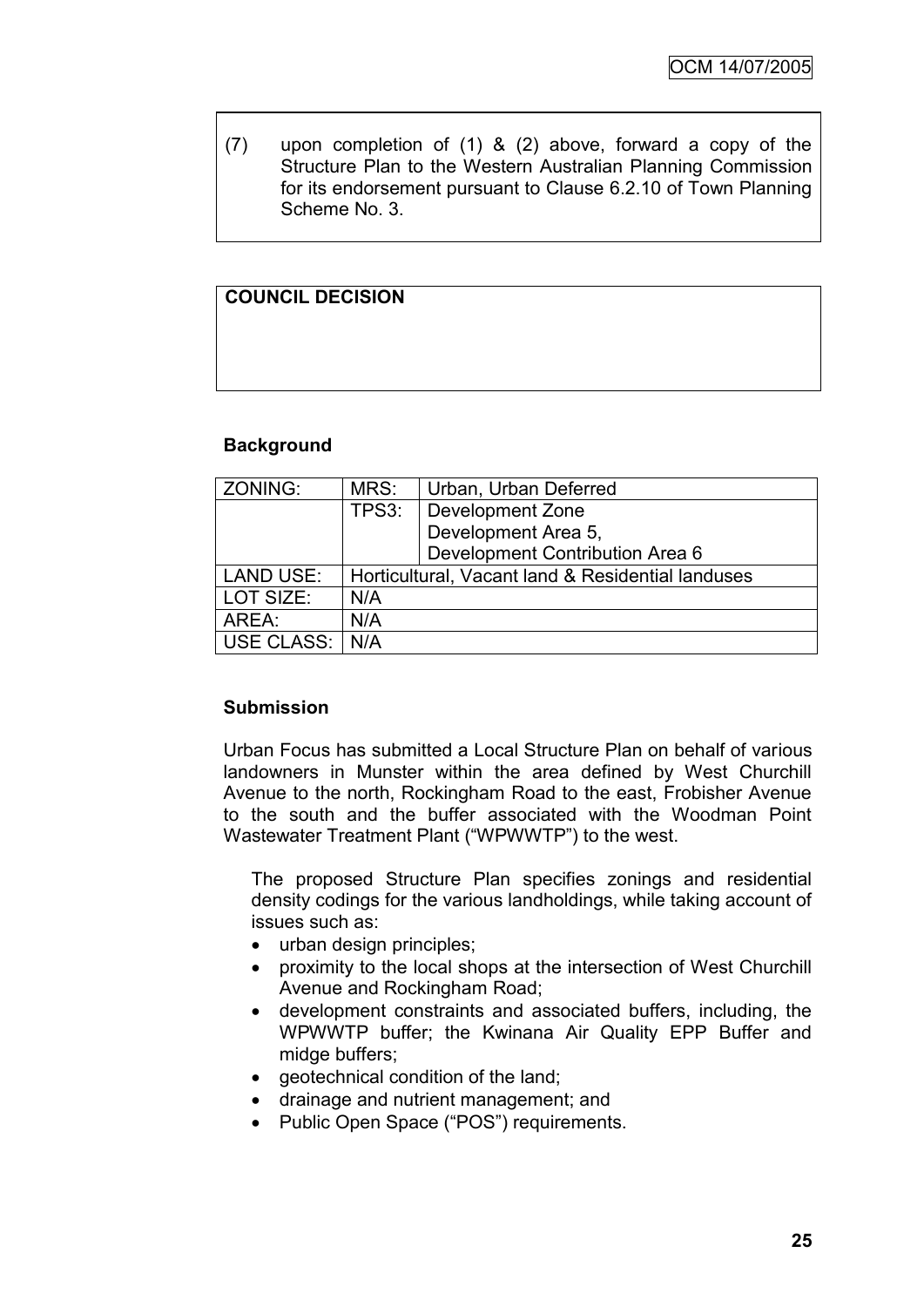A copy of the proposed Structure Plan and report is contained in the Agenda attachments.

# **Report**

The proposed Structure Plan (Munster Phase 2) was advertised for public comment in May 2005, in accordance with Town Planning Scheme ("TPS") requirements. At the close of the submission period 30 submissions had been received. A Schedule of Submissions is contained in the Agenda attachments.

The key points raised in submissions include:

- Inclusion of small land parcels not currently included within the Structure Plan;
- Increasing the density of the Residential R-30 cell in the north east corner to R-40;
- Opposition by landowners affected by the WPWWTP buffer to development occurring within the structure plan area until the Water Corporation "fixes" the odour problem;
- Opposition to land located within the current WPWWTP buffer being included in the Structure Plan and zoned for residential purposes.

The Schedule of Submissions (attached) provides recommendations in respect to the issues raised in the submissions received.

The key issues raised in submissions are addressed below.

#### Inclusion of Small Lots:

The following Lots are located within the planning area but are not currently participating in the Urban Focus Structure Plan:

- 1. Lot 4 West Churchill Avenue
- 2. Lot 2 West Churchill Avenue
- 3. Lot 3 Rockingham Road
- 4. Lot 10 Coogee Road
- 5. Lot 500 Albion Avenue.
- 6. Lot 107 Hobsons Avenue.

These Lots do not have any residential density coding shown and would otherwise need to be the subject of future separate structure planning prior to development occurring unless they are included in the Structure Plan at this stage.

It is appropriate to consider including these Lots (with the exception of Lot 107 Hobsons Avenue) in the Structure Plan for the following reasons:

- each Lot contains an existing dwelling, is small in area and has limited development potential;
- in order to provide landowner certainty as to the density coding affecting these land holdings;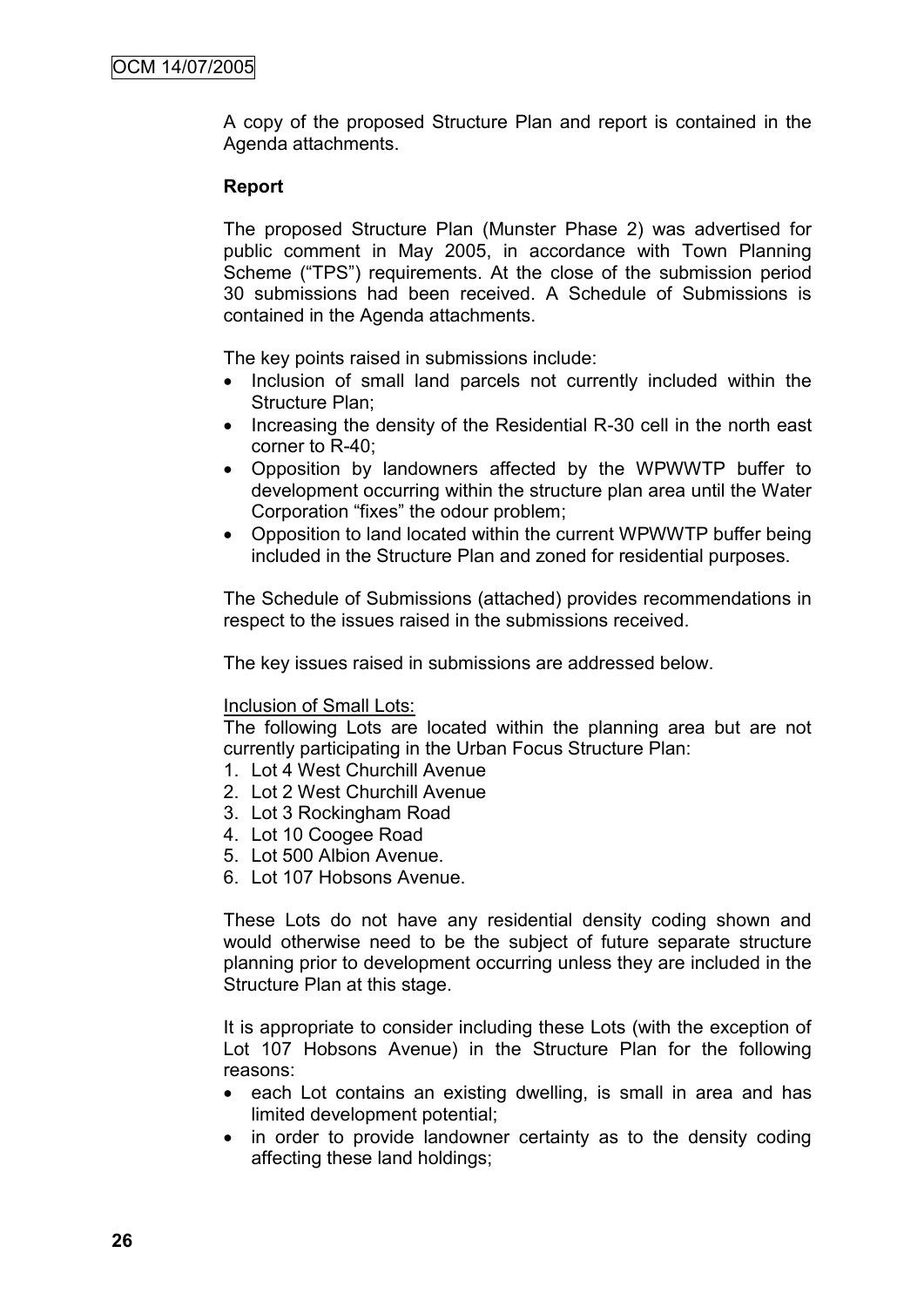- to provide a statutory basis for considering future development proposals affecting the land;
- the small areas of these Lots mean inclusion of them should not compromise landowner agreements and the provision of Public Open Space for the Estate as a whole.
- to prevent the need for further structure plans to be prepared where the issue can be easily resolved as part of the current Structure Plan.

It would be inappropriate to include Lot 107 Hobsons Avenue in the Structure Plan as:

- The owner of Lot 107 is reluctant to have the land included;
- Lot 107 is of sufficient area (1.1761ha) to sustain its own Structure Plan prior to development occurring.
- the inclusion of Lot 107 would compromise existing agreements among participating landowners.
- the Structure Plan envisages the separate provision of Public Open Space for Lot 107 by nominating proposed POS where Hobsons Avenue is to be closed.

# Residential Development Densities:

The general principle of allocating higher Residential density coding to the land in the northeastern corner of the planning area is supported due to:

- proximity to the local shops at the intersection of Rockingham Road and West Churchill Avenue;
- proximity to arterial road network and public transport;
- higher density encourages variety in housing form;
- provides increased accommodation opportunities for the potential labour force associated with the nearby Australian Marine Complex.

Although the Structure Plan proposes Residential R-30 at this location, R-30 is at the lower end of the "medium density" housing spectrum. This would effectively establish a standard with which development of land outside the planning area but also near the commercial centre would need to be consistent. In order to achieve a more efficient pattern of development, it is recommended that the Structure Plan be amended to increase the density in this location to R-40, which would be consistent with the coding of land in similar locations elsewhere in the City. The proponent has verbally indicated agreement for this to occur.

Furthermore, in order to regularise this higher density cell, it is recommended that Lot 4 West Churchill Avenue and Lot 3 Rockingham Road be included as R-40 coded sites..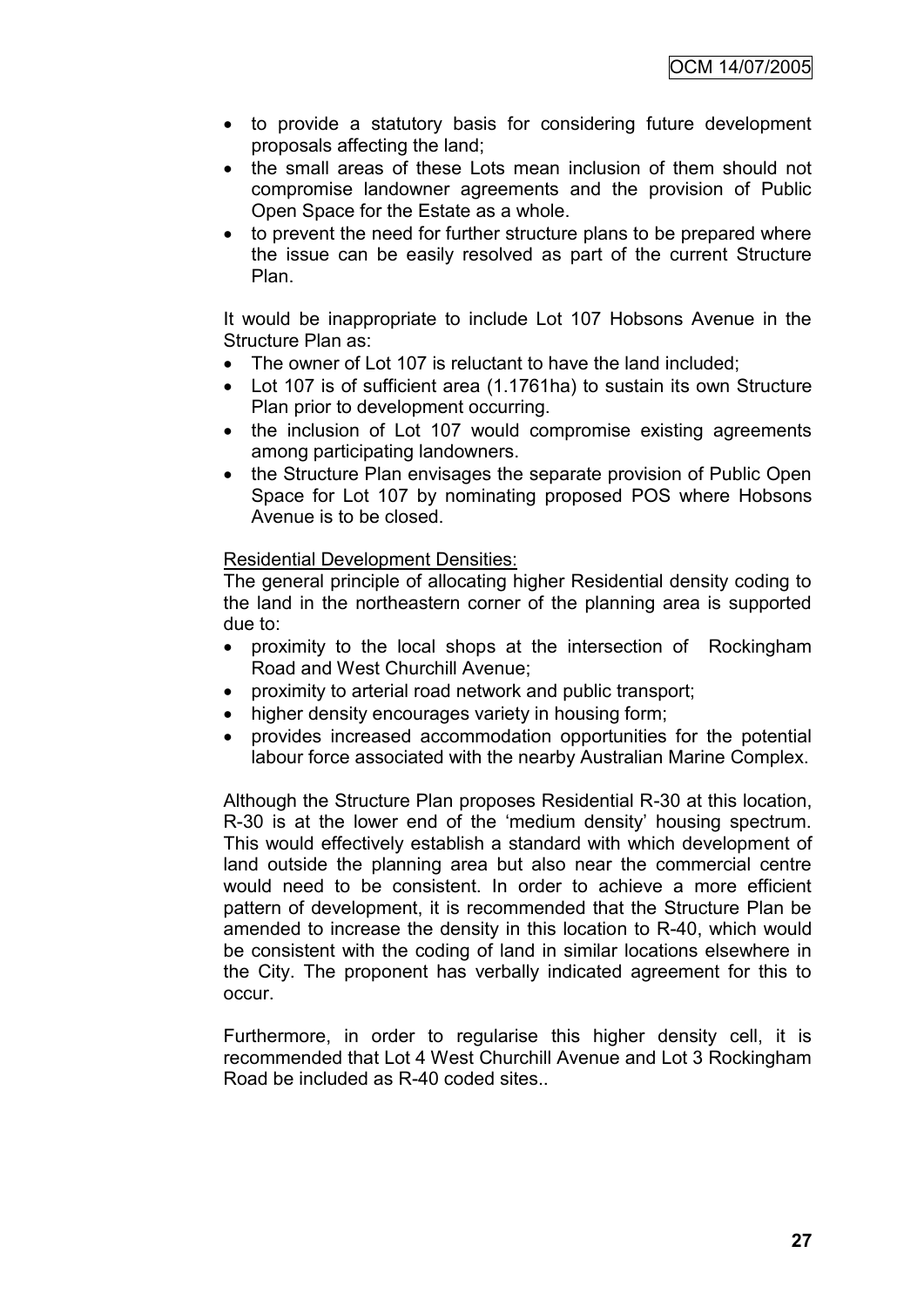## Woodman Point Wastewater Treatment Plant Buffer:

Submissions have been received from landowners within the WPWWTP buffer which do not support development within the structure plan area until odour from the WPWWTP is effectively "fixed" at source. Management of the odour generated from the WPWWTP is primarily a matter for the Water Corporation to address, although potential landuse conflict is a relevant matter for the Council to consider in determining the Structure Plan proposal.

It is noted the Environmental Protection Authority ("EPA") has been requested by the Minister for the Environment to provide strategic advice under Section 16(e) of the Environmental Protection Act regarding the WPWWTP buffer in order to inform the long term planning of the area. The EPA has requested the Water Corporation to prepare a Strategic Environmental Review, which is yet to be released for public comment. The EPA will finalise its advice to the Minister once the SER has been released for public comment. It is not known at this stage how long this process will take.

Notwithstanding this, the Council is required make a determination on the current Structure Plan under TPS3, which has been prepared on the basis of the current location of the 750m odour buffer. It is significant to note that the Water Corporation has stated in its submission that it does not oppose proposals outside the current buffer location, but strongly opposes the development of odour sensitive landuses within the buffer, including open space associated with existing dwellings that have been included in the plan.

It is considered that while odour emissions from the WPWWTP may occasionally be detectable within the Structure Plan area, this is not significant enough to prevent the Council adopting the current Structure Plan, for the following reasons:

- the EPA review of the odour buffer is an ongoing exercise which is not grounds in its own right to prevent development occurring on unconstrained land in the meantime;
- the Water Corporation strongly opposes the establishment of odour sensitive landuses within the existing buffer zone but has no objection to development occurring outside the buffer;
- the proposed Structure Plan provides for development to occur generally outside the current odour buffer;
- conditions can be recommended at the subdivision stage to the Western Australian Planning Commission requiring the registration of Memorials on Titles to inform prospective purchasers of the potential for odour to occur.
- in a recent letter from the Water Corporation dated 22 June 2005, the following comments were provided in relation to the WPWWTP: "*I can confirm that one of the Corporations objectives with the odour upgrade is to remove detectable levels of odour from those areas currently zoned to be developed for residential purposes. However,*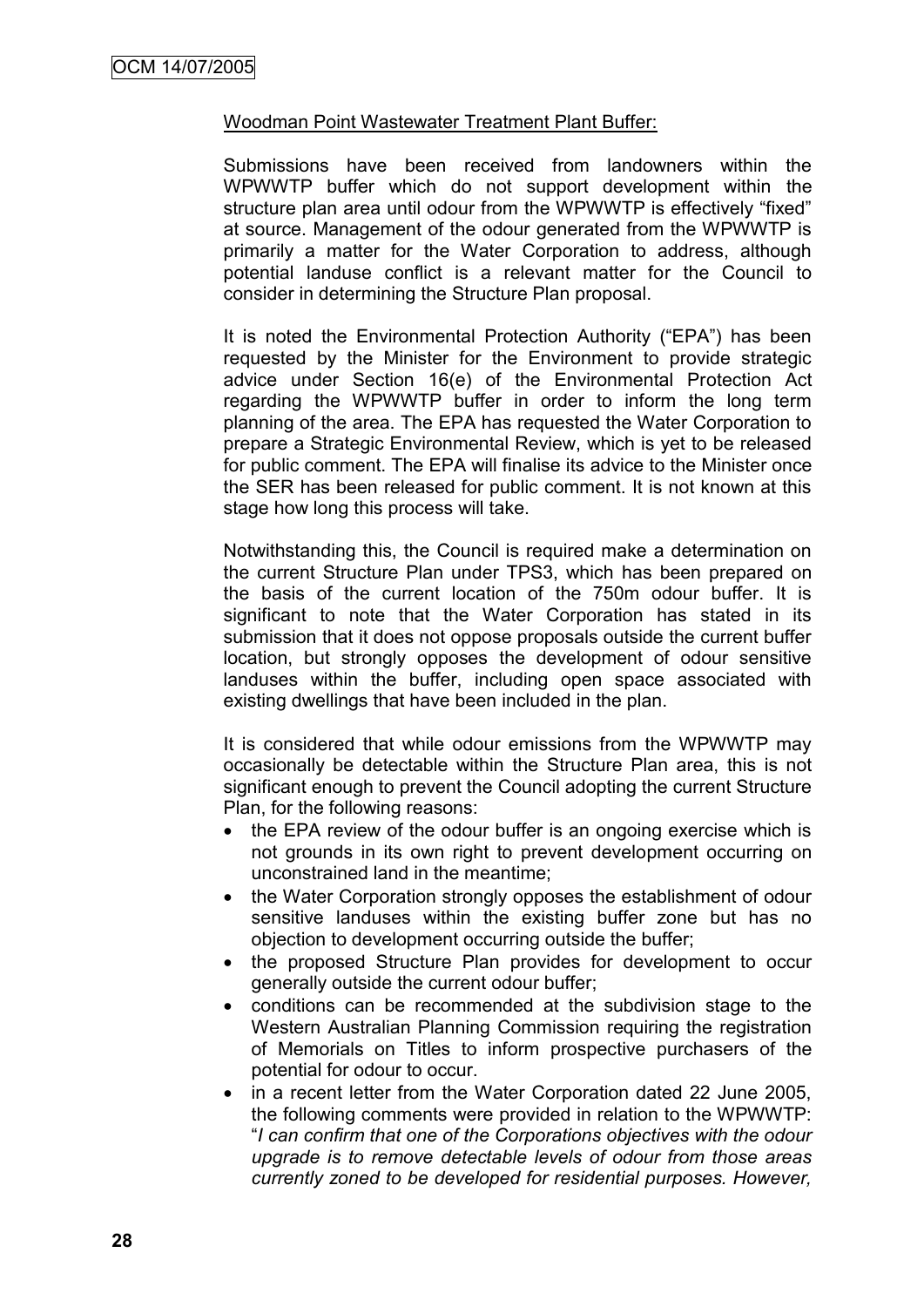*due to the size of the works, inherent complexities and wider corporate financial responsibilities it is envisaged the upgrade will be undertaken as a staged project. Given this, surrounding residential areas will experience detectable levels of odour in the intervening period*".

The proposed Structure Plan utilises cadastral boundaries to rationalise the WPWWTP buffer, which results in some residential zoned Lots spanning and falling within the odour buffer in various locations. In accordance with the Water Corporation submission, it is recommended that the Structure Plan be amended to exclude all land from within the buffer, which will result in minor changes to the street block and roading configuration.

Development Area 5 (DA5) within Schedule 11 of the City's Town Planning Scheme No. 3 also excludes residential development from occurring within the Woodman Point WWTP. Council cannot approve any residential development within the existing odour buffer for any land included in the Urban Deferred Zone of the Metropolitan Region Scheme (MRS).

#### Other Issues:

The Structure Plan is based on a "modified grid" street pattern, which is robust in design in terms of neighbourhood structure, legibility, permeability and POS placement.

The plan proposes the closure of a portion of Hobsons Avenue and inclusion of that land in the development, either as residential land or POS to compliment the future planning of Lot 107 Hobsons Avenue.

The Residential R-30 land adjoining the POS is supported, subject to the requirement for a Detailed Area Plan to ensure development of the Lots addresses the POS.

It is recommended that Coogee Road be cul-de-sac"d temporarily on the northern side of Frobisher Avenue for the duration of Stage 1 of the development of the proposed Marine Technology Precinct to the south. This would segregate traffic associated with the Marine Technology Precinct and prevent it from traversing through the proposed Structure Plan area. Further discussions are required however with Transperth regarding the preferred bus route between neighbourhoods, road treatment and detailed design. The Structure Plan report should be amended to refer to this.

The plan should also be amended to show the location of proposed dual use paths along Rockingham Road, Coogee Road, West Churchill Avenue, Frobisher Avenue and Albion Avenue.

Issues such as potential soil contamination, acid sulphate soils, drainage and nutrient management, development contributions, odour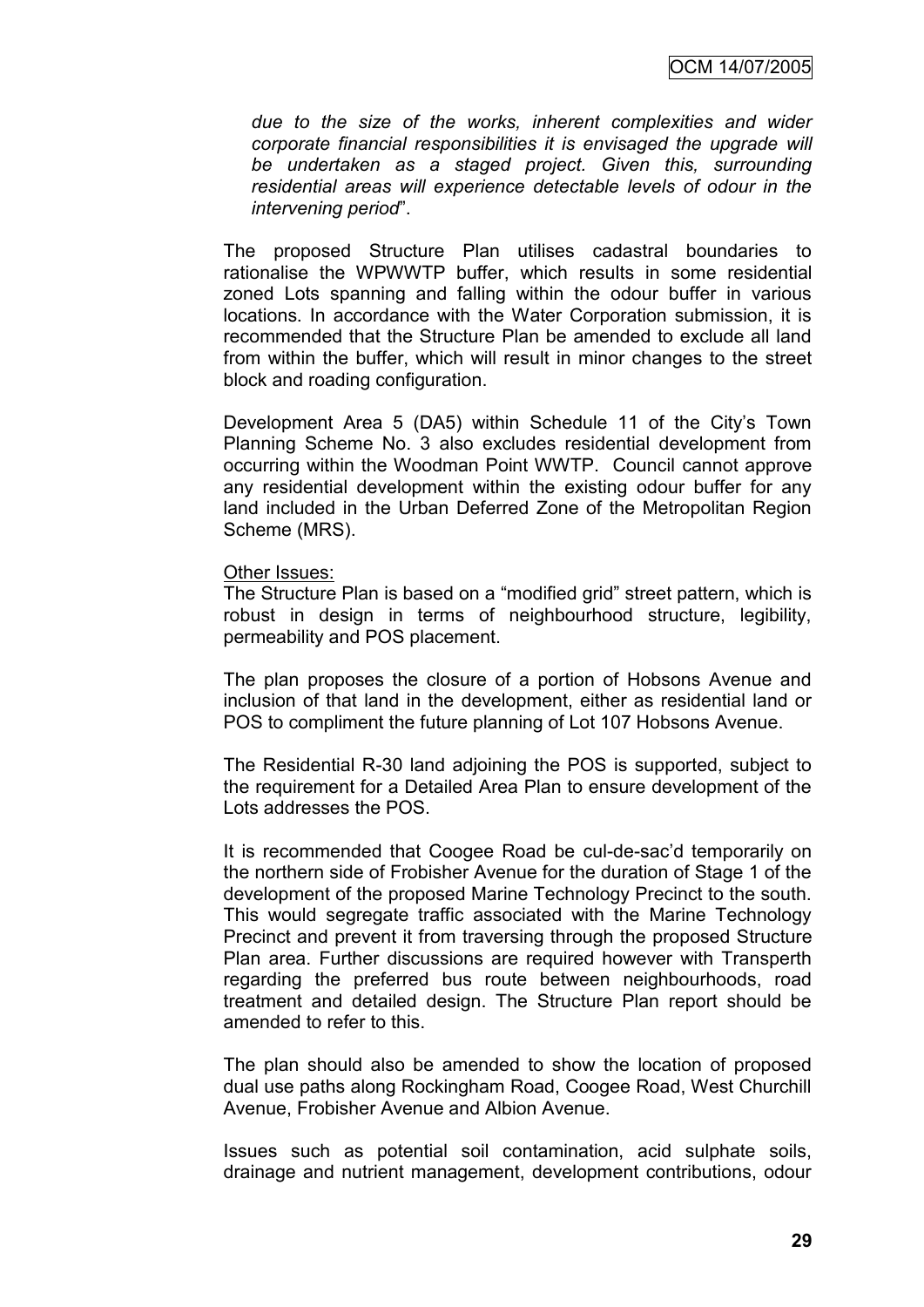and midge Memorials can all be addressed by conditions at the subdivision stage.

In conclusion, the proposed Structure Plan accords with sound planning principles and can be supported subject to amending the plan to:

- (a) include Lot 4 West Churchill Avenue and Lot 3 Rockingham Road as Residential R-40 sites;
- (b) include Lot 2 West Churchill Avenue, Lot 10 Coogee Road, Lot 500 Albion Avenue as Residential R-20 sites.
- (c) change the density coding of the R-30 cell in the northeastern corner of the Estate to R-40.
- (d) exclude all land from the Structure Plan located within the buffer associated with the Woodman Point Wastewater Treatment Plant and the Kwinana Air Quality EPP Buffer.
- (e) state that Coogee Road shall be cul-de-sac"d temporarily on the northern side of Frobisher Avenue for the duration of Stage 1 of the development of the proposed Marine Technology Precinct in Development Area 6 to the south.
- (f) state that further discussions are to be held between the proponent, the City and Transperth regarding the preferred bus route, road treatment and detailed design.
- (g) realign the north-south road over Lot 1 West Churchill Avenue to the eastern boundary of Lot 1 West Churchill Avenue.
- (h) show the location of proposed dual use paths along Rockingham Road, Coogee Road, West Churchill Avenue, Frobisher Avenue and Albion Avenue.

#### **Strategic Plan/Policy Implications**

The Corporate Strategic Plan Key Result Areas which apply to this item are:-

- 1. Managing Your City
	- *"To conduct Council business in open public forums and to manage Council affairs by employing publicly accountable practices."*
- 2. Planning Your City
	- *"To ensure that the development will enhance the levels of amenity currently enjoyed by the community."*
- 3. Conserving and Improving Your Environment
	- *"To conserve the quality, extent and uniqueness of the natural environment that exists within the district."*

The Council Policies which apply to this item are:-

| SPD4 | 'LIVEABLE NEIGHBOURHOODS' |
|------|---------------------------|
| APD4 | <b>PUBLIC OPEN SPACE</b>  |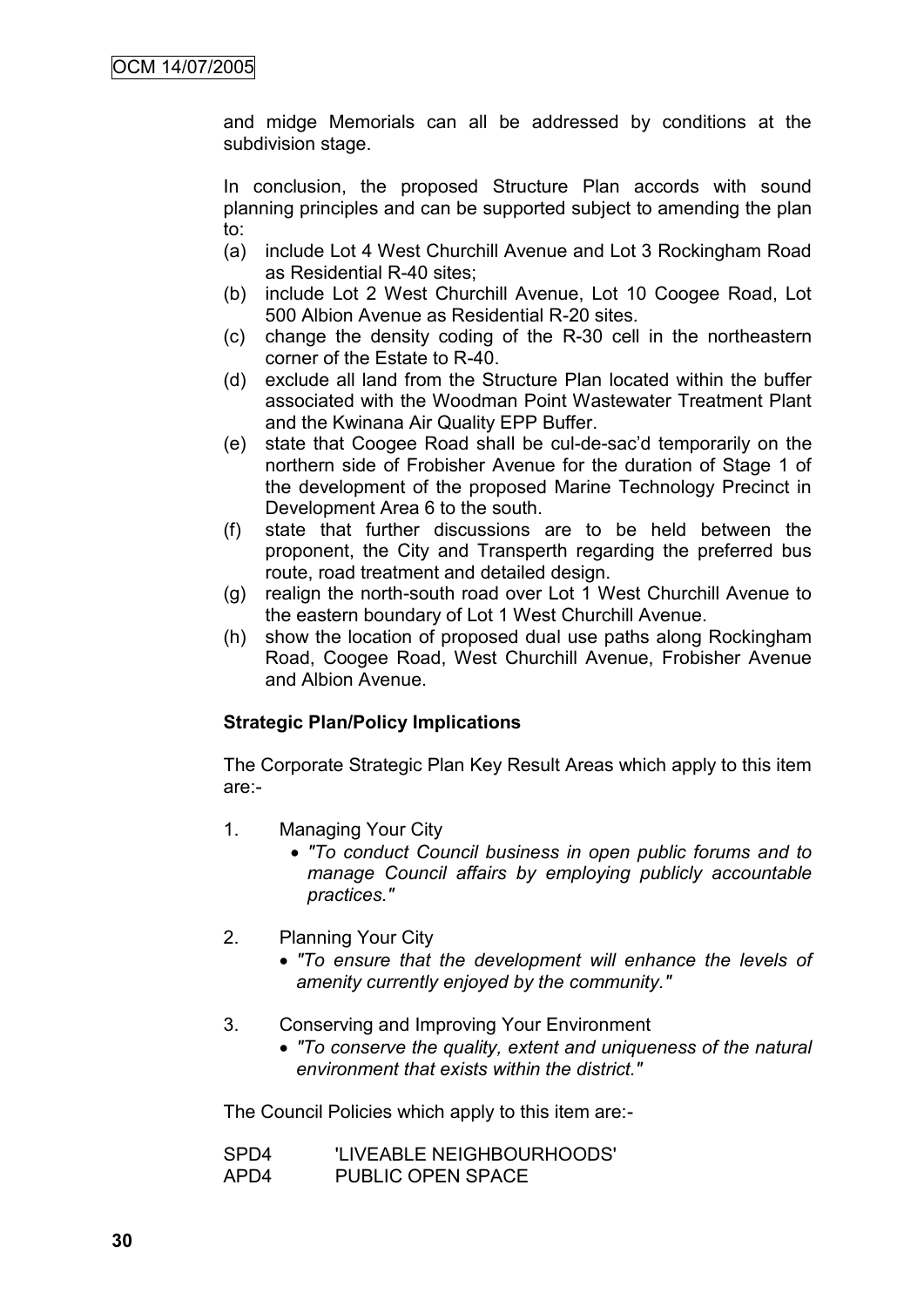| APD <sub>6</sub>    | <b>SUBDIVISION</b><br>RESIDENTIAL REZONING<br>AND |
|---------------------|---------------------------------------------------|
|                     | ADJOINING MIDGE INFESTED LAKES                    |
| APD <sub>16</sub> A | <b>AND</b><br>STANDARD SUBDIVISION CONDITIONS     |
|                     | <b>REASONS FOR REFUSAL</b>                        |
| APD <sub>20</sub>   | DESIGN PRINCIPLES FOR INCORPORATING               |
|                     | NATURAL MANAGEMENT AREAS INCLUDING                |
|                     | WETLANDS AND BUSHLANDS IN OPEN SPACE              |
|                     | <b>AND/OR DRAINAGE AREAS</b>                      |
| APD <sub>28</sub>   | PUBLIC OPEN SPACE CREDIT CALCULATIONS             |
| APD30               | ROAD RESERVE AND PAVEMENT STANDARDS               |
|                     | APD31 DETAILED AREA PLANS                         |

### **Budget/Financial Implications**

N/A

### **Legal Implications**

Possibility of having to defend the Council decision in the event of a request for a review being lodged with the State Administrative Tribunal.

### **Community Consultation**

The proposed Structure Plan was advertised for public submissions in accordance with statutory requirements. 30 Submissions were received.

### **Attachment(s)**

- (1) Structure Plan and Report
- (2) Schedule of Submissions

### **Advice to Proponent(s)/Applicant**

The Proponents have been advised in writing that the matter is to be considered at the July Council meeting.

### **Implications of Section 3.18(3) Local Government Act, 1995**

Nil.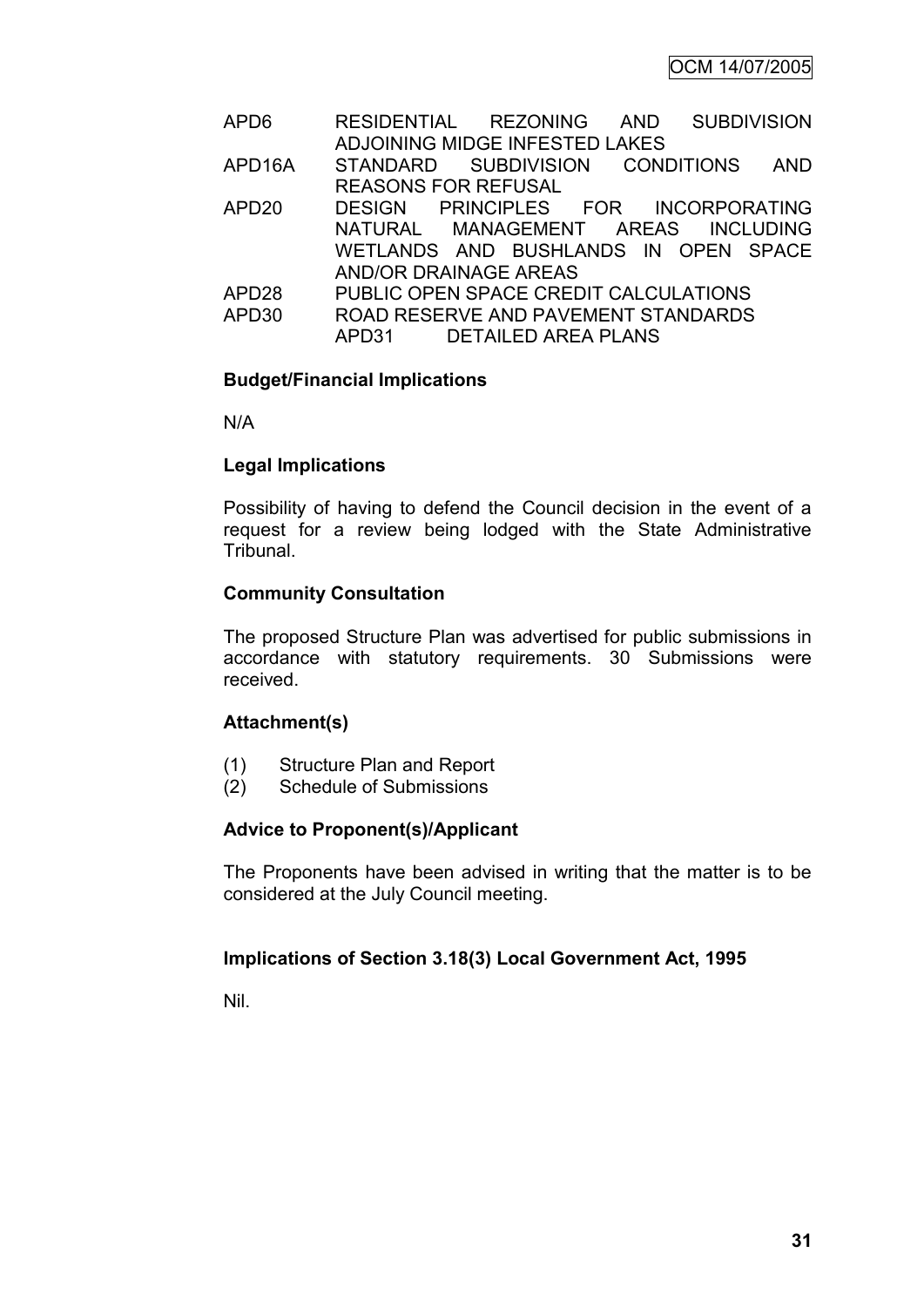**14.5 (OCM 14/07/2005) - PROPOSED STRUCTURE PLAN - PORTION LOT 20; LOT 21 AND PT 261 HAMMOND ROAD, SUCCESS - OWNER: WRF MANAGEMENT PTY LTD - APPLICANT: TAYLOR BURRELL BARNETT (9638E) (MD) (ATTACH)**

## **RECOMMENDATION**

That Council:

- (1) receive the report;
- (2) adopt the Structure Plan for Portion Lot 20, Lot 21 & PT 261 Hammond Road, Success, subject to the following modifications to the Structure Plan, pursuant to clause 6.2.9 of the City of Cockburn Town Planning Scheme No. 3;
	- 1. the southern-most east-west road within the Structure Plan area being modified from a "T  $-$  head" to a cul-desac configuration;
- (3) adopt the officer"s comments on the Schedule of Submissions contained in the Agenda attachments;
- (4) forward a copy of the Structure Plan to the Western Australian Planning Commission for its endorsement pursuant to clause 6.2.10 of Town Planning Scheme No. 3;
- (5) advise the applicant and submissioners of Council"s decision accordingly; and

# **COUNCIL DECISION**

### **Background**

| ZONING:          | MRS:               | Urban                            |
|------------------|--------------------|----------------------------------|
|                  | TPS:               | Development Zone                 |
|                  |                    | Development Area (DA 8)          |
|                  |                    | Development Control Area (DCA 2) |
| <b>LAND USE:</b> | N/A                |                                  |
| LOT SIZE:        | Pt L20: 0.2185 ha  |                                  |
|                  | L21: 2.4954 ha     |                                  |
|                  | Pt L261: 1.0116 ha |                                  |
| AREA:            | 3.7255 ha          |                                  |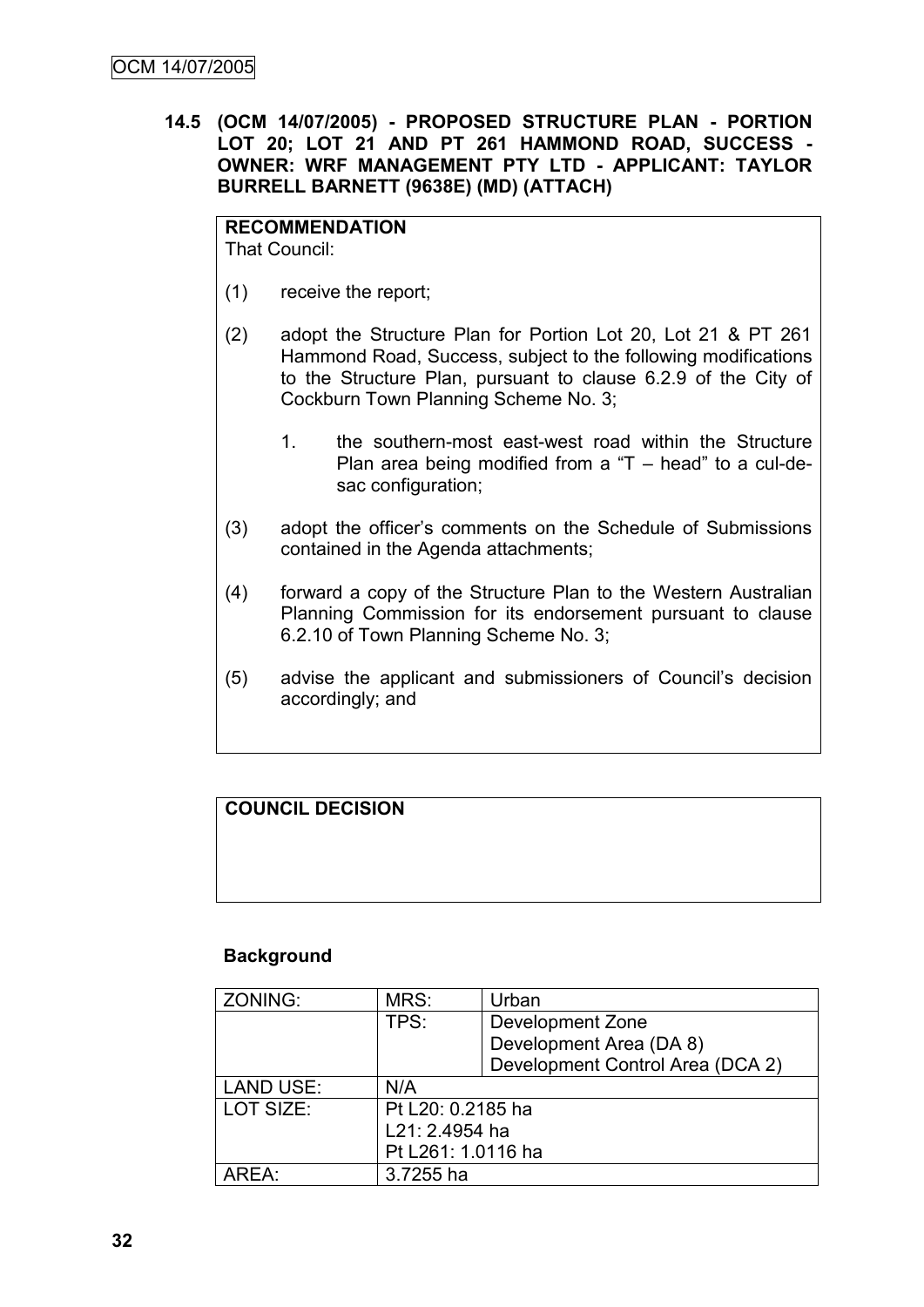| $\overline{110}$ $\overline{1}$ $\overline{1}$ $\overline{1}$ $\overline{1}$ $\overline{1}$<br>-<br>.ບບ.<br>◡◡∟<br>◡∟ | 47 A<br>. |
|-----------------------------------------------------------------------------------------------------------------------|-----------|

Extensive negotiations have occurred between the proponent and the Council regarding the provision of additional Public Open Space (POS) to provide for the protection of a Multiple Use Wetland (MUW) and bushland located on the eastern portion of the subject land.

Council at its meeting held 19 October 2004 resolved that it was prepared to advertise the proposed Structure Plan, subject to deleting all of the Residential R40 lots on the east side of the public open space edge road. This was intended to increase the area of public open space consistent with the objective of bushland/wetland conservation, still permitting R40 Coding over other portions of the balance of the land.

The proposed Structure Plan has been amended to meet the City"s requirements and the proposed structure plan has been advertised for public comment.

#### **Submission**

On the 10 May 2005 the City received a revised Structure Plan for Portion Lot 20, Lot 21 and Pt Lot 261. Approximately 19% of the total area of the Structure Plan is shown as (POS). This plan shows the residential component at an R25 Density Code.

Refer Structure Plan contained with the Agenda Attachments.

### **Report**

The proposed structure plan is considered to be generally in accordance with the Southern Suburbs District Structure Plan (SSDSP) Stage 1 in that it provides for the realignment of Hammond Road and provides for the protection of key bushland and wetland areas within the POS.

### Residential Density

Originally Council agreed to allow for higher density residential R40 lots to abut the POS given the POS area exceeds the normal 10% requirement, with the balance of the lots being zoned R20. The applicant has subsequently revised the plan by removing the R40 density lots and the Structure Plan now proposes that all the residential land be coded R25.

The proposed R25 code is considered a more flexible option and will allow for a range of lot sizes to be provided, ranging from  $360m^2$  to  $600m<sup>2</sup>$  and a larger unit site adjacent to the POS.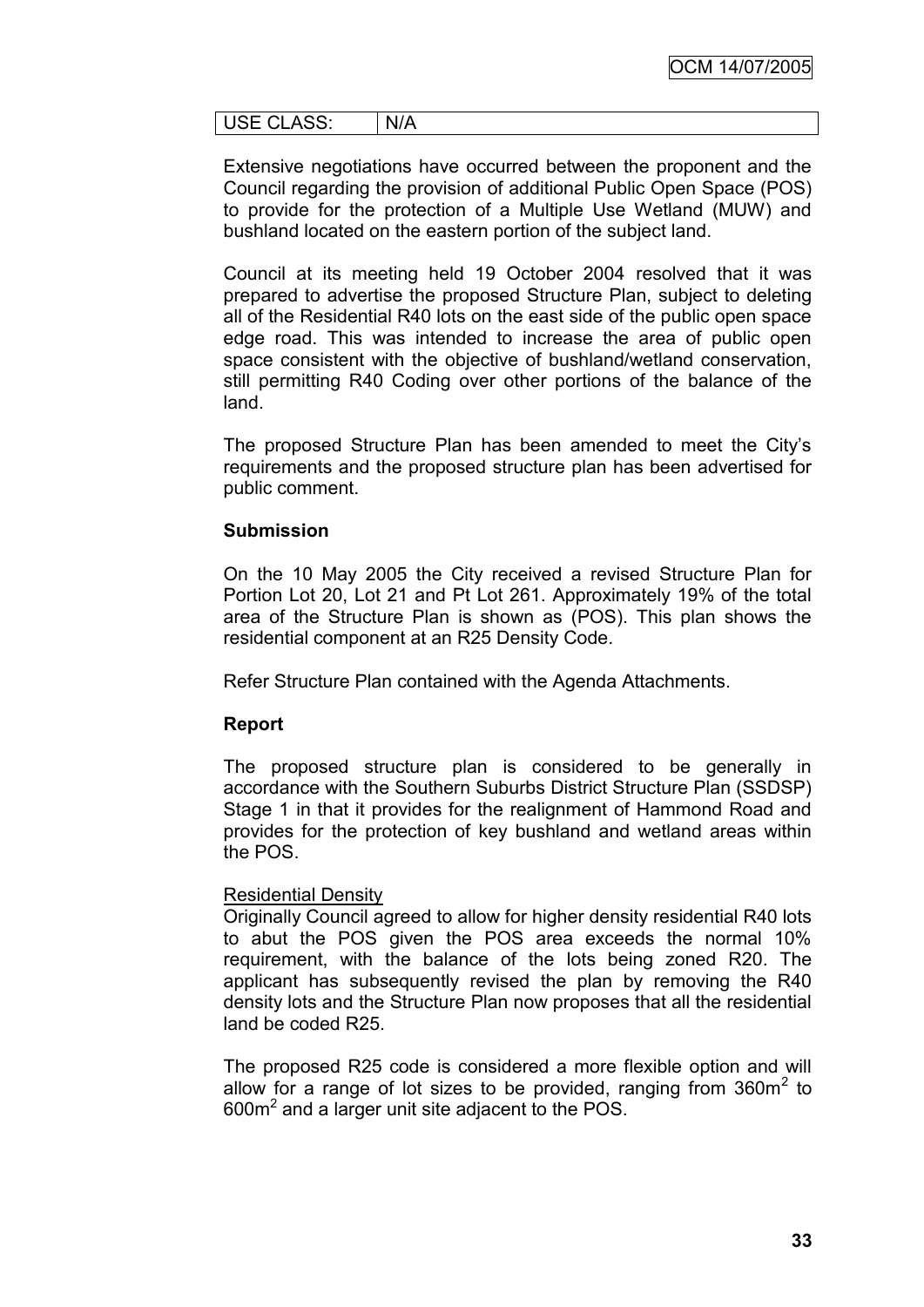#### Public Open Space (POS)

The POS occupies approximately 19% of the total area of the Structure Plan site. The additional POS is a result of a negotiated outcome between the City and the proponent and has been obtained to protect bushland and a Multiple Use category wetland located on the eastern side of the structure plan area.

#### Land Swap

In order to maximise the vegetation retention within the eastern portion of the site, a land exchange has been arranged between the proponent and Gold Estates, owner of Lot 20. This will include a 2185 $m^2$  area being transferred from Lot 20 to Lot 21, to be utilised for residential purposes; and an area of 2456m<sup>2</sup> being transferred from Lot 21 to Lot 20 to be utilised for open space purposes.

The land exchange has been agreed to by the landowners involved through a legally binding land exchange agreement.

#### Drainage

Due to the requirement to provide more than 10% of the site for POS in order to protect the remnant vegetation on-site, it was agreed that drainage generated within the Structure Plan area could be discharged directly into Cressida Gardens drainage network.

The strategy is for all stormwater collected on site to be discharged to the Water Corporation Main Drain that links the Kwinana Freeway Swale Channel to the Russel Road Buffer Lake. The pipeline runs through the Cressida Gardens Development.

Confirmation was given from consultant hydrologists that upstream hydraulics and the downstream capacity can accommodate the drainage from Lots 21 and Pt Lot 261. The proponent is to construct a connection to a drainage pit near the intersection of Caterpillar Road and the Existing Hammond Road alignment.

On site drainage infiltration and nutrient stripping will be encouraged through the use of baseless drainage manhole structures. Due to site constraints, the primary drainage management facility will be downstream through the Russell Road Buffer Lake.

#### Community Consultation

The Structure Plan was advertised from the 12 May 2005 to 3 June 2005, for a period of 21 days. At the close of the submission period one submission was received in addition to comments from the Water Corporation, the Department of Environment and Western Power.

Refer to Schedule of Submissions contained with the Agenda Attachments.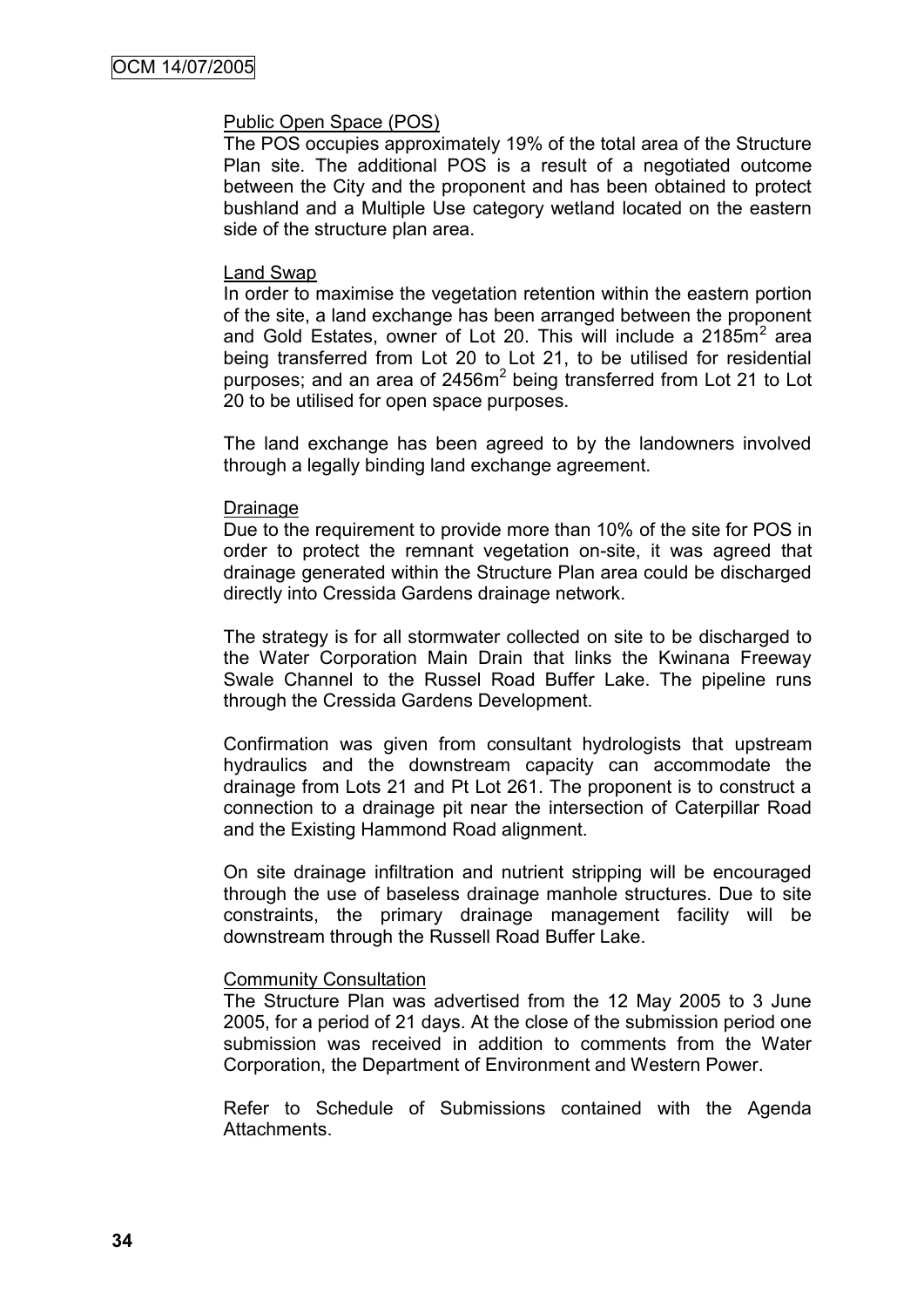# **Conclusion**

It is recommended that Council adopt the Structure Plan as the basis for future subdivision and development of Portion Lots 20, Lots 21 & Pt 261 Hammond Road, Success and refers the plan to the Western Australian Planning Commission for final endorsement subject to the following modifications:

1. removal of a "T-Head" treatment on the southern most east-west road in favour of a cul-de-sac in order to improve access and manoeuvrability for vehicles.

# **Strategic Plan/Policy Implications**

The Corporate Strategic Plan Key Result Areas which apply to this item are:-

- 2. Planning Your City
	- *"To ensure that the planning of the City is based on an approach which has the potential to achieve high levels of convenience for its citizens."*
	- *"To ensure that the development will enhance the levels of amenity currently enjoyed by the community."*
	- *"To foster a sense of community within the district generally and neighbourhoods in particular."*
- 3. Conserving and Improving Your Environment
	- *"To conserve the quality, extent and uniqueness of the natural environment that exists within the district."*
	- *"To ensure that the development of the district is undertaken in such a way that the balance between the natural and human environment is maintained."*

The Council Policies which apply to this item are:-

SPD1 BUSHLAND CONSERVATION POLICY APD4 PUBLIC OPEN SPACE APD 20 DESIGN PRINCIPLES FOR INCORPORATING NATURAL MANAGEMENT AREAS INCLUDING WETLANDS AND BUSHLANDS IN OPEN SPACE AND/OR DRAINAGE AREAS APD28 PUBLIC OPEN SPACE CREDIT CALCULATIONS

# **Budget/Financial Implications**

N/A

### **Legal Implications**

It should be noted that under clause 6.2.7.4 of the Scheme, the Commission must provide comments to the Council within 30 days of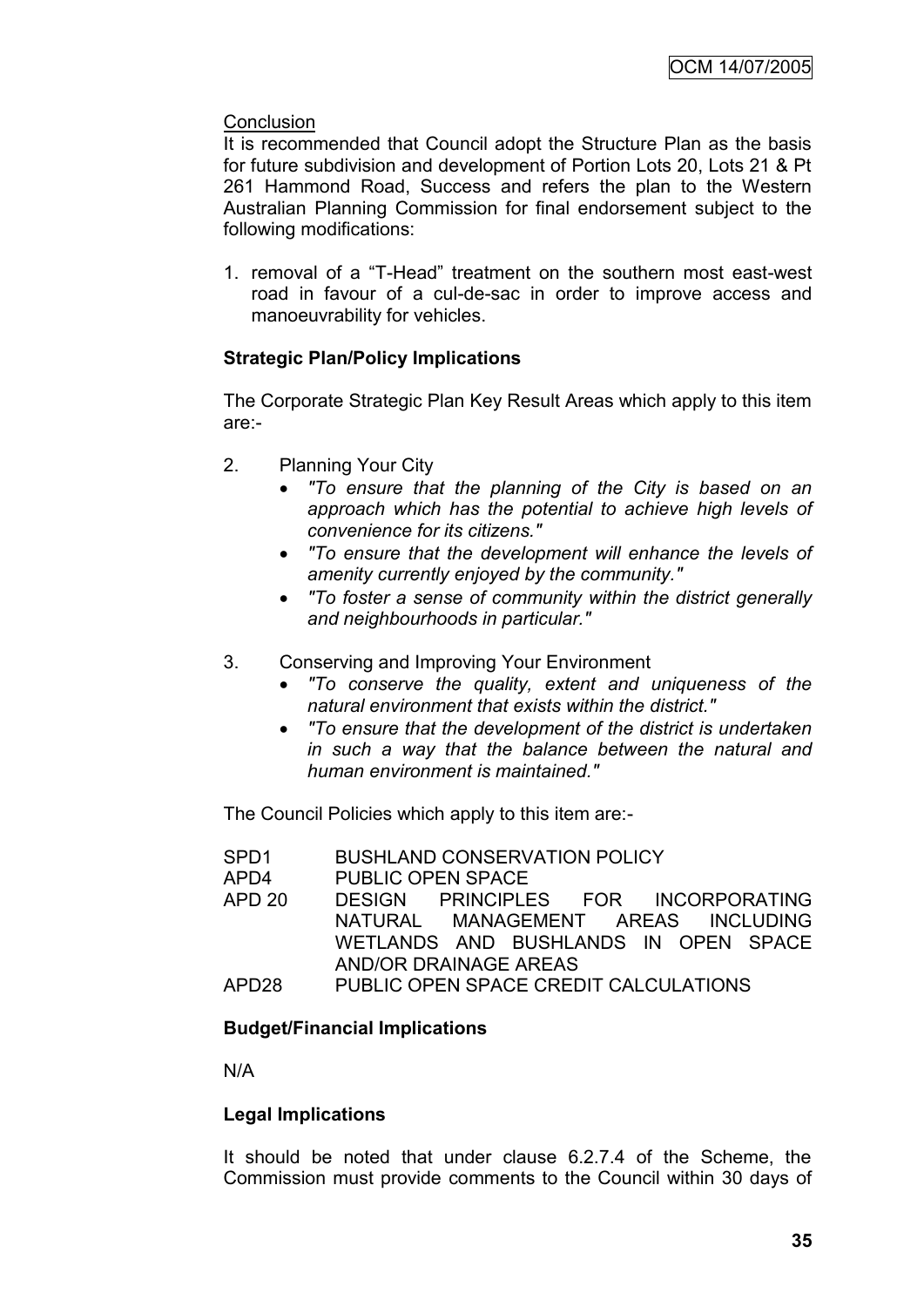referral which was on 15 June 2005, but did not submit any comments within that time. Under clause 6.2.10.2 the Commission can only endorse or not endorse the plan. It cannot endorse with conditions.

## **Community Consultation**

The application was referred to nearby landowners, relevant government agencies and a notice was placed in 2 newspapers circulating within the City of Cockburn for a period of 21 days in accordance with the requirements of Clause 6.2.8.1 of Town Planning Scheme No. 3.

## **Attachment(s)**

- (1) Site Plan;
- (2) Structure Plan;
- (3) Schedule of submissions

## **Advice to Applicant(s)/Stakeholders**

The Applicant(s) and those who lodged a submission on the proposal have been advised that this matter is to be considered at the July 2005 Council Meeting.

## **Implications of Section 3.18(3) Local Government Act, 1995**

Nil.

**14.6 (OCM 14/07/2005) - PROPOSED NEW SPECIAL USE 21- TOWN PLANNING SCHEME NO. 3 - LOT 33 (NO. 30) MELL ROAD, SPEARWOOD - OWNER: ESTATE OF L MASTAGLIA - APPLICANT: PETER WEBB AND ASSOCIATES (93037) (SJB) (ATTACH)**

# **RECOMMENDATION**

That Council:

(1) adopt the following amendment:-

TOWN PLANNING AND DEVELOPMENT ACT 1928 (AS AMENDED) RESOLUTION DECIDING TO AMEND CITY OF COCKBURN TOWN PLANNING SCHEME – DISTRICT ZONING SCHEME NO. 3 AMENDMENT NO. 37

Resolved that Council, in pursuance of Section 7 of the Town Planning and Development Act 1928 amend the above Town Planning Scheme by:

1. Amending the Scheme Map to rezone Lot 33 Mell Road,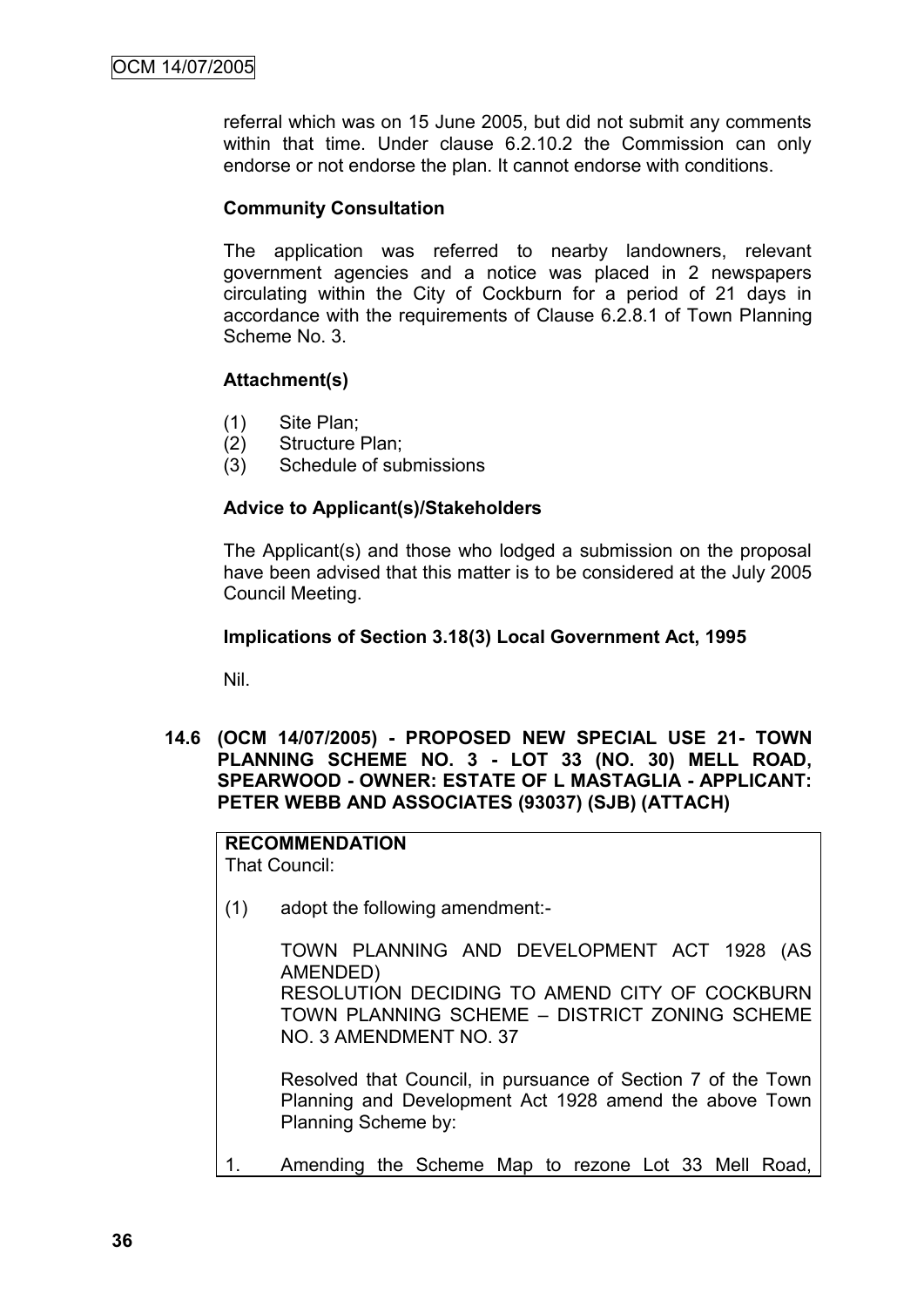|              |                                                                                                                                                                                                                                                                                                                                                                                                                                 | Spearwood, from Rural to Special Use 21.                    |                                                                                                                                                                                                                                                             |
|--------------|---------------------------------------------------------------------------------------------------------------------------------------------------------------------------------------------------------------------------------------------------------------------------------------------------------------------------------------------------------------------------------------------------------------------------------|-------------------------------------------------------------|-------------------------------------------------------------------------------------------------------------------------------------------------------------------------------------------------------------------------------------------------------------|
| 2.           |                                                                                                                                                                                                                                                                                                                                                                                                                                 |                                                             | Amending the Scheme Text to include a new Special Use 21 in<br>Schedule 4 for Lot 33 (SN30) Mell Road, Spearwood as follows:                                                                                                                                |
| No.          | <b>Description</b><br>of Land                                                                                                                                                                                                                                                                                                                                                                                                   | <b>Special Use</b>                                          | <b>Conditions</b>                                                                                                                                                                                                                                           |
| <b>SU 21</b> | Lot 33 (SN30)<br>Mell<br>Road,<br>Spearwood                                                                                                                                                                                                                                                                                                                                                                                     | <b>Residential High</b><br>Dependency Aged Care<br>Facility | Planning Approval<br>The inclusion of measures in<br>any development on the site to<br>reduce the impact of any midge<br>nuisance.                                                                                                                          |
|              |                                                                                                                                                                                                                                                                                                                                                                                                                                 |                                                             | Imposition of a Section 12A<br>Memorial on the title or the title<br>of any new developed unit<br>advising<br>prospective<br>purchaser(s) and requiring the<br>owner to advise prospective<br>tenants that the land may be<br>affected by midge infestation |
|              |                                                                                                                                                                                                                                                                                                                                                                                                                                 |                                                             | Payment<br>of Development<br>Contributions that apply to the<br>area                                                                                                                                                                                        |
|              |                                                                                                                                                                                                                                                                                                                                                                                                                                 | Dated this  day of  2005.                                   |                                                                                                                                                                                                                                                             |
|              |                                                                                                                                                                                                                                                                                                                                                                                                                                 |                                                             | <b>Chief Executive Officer</b>                                                                                                                                                                                                                              |
| (2)          | sign the amending documents, and advise the WAPC of<br>Council's decision;                                                                                                                                                                                                                                                                                                                                                      |                                                             |                                                                                                                                                                                                                                                             |
| (3)          | forward a copy of the signed documents to the Environmental<br>Protection Authority in accordance with Section 7(A)(1) of the<br>Town Planning and Development Act;                                                                                                                                                                                                                                                             |                                                             |                                                                                                                                                                                                                                                             |
| (4)          | following receipt of formal advice from the Environmental<br>Protection Authority that the Scheme Amendment should not be<br>assessed under Section 48A of the Environmental Protection<br>Act, advertise the Amendment under Town Planning Regulation<br>25 without reference to the WAPC;                                                                                                                                     |                                                             |                                                                                                                                                                                                                                                             |
| (5)          | notwithstanding (4) above, the Director of Planning and<br>Development may refer a Scheme or Scheme Amendment to<br>the Council for its consideration following formal advice from the<br>Authority that the<br>Environmental Protection<br>Scheme<br>Amendment should not be assessed under Section 48A of the<br>Environmental Protection Act, as to whether the Council should<br>proceed or not proceed with the Amendment; |                                                             |                                                                                                                                                                                                                                                             |
| (6)          |                                                                                                                                                                                                                                                                                                                                                                                                                                 |                                                             | following formal advice from the Environmental Protection                                                                                                                                                                                                   |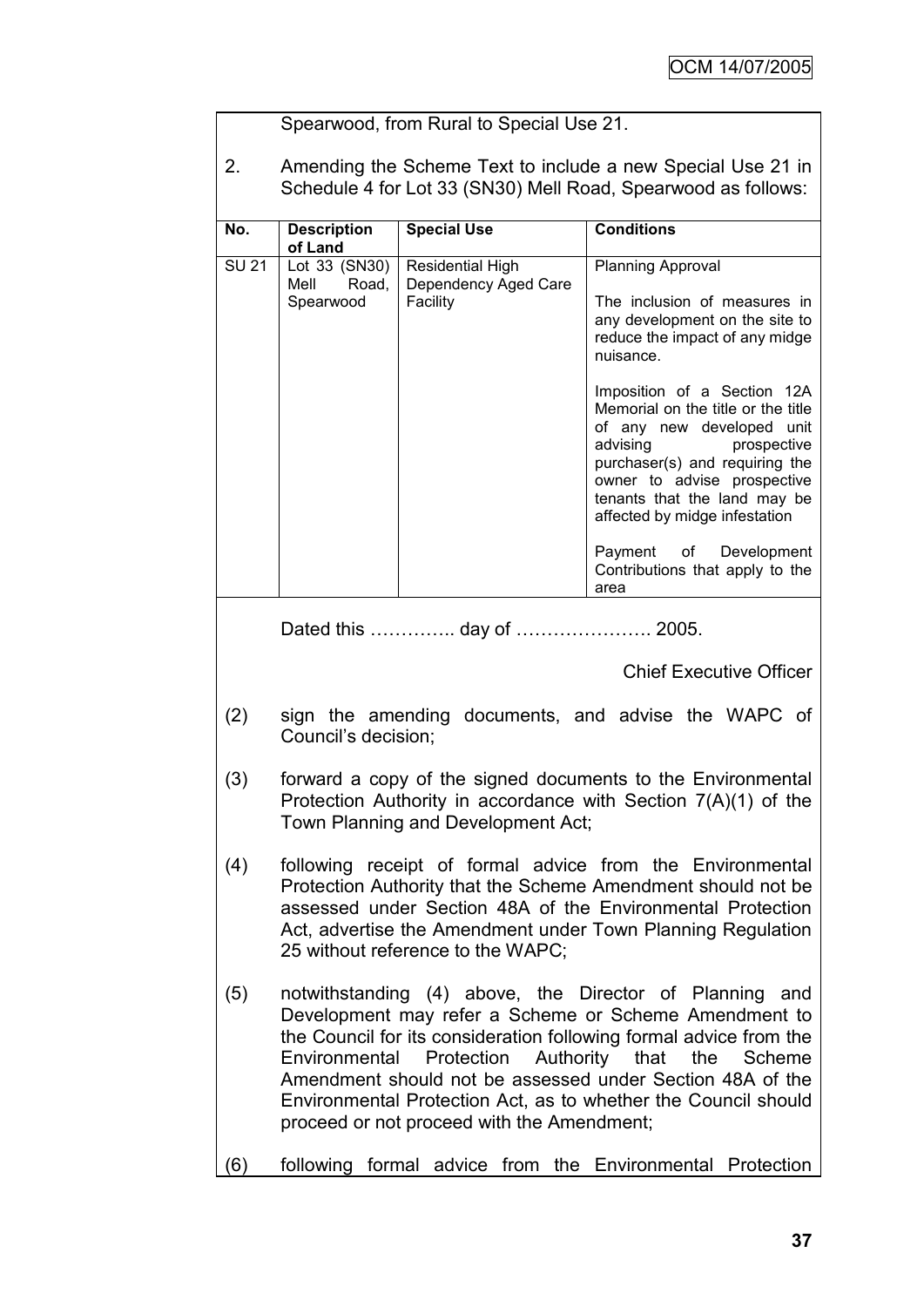Authority that the Scheme Amendment should be assessed or is incapable of being environmentally acceptable under Section 48(A) of the Environmental Protection Act, the Amendment be referred to the Council for its determination as to whether to proceed or not to proceed with the Amendment; and

(7) advise the applicant, purchasers and the landowner of the Council"s decision.

## **COUNCIL DECISION**

## **Background**

N/A

### **Submission**

Peter Webb and Associates on behalf of Aegis Aged Care Group propose to include a new Special Use Zone (SU21) in to Schedule 4 – Special Uses Zone for Lot 33 Mell Road, Spearwood to make provision for an Integrated Aged Care Facility.

### **Report**

A submission for rezoning of Lot 33 (SN30) Mell Road, Spearwood has been received from Peter Webb and Associates on behalf of Aegis Aged Care Group. Aegis Aged Care Group have a contract to purchase the site. The proposal seeks rezoning of the site from "Rural" to "Special Purpose Zone – Integrated Aged Care Facility" to enable the development of an aged care facility. If acceptable, Aegis would also like to incorporate a Child Care Centre adjacent to the Aged Care facility.

The proposed aged care facility will be designed to cater for around 100 elderly residents. It is envisaged this comprise 40 low care (hostel) and 60 high care (nursing home) residents. The applicant has not submitted a development plan for the site but has provided drawings of a similar site proposed to be constructed in Mindarie. The design serves as an example of the features and services that will be incorporated into development of the subject site. Detailed plans will be required at the development application stage prior to the proposal commencing. This can be specified as a condition/requirement that applies to development of the site. At this stage the appropriateness of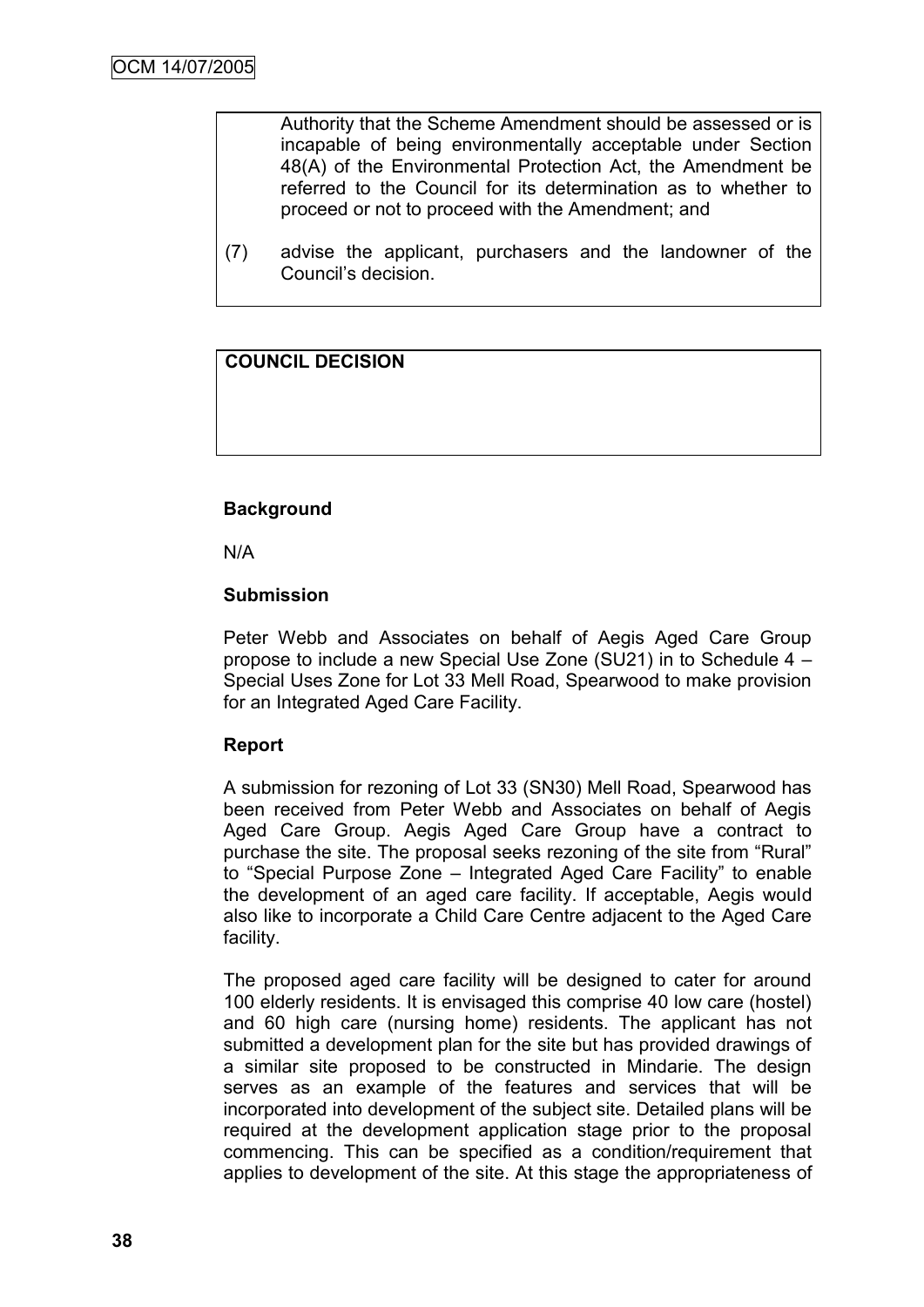the proposed use for the site needs to be considered as part of this rezoning.

The applicants advise there is an acute need for additional aged care accommodation in this part of the City of Cockburn. This shortage will be exacerbated by the planned closure of the Southern Cross Care facility at Foley Village in Hilton. This will result in the effective loss of 96 beds over the next 24 months.

Aegis has 17 facilities at 13 sites in the Perth Metropolitan area which are owned and/or operated by Aegis.

The Child Care Centre is proposed as studies have shown that the close proximity of these two activities is highly desirable for both children and elderly residents/patients.

The land comprises a total land area of 1.3102 hectares. It enjoys a southern frontage to Mell Road of 86.96 metres and an eastern frontage of 148.5m.

#### Consideration of Issues

There are a number of issues that need to be considered, as follows:

1. Need for Rezoning

The subject land is currently zoned "Rural". Under this zoning, the use class "Aged or Dependant Persons Dwelling" is a "D" (discretionary use. The proposal encompasses more than just dwellings and is an integrated facility that does not specifically fit under the definition of "Aged or Dependant Persons Dwelling". The use is an Aged Care Hostel/Nursing Facility. A rezoning is therefore needed.

2. Watson Buffer

The entire site falls outside of the Watsons buffer and is therefore suitable for residential use. The rezoning requires referral to the Department of Environment and as such the DOE will confirm the proposal is suitable for the site before it can proceed.

3. Midge Buffer

Policy APD6 sets out the policy with respect to residential rezoning and subdivision adjoining midge infested lakes. The policy discourages residential uses within 500m of a lake and between 500-800m a memorial is required on title advising prospective purchasers that the land may be affected by midge infestation.

The site falls within 500m of Market Garden Swamp 1. Notwithstanding this, residential use is envisaged in DA1 – Packham. The site also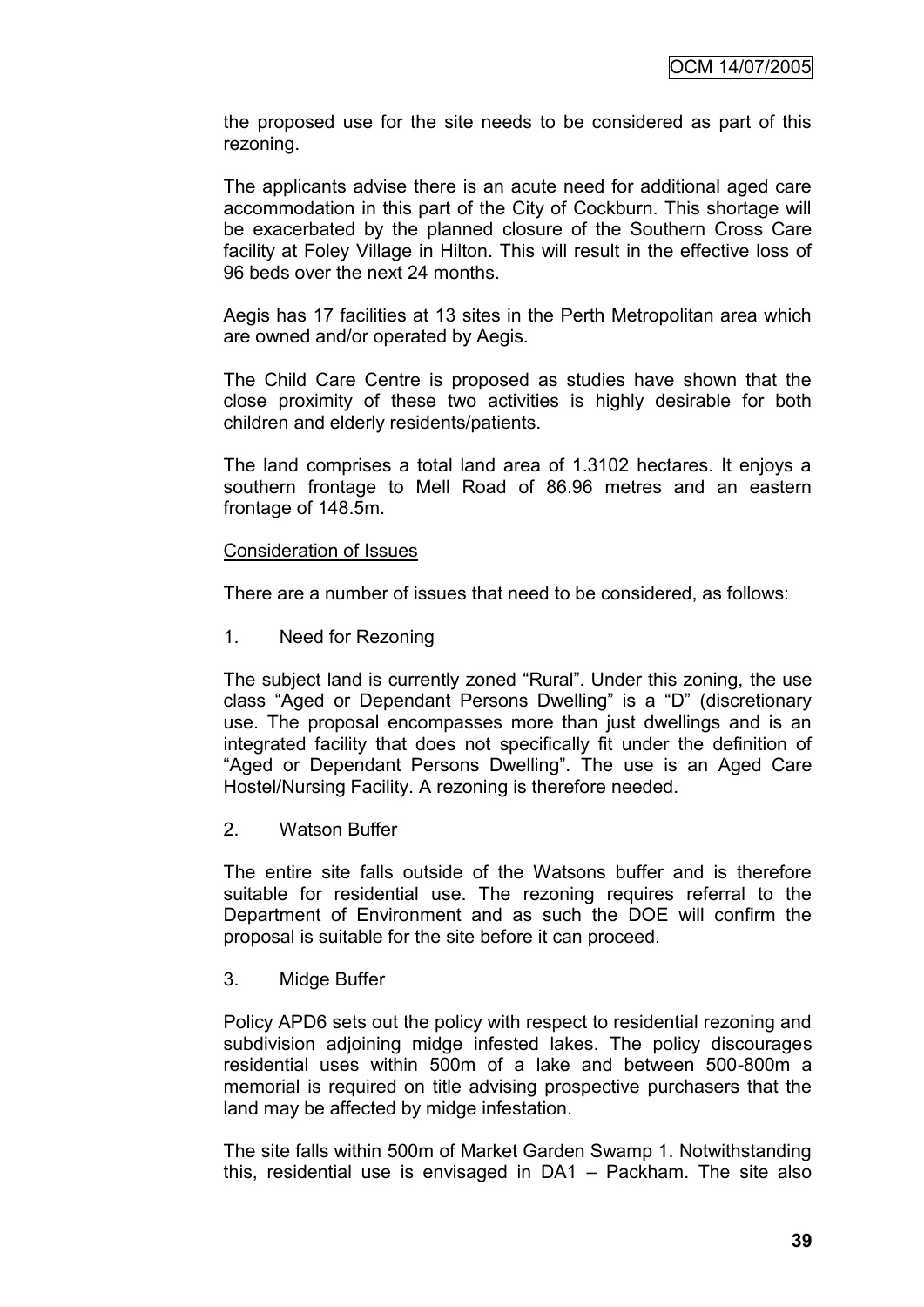represents a rounding off of the existing residential area, that is located closer to the swamp. It is recommended that a requirement be the introduction of measures to reduce the impact of midges and advice to all prospective tenants and/or purchasers.

### 4. Need for Structure Planning

The land is included in Schedule 11 – Development Areas of TPS3 as DA1 Packham, which has the following provisions:

*"1. An approved Structure Plan together with all approved amendments shall apply to the land in order to guide subdivision and development. 2. To provide for residential development (excluded from the odour* 

*buffer surrounding Watsons of buffer to Woodman Point WWTP, Munster Pump Station) and other appropriate land uses. 3. Not less than seventy-five percent (75%) of all land within the* 

*Residential Zone shall be developed for the purpose of single houses. 4. Land uses classified on the Structure Plan apply in accordance with clause 6.2.13"*

Under the above provisions a Structure Plan is required for the area. A structure plan will be commenced within the next 6 to 12 months by City officers as directed by Council. The structure plan is required to coordinate development and the provision of services for the required predominant use of single houses, which will involve subdivision. A road connection through the area as a possible extension of Ocean Road through to Rockingham Road is also likely to be required.

The site is fully serviced and is in a location with two road frontages so as to not prejudice future subdivision of the remainder of the area. The site is located south of where an extension of Ocean Road through to Rockingham Road is likely to be aligned. The site does not exceed 25% of the Development Area and is also entirely outside of the Watsons buffer. There are no other properties that could be developed in isolation that are entirely outside of the current Watsons buffer.

Clause 6.2.4.2 of TPS3 enables development on sites, such as the subject site to proceed prior to structure planning, which appears to be applicable in this instance.

### 5. Development Contributions

Clause 6.3 of TPS3 requires development contributions for Development Areas. As the area is subject to structure planning the Development Contributions that apply to the area have not been calculated. A provision can be included in the Scheme requiring the payment of Development Contributions.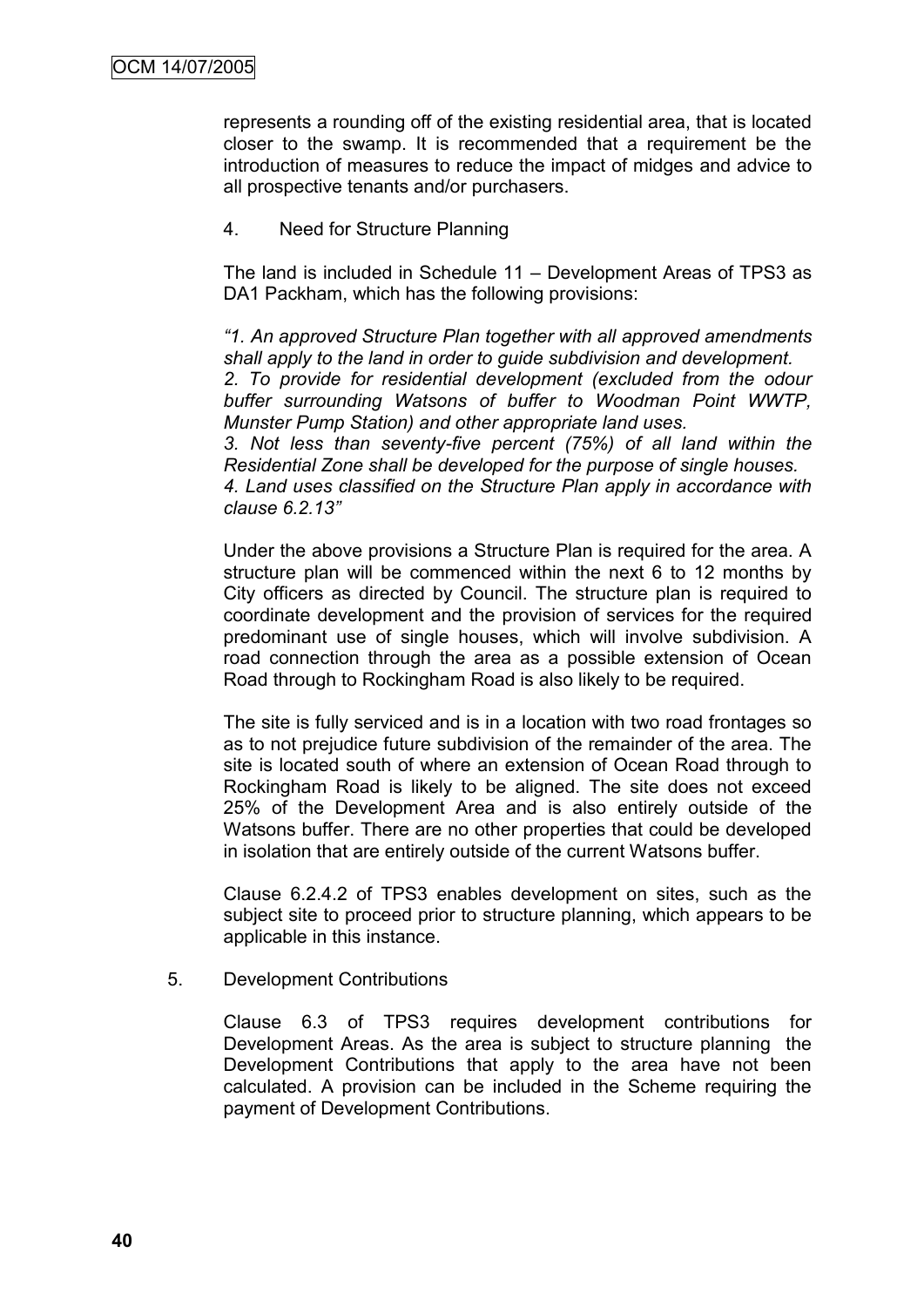6. Appropriateness of Use for Site

Policy APD12 provides guidelines for the development of Aged Persons Accommodation dwellings. The policy sets out the following requirements:

*"1. to ensure the residents/patients of the proposed facility and their visitors are "located within easy access to community and recreational facilities, shops and public transport";*

*2. to ensure the proposed facility "adequately provide for the comfort, safety, security and well-being of the residents";*

*3. to ensure the resident/patients of the proposed facility and their visitors are provided "with opportunities for social contact".*

The policy also sets out requirements in terms of location:

- *"1. Location*
- *(a) The site is to be located within 400m walking distance (5 minute walk) from local facilities and services such as a local store, postal/banking services and public telephones.*
- *(b) The site is to be no more than 200m walking distance from a bus stop.*
- *(c) District facilities and services such as seniors centre/activity programs, library, health/medical, recreational, information and commercial/retail services should be easily accessible by road and public transport, or within 400m walking distance."*

Whilst this policy is for aged persons accommodation and not specifically an aged care hostel/nursing home facility, the policy provisions are satisfied as follows:

Shopping Centres – The Coogee Plaza containing a Post Box, ATM, Lunch Bar and other facilities is located on Hamilton Road approximately 450m from the site. There is a convenience store (Mcbeths Deli and Lunch bar) located on Rockingham Road approximately 700m from the site. Higher order facilities are available at the Stargate Spearwood Shopping Centre containing Post Office, Public Telephone, Chemist and supermarket facilities is located less than 1.0km away on Rockingham Road

Public Transport – The nearest bus stops are 400m and 700m from the site in Hamilton and Rockingham Roads. Accepting that the facility is a high care centre.

Medical Centre – The Phoenix Medical Centre is located 2.53km away on Rockingham Road via bus.

Police Station – located 1.13km away on Rockingham Road.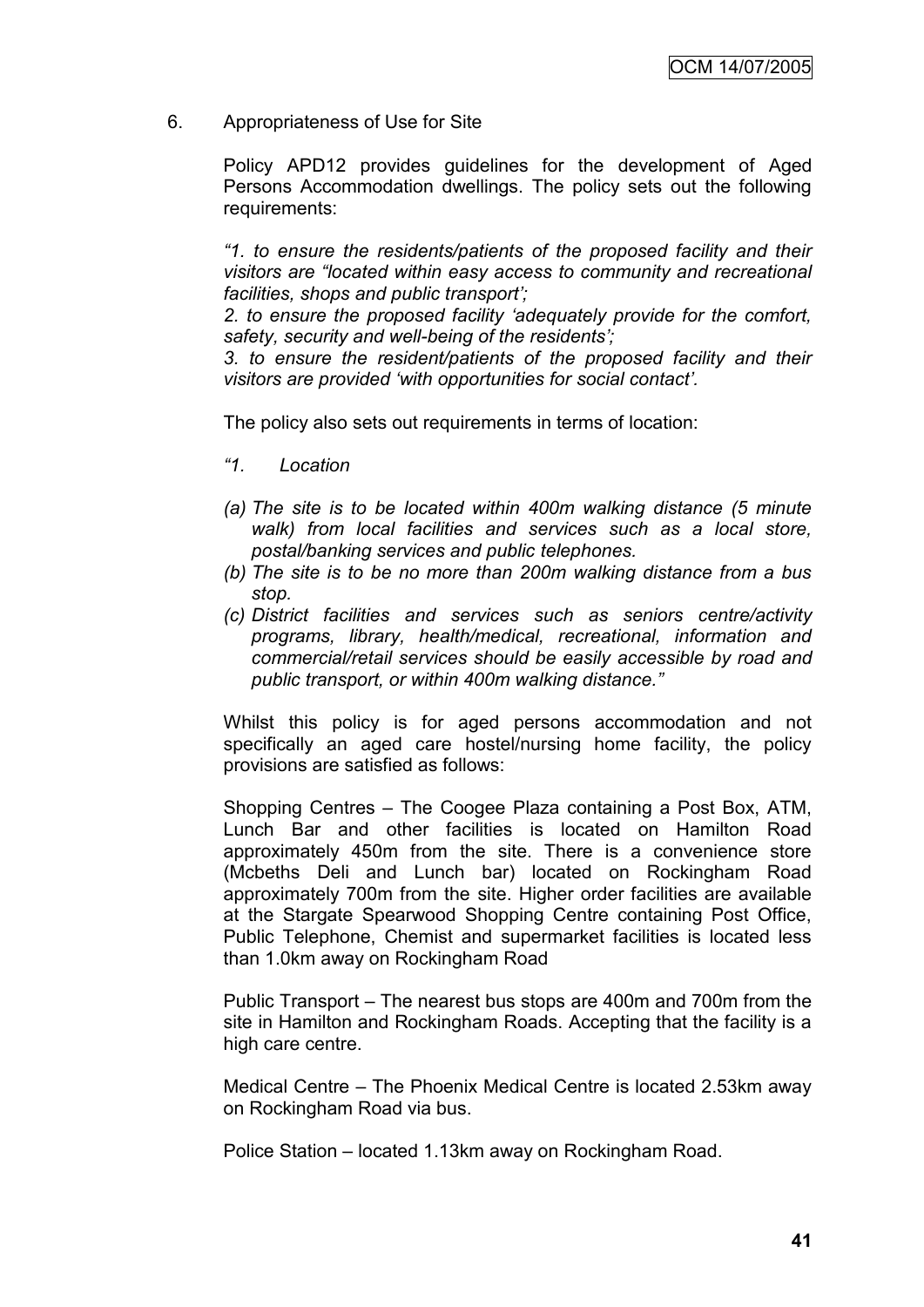Church Services – located 0.23km and 1.93km from the site on Mell Road and Rockingham Road.

Senior Citizens Clubs – located 2.67km and 5.0km from the site.

Recreational Facilities – Market Garden Swamp No 1 is within close proximity of the site. There are also a number of other recreational parks and services in close proximity to the site.

These are located slightly further than the recommended distances but there are limited large enough sites to accommodate the proposed facility within close proximity of these facilities. In addition, it is also noted that this policy is for aged persons accommodation and not specifically for an aged care hostel/nursing home facility that is more self contained, as is proposed.

7. Child Care Centre

The request for a Child Care Centre has not been assessed as no details have been provided and Council"s policy not addressed as part of the application. This can be addressed as part of the structure planning for the area.

#### **Conclusion**

The proposed additional uses of Integrated Aged Care facility is compatible with the existing residential uses and meets the demand for such a facility in the area. There are no impacts and the proposal will not prejudice structure planning of the area. The potential midge infestation can be addressed as part of the proposed scheme amendment conditions. Given that the proposed additional use is considered compatible with the existing and surrounding uses, it is recommended that Council initiate Scheme Amendment No. 37.

### **Strategic Plan/Policy Implications**

The Corporate Strategic Plan Key Result Areas which apply to this item are:-

- 1. Planning Your City
	- *"To ensure that the planning of the City is based on an approach which has the potential to achieve high levels of convenience for its citizens."*
	- *"To ensure that the development will enhance the levels of amenity currently enjoyed by the community."*
	- *"To foster a sense of community within the district generally and neighbourhoods in particular."*
- 2. Facilitating the needs of Your Community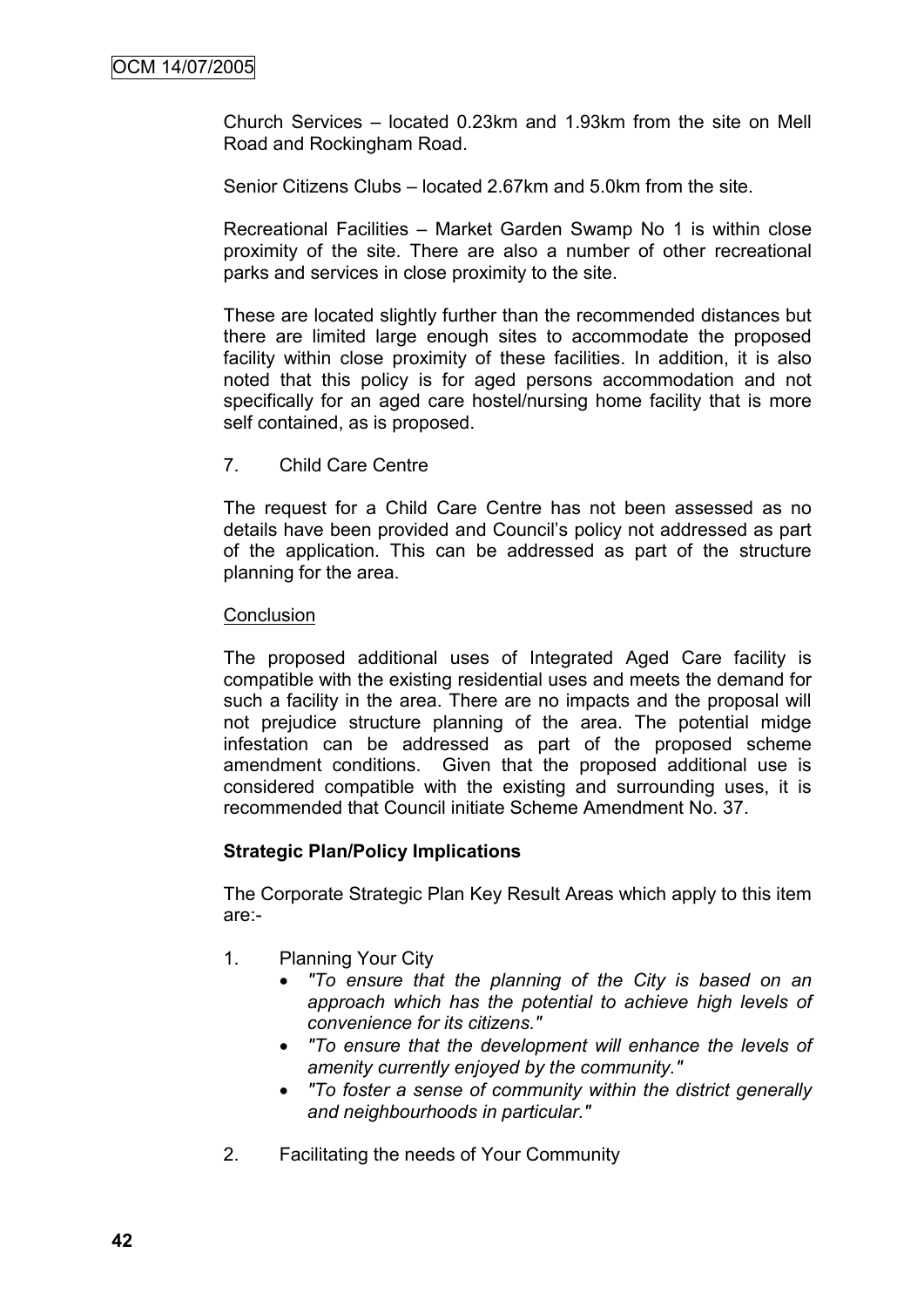*"To facilitate and provide an optimum range of community services."*

The Council Policies which apply to this item are:-

APD12 AGED PERSONS ACCOMMODATION – DEVELOPMENT GUIDELINES

# **Budget/Financial Implications**

N/A

## **Legal Implications**

N/A

## **Community Consultation**

Following initiation the proposed Scheme Amendment would be advertised for a period of 42 days in accordance with the Town Planning and Development Act 1928 (as amended). All affected landowners and government agencies would be advised of the proposed amendment and asked to make comment.

## **Attachment(s)**

- (1) Proposed area of development
- (2) Example of Integrated Aged Persons Facility development layout

# **Advice to Proponent(s)/Applicant**

The Aegis Aged Care Group Collage Inc (purchasers) and Peter Webb and Associates (applicant) have been notified in writing that the proposed Scheme Amendment is being considered at the July 2005 Council meeting.

# **Implications of Section 3.18(3) Local Government Act, 1995**

Nil.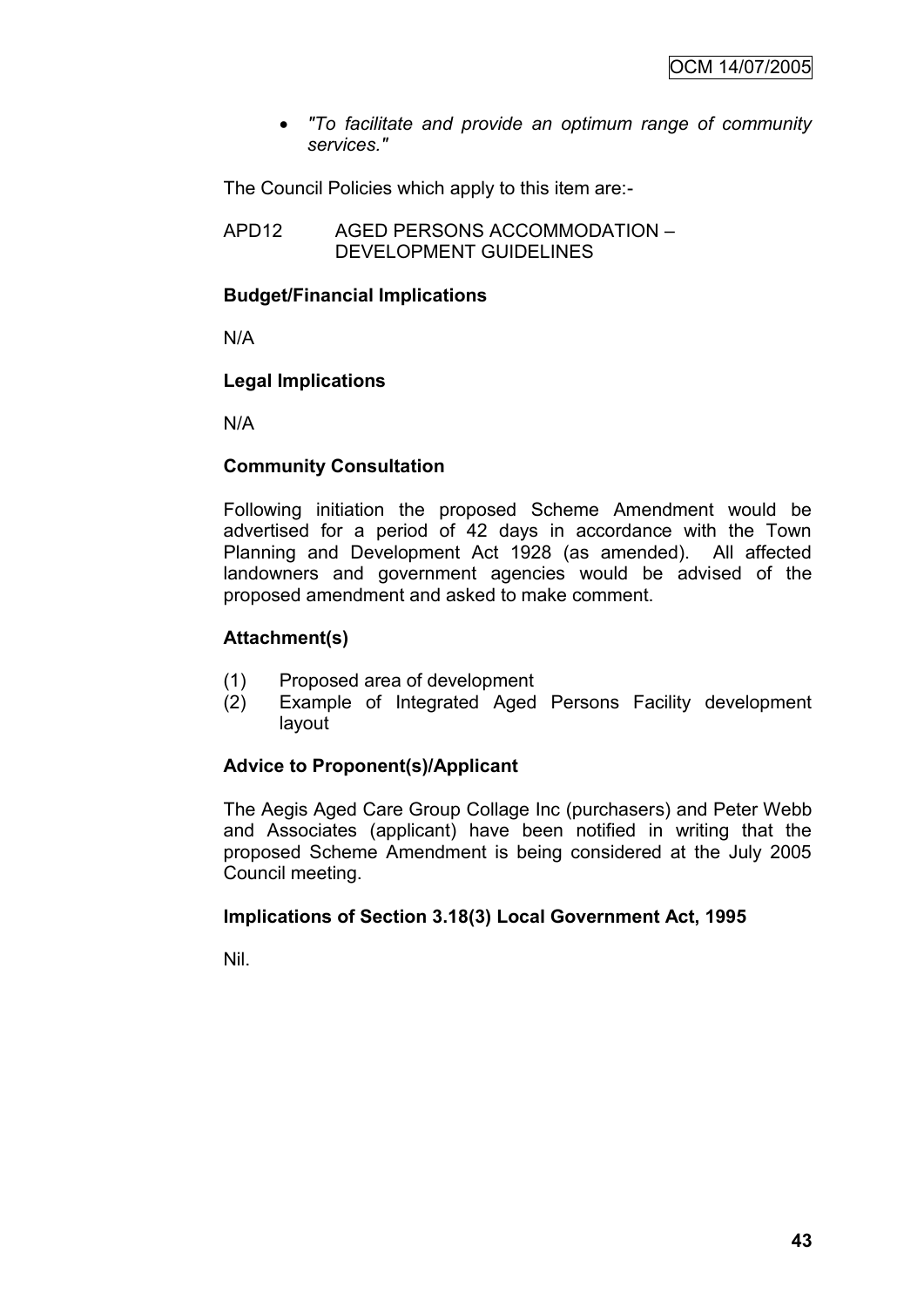**14.7 (OCM 14/07/2005) - REQUEST FOR RECONSIDERATION OF PROPOSED RESOURCE RECOVERY CENTRE - LOTS 1, 410 AND 451 MIGUEL ROAD, BIBRA LAKE - OWNER/APPLICANT: MOLTONI CORPORATION PTY LTD (4109346; 4113473; 4413031) (JB) (ATTACH)**

**RECOMMENDATION** That Council:

- (1) receive the report;
- (2) advise the applicant that:-
	- 1. on balance of the issues raised in the two divergent legal opinions it is satisfied that there is an arguable case that the proposed Resource Recovery Centre could be classified as an Industry – General (Licensed) use pursuant to the City of Cockburn Town Planning Scheme No. 3;
	- 2. it is prepared to make a final determination of the application pursuant to Strategic Council Policy SC17 – "Request for Reconsideration of Refused Applications" and waiving the 14 day reconsideration period for the applicant to forward requests in writing.
- (3) advertise the proposal for 14 days to all adjacent and adjoining landowners for comment;
- (4) refer the application back to a future Meeting of Council upon the closure of the public comment period;
- (5) advise the applicant accordingly.

**COUNCIL DECISION**

#### **Background**

| ZONING:          | MRS:              | Industrial and Other Regional<br>Roads |  |                    |
|------------------|-------------------|----------------------------------------|--|--------------------|
|                  | <b>TPS NO. 3:</b> | Industry<br>Roads                      |  | and Other Regional |
| <b>LAND USE:</b> | Vacant            |                                        |  |                    |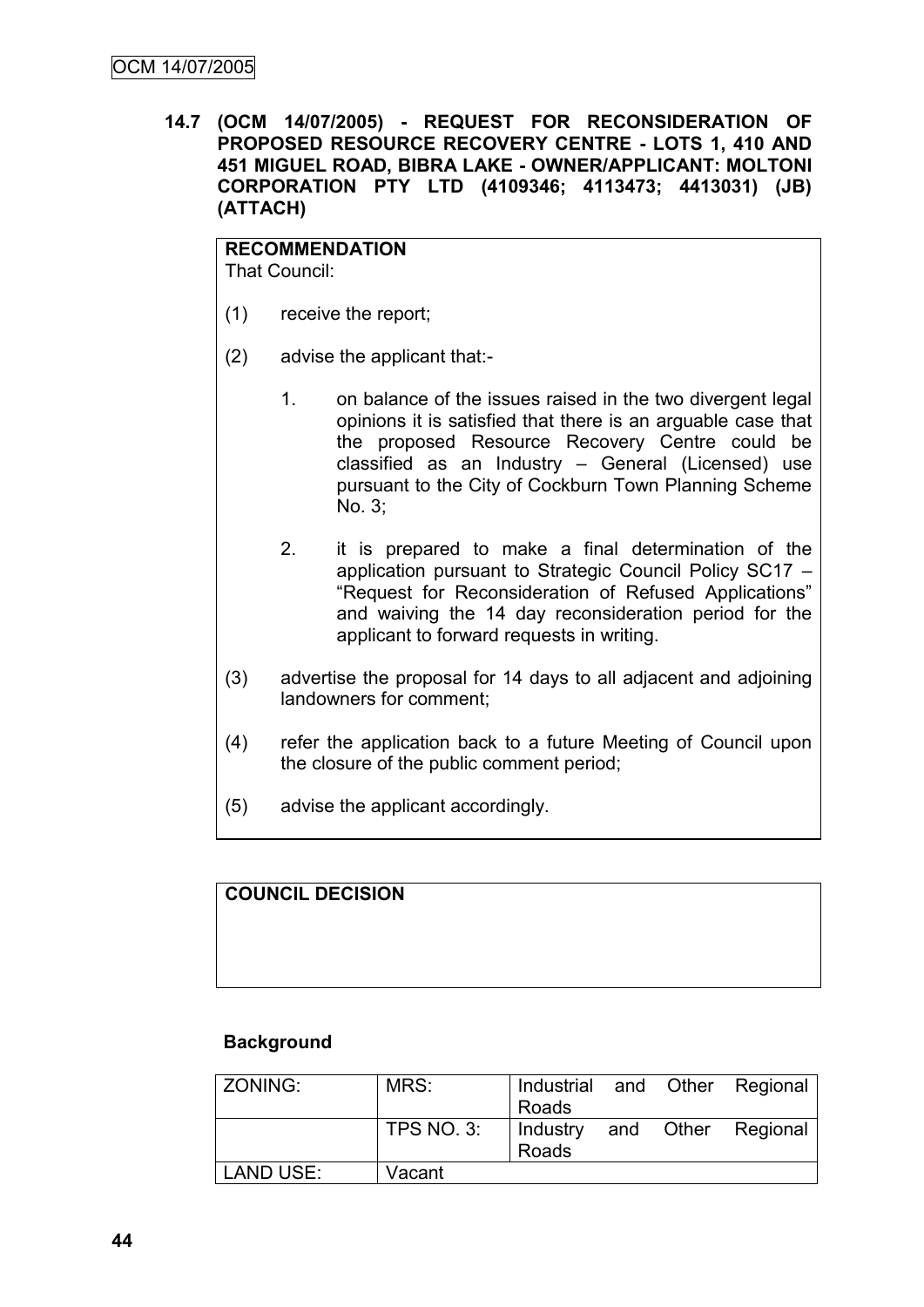OCM 14/07/2005

| LOT SIZE:  | LOT 1: 0.2931HA, LOT 410: 2.135HA, & LOT 451:        |
|------------|------------------------------------------------------|
|            | 3.3134HA Miguel Road, BIBRA LAKE.                    |
| AREA:      | 5.7415HA                                             |
| USE CLASS: | Industry – General (Licensed) 'D' (Discretionary) or |
|            | Noxious Industry 'X' (Not Permitted.                 |

The City received an application for a proposed Resource Recovery Centre to be located at Lots 1, 410 and 451 Miguel Road, Bibra Lake on the 18 April 2005. The proposed use is said to involve the filling on the former sand excavation pit with inert, compacted, landfill. The applicant explained how the site will use a crushing plant to in order to separate transported rubble for filling and compacting, with recoverable materials stockpiled in preparation for export.

In determining the application it is necessary to classify the proposal using Table 1 (Zoning Table) of Town Planning Scheme No. 3. The proposed use either falls within a "Industry – General Licensed" use class which is a "D" use, allowing Council the discretionary powers to approve the use. Alternatively, if the use falls within the "Industry – Noxious" use class which is a "X" use, there is no discretionary powers afforded to Council to approve the use under the Scheme.

In order to determine the most appropriate use class definition under Table 1, for the proposed use, the City sought a legal opinion from Council"s Solicitors (provided as a separate attachment). Council"s Solicitors advice, on balance, of both use class definitions was that "the use could be classified as an Industry – General Licensed use", but in their opinion "the better classification is noxious industry".

Based on this legal advice the application was determined on 25 May 2005 to more readily fall within the "Industry – Noxious" "X" (not permitted) use class, for the Industry Zone. The City took the conservative view and the proposal was refused on that basis.

On request from the applicant a short summary of Council"s Solicitors legal advice was provided. In response to the City"s legal advice and the "correctness" of Councils refusal the applicant employed Hotchkin Hanly Barristers & Solicitors and provided an alternative legal opinion on 10 June 2005 regarding how the proposed use should be classified. Refer to separate attachments.

The applicant's legal opinion was sent to Council's Solicitors on 16 June 2005 for further advice on the issues raised in their arguments for reclassifying the proposed use as an "Industry – General Licensed" use class. In McLeod"s letter dated 17 June 2005 they have indicated that the arguments made by Hotchkin Hanly Barristers & Solicitors do not alter their original legal advice. However, McLeod"s acknowledge the view expressed by Hotchkin Hanly Barristers & Solicitors could probably be argued in the Supreme Court on a challenge by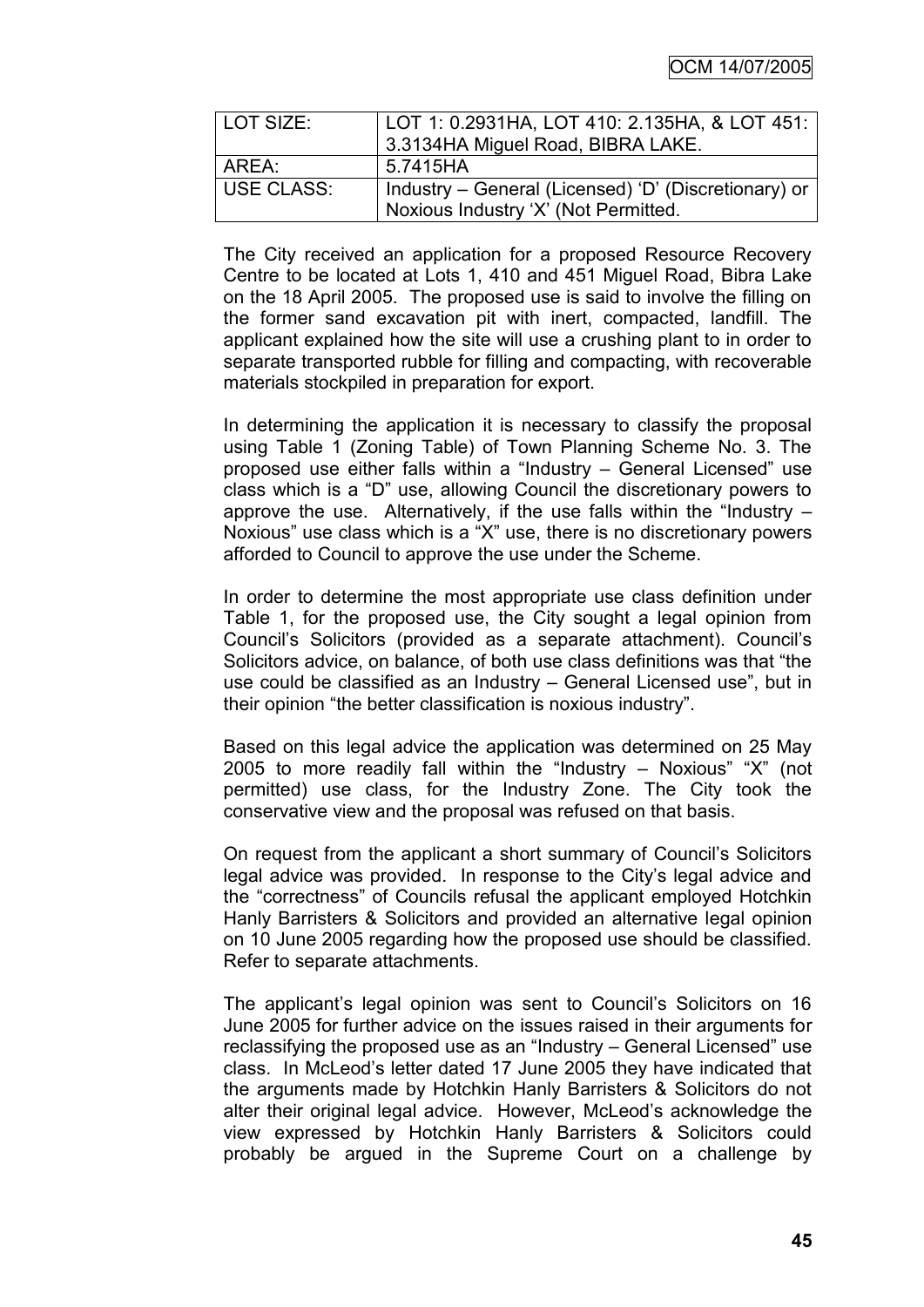prerogative writ to set aside the use class classification made by Council, but it may be difficult for such action to succeed.

On the 14 June 2005 a second application for the "Stockpiling of Clean Fill" was received for Lots 1, 410 & 451 Miguel Road, Bibra Lake with an intended purpose of raising the finished floor level by approximately 3m.

### **Submission**

The applicant has submitted a request for the reconsideration of a proposed Resource Recovery Centre at Lots 1, 410 & 451 Miguel Road, Bibra Lake; allowing for the proposed use to be re-classified as a "Industry – General Licensed".

## **Report**

The legal opinion provided by Council's Solicitors was that the proposed Resource Recovery Centre at Lots 1, 410 & 451 Miguel Road, Bibra Lake "could" be approved as an "Industry – General Licensed" use but that they thought the "better classification is noxious industry". Based on this legal advice the application was refused under Delegated Authority of Council. In accordance with Councils Policy "SC17 – Requests for Reconsideration of Refused Applications" the applicant is requesting that Council reconsider the previously refused application.

On balance, of all the arguments raised by competing legal advice, legal advice and the potential for a Supreme Court Action to set aside the use class classification, Council could form the opinion that a classification of "Industry – General Licensed" is a reasonable alternative in which case the following comments are provided.

- 1. Council can upon reviewing the two legal opinions reach its own conclusions as to the most appropriate classification of the use under Town Planning Scheme No. 3 because it seems open to adopt either view under the circumstances.
- 2. Policy SC17 allows Council to reconsider the application by Council granting its final determination.
- 3. Council"s TPS3 requires that the application may be advertised for public comment and this should be carried out prior to Council determining the proposal.

# **Strategic Plan/Policy Implications**

The Corporate Strategic Plan Key Result Areas which apply to this item are:-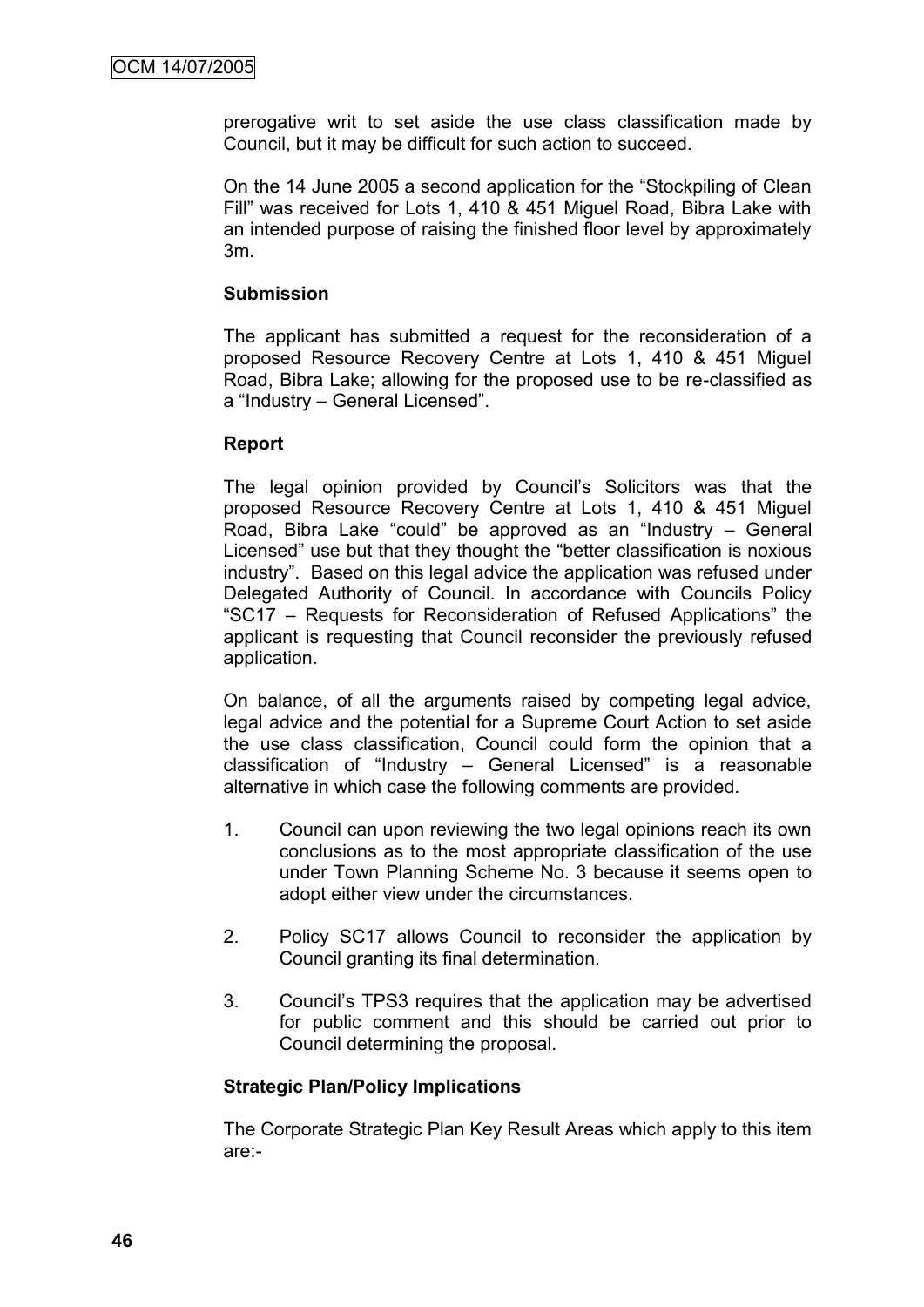- 1. Managing Your City
	- *"To conduct Council business in open public forums and to manage Council affairs by employing publicly accountable practices."*
- 3. Conserving and Improving Your Environment
	- *"To ensure that the development of the district is undertaken in such a way that the balance between the natural and human environment is maintained."*

The Council Policies which apply to this item are:-

SC17 REQUESTS FOR RECONSIDERATION OF REFUSED APPLICATIONS APD35 FILLING OF LAND

### **Budget/Financial Implications**

Legal costs if the application goes to Supreme Court.

### **Legal Implications**

Potential for Supreme Court proceedings to determine and possibly set aside the "Industry – Noxious" use class classification made by Council.

If Council accepts the use is Industry – General (Licensed) the proposal will be determined by Council exercising its discretion which opens an avenue for an appeal to the State Administrative Tribunal.

### **Community Consultation**

N/A

### **Attachment(s)**

- (1) Development Application
- (2) Location Plan
- (3) Management Plan
- (4) Confidential documents (under separate cover)

# **Advice to Proponent(s)/Applicant**

The Applicant(s) and those who lodged a submission on the proposal have been advised that this matter is to be considered at the June 2005 Council Meeting.

# **Implications of Section 3.18(3) Local Government Act, 1995**

Nil.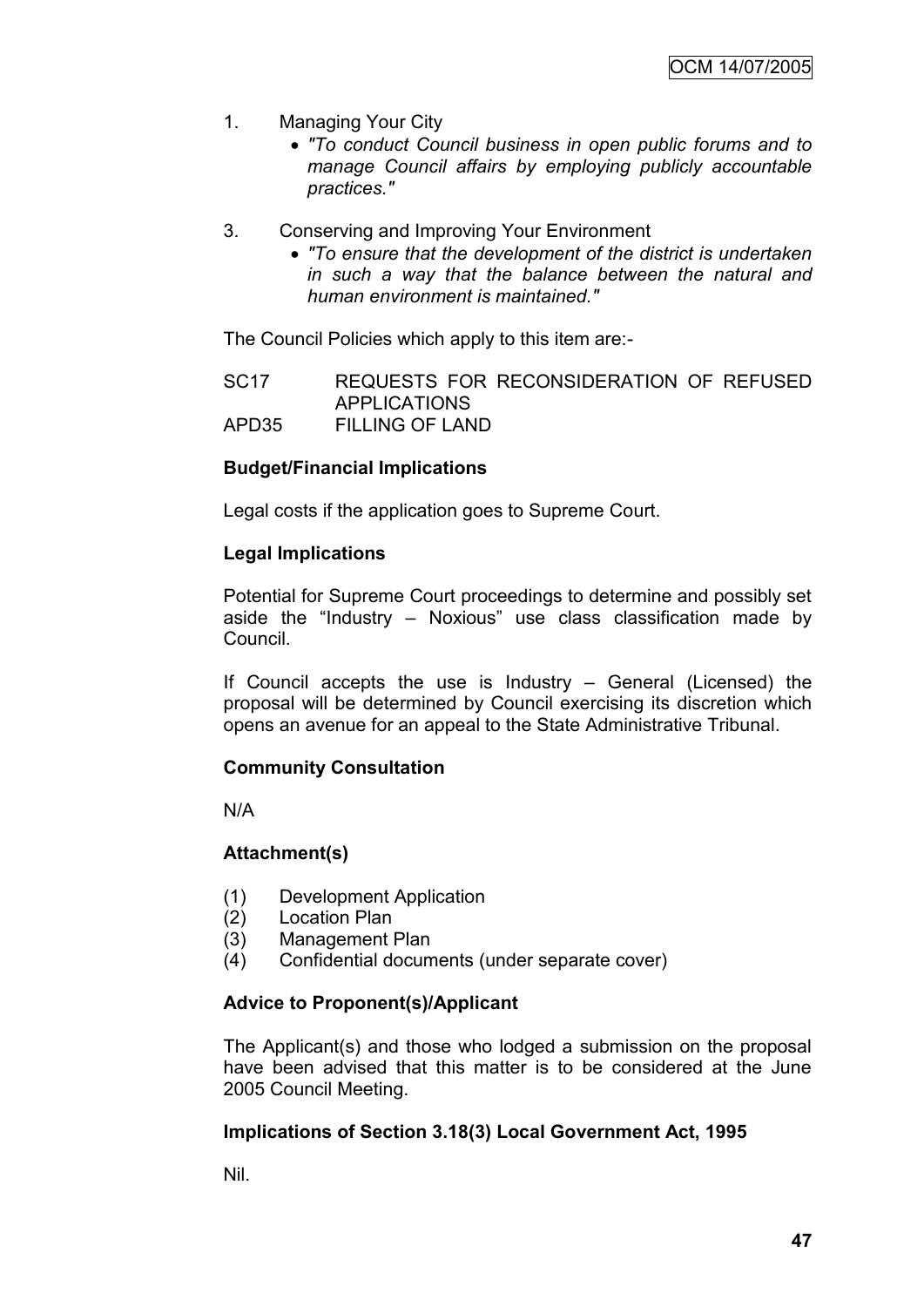### **14.8 (OCM 14/07/2005) - RECONSIDERATION OF CONDITION 7 (RETROSPECTIVE APPROVAL FOR EXISTING RETAINING WALLS) - LOT 179; 7 AIRLIE PLACE, COOGEE - OWNER/APPLICANT: D A & G L NORMAN (3300331) (ACB) (ATTACH)**

# **RECOMMENDATION**

That Council:

- (1) issue a fresh retrospective approval for the retaining walls on Lot 719; 7 Airlie Place, Coogee, in accordance with the approval granted on 22 April 2004, and the following modified Condition 7 as follows:-
	- "7. The owners to provide a 2 metre long and 1.6 metre high permanent screen to restrict views from the new terrace into the adjoining property (being No. 12 Howick Court) as shown on the attached plan within 3 months from the date of the approval.
- (2) issue a fresh Schedule 9 Notice of Approval accordingly;
- (3) advise the owner that because the retaining walls have been constructed the Council is unable to issue a building license retrospectively; and
- (4) advise the complainant of Council"s decision.

# **COUNCIL DECISION**

### **Background**

| l ZONING:         | MRS:        | l Urban                                    |
|-------------------|-------------|--------------------------------------------|
|                   |             | TPS3:   Residential R20                    |
| LAND USE:         | Residential |                                            |
| LOT SIZE:         | 944sqm      |                                            |
| AREA:             | N/A         |                                            |
| <b>USE CLASS:</b> |             | Single (R Code) Dwelling (Retaining Walls) |

Council at its Ordinary Meeting on 20 April 2004, resolved to approve the existing retaining walls subject to various conditions which included Special Condition 7 as follows:-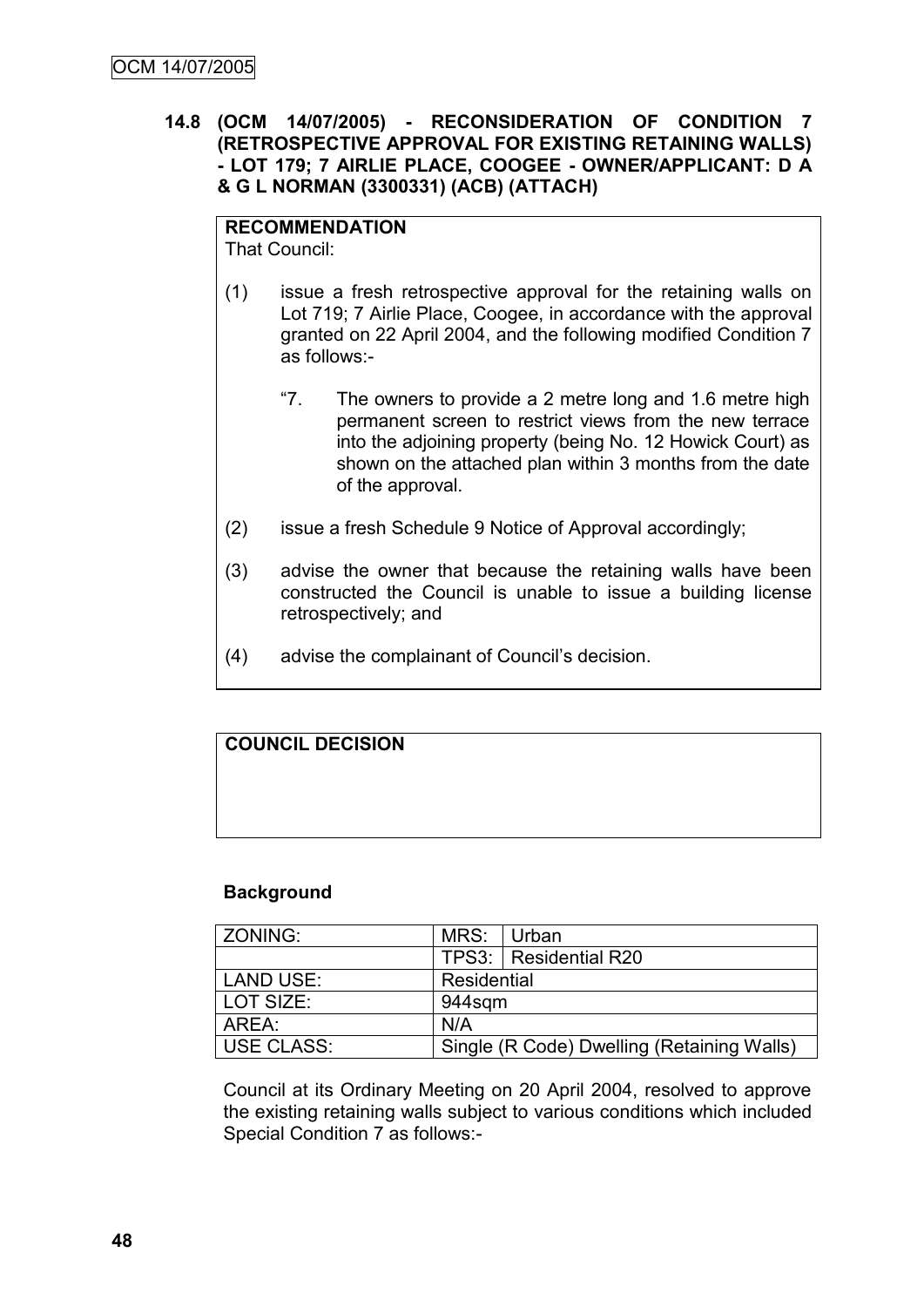*"7. The owner to provide a 1.6 metre high permanent screen to restrict views from the new terrace into the adjoining property (being No. 12 Howick Court) as shown on the attached plan within 3 months from the date of the approval."*

The length of the required privacy screen was approximately 6.5 metres. This requirement is consistent with the Privacy requirements of the Residential Design Codes, which adopts a 7.5 metre cone of vision from all major habitable openings high than 500mm from natural ground level (refer site plan). Although the extent of the cone of vision is greater than marked in red, it was considered that the privacy screen could terminate at the base of the next ascending terrace.

## **Submission**

The applicant requests reconsideration of this condition in order to *"remove the unwarranted screen from the permit requirement."*

The applicant claims that the aperture between the parapet wall and the roof of the adjoining patio is so minor that a privacy screen requirement is an anomaly.

## **Report**

The applicant requested the Acting Director Planning and Development inspect the property to determine that the privacy screen was indeed not required. An inspection was undertaken and it was determined that overlooking into the adjoining property (No.12 Howick Court) from the constructed terraces (the subject of the retrospective approval issued in April 2004) is possible as the height of the wall was well below the required 1.6 metre height. It was agreed that the length of the privacy screen could be reduced to approximately 2 metres in lieu of the 6.5 metre requirement.

# **Strategic Plan/Policy Implications**

The Corporate Strategic Plan Key Result Areas which apply to this item are:-

- 2. Planning Your City
	- *"To ensure that the planning of the City is based on an approach which has the potential to achieve high levels of convenience for its citizens."*
	- *"To ensure that the development will enhance the levels of amenity currently enjoyed by the community."*
	- *"To foster a sense of community within the district generally and neighbourhoods in particular."*

The Planning Policies which apply to this item are:-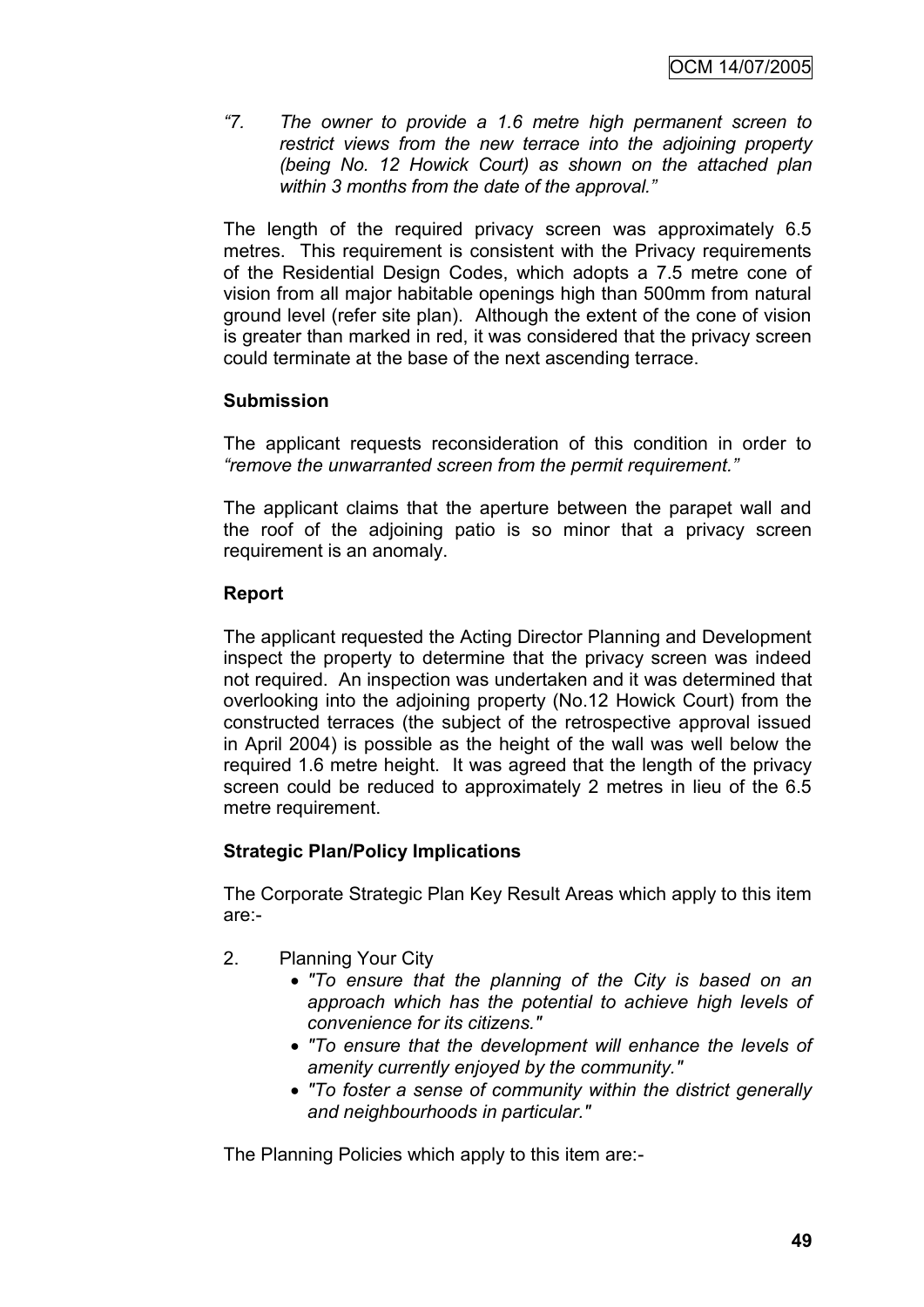| APD <sub>9</sub>  | <b>Retaining Walls</b>                               |
|-------------------|------------------------------------------------------|
| APD <sub>17</sub> | <b>Standard Development Conditions and Footnotes</b> |
| APD <sub>29</sub> | <b>Development Compliance Process</b>                |
| APD32             | <b>Residential Design Codes</b>                      |
| APD33             | Town Planning Scheme No. 3 Provisions                |

### **Budget/Financial Implications**

Nil.

### **Legal Implications**

Nil.

#### **Community Consultation**

The prior retrospective planning application was a result of a formal complaint lodged by the owner of the property immediately north of the subject site at No. 12 Howick Court, Coogee.

#### **Attachments**

- (1) Site Plan
- (2) Elevation

### **Advice to Proponent(s)/Applicant**

The Applicant and Complainant have been advised that this matter is to be considered at the July 2005 Council Meeting.

#### **Implications of Section 3.18(3) Local Government Act, 1995**

Nil.

### **14.9 (OCM 14/07/2005) - MODIFICATION TO HARVEST LAKES STRUCTURE PLAN - SMART VILLAGE - PORTION OF LOT 9023 LYON ROAD, ATWELL - OWNER: LANDCORP - APPLICANT: ROBERTS DAY (9644A) (ACB) (ATTACH)**

#### **RECOMMENDATION** That Council:

- (1) takes no action on sub-recommendation (5) of Minute No. 2805 of the Council Meeting held on 17 May 2005, relative to this item and which reads as follows:
	- *(5) not support the development of the Smart Housing village proceeding independently of the development of the Harvest Lakes Town Centre or alternatively the*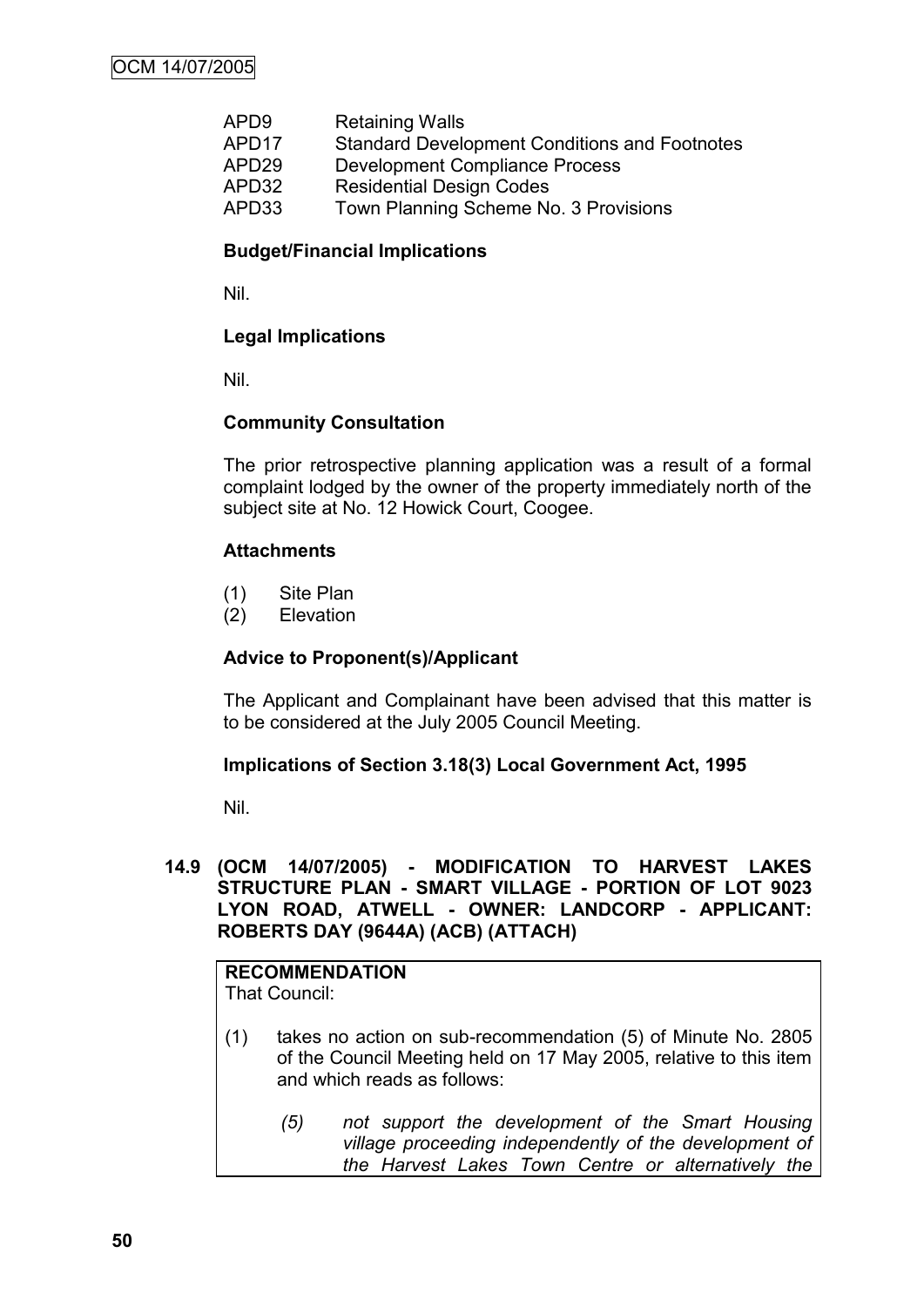## *future Passenger Railway Station;*

- (2) adopt the proposed modifications to the Harvest Lakes Structure Plan over a portion of Lot 9023 Lyon Road, Atwell, subject to the Structure Plan and Structure Plan Report being amended to delete the proposed R50 Code north of Congenial Loop and substitute with an R40 Code;
- (3) adopt the Officer"s comments in the Schedule of Submissions contained in the Report Attachments;
- (4) advise the applicant and submissioners of Council"s decision accordingly; and
- (5) forward a copy of the revised Harvest Lakes Structure Plan to the Western Australian Planning Commission for its endorsement pursuant to Clause 6.2.10 of the City of Cockburn Town Planning Scheme No. 3.

# **COUNCIL DECISION**

### **Background**

The background relevant to this proposal is contained within Item 14.7 (Minute No. 2805) OCM 17/05/2005.

Council at its meeting on 17 May 2005 resolved the following:

- *"(1) note the officer"s report;*
- *(2) defer a decision on the proposed Harvest Lakes Structure Plan modifications referred to by LandCorp as a Smart Housing Village;*
- *(3) request LandCorp to give a briefing to Council on the scope of the project proposed;*
- *(4) request LandCorp and City Officers to undertake a Community Forum with interested residents of Harvest Lakes to explain the scope of the changes proposed to the Structure Plan and give the opportunity for greater resident participation in the planning proposals for the Smart Housing Village before a decision is made by Council on the suitability of the residential density changes proposed;*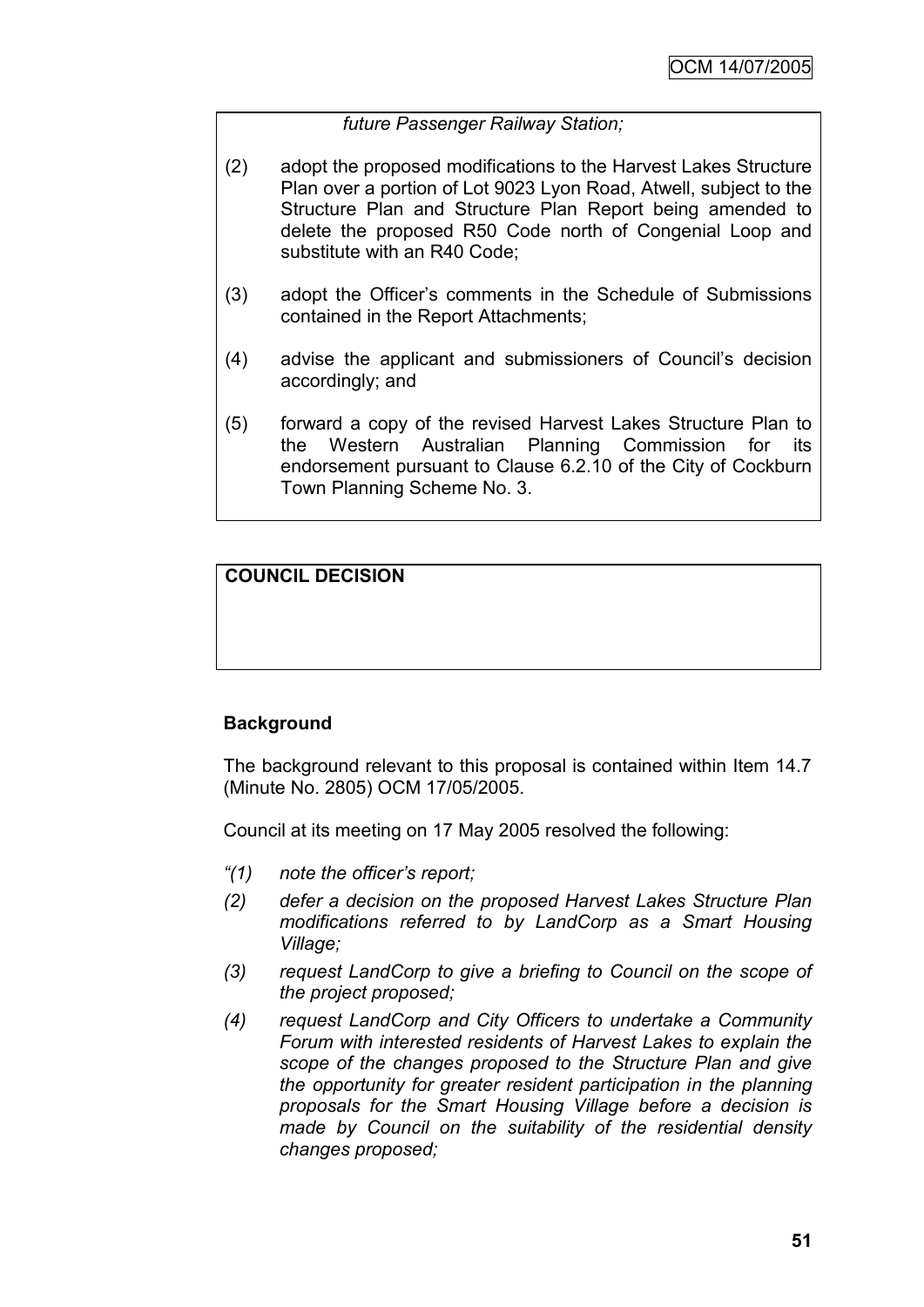- *(5) not support the development of the Smart Housing Village proceeding independently of the development of the Harvest*  Lakes Town Centre or alternatively the future Passenger *Railway Station; and*
- *(6) advise the applicant and submissioners of the Council"s decision accordingly."*

Landcorp is due to give a briefing to Council on Thursday 7 July 2005.

In regards to a Community Forum, Landcorp engaged Creating Communities who are experienced Consultants providing services in Community Consultation, analysis and facilitation to undertake a community forum. Letters were individually sent to all owners within Harvest Lakes including those in the process of purchasing lots. This Community Forum was undertaken over three days. Information and plans were on display on both Tuesday 7 June 2005 and Thursday 9 June 2005 between the hours of 3pm to 6pm. Creating Communities provided information and answered questions on behalf of Landcorp. There were 5 attendees on Tuesday and 7 attendees on Thursday.

A Community Information Forum was then held on Saturday 11 June between the hours of 11.30am to 3pm. Landcorp, City of Cockburn representatives, Roberts Day and Creating Communities Australia attended the Forum. There were 61 attendees.

In addition to the above, the applicant is proposing to meet with representatives of the Harvest Lakes Residents Association on Thursday 30 June 2005 to discuss the proposal further.

### **Submission**

The proposal is to:-

- Modify a small pocket west of Lyon Road adjoining the Kwinana Freeway reservation and adjacent to the linear ridge top public open space within the Atwell South Structure Plan to increase the density codings from Residential R12.5 and R20 to R30, R50 and R60.
- Increase the densities on the approved Structure Plan to promote diversity in housing types including terrace style dwellings, 2 storey walk-up style apartments and single storey urban style housing.
- Construct a "Smart Village" and develop a unique urban environment that will provide a transition between the surrounding residential form of development (to the north and east) and the urban environment of the village centre to the south.

A copy of the report prepared by the Applicant is included in the Agenda Attachments.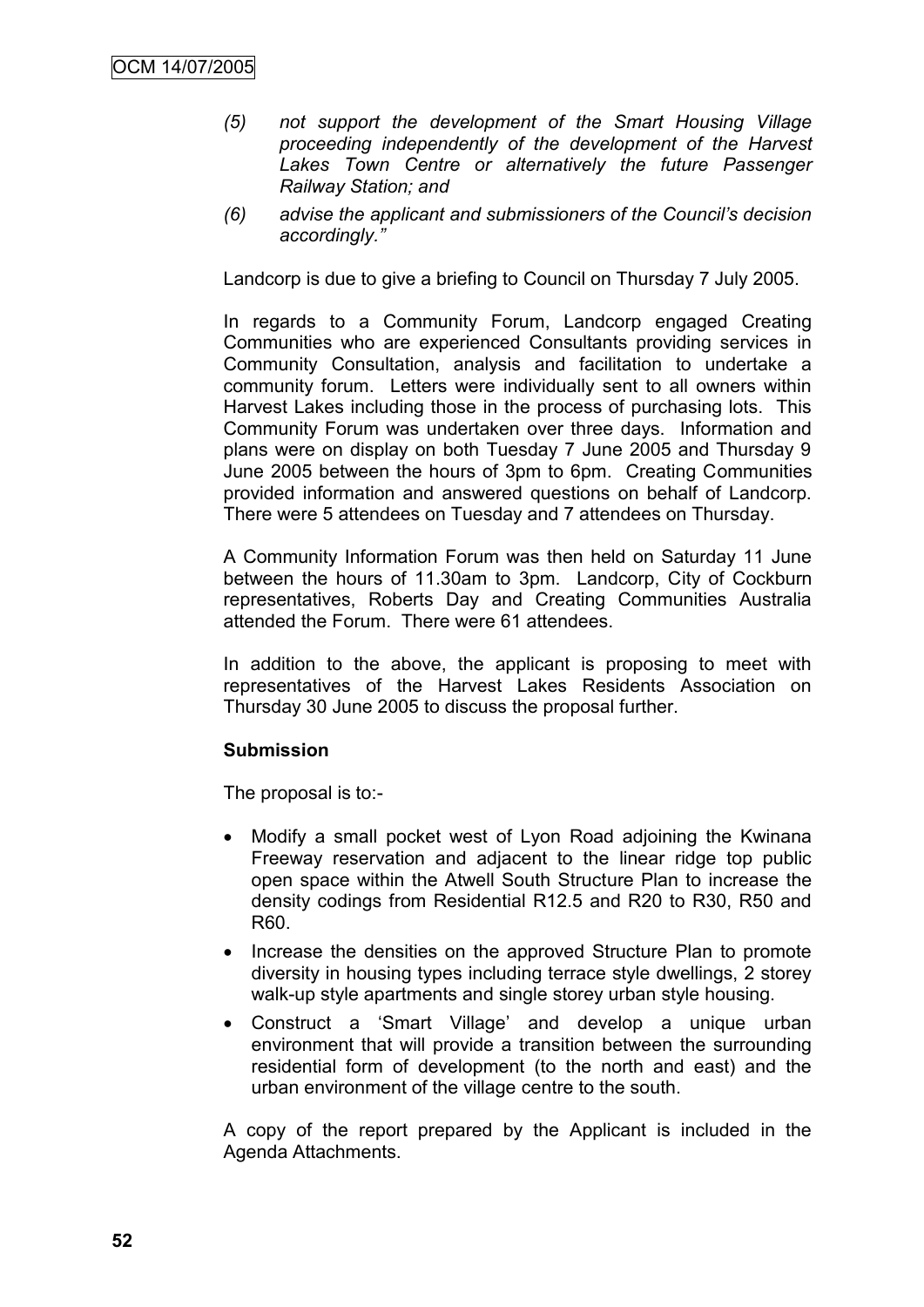Landcorp provides the following statement in regards to the Harvest Lakes Smart Village:

*"Landcorp"s proposed Smart Village in Atwell addresses the need for quality, well-designed homes with minimum impact on the environment, suited to the changing needs of West Australians.*

*The Smart Village at Landcorp"s multi–award winning Harvest Lakes Estate will feature house and land packages using GreenSmart principles.*

*With young families, single parents, retirees, young professionals and empty nesters in mind, the Smart Village demonstrates that quality homes can be designed for one and two-person households without compromising property value.*

*The Smart Village"s proximity to the Kwinana Freeway and the proposed railway station means it will incorporate elements such as transit-oriented design.*

*Landcorp is working closely with the building industry and the City of Cockburn to ensure the Smart Village achieves its objectives, which include:*

- *The highest demonstration of HIA GreenSmart minimum and best practice options in sustainable development.*
- *Increase housing diversity, specifically to design dwellings and lot sizes that best reflect current households sizes and types.*
- *Greater number of households to support the village centre and maximise use of transport nodes.*
- *Setting new sustainability benchmarks for subdivision and housing."*

### **Report**

#### Outcome of Community Forum

At the Community Forums that were held on 7, 9 and 11 June 2005, all attendees were invited to view the displays and ask questions. They were then requested to complete a feedback sheet and provide comments on the development. A total of forty-five "Community Forum Feedback Sheets" were completed over the three days. There were seven questions on the form. Six related to specific design features of the Smart Village and a final question asked the respondent whether the proposal was supported in general.

Results indicate an overwhelming support for each of the six design features and 56% support for the overall Smart Housing Village for Harvest Lakes. A copy of this report is included within the Agenda Attachments.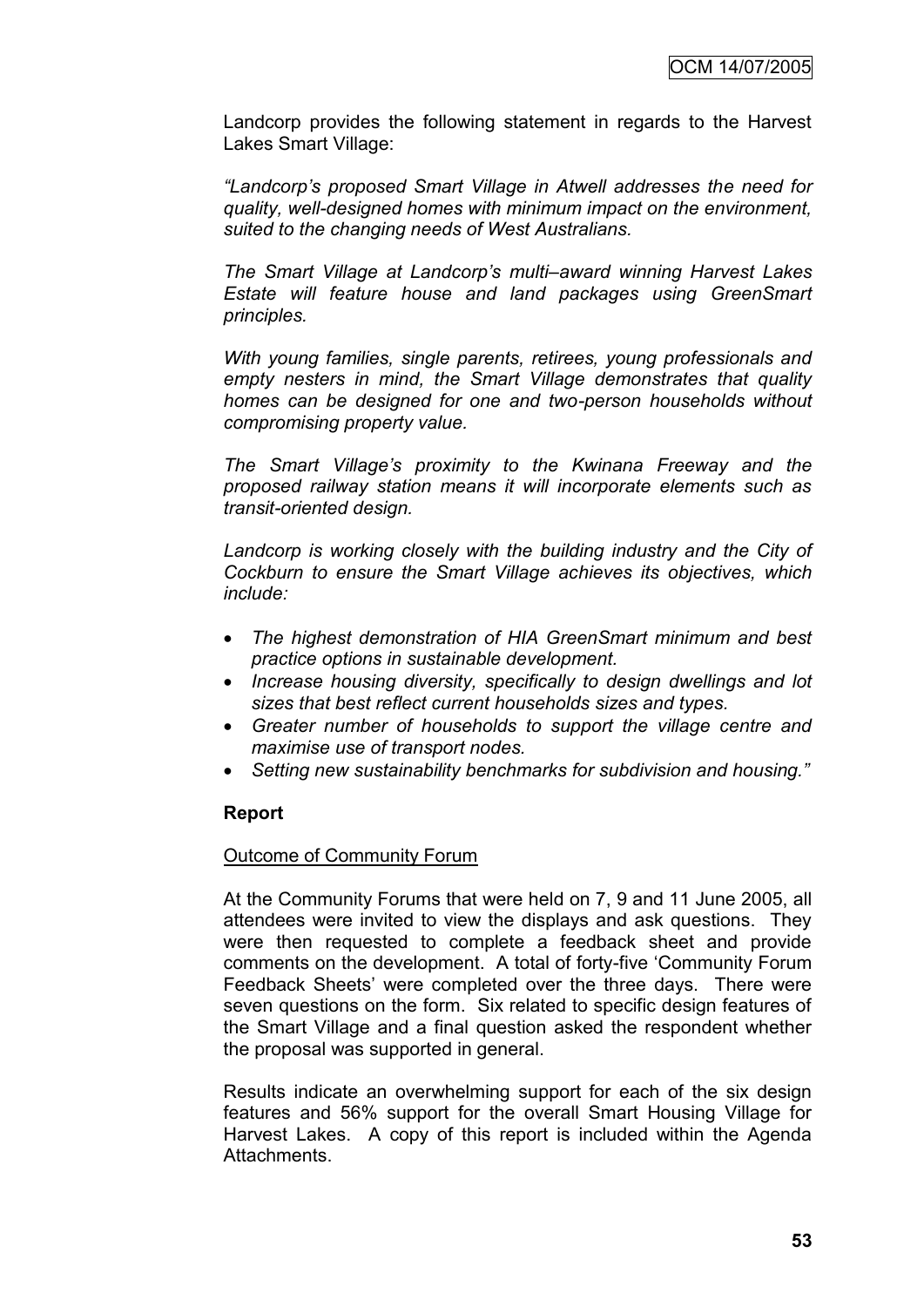#### Questions were as follows:

|     |                                                                                               | <b>Support</b> | Do Not        |
|-----|-----------------------------------------------------------------------------------------------|----------------|---------------|
| Q1. | Mandatory design guidelines<br>that<br>incorporate environmentally sustainable<br>principles  | 98%            | support<br>2% |
| Q2. | Creation of a demonstration sustainable<br>project                                            | 88%            | 12%           |
| Q3. | Provision of more housing for single<br>person households, couples and smaller<br>families    | 61%            | 39%           |
| Q4. | Ensuring Harvest Lakes continues<br>to<br>provide a diverse range of housing<br>options       | 80%            | <b>20%</b>    |
| Q5. | Greater access to public open space                                                           | 98%            | $2\%$         |
| Q6. | Better pedestrian linkages to proposed<br>village centre, schools and community<br>facilities | 93%            | 7%            |
| Q7. | Overall, do you support the Harvest Lakes<br>Smart Housing Village proposal?                  | 56%            | 44%           |
| Q8. | <b>Other Comments</b>                                                                         |                |               |

Respondents who did not support the proposal, advocated the Smart Housing Village's design features with 89% supporting Q1, 61% supporting Q2, 94% supporting Q5 and 83% supporting Q6.

Respondents who provided Other Comments at Q8 were grouped into 3 categories including supporting comments, supporting comments with reservations about apartments and non-supporting comments. Non supportive comments were mainly associated with the following:

- No apartment style development,
- High density not included within the original structure plan,
- Believes the estate should be mainly occupied by owner-occupied families,
- Possible Homeswest,
- Densities no higher than R40,
- Already diverse range of lots available,
- No railway station planned for some time,
- No high density housing.

#### Timing of Smart Housing Village

Council at its meeting on 17 May 2005 resolved to adopt an alternative recommendation to the officer"s report. Item (5) was to *"not support the development of the Smart Housing Village proceeding independently of the development of the Harvest Lakes Town Centre or alternatively the future Passenger Railway Station."*

Clause 6. 2.9.1 states that after considering public submissions the local government is to: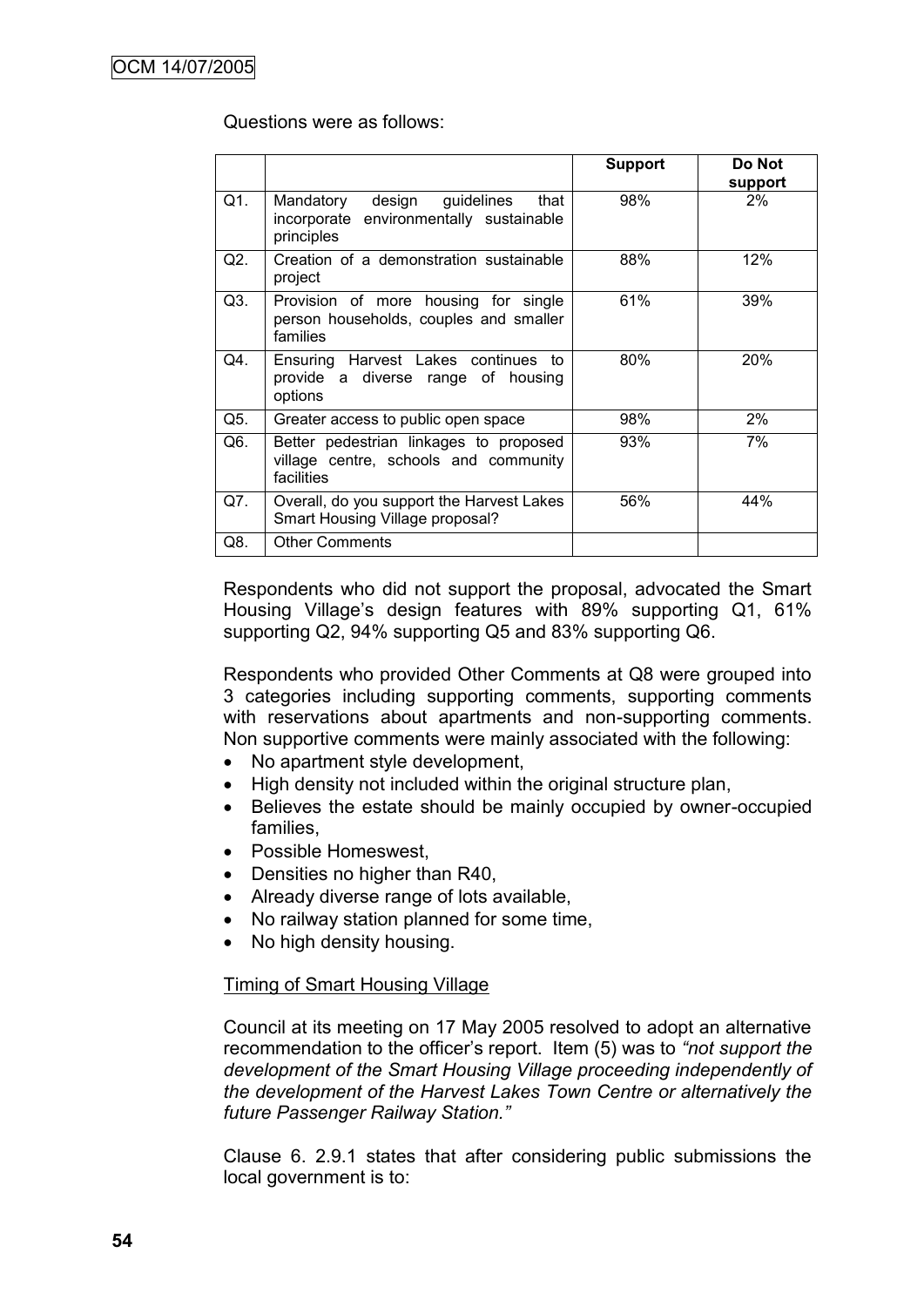- *"(a) adopt the proposed structure plan, with or without modifications; or*
- *(b) refuse to adopt the proposed structure plan and, where the proposed structure plan was submitted by the owner, give reasons for this to the owner."*

Council unfortunately cannot impose a timeframe for the construction of the Smart Housing Village because this is not a relevant planning consideration, because "the market" determines the timing of the supply of housing. Council can only adopt the Structure Plan (with or without modifications) or refuse to adopt the modifications. Upon further consideration the legality of this requirement is also questionable and is also unlikely to stand the test on appeal to the State Administrative Tribunal. Therefore, no further action on this part of the Council resolution should be pursued.

#### Officer"s Comments

The proposal for more compact and diverse housing choice has merit. The modifications proposed to the Harvest Lakes Structure Plan are supported subject to the R50 Code north of Congenial Loop being substituted with an R40 Code. This will provide a better transition of densities generally north of the linear public open space, while retaining the higher R50 and R60 proposed Codes at the freeway end of the POS and linking into the future town centre. Subject to this amendment the proposal is supported for the following reasons:-

- 1. To establish more diverse housing types more suited to young families, single parents, young professionals and retirees for a more varied and socially sustainable community, not currently provided for in Harvest Lakes.
- 2. Consistency with transport oriented development ("TOD") initiatives of "Network City" that seek to align transport systems and land use to optimise accessibility and amenity through building higher density town centres around public transport modes – especially railway stations (future). Ultimately the Smart Village proposal will be consistent with this principal albeit that the railway station timing is not yet known. The establishment of the Harvest Lakes Town Centre is likely to occur first.
- 3. Develops upon the initiatives of "Liveable Neighbourhoods" to facilitate a range of housing types with residential densities that increase toward the future town centre.
- 4. Street Network provides for a high level of internal connectivity and good external connections for local vehicle, pedestrian and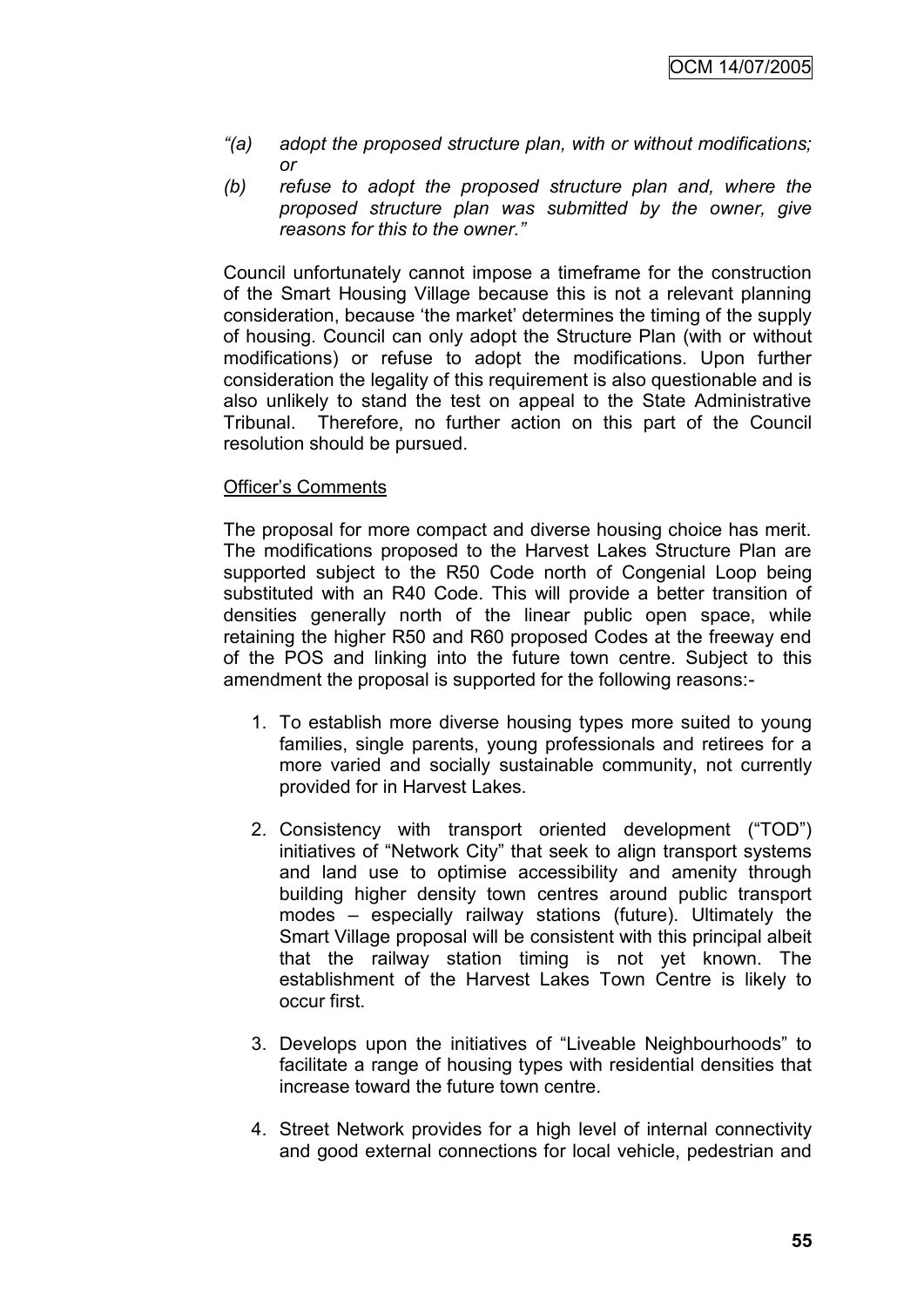bike movements and traffic management to restrain speed, and create safe conditions for all street users.

- 5. Detailed Area Plans can be formulated to establish detailed controls regarding the built form and environmental initiatives provided by LandCorp in Harvest Lakes.
- 6. The allocation and distribution of public open space remains consistent with the approved Harvest Lakes Structure Plan.
- 7. The site of the Smart Housing Village is bounded by the freeway, vacant undeveloped land to the east of Lyon Road and north of Harmony Avenue. These undeveloped areas make this an ideal location because the adjacent land has not yet been subdivided. When the adjacent land north of the POS is eventually developed to an R20 Code density, it will provide a suitable interface with R30 Coded lots proposed.
- 8. Most of the submissions of objection received, while substantial in number, have raised a range of concerns that have been generally misconceived. For example Homeswest housing is not part of the plan, reduced property values is totally unfounded, public consultation was extended and was extensive via letters to over 100 households, advertisement in local newspaper, LandCorp Community Information day and Public Community Forums.
- 9. The Traffic Report indicates that traffic volumes within the Village Centre will increase as a result of the intensified residential density. There will be a transitional arrangement in traffic management with the ultimate configuration mainly affecting traffic volumes in the future town centre.

### **Strategic Plan/Policy Implications**

The Corporate Strategic Plan Key Result Areas, which apply to this item are:-

- 1. Managing Your City
	- *"To conduct Council business in open public forums and to manage Council affairs by employing publicly accountable practices."*
- 2. Planning Your City
	- *"To ensure that the planning of the City is based on an approach which has the potential to achieve high levels of convenience for its citizens."*
	- *"To ensure that the development will enhance the levels of amenity currently enjoyed by the community."*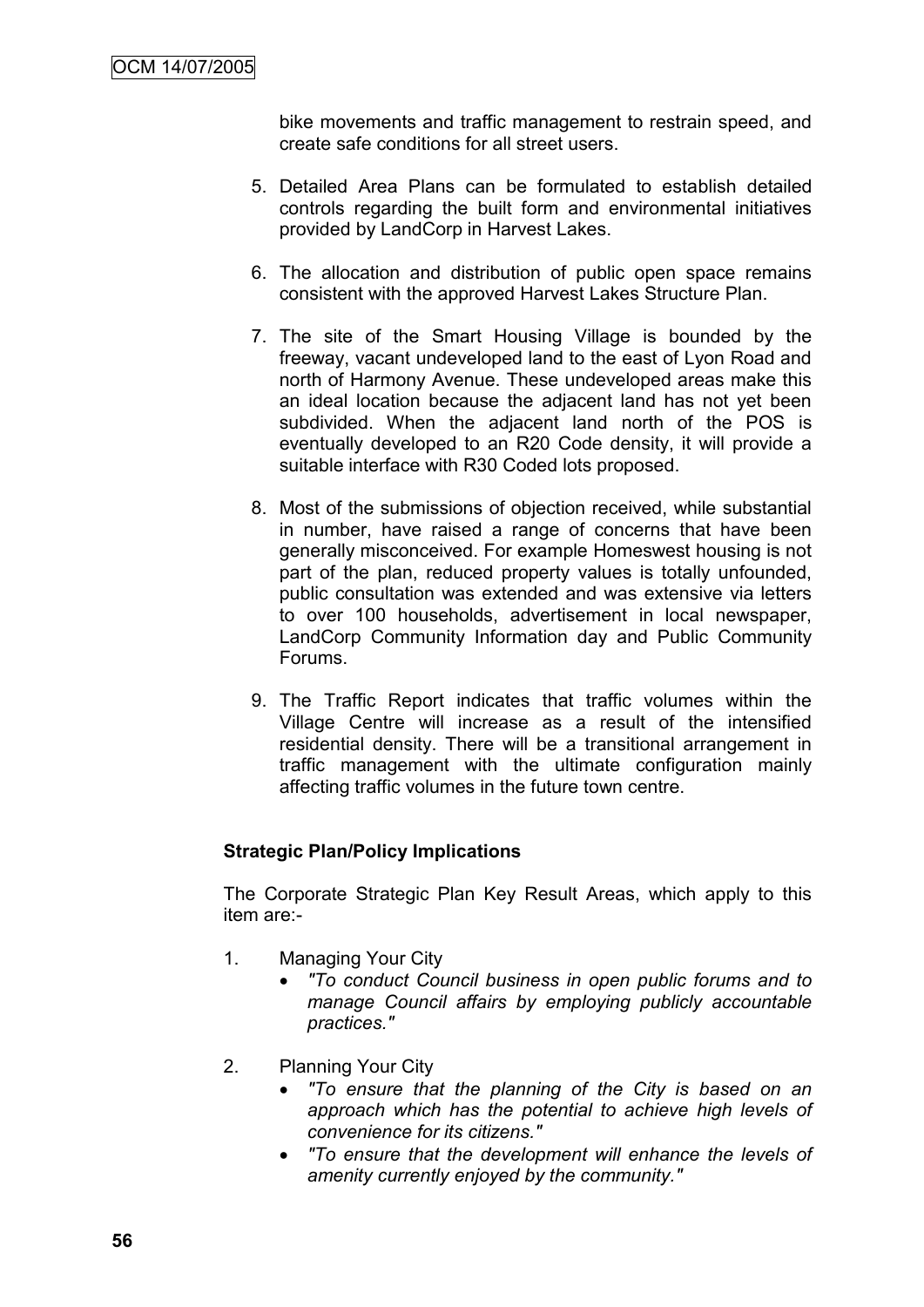*"To foster a sense of community within the district generally and neighbourhoods in particular."*

# **Budget/Financial Implications**

N/A

### **Legal Implications**

N/A

## **Community Consultation**

The proposal was advertised in accordance with clause 6.2.8 of Town Planning Scheme No. 3 for a period of 21 days. The advertising period concluded on 20 April 2005.

A Community Information day was held at Harvest Lakes Community and Environment Centre on 16 April 2005.

A Public Community Forum was undertaken over 3 days on 7 June, 9 June and 11 June 2005 whereby all Harvest Lakes residents and future residents were personally invited to view displayed information including concept plans, ask questions and fill out questionnaires.

### **Attachment(s)**

- (1) Smart Village Precinct Structure Plan Modification report prepared by Roberts Day.
- (2) Schedule of Submissions.
- (3) Harvest Lakes Community Forum Smart Housing Village.
- (4) Community Forum Feedback Sheet.

### **Advice to Proponent(s)/Applicant**

All those people who filled out the Community Forum Feedback Sheets and those who made a previous submission were advised that this matter is to be considered at the July 2005 Council Meeting.

### **Implications of Section 3.18(3) Local Government Act, 1995**

Nil.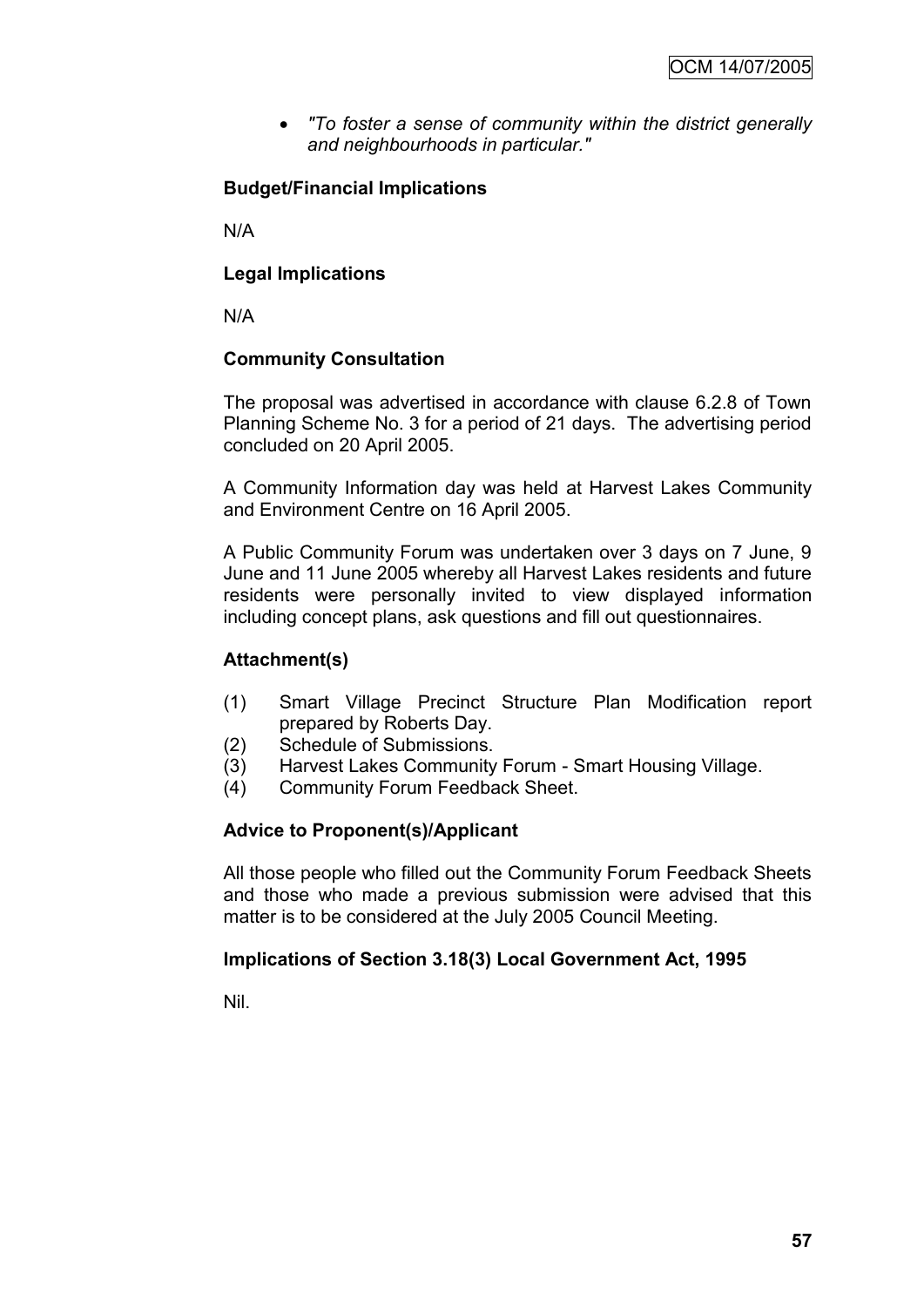## **14.10 (OCM 14/07/2005) - OUTBUILDING - LOT 166; 90 BRITANNIA AVENUE, BEELIAR - OWNER/APPLICANT: C & F DIPANE (3411074) (ACB) (ATTACH)**

# **RECOMMENDATION**

That Council:

(1) grant its approval to the Outbuilding (240m2) on Lot 166; 90 Britannia Avenue, Beeliar in accordance with the approved plan subject to the following conditions:-

#### STANDARD CONDITIONS

- 1. Development may be carried out only in accordance with the terms of the application as approved herein and any approved plan.
- 2. Nothing in the approval or these conditions shall excuse compliance with all relevant written laws in the commencement and carrying out of the development.
- 3. No activities causing noise and/or inconvenience to neighbours being carried out after 7:00pm or before 7:00am, Monday to Saturday, and not at all on Sunday or Public Holidays.
- 4. Retaining wall(s) being constructed in accordance with a suitably qualified Structural Engineer's design and a building licence being obtained prior to construction.
- 5. The shed shall be used for domestic and/or rural purposes only associated with the property, and not for human habitation.
- 6. All stormwater being contained and disposed of on-site to the satisfaction of the Council.

### SPECIAL CONDITIONS

- 7. The existing Outbuilding on the lot being demolished and removed to the satisfaction of the Council.
- 8. The shed must not encroach into the three metre wide fire break around the perimeter of the property.
- 9. Satisfactory arrangements for the provision and maintenance of a vegetation screen along the eastern boundary of the outbuilding (marked red on approved plan).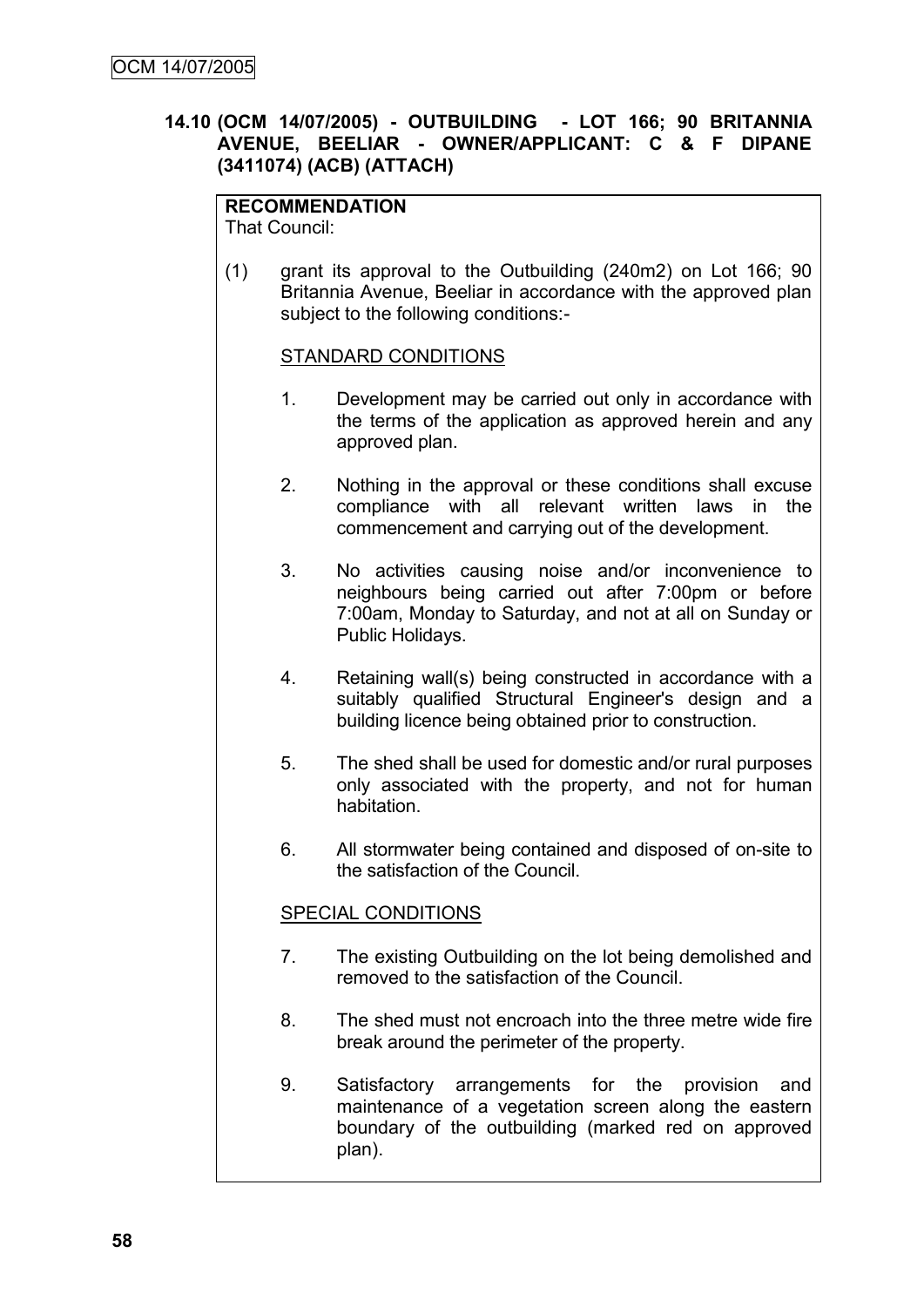- 10. The proposed outbuilding walls shall be clad or coloured to complement the surroundings in which it is located, and shall use non reflective materials and colours.
	- 11. The outbuilding having a maximum wall height of 4 metres and ridge height of 6 metres in accordance with Council"s Outbuildings Policy APD18.
	- 12. The proponent is to control odours from the premises to ensure no nuisance impact on adjoining properties.
	- 13. No cleaning of crayfish pots or crayfish is to occur on site. Cooking of crayfish is also not permitted.
	- 14. The outbuilding can only be used for domestic or rural purposes and incidental use for dry storage of crayfish pots and fishing equipment to the satisfaction of the Council.

# FOOTNOTES

- 1. The development is to comply with the requirements of the Building Code of Australia.
- 2. With regards to Condition 7, the applicant is to apply for Planning Approval and a Demolition Licence and approval issued prior to any demolition works on-site.
- 3. With regards to Condition 9, the proposed outbuilding shall be screened from view of the street and surrounding development as far as practicable.
- 4. With regards to Condition 10, white and zincalume wall cladding is not considered acceptable.
- (2) issue a Schedule 9 Notice of Determination on Application for Planning Approval – Approval (inclusive of MRS Form 2 Notice of Approval).

# **COUNCIL DECISION**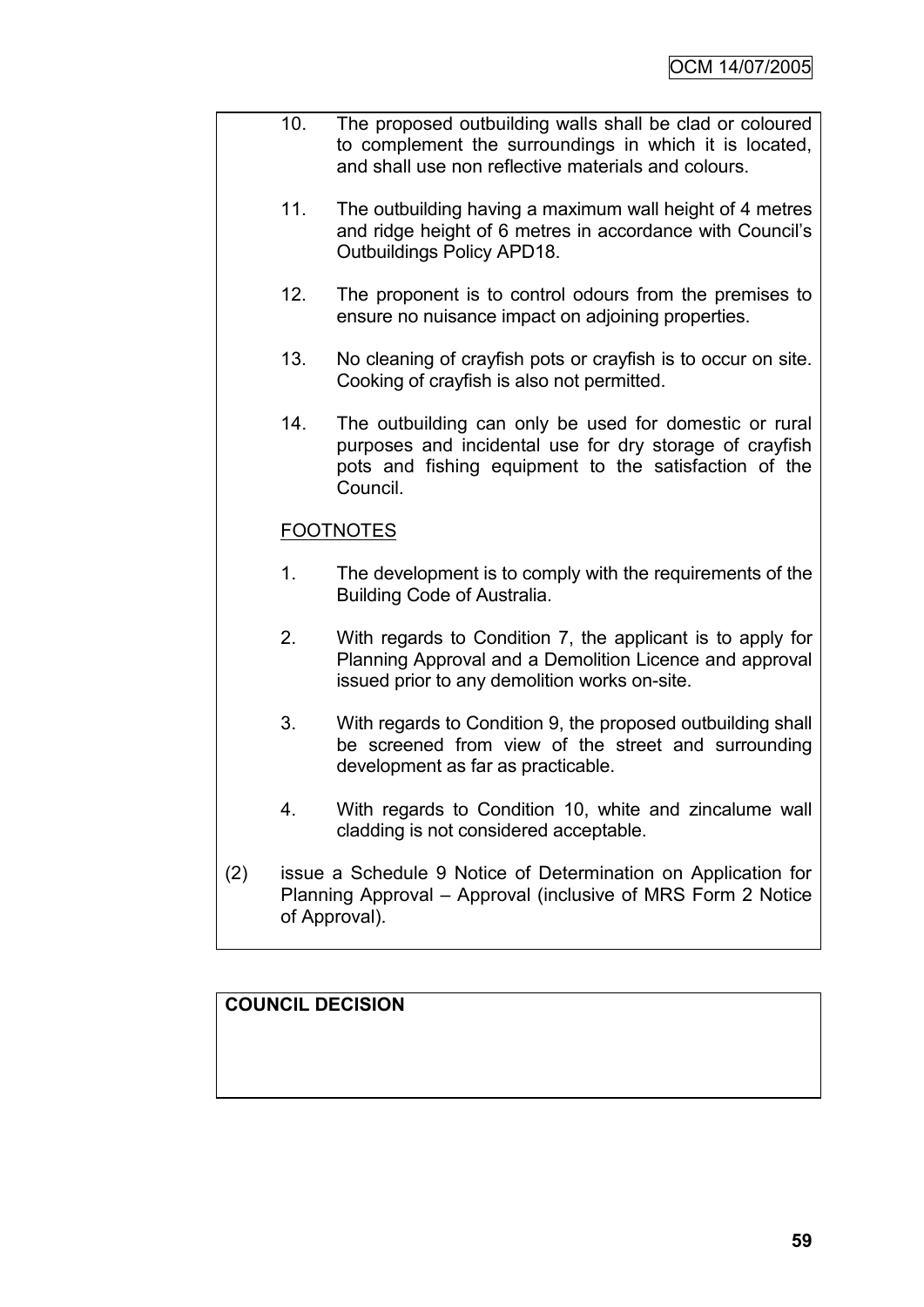# **Background**

| ZONING:           | MRS:                          | Rural                                  |  |
|-------------------|-------------------------------|----------------------------------------|--|
|                   | TPS3:                         | <b>Rural Living</b>                    |  |
| <b>LAND USE:</b>  | House, Outbuilding            |                                        |  |
| LOT SIZE:         | 4.047 $m2$                    |                                        |  |
| AREA:             | 240m <sup>2</sup> Outbuilding |                                        |  |
| <b>USE CLASS:</b> |                               | Single (R-Code) Dwelling (Outbuilding) |  |

## **Submission**

The proposal is to:-

Construct a 240 $m^2$  outbuilding to store crayfish equipment.

## **Report**

The proposal is acceptable from a planning point of view except for:-

- The reduced front setback of 9.7 metres from Jervois Street in lieu of the required 20 metre setback under Town Planning Scheme No. 3.
- The proposed outbuilding size exceeds the requirements contained within Council Policy APD18 Outbuildings.
- The aggregate areas of the existing and proposed sheds exceed the  $200m^2$  size requirement in accordance with Council Policy APD18 Outbuildings.

In respect to these matters it is recommended as follows:-

- The existing outbuilding be demolished and removed from the property.
- The street setback be reduced given the general occurrence of reduced setbacks in the rural living area. It is however requested that the applicant vegetate the eastern boundary screen the outbuilding from view of the road and reduce the visual bulk along the street.
- The shed should be constructed with a colorbond finish, in a colour which harmonises with the rural setting.

# **Strategic Plan/Policy Implications**

The Corporate Strategic Plan Key Result Areas which apply to this item are:-

- 2. Planning Your City
	- *"To ensure that the planning of the City is based on an approach which has the potential to achieve high levels of convenience for its citizens."*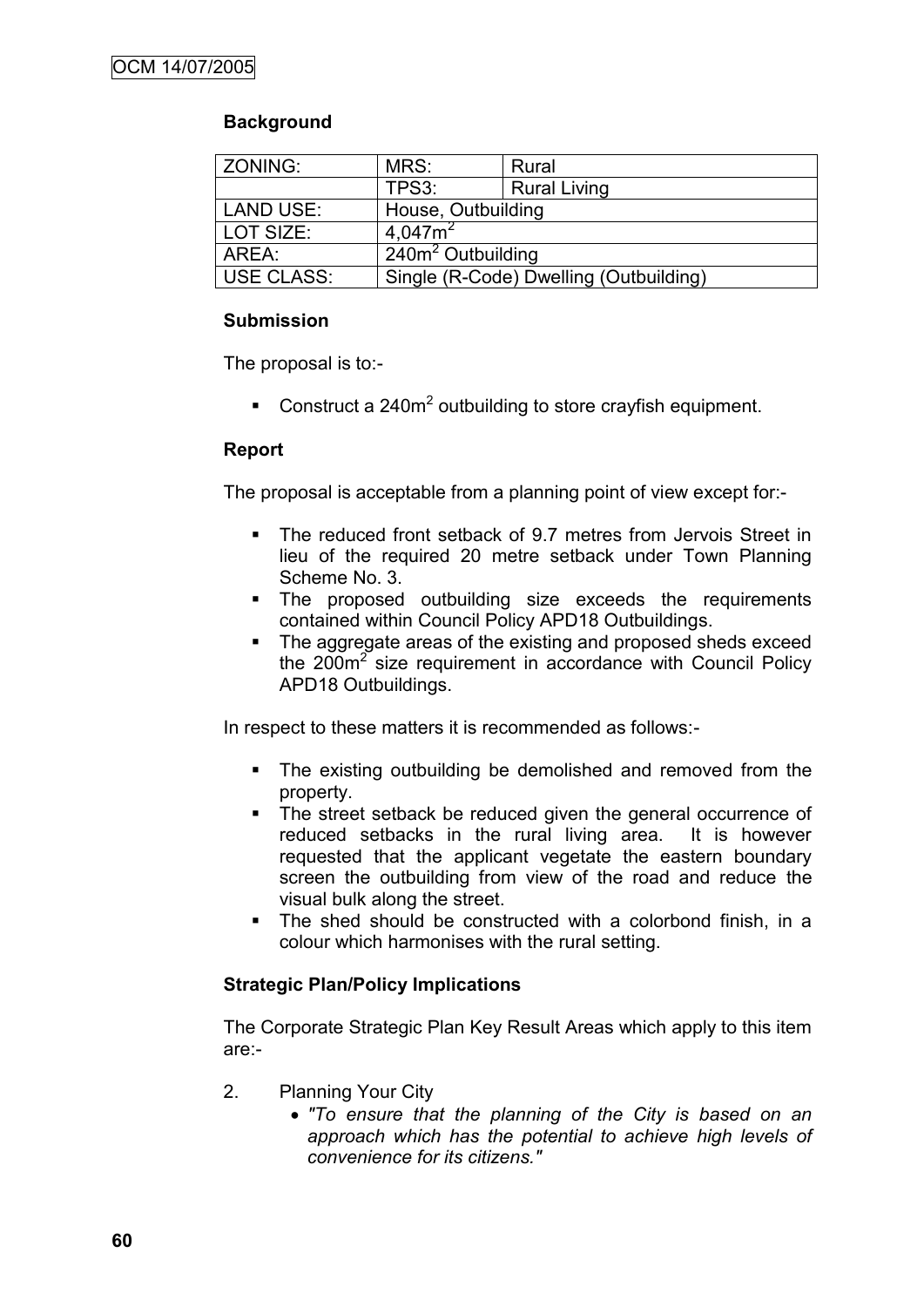- *"To ensure that the development will enhance the levels of amenity currently enjoyed by the community."*
- *"To foster a sense of community within the district generally and neighbourhoods in particular."*
- 3. Conserving and Improving Your Environment
	- *"To conserve the quality, extent and uniqueness of the natural environment that exists within the district."*

The Planning Policies which apply to this item are:-

- APD10 Discretion to Modify Development Standards
- APD17 Standard Development Conditions and Footnotes
- APD18 Outbuildings<br>APD29 Developmen
- Development Compliance Process
- APD33 Town Planning Scheme No. 3 Provisions

## **Budget/Financial Implications**

Nil.

## **Legal Implications**

N/A

### **Community Consultation**

N/A

# **Attachment(s)**

- (1) Site Plan
- (2) Floor Plan

### **Advice to Proponent(s)/Applicant**

The Applicant has been advised that this matter is to be considered at the July 2005 Council Meeting.

### **Implications of Section 3.18(3) Local Government Act, 1995**

Nil.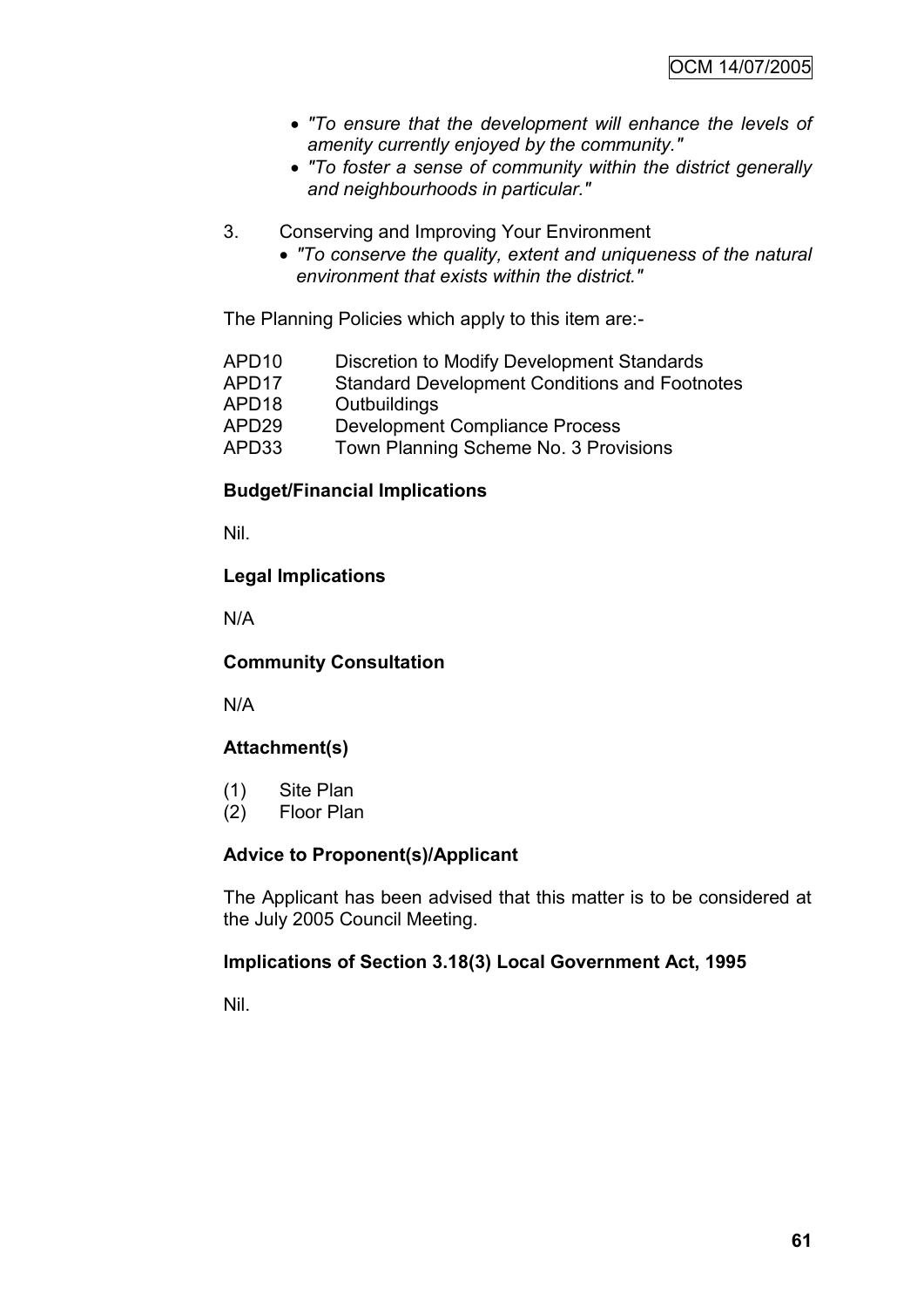**14.11 (OCM 14/07/2005) - YOUTH CRISIS ACCOMMODATION (GREAT MATES) - LOT 305; 128 ROCKINGHAM ROAD, (FRONTING IVES STREET), HAMILTON HILL - OWNER: DEPARTMENT OF HOUSING AND WORKS - APPLICANT: G LANGLEY (2207245) (SS) (ATTACH)**

# **RECOMMENDATION**

That Council:

- (1) receive the report;
- (2) defer consideration of the application for Youth Crisis Accommodation by Great Mates on Lot 305 (No. 128) Rockingham Road (Ives Street), Hamilton Hill in accordance with the approved plan, to allow further public consultation by the applicant with the objectors, and Elected Members to be briefed in detail on the proposal by the applicant;
- (3) encourage the applicant to consider an alternative location for the proposed facility with alterations and additions to the existing dwelling or where a new purpose built accommodation is constructed in this location with all access via Rockingham Road;
- (4) upon receipt of a modified proposal proceed to readvertise the revised plans for further public comment;
- (5) refer the proposal to a future meeting of Council following (3) above; and
- (6) advise the applicant and submissioners accordingly.

# **COUNCIL DECISION**

# **Background**

| <b>ZONING:</b>    | MRS: Urban                                      |                          |
|-------------------|-------------------------------------------------|--------------------------|
|                   |                                                 | TPS3:   Residential R-20 |
| <b>LAND USE:</b>  | <b>Grouped Dwelling</b>                         |                          |
| LOT SIZE:         | 1416m <sup>2</sup>                              |                          |
| <b>USE CLASS:</b> | <b>Residential Building - Discretionary Use</b> |                          |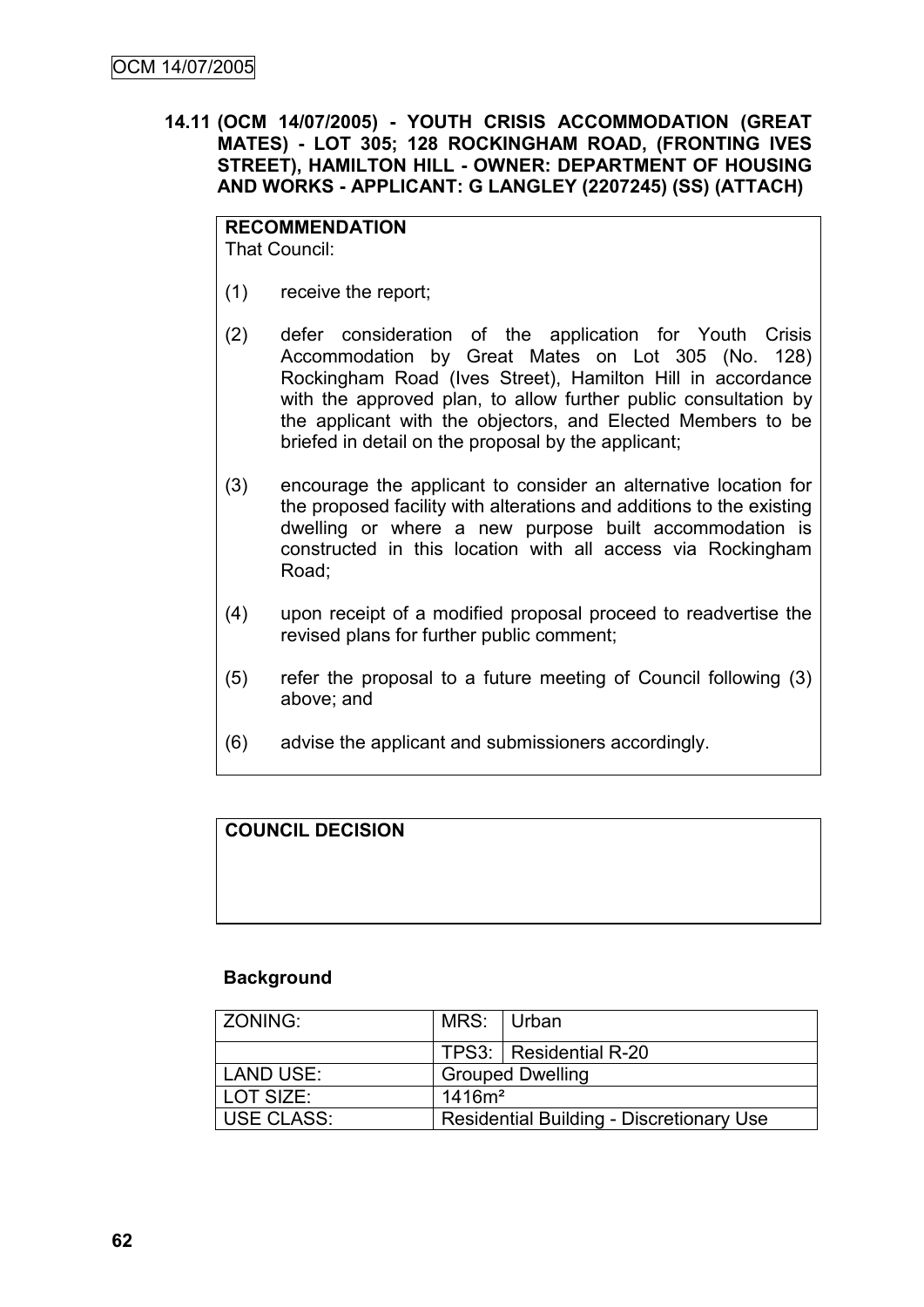Council granted approval to the client group "Great Mates" for a Residential (R-Code) Building in a Residential Zone on the 15 May 2003 on Lot 1 (No.243) Spearwood Avenue, Spearwood. The approval was granted for a 2 year period after which time an application for planning permission was to be submitted to Council for re-assessment.

The client group through the Department of Housing and Works (owners) and the Department of Community Development (benefactor) has submitted an application on the 4 April 2005 for a purpose built facility for youth in crisis.

### **Submission**

"Great Mates" already operate crisis accommodation at 243 Spearwood Avenue, Spearwood. The applicant seeks Council's permission to continue providing this service by building a purpose built, 6-bedroom facility on 128 Rockingham Road, Hamilton Hill.

The accommodation will provide 24 hours accommodation service to young people aged between 15-20 years who are homeless or at risk of becoming homeless. The service provides safe, affordable and supported accommodation for young people.

The accommodation would be built at the rear of an existing house facing Rockingham Road. The purpose built facility would front onto Ives Street and accommodate up to 6 young people at a time, (3 male and 3 female).

Great Mates employs 7 staff including 1 full time coordinator, 1 full time drug and alcohol Education Support Worker, 4 full time residential youth worker and 1 part time residential youth worker. There is also casual and relief staff in addition to the permanent staff.

The focus of the service is to improve independent living skills to assist young people moving from crisis to more stable accommodation in the community. The facility will provide alternative accommodation offering services such as advocacy, community service referrals, support and informal counselling, through individual support plans.

Further information is contained in the Agenda attachment.

### **Report**

Under Council"s Town Planning Scheme No. 3 (TPS3), the proposed use is classified as a Residential (R-Code) Building in the Residential Zone. The proposal is a use that is not permitted unless Council exercises its discretion to approve the proposal. The property is zoned "Residential R20" under the Town Planning Scheme No. 3. The proposed development is generally consistent with the orderly and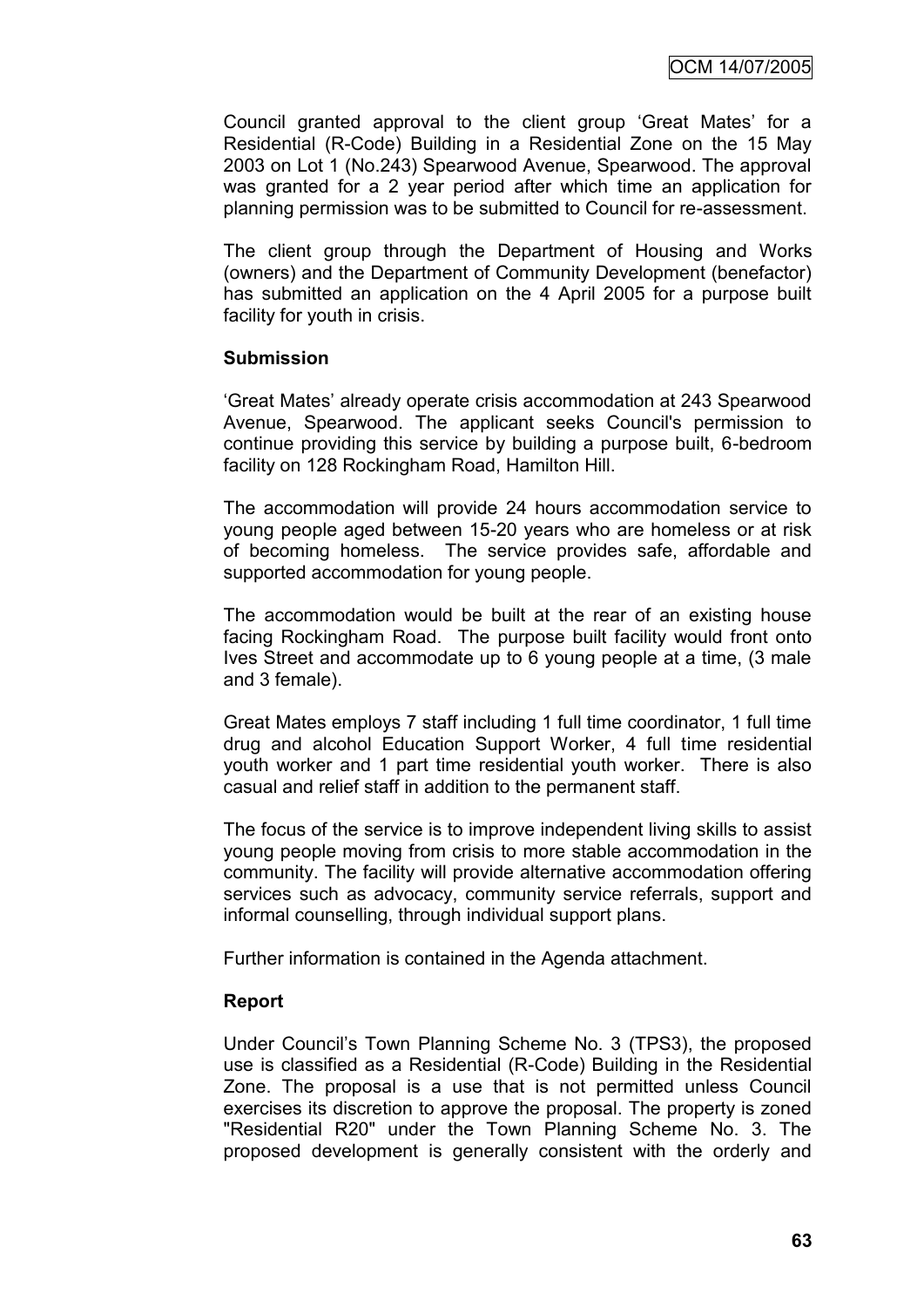proper planning of the locality and the preservation of the residential amenity of the locality.

The affected landowners comprising all landowners within Ives Street and the adioining properties that abut the rear of the property were notified in accordance with scheme requirements of the application and given the opportunity to comment within a period of 14 days. A total of 71 landowners were notified.

The applicant also erected a sign on site for 14 days in accordance with clause 6.2.3(c) of the scheme as requested by the City. At the close of the advertising period, forty (40) objections were received, three (3) no objections and ninety-eight (98) petitioners objecting to the proposal, many from the adjoining units who had already provided comments.

The predominant concern from adjoining residents was primarily related to increased crime and personal safety/security issues. The other main areas of concern were related to location of the development amongst an established residential area, and the fear of decline of adjoining property vales. Refer to the attached schedule of submissions for further details.

The concerns regarding crime and decreased sense of security dominated reasons for objection. Great Mates have been operational at their Spearwood premises for over 2 years with no formal complaint being received from adjoining landowners. The issue raised regarding the lowering of property values also cannot be substantiated, and is not a valid planning consideration.

Nevertheless, the significant number of resident objections points to how significant an issue the proposal is to local residents. Furthermore, car parking of vehicles and the increase of vehicle movements appears satisfactory, as Council can ensure that the vehicle movements to the premises are restricted to a maximum of 6 vehicles per day and that all vehicles park within the property. Further, the youth occupants depend on public transport and other modes of transport as opposed to private vehicles. This should rectify the perception from the public of their dependence on cars. The facility accommodates 3 car parking bays within the lot. As the vehicle movements to and from the facility will be limited, it is considered that the car movements and parking originated from the facility will not adversely affect the adjoining landowners.

In assessing the suitability of the location for the proposed development, due regard should be given by the applicant to explore fronting onto Rockingham Road instead of Ives Street which is only an access Road.

Accessibility for the youth occupants would greatly improve through direct access to public transport facilities along Rockingham Road, as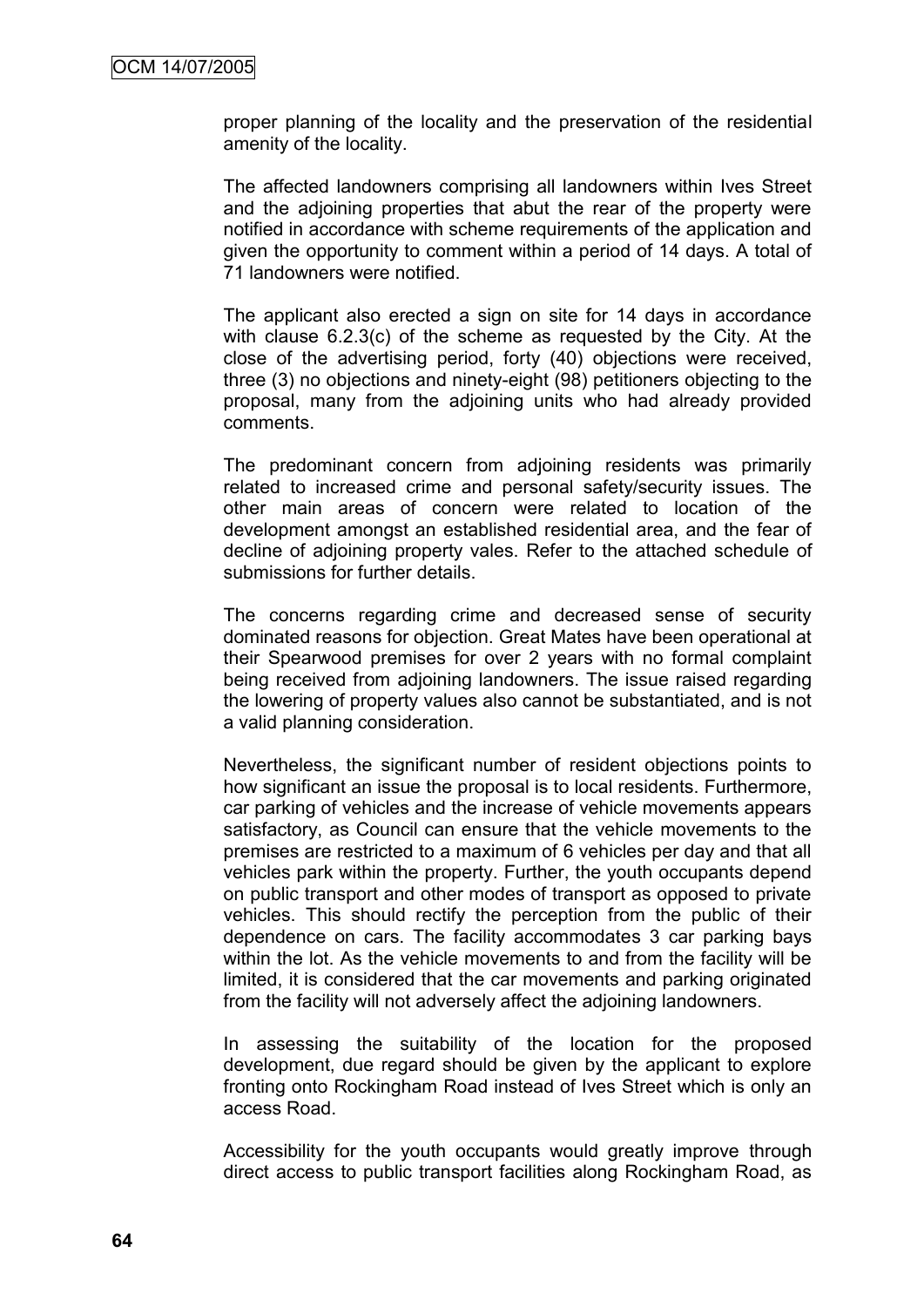well as satisfy adjoining landowners of Ives Street who"ve objected to their street being used as a thoroughfare. This option could entail either the alteration and extension of the existing house or redevelopment for purpose built accommodation. This would require the cooperation of the applicant and further public consultation. In summary the merits of providing crisis accommodation fulfils a social gap and wider public interest. A Rockingham Road location "in principle" is considered to be a preferred location.

# **Strategic Plan/Policy Implications**

The Corporate Strategic Plan Key Result Areas which apply to this item are:-

- 1. Planning Your City
	- *"To ensure that the development will enhance the levels of amenity currently enjoyed by the community."*
	- *"To foster a sense of community within the district generally and neighbourhoods in particular."*
- 2. Facilitating the needs of Your Community
	- *"To facilitate and provide an optimum range of community services."*
	- *"To identify current community needs, aspirations, expectations and priorities of the services provided by the Council."*

The Planning Policies which apply to this item are:-

| SPD4  | 'Liveable Neighbourhoods'                            |
|-------|------------------------------------------------------|
| APD5  | Public Works and Development by Public Authorities   |
| APD10 | Discretion to Modify Development Standards           |
| APD17 | <b>Standard Development Conditions and Footnotes</b> |
| APD32 | <b>Residential Design Codes</b>                      |
|       |                                                      |

# **Budget/Financial Implications**

N/A

# **Legal Implications**

N/A

# **Community Consultation**

14 Day period in which adjoining properties along Ives Street were sent letters requesting comments.

# **Attachment(s)**

(1) Schedule of Submissions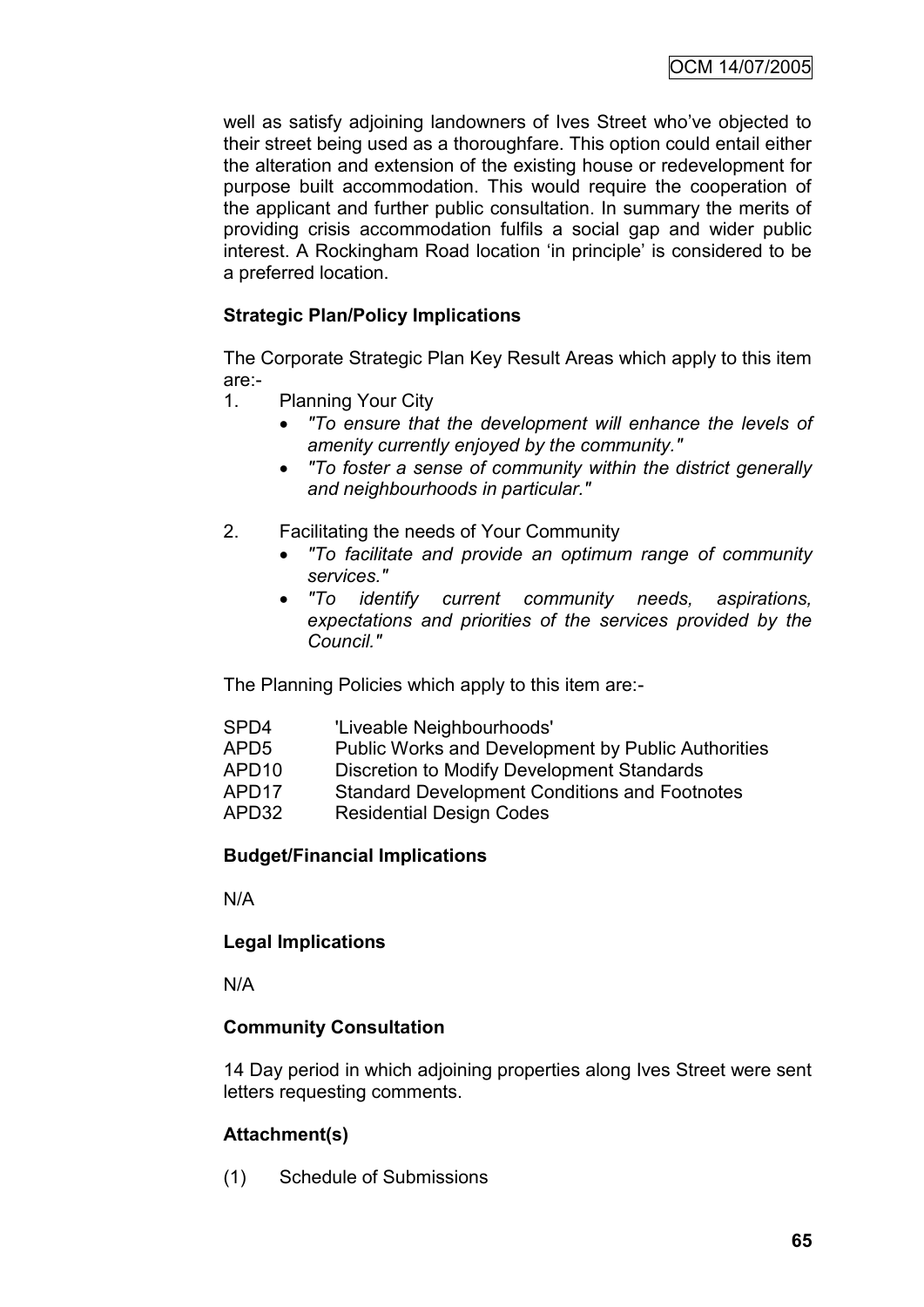- (2) Location Plan
- (3) Site Plan

# **Advice to Applicant(s)/Stakeholders**

The Applicant(s) and those who lodged a submission on the proposal have been advised that this matter is to be considered at the July 2005 Council Meeting.

## **Implications of Section 3.18(3) Local Government Act, 1995**

Nil.

### **14.12 (OCM 14/07/2005) - SCHEME AMENDMENT - FAMILY DAY CARE CENTRES (9485) (ACB)**

**RECOMMENDATION** That Council:

- (1) not initiate a scheme amendment to introduce planning approval requirements for Family Day Care Centres under the City of Cockburn Town Planning Scheme No. 3; and
- (2) advise the applicant of Council"s decision accordingly.

# **COUNCIL DECISION**

### **Background**

The background relevant to this proposal is:-

- Complaints have been received from a resident residing adjacent to a Family Day Care Centre currently operating from a house in a residential area.
- A Family Day Care Centre is exempt from requiring planning approval under Town Planning Scheme No. 3 provided the family day care complies with the meaning given to it under the Community Services (Child Care) Regulations 1988.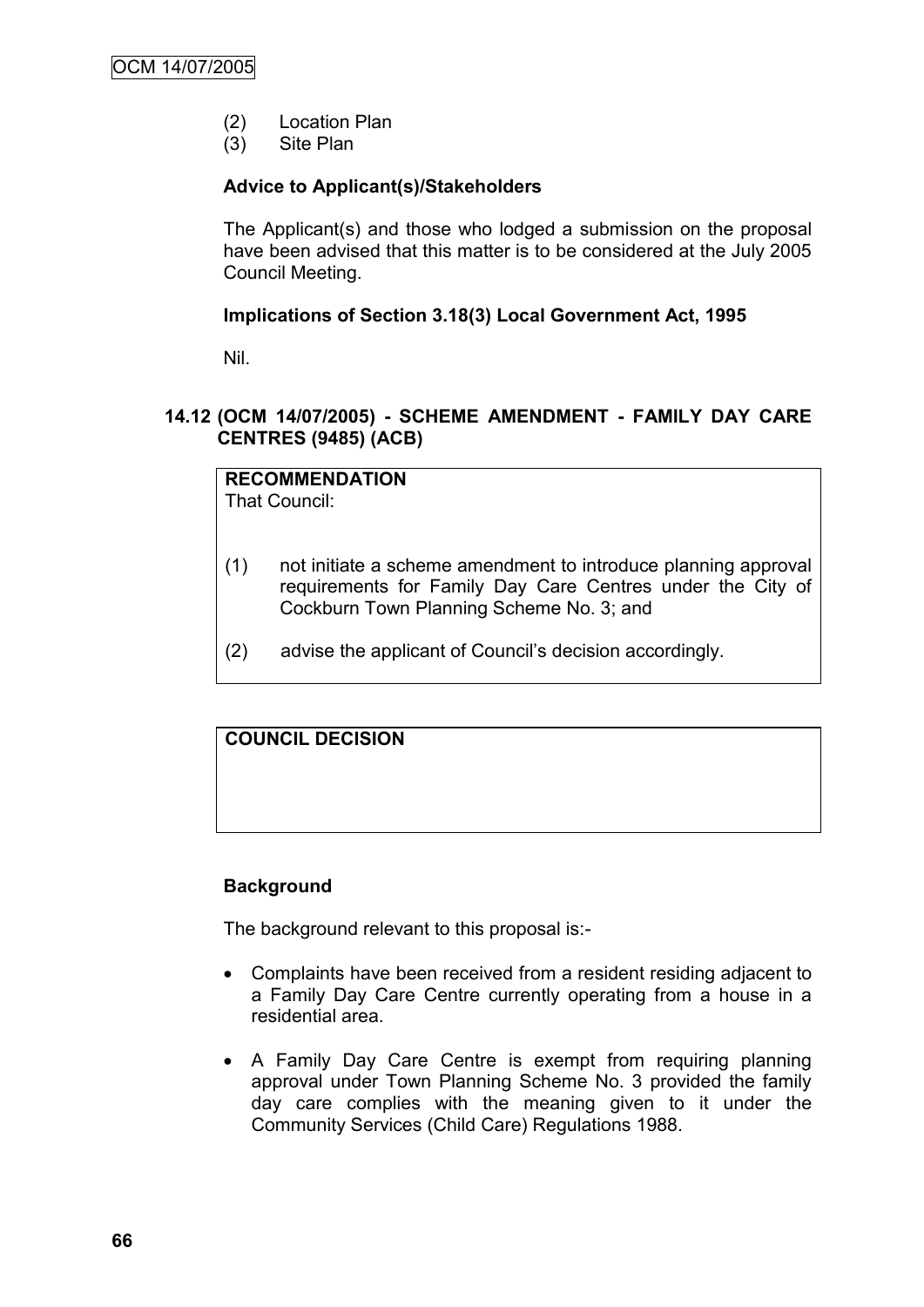- The Town of Cockburn in March 1978 investigated the need for child care in the district. Indications were that the community would be best served by a Family Day Care Scheme. A recommendation for the proposal to establish a Scheme was developed by the recreation Officer. Council adopted the recommendation and a submission proposing the establishment of a Scheme was sent to the Federal Office of Child Care. The submission was successful and on 31 July 1978 a Coordinator was appointed. At the inception of the Scheme, no Family Day Care homes were operating in the District.
- The Family Day Care Scheme was initially designed to establish and promote quality child care within the community, and this is still its prime function. Its aim is to make available child care to all families who may need it, utilising the resources available within their own community. It works on the principle that women and men who have raised successfully their own children, who are genuinely interested in the welfare of children and who can provide a home that is safe, have the abilities and resources that can be successfully applied to the care of other people's children. Many of our care givers are trained child care workers.
- Family Day Care is primarily a community service, consisting of licensed, home-based childcare centres providing care for up to four pre-school children. The licensed homes are flexible enough to meet the unique needs of the community, and are managed and supervised to ensure they meet standards of quality care. The Licensing Authority for the whole of Western Australia is the Childcare Services Unit. The management and supervision are provided by the City of Cockburn Family Day Care staff.
- Parents have the opportunity of selecting care arrangements to suit their requirements. Families with special needs have access to subsidy assistance with the fees. With the accelerating growth in the population of the region, the Scheme has endeavoured to keep up with the demand and to continue providing a choice for parents.

#### **Submission**

Concerns have been raised from an elderly couple living adjacent to an existing Family Day Care Centre about the excessive noise created by the children. The resident formally requests a Scheme Amendment to Clause 8.2.1 (k) Family Day Care Centre, which would no longer make them exempt, but require Council approval.

#### **Report**

Changes to the City"s Town Planning Scheme No. 3 to require planning approval for Family Day Care Centres could not be applied retrospectively to existing operators. The applicant seems to be under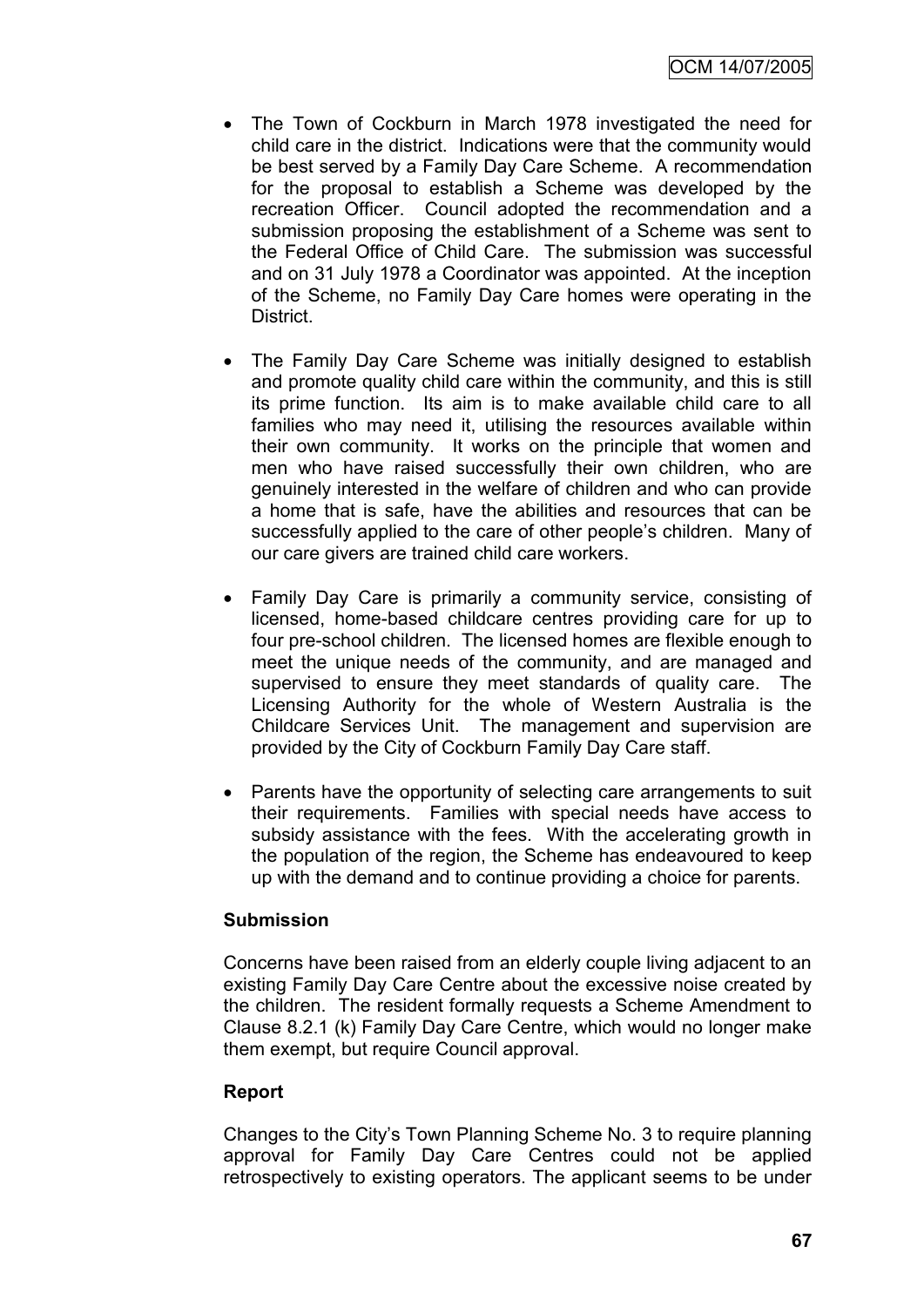the belief that their neighbour"s Family Day Care Centre would be caught by the Scheme Amendment but this is clearly not the case. Only new operators would be required to obtain approvals by an amendment to the TPS3 was finalised but this approach is not recommended.

Family Day Care means *"premises used to provide family day care within the meaning of the Community Services (Child Care) Regulations 1988."* Under the Community Services (Child Care) Regulations 1988, family day care means *"a child care service provided to a child in a private dwelling in a family or domestic environment."* The Regulations limit licenses to a maximum of 5 preprimary school age children or 7 primary school age children.

On 31 July 2005 the Scheme will have been operating for 27 years. The City"s Children"s Services Manager has been with the Scheme for 25 years. During this period of service this is the first noise complaint received.

Altering the system in dealing with Family Day Care will prolong the process and be a retrograde step for the Family Day Care Scheme and for the people of Cockburn.

In most neighbourhoods the residents are unaware that the service is there because of the small numbers of children permitted, the licensing requirements, and the support and supervision provided by the Scheme.

There is a high demand for this service. All places in the Scheme are fully utilised and the pressure for further places is increasing, making it difficult for the City of Cockburn to provide the necessary support for the growing number of young families in the region.

At the same time, it is becoming increasingly difficult to recruit Caregivers because of the legislative requirements imposed by the Licensing Authority. Prospective caregivers are also required to undergo extensive training within the Scheme, the whole process having been Quality Assured. Any changes to the Town Planning Scheme, or introduction of further requirements to be met would be highly detrimental to caregiver recruitment. This has been demonstrated within the City of Fremantle, which has only a single Family Day Care home due to their restrictive planning policy for Family Day Care.

Given the adverse impact this scheme amendment will have on the district and ultimately the community, it is recommended that the Scheme Amendment not be initiated. There is also no ability to address the applicant"s concerns within the scope of a Scheme Amendment as this could only be applied to new operators. It also seems inappropriate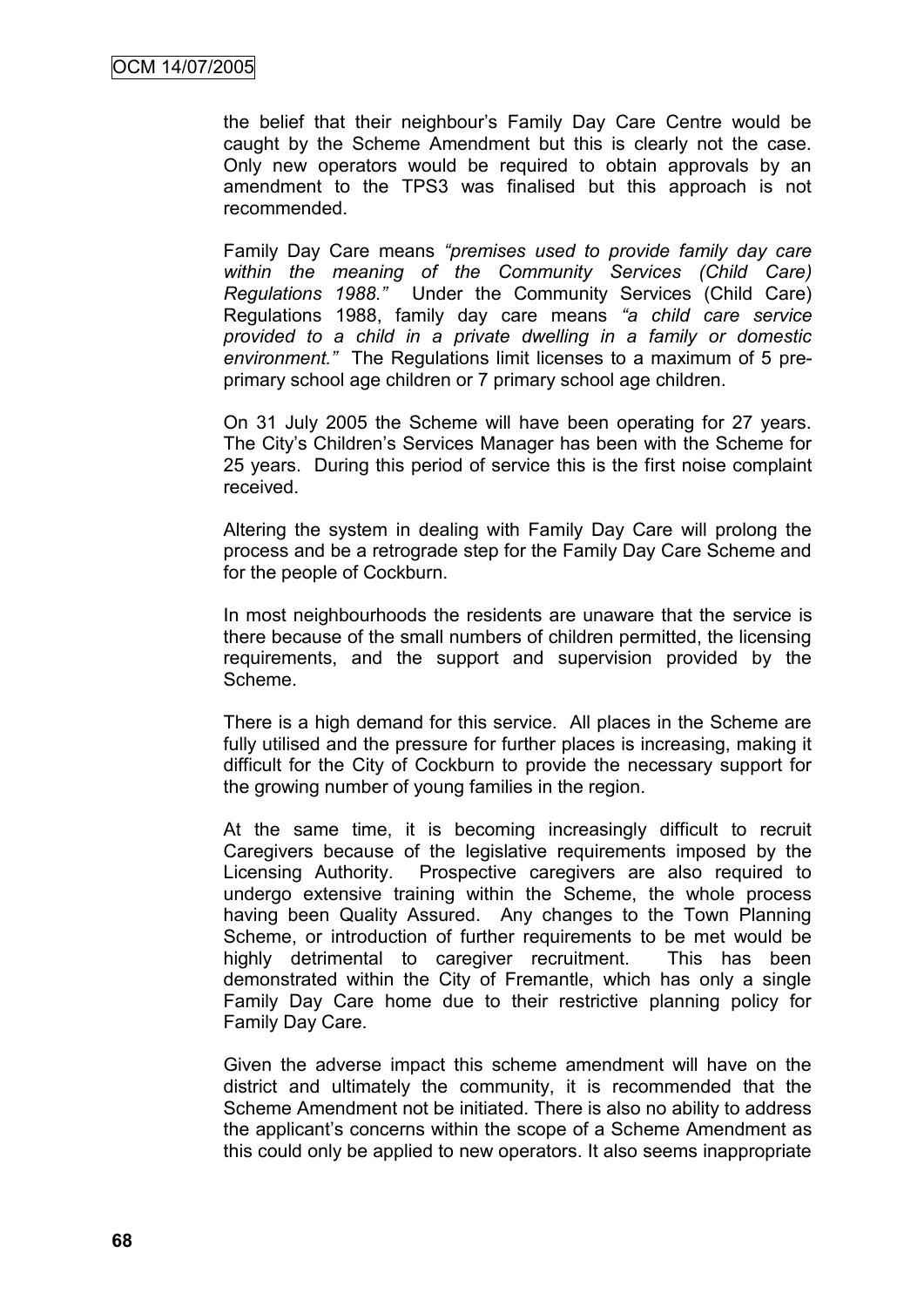to amend the City"s TPS3 when neighbour concerns are in most circumstances rare.

# **Strategic Plan/Policy Implications**

The Corporate Strategic Plan Key Result Areas which apply to this item are:-

- 2. Planning Your City
	- *"To ensure that the planning of the City is based on an approach which has the potential to achieve high levels of convenience for its citizens."*
	- *"To ensure that the development will enhance the levels of amenity currently enjoyed by the community."*
	- *"To foster a sense of community within the district generally and neighbourhoods in particular."*
- 4. Facilitating the needs of Your Community
	- *"To facilitate and provide an optimum range of community services."*

The Council Policies which apply to this item are:-

APD44 LOCATION OF CHILD CARE CENTRE WITHIN RESIDENTIAL AREAS – DEVELOPMENT GUIDELINES

#### **Budget/Financial Implications**

N/A

# **Legal Implications**

N/A

#### **Community Consultation**

N/A

# **Attachment(s)**

N/A

# **Advice to Proponent(s)/Applicant**

The Applicant and the adjoining property owner have been advised that this matter is to be considered at the July 2005 Council Meeting.

#### **Implications of Section 3.18(3) Local Government Act, 1995**

Nil.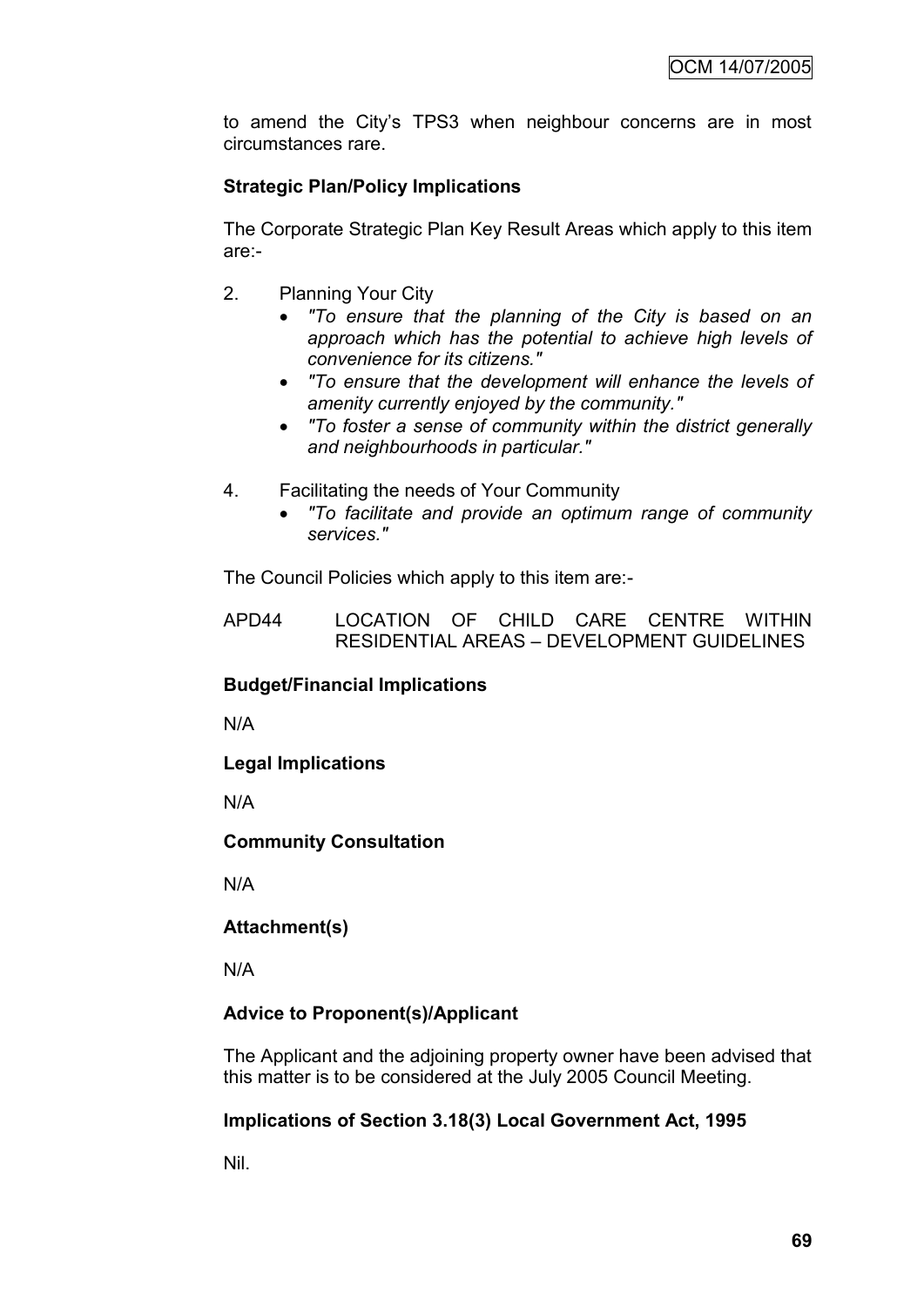#### **14.13 (OCM 14/07/2005) - AUSTRALIAN MARINE COMPLEX - SUBDIVISION CLEARANCE - VARIOUS LOTS ON SPARKS ROAD, STUART DRIVE, KEEL WAY AND ALACRITY PLACE - OWNER: LANDCORP - APPLICANT: GHD (123978; 125390) (ACB) (ATTACH)**

#### **RECOMMENDATION**

That Council:

- (1) receive the report;
- (2) acknowledge that those lots subject to current building construction do not need to be remediated and clearance of geotechnical requirements will be granted accordingly;
- (3) request a notification under Section 70A of the Transfer of Land Act is to be prepared in the form below and lodged with the Registrar of Titles Office for endorsement of development works for those lots subject to current offers to purchase. This Notification is to be sufficient to alert prospective purchasers of the geotechnical investigation and site classification including building and site construction requirements, as part of conditions of two separate subdivision approvals granted by the Western Australian Planning Commission (WAPC Ref. 123978 and 125390). The Notification should (at the cost of the applicant) state as follows:

*This land has been classified 'P' under AS2870 – 1996, because of the presence of very loose sand conditions in the natural soil profile at depth. Lot owners will require a geotechnical enquirer to investigate and design foundation system. Piling may be required for heavy structures. Other requirements apply to drainage into soakwells being well away from shallow foundations or areas subject to settlement. Refer to GHD reports titled 'Australian Marine Complex Stage 2B – Lot 517 to 521 Alacrity Place Industrial Subdivision (December 2004); and report on Geotechnical Investigation and Australian Marine Complex Stage 2B – Lot 5 to 9 Sparks Road Industrial Subdivision (December 2004).*

- Note: GHD is to confirm the design parameters that will facilitate the Design Construction of lightly loaded minor structures on individual lots without the need for lot owners to prepare Geotechnical Reports and details in this regard will be added to the above notification.
- (4) request a commitment from Landcorp to achieve a site classification "A", Class "S" or Class "M" standard in accordance with AS2870 (1996) on future industrial subdivision stages within the Australian Marine Complex; and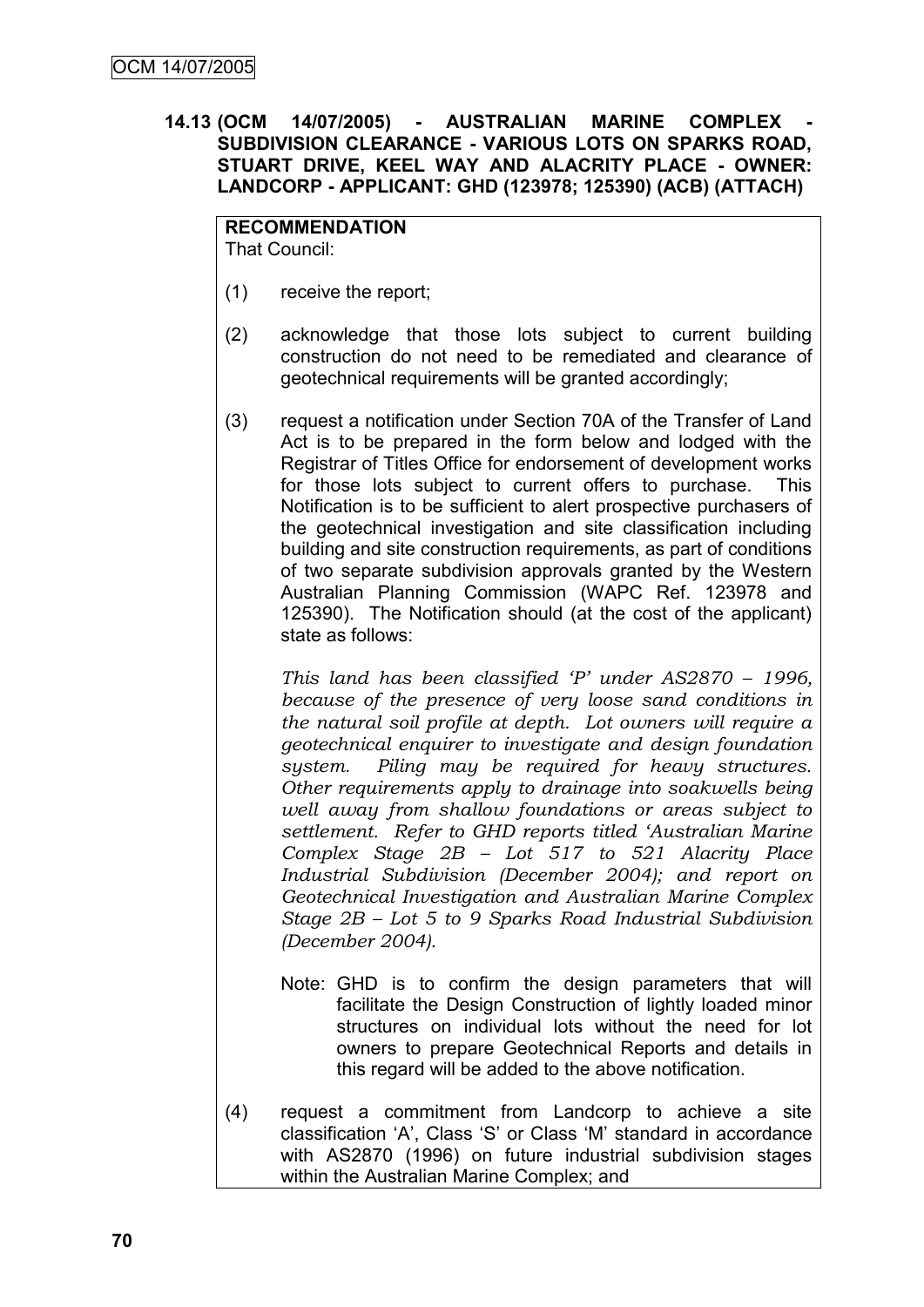(5) advise Landcorp and GHD of Council"s decision to support the clearance of conditions relevant to geotechnical matters on this basis under both subdivision approvals (WAPC Ref.123978 and 125390).

# **COUNCIL DECISION**

## **Background**

The background relevant to this proposal is:-

The Western Australian Planning Commission granted subdivision approval (Ref. 123978) on 23 March 2004 to create 6 industrial lots from 2,400 $m^2$  to 4,107 $m^2$  in area with a larger 3.85ha lot generally along Sparks Road, Henderson, subject to various conditions which include conditions 5 and 6 below.

- "*5. The applicant providing a geotechnical report certifying that the land is physically capable of development, to the satisfaction of the Western Australian Planning Commission. (LG)*
- *6. The applicant providing a geotechnical report certifying that the land is physically capable of development, to the satisfaction of the Western Australian Planning Commission."*

The WAPC granted a second subdivision approval (Ref 125390) on 9 August 2004 to create 5 industrial lots from  $4,798m^2$  to 7,800m<sup>2</sup> in area along Keel Drive, Henderson, subject to various conditions which include conditions 9 and 10, which were the same conditions as 5 and 6 of subdivision approval dated 23 March 2004.

- GHD submitted a request to the City for the purpose of clearing the subdivision conditions relevant to the local government from subdivision approvals (WAPC Ref: 123978 – Alacrity Place Stage 1 and 125390 – Sparks Road Lots 5 to 9).
- Council in accordance with Policy APD35 *Filling of Land* requires certification by way of a qualified Geotechnical Engineer"s geotechnical report and a Certificate classifying the site as Class A in accordance with Section 2 of Australian Standard AS 2870 (1996) or a similar classification in respect of non-residential sites.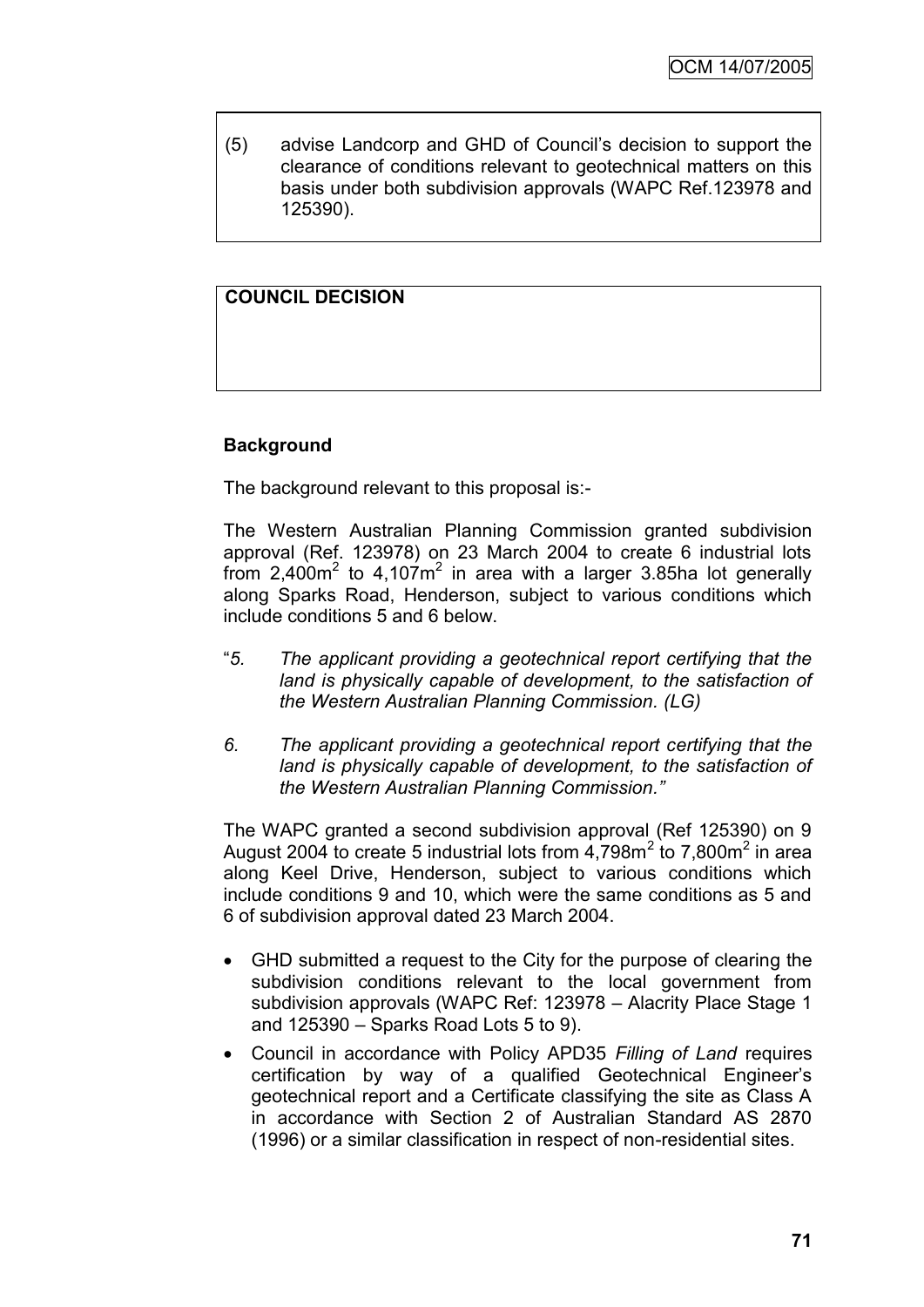- Council Policy APD35 further states that Class "P", "H" and "E" sites will not be accepted by Council and must be fully remediated to enable building construction based upon a Class "A", Class "S" or Class "M" standard.
- The City requested Geotechnical reports as part of the original subdivision of super lots within Jervoise Bay. GHD confirmed under cover of letter dated 13 January 2004 that *"completion of all fill earthworks was undertaken in accordance with approved methodologies."* GHD further stated, *"based on our regular inspections of the earthworks whilst in progress and our review of the Quality Records of compaction, we are satisfied that the land is suitable for industrial development although it is recommended that geotechnical investigations be carried out to design appropriate foundation systems for specific developments."*
- The letter of 13 January 2004 was forwarded to Coffey Geosciences for advice on the adequacy of engineering undertaken as part of the Australian Marine Complex, Jervoise Bay. Coffey advised the letter from GHD was insufficient to make a decision and recommended that additional information be provided to the City. Copy of correspondence in Agenda Attachments.
- The City requested additional information under cover of letter dated 16 January 2004. Specifically, the City requested information as to whether any future buildings that are similar in size and loading to buildings covered under the Residential Standard AS2870 1996 can be designed with foundations based on site classifications used in that Standard. The answer from GHD was "*Yes."* Copy of correspondence in Agenda Attachments.
- In answering 'yes,' GHD confirmed that the super lots complied with AS2870 1996 which implies that the geotechnical investigations for the current two subdivisions should have similar findings given the subdivision areas are included within the overall Jervoise Bay development.
- GHD has now provided Geotechnical Reports that conflict with the original advice provided by GHD as part of the super lot subdivision clearances. Geotechnical Reports prepared by GHD now state both sites are Class "P" which recommend further investigations on a lot-by-lot basis to ensure appropriate foundation design.

A meeting was held on 6 July 2005 with Landcorp, GHD Engineers and City Officers to discuss the geotechnical investigations and Council"s Fill Policy. The report recommendation has been supported by Landcorp and GHD as a means of resolving this matter.

#### **Submission**

The applicant has requested that Council waive it's own Policy of not developing "P" class sites. The applicant has requested the City clear the WAPC conditions relating to these industrial subdivisions.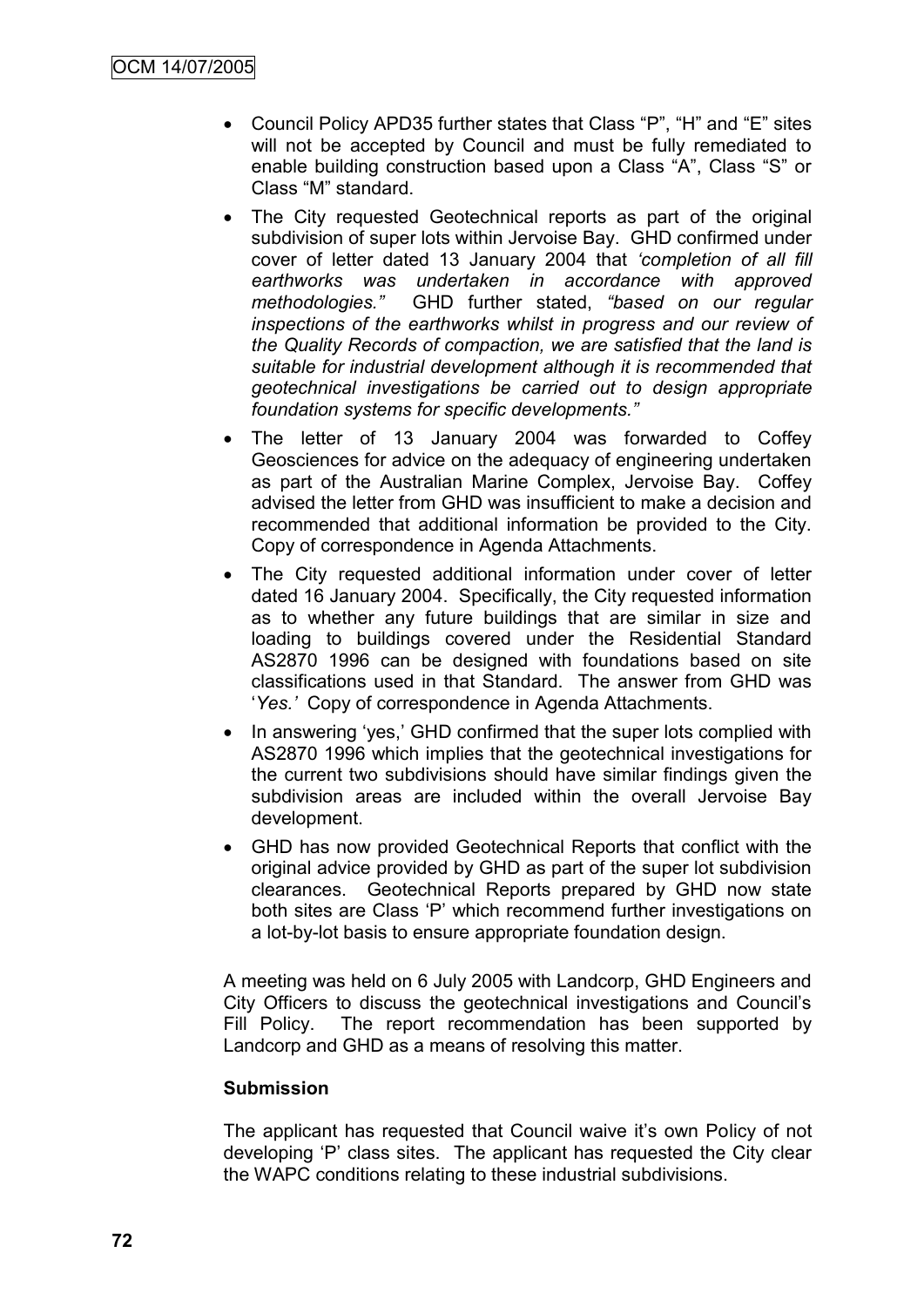The applicant provides the following in support of their request.

- *"The system used to classify sites applies to residential developments and not industrial developments.*
- *"The existing conditions at both the sites are predominantly capable of supporting class "A" type foundations, but the presence of very loose zones of insitu material at a depth (>3m) albeit localised, necessitates a "P" classification of the sites generally."*
- *Existing fill has been in place for some time*
- *The cost to remove the fill and treat the localised loose material would be prohibitive and technically unnecessary.*
- *The geotechnical reports suggest further investigations on a lot-bylot basis to ensure appropriate foundation design.*
- *The purpose of the "P" classification is to promote an awareness of a typical soil condition and is not intended to suggest that existing conditions are unable to support development.*
- *In many of the lots, further investigation would be expected to result in reclassification to "A" class and therefore typical shallow foundation design.*
- *Some developments may require localised ground improvement or deeper foundation solutions.*
- *The localised loose soil zones generally appear at depths of >3m and are unlikely to affect the performance of pavements.*
- *Additional investigation and foundation design requirements of "P" class sites will add a cost to prospective owners, however it is likely these lots will be reduced in value by the site classification.*
- *Alacrity Place Stage 1 has been previously approved for subdivision and the proposed subdivision is merely a reorganisation of the lot boundaries.*
- *Purchasers of the lots have been found and titles are urgently required.*
- *Council has already approved development on Lots 521 and 517 Alacrity Place Stage 1."*

A copy of the applicant"s submission is included in the Agenda Attachments.

#### **Report**

Notwithstanding that the system used to classify sites usually applies to residential development there is no alternative means for classifying industrial land and it is appropriate that the Australian Standards in relation to footings be applied. Australian Standards AS2870-1996, although not designed for use in heavy industrial areas provides useful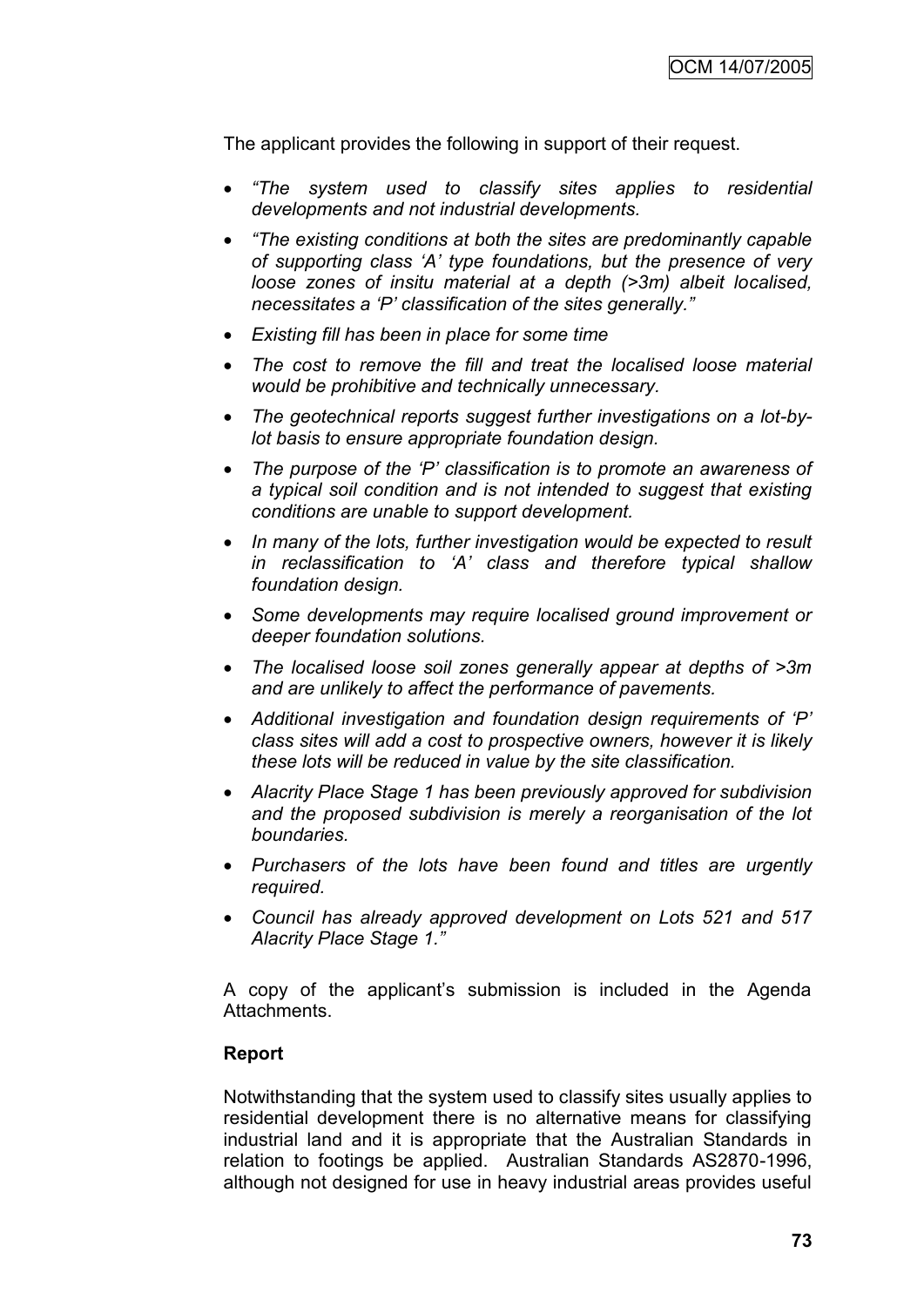general guidelines that can be applied to industrial sites. The essential criteria resulting from this classification is that the City has adequate information to review any future building application within the development.

The applicant has stated that the site has been given a general 'P' classification and that further investigations on a lot-by-lot basis may result in reclassification of the land to "A" class in most instances. The applicant believes that the responsibility should be borne by the prospective developer and that notifications on Titles are sufficient to alert prospective purchasers of special requirements. It is however not general practice and developers are aware that the City will not permit the creation of land with a "P" classification.

The applicant further states that Alacrity Place Stage 1 has previously been approved for subdivision and therefore subdivision clearance of the current applications are merely a formality. Notwithstanding that Alacrity Place Stage 1 has previously been approved for subdivision, there are now stricter controls in place to ensure that land is developable and it is inappropriate and would be irresponsible for the City to overlook this issue.

Council approved development on Lots 517 and 521 on the basis of previous assurances that the land can be developed. This City now finds that current findings are inconsistent with previous information provided by the applicant.

In respect to these matters it is recommended that:-

- (1) Those lots currently undergoing construction works should be cleared in respect of geotechnical requirements of the subdivision approval;
- (2) The 6 lots subject to offers of purchase from Landcorp could be dealt with by way of notifications or new titles informing purchasers of the geotechnical investigations and requirements for an engineer"s detailed investigations and footing designs and any other special requirements including light weight construction.
- (3) Those lots subject to future subdivision must be remediated to an "A", "S" and "M" classification under AS2870 (1996).

#### **Strategic Plan/Policy Implications**

The Corporate Strategic Plan Key Result Areas, which apply to this item are:-

2. Planning Your City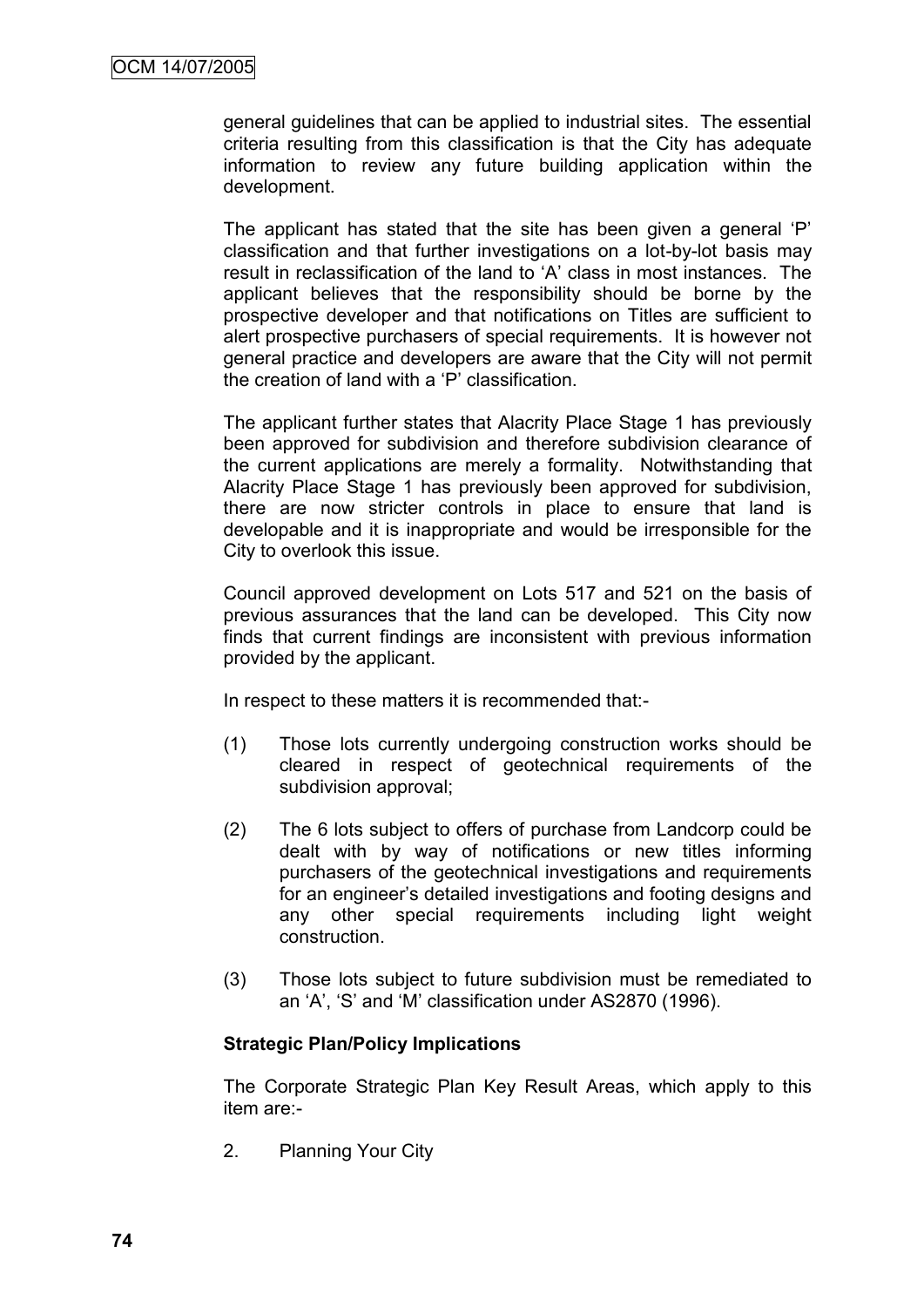- *"To ensure that the planning of the City is based on an approach which has the potential to achieve high levels of convenience for its citizens."*
- *"To ensure that the development will enhance the levels of amenity currently enjoyed by the community."*
- *"To foster a sense of community within the district generally and neighbourhoods in particular."*

The Planning Policies which apply to this item are:-

Nil.

# **Budget/Financial Implications**

N/A

# **Legal Implications**

N/A

# **Community Consultation**

N/A

# **Attachment(s)**

- (1) Site Plan
- (2) Extract of Geotechnical Reports
- (3) GHD letter dated 20 June 2005
- (4) Coffey Geosciences Pty Ltd facsimile dated 13 June 2005
- (5) GHD letter dated 13 January 2004
- (6) Coffey Geosciences Pty Ltd facsimile dated 15 January 2004
- (7) City of Cockburn letter dated 16 January 2004
- (8) GHD facsimile dated 16 January 2004

# **Advice to Proponent(s)/Applicant**

The applicant was advised that this matter is to be considered at the July 2005 Council Meeting.

#### **Implications of Section 3.18(3) Local Government Act, 1995**

Nil.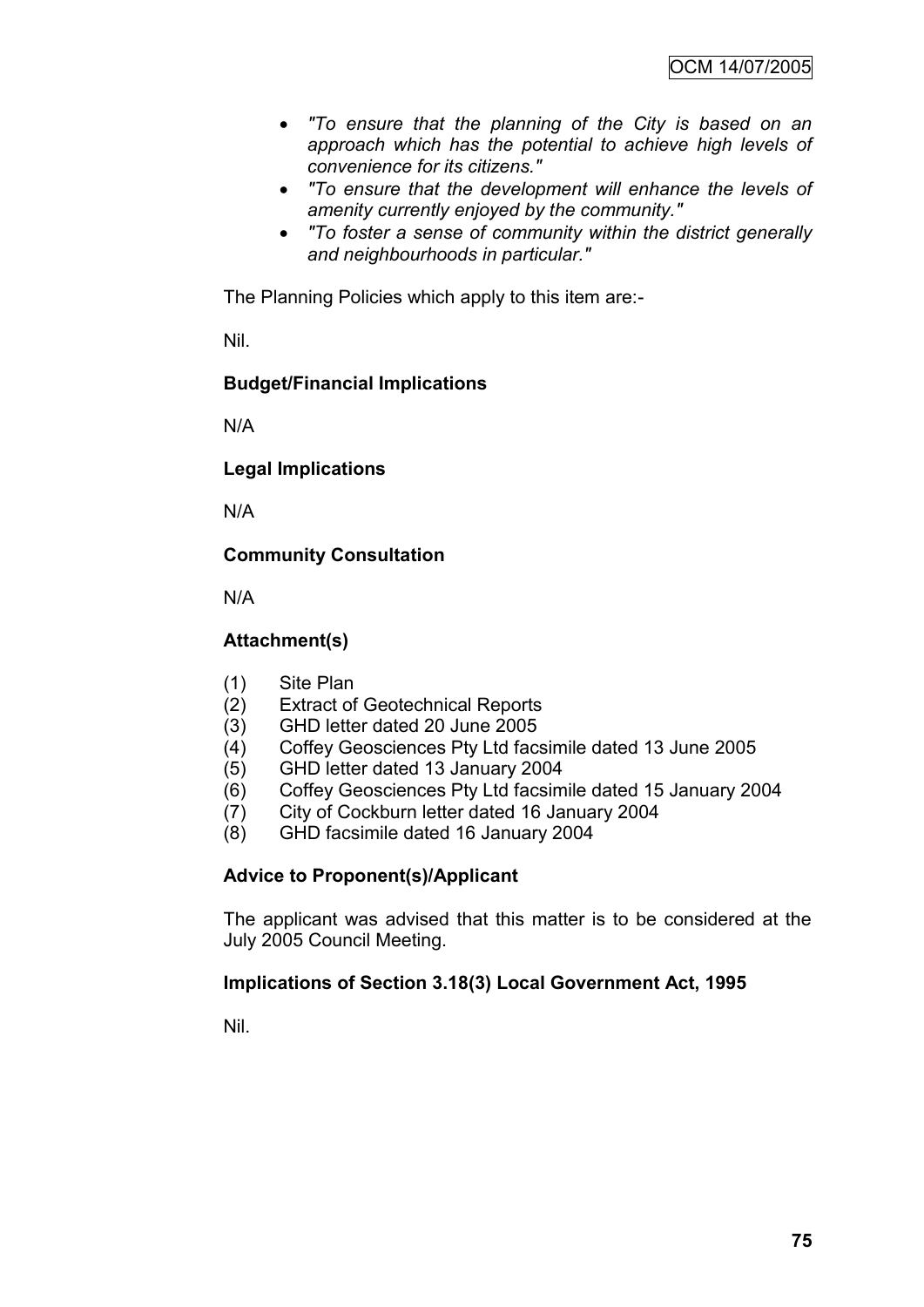**14.14 (OCM 14/07/2005) - INITIATION OF AMENDMENT NO. 36 - TOWN PLANNING SCHEME NO. 3 - THE LAND BOUNDED BY FROBISHER AVENUE, ROCKINGHAM ROAD, RUSSELL ROAD AND LAKE COOGEE - APPLICANT: LANDCORP - OWNER: LANDCORP, THE STATE OF WESTERN AUSTRALIA, THE CITY OF COCKBURN AND VARIOUS PRIVATE OWNERS (93036) (CP) (ATTACH)**

**RECOMMENDATION**

That Council:

(1) adopt the following amendment:-

TOWN PLANNING AND DEVELOPMENT ACT 1928 (AS AMENDED) RESOLUTION DECIDING TO AMEND CITY OF COCKBURN TOWN PLANNING SCHEME NO. 3

AMENDMENT NO. 36

Resolved that Council, in pursuance of Section 7 of the Town Planning and Development Act 1928, amend the above Town Planning Scheme by:

Amending the Scheme Map as follows:

1. Rezoning Lot 48 Rockingham Road from "Public Purpose – Civic", Lot 4897 Russell Road from "Public Purpose – Primary School" and Lot 4436 Russell Road from "Parks & Recreation" to "Special Use (9)" and Development Area (6).

Amending the Scheme Text as follows:-

1. Modifying the Fourth Schedule – Special Use Zones in the Scheme Text, Special Use (SU 9) to read as:

| No.             | <b>Description</b><br>of Land                                                                          | <b>Special Use</b>                                                                                                                                                                                                                                                                                                                                                                                                                                                                                                                                                                                                                                                                                                 | <b>Conditions</b>                                                                                                                                                                                                               |
|-----------------|--------------------------------------------------------------------------------------------------------|--------------------------------------------------------------------------------------------------------------------------------------------------------------------------------------------------------------------------------------------------------------------------------------------------------------------------------------------------------------------------------------------------------------------------------------------------------------------------------------------------------------------------------------------------------------------------------------------------------------------------------------------------------------------------------------------------------------------|---------------------------------------------------------------------------------------------------------------------------------------------------------------------------------------------------------------------------------|
| SU <sub>9</sub> | Rockingham<br>Road and<br>Russell<br>Road,<br>Munster, the<br>Marine<br>Industry<br>Technology<br>Park | Marine Industry Technology Park - •<br>includes land and buildings used for the<br>of the contract of the contract of the contract of the contract of the contract of the contract of the contract<br>the research<br>purpose<br>and<br>development, technological development,<br>training and education of persons<br>involved in ship design, building, repair<br>and engineering located within a purpose<br>built industrial park<br>planned<br>and<br>developed in accordance with an adopted<br>Structure Plan and<br>design<br>and<br>development guidelines which provides<br>for the construction of high quality<br>buildings located within an attractive<br>landscaped setting<br>and<br>where<br>all | <b>Structure</b><br>Plan adopted<br>guide<br>to to<br>Subdivision,<br>land use and<br>Development -<br><b>Marine</b><br><b>Industry</b><br><b>Technology</b><br>Park. (DA6)<br>Retention<br>$\bullet$<br>and<br>conservation of |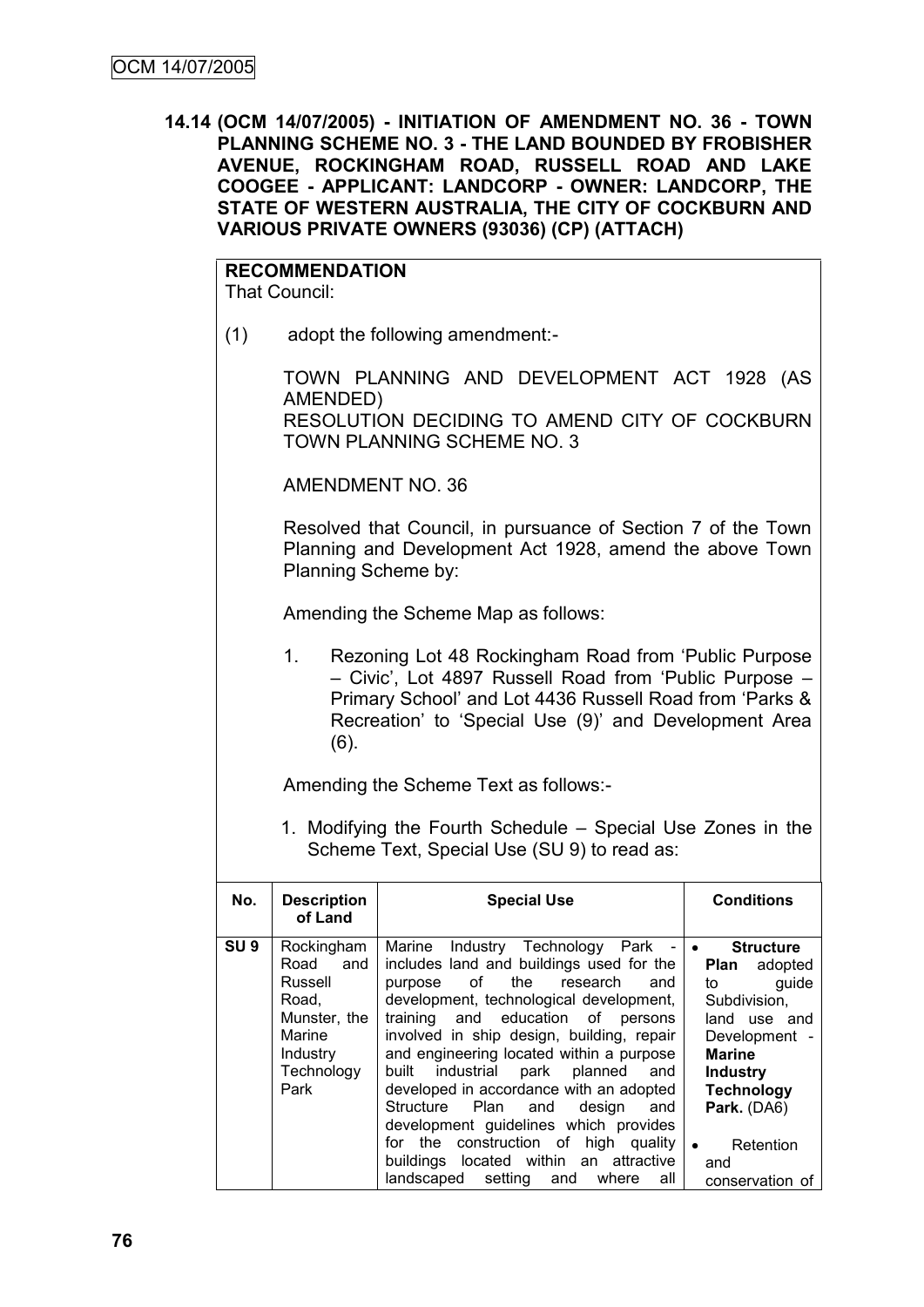| emissions and hazards are contained on                                                                                                                                                                                                                                                   | heritage<br>the                                                                               |
|------------------------------------------------------------------------------------------------------------------------------------------------------------------------------------------------------------------------------------------------------------------------------------------|-----------------------------------------------------------------------------------------------|
| site.                                                                                                                                                                                                                                                                                    | listed<br>Agricultural                                                                        |
| 1. Objectives                                                                                                                                                                                                                                                                            | Hall<br>and<br>the                                                                            |
| In considering an application for Planning<br>Approval the Council, in addition to any<br>other matter it is required to consider,<br>have regard to the following<br>shall<br>objectives:-                                                                                              | former school<br>buildings.<br>Relocation<br>$\bullet$<br>of the 'A' class<br>reserve<br>to a |
| (a) the promotion of the purposes and<br>οf<br>functions<br>the<br>Technology<br>Development Act 1983 (as amended);                                                                                                                                                                      | new site of an<br>equivalent size<br>within<br>SU9,<br>being<br>subject<br>to approval by     |
| (b) the encouragement of research and<br>development;                                                                                                                                                                                                                                    | the Parliament<br>of<br>Western<br>Australia.                                                 |
| (c) the encouragement of pleasant and<br>efficient facilities;                                                                                                                                                                                                                           |                                                                                               |
| (d) the consideration and improvement of<br>appropriately located development<br>within the zone;                                                                                                                                                                                        |                                                                                               |
| (e) the safe movement of vehicular and<br>pedestrian traffic;                                                                                                                                                                                                                            |                                                                                               |
| (f)<br>the protection of the amenity of<br>areas adjacent to the zone;                                                                                                                                                                                                                   |                                                                                               |
| uses that are consistent with the<br>(g)<br>Woodman Point WWTP and Kwinana<br>Air Quality EPP buffer requirements;                                                                                                                                                                       |                                                                                               |
| (h)<br>the uses within the Development<br>directly related<br>Area<br>are<br>to<br>or<br>incidental<br>ship<br>to<br>design,<br>ship<br>building,<br>ship<br>repair<br>marine<br>and<br>engineering.                                                                                     |                                                                                               |
| 2. Permitted Uses                                                                                                                                                                                                                                                                        |                                                                                               |
| 'P'<br>(a) The following<br>uses<br>are<br>permitted uses, subject to the<br>being<br>uses<br>related<br>the<br>to<br>purposes of a Marine Industry<br>Technology Park:-<br>caretakers dwelling<br>educational establishment<br>$\bullet$<br>residential building<br>٠<br>bank<br>office |                                                                                               |
| (b) The following uses are 'D' uses<br>which are not permitted unless<br>the local government has in its<br>discretion<br>granted<br>planning<br>approval, subject to the uses                                                                                                           |                                                                                               |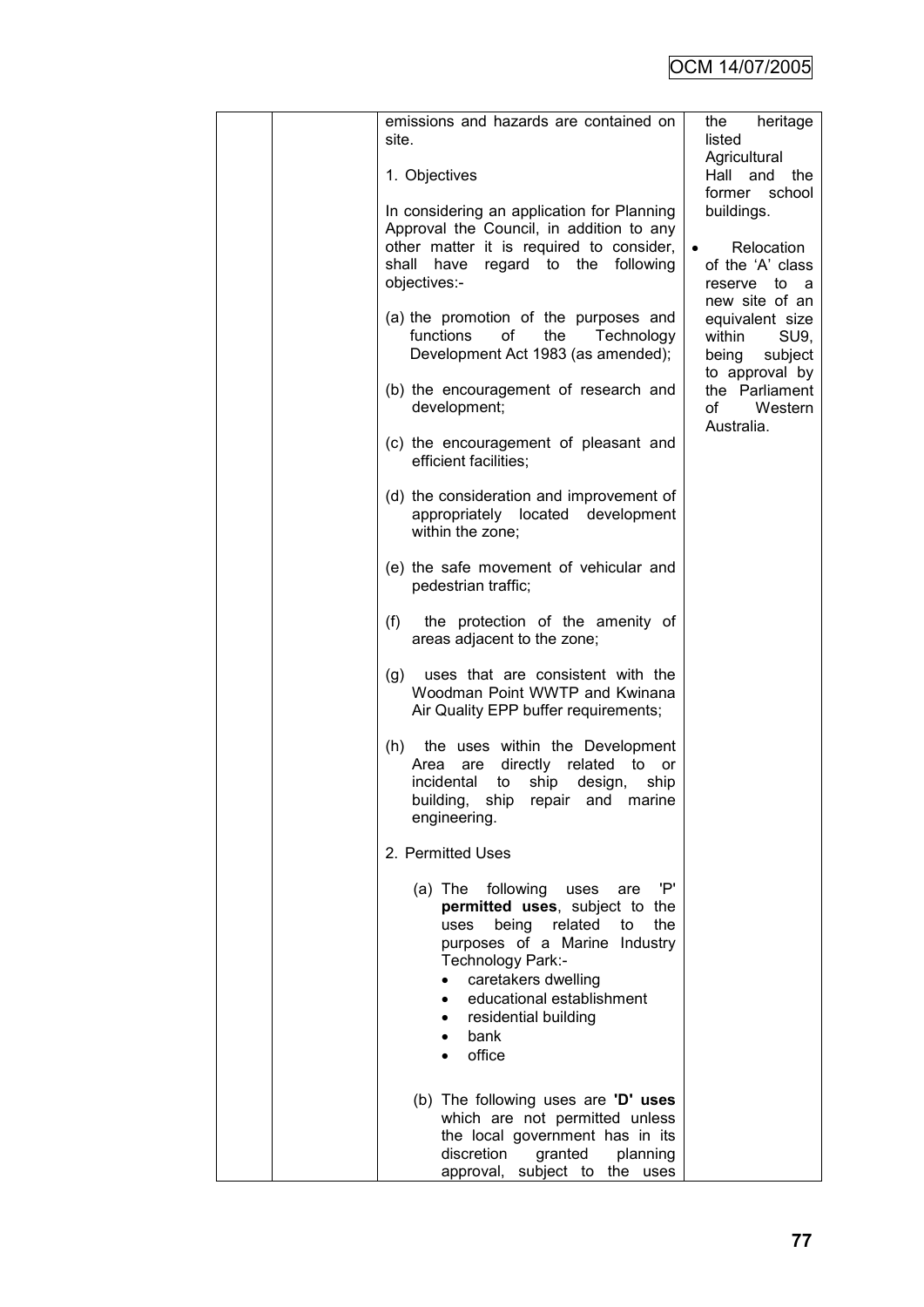| being directly related to<br>the<br>purposes of a Marine Industry<br>Technology Park:-<br>child care premises<br>civic use<br>community purpose<br>convention centre<br>reception (function) centre<br>showroom<br>٠<br>private recreation<br>٠<br>restaurant<br>tavern<br>health studio<br>convenience store<br>industry - light<br>$\bullet$<br>industry - service<br>$\bullet$<br>lunch bar<br>$\bullet$<br>storage<br>$\bullet$<br>telecommunications<br>$\bullet$<br>infrastructure<br>warehouse<br>other activities/uses which the<br>$\bullet$<br>Council is<br>satisfied<br>are<br>directly<br>related<br>and<br>associated to marine related<br>industries. |  |
|----------------------------------------------------------------------------------------------------------------------------------------------------------------------------------------------------------------------------------------------------------------------------------------------------------------------------------------------------------------------------------------------------------------------------------------------------------------------------------------------------------------------------------------------------------------------------------------------------------------------------------------------------------------------|--|
| (c) All other uses are 'X' uses, not<br>permitted.                                                                                                                                                                                                                                                                                                                                                                                                                                                                                                                                                                                                                   |  |
| 3. Development Standards                                                                                                                                                                                                                                                                                                                                                                                                                                                                                                                                                                                                                                             |  |
| The following provisions apply to all land<br>included in the SU9 zone in addition to<br>any provisions which are more specifically<br>applicable<br>that<br>to<br>land<br>under<br>the<br>Scheme:-                                                                                                                                                                                                                                                                                                                                                                                                                                                                  |  |
| (a) Building Setbacks                                                                                                                                                                                                                                                                                                                                                                                                                                                                                                                                                                                                                                                |  |
| Where a lot has frontage to<br>(i)<br>Russell Road, Coogee Road,<br>Rockingham Road or Frobisher<br>Avenue the<br>minimum<br>building<br>setback<br>shall<br>be<br>20<br>metres.<br>Buildings to other streets shall be<br>setback a minimum of 10 metres<br>from the street frontage;                                                                                                                                                                                                                                                                                                                                                                               |  |
| (ii) Side and rear boundary setbacks<br>shall be a minimum of 5 metres.                                                                                                                                                                                                                                                                                                                                                                                                                                                                                                                                                                                              |  |
| (iii) A person shall not erect or cause<br>permit to be erected any<br>or<br>building or any portion of a building<br>in the Development Area nearer to<br>alignment<br>than<br>street<br>the<br>a<br><b>Building</b><br>Setback<br>minimum<br>distance;                                                                                                                                                                                                                                                                                                                                                                                                             |  |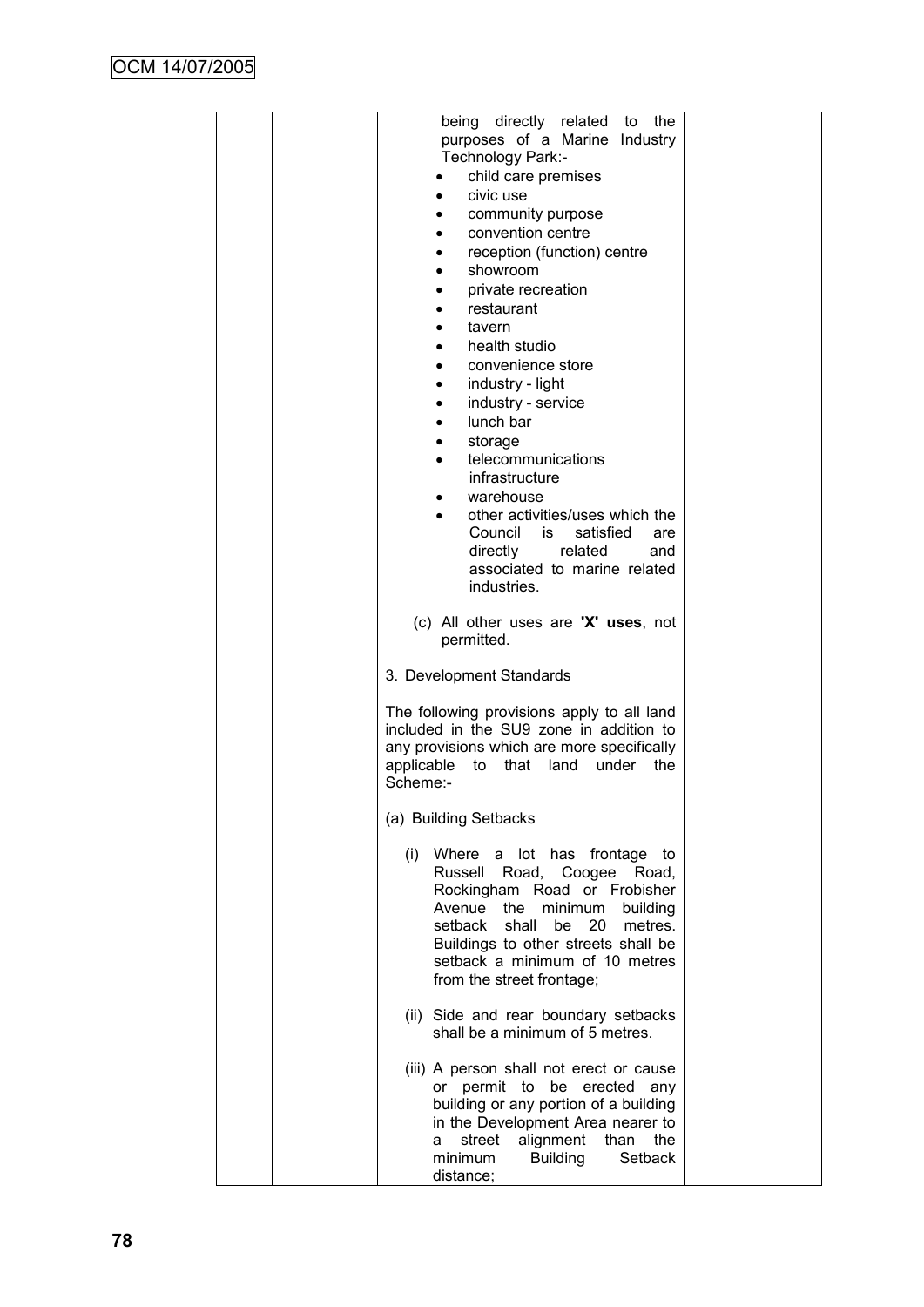|  | (b)Landscaping                                                                                                                                                                                                                                                                               |  |
|--|----------------------------------------------------------------------------------------------------------------------------------------------------------------------------------------------------------------------------------------------------------------------------------------------|--|
|  | (i) A minimum of 25% of each lot shall<br>be set aside as landscaped open<br>space;                                                                                                                                                                                                          |  |
|  | (ii) Lots with a boundary to Russell<br>Road, Coogee Road, Rockingham<br>Road or Frobisher Avenue shall<br>aside<br>10<br>metre<br>wide<br>set<br>a<br>landscape strip along the road<br>frontage and this area shall be<br>landscaped and maintained to the<br>satisfaction of the Council; |  |
|  | minimum<br>3<br>metre<br>wide<br>(iii) $A$<br>landscape strip shall be provided<br>side<br>the<br>and<br>along<br>rear<br>boundaries of al lots.                                                                                                                                             |  |
|  | (iv) A landscape plan detailing the mix<br>of hard and soft surfaces shall<br>accompany any application for<br>planning consent. Landscaping<br>shall be provided in accordance<br>with the approved plan and<br>maintained to the satisfaction of<br>the local government;                  |  |
|  | (c) Vehicle<br>Parking<br>Servicing<br>and<br><b>Facilities</b>                                                                                                                                                                                                                              |  |
|  | (i) Vehicle parking shall be provided<br>in accordance with Tables 2, 3<br>and<br>4<br>Vehicle<br>Parking<br>$\overline{\phantom{a}}$<br>Provisions;                                                                                                                                         |  |
|  | (ii) Vehicle<br>parking<br>and<br>servicing<br>areas shall be screened from the<br>street and either located behind<br>the building or the landscape<br>strip;                                                                                                                               |  |
|  | (iii) Where<br>vehicle<br>parking<br>and<br>servicing facilities are proposed<br>between the building and street<br>alignment, they shall be designed<br>in such a way as to complement<br>the building and be screened from<br>the street.                                                  |  |
|  | (d) Building Design                                                                                                                                                                                                                                                                          |  |
|  | (i) Buildings shall exhibit<br>high<br>a<br>degree of architectural integrity<br>and design, and shall reflect the<br>nature of the Marine Technology<br>Park;                                                                                                                               |  |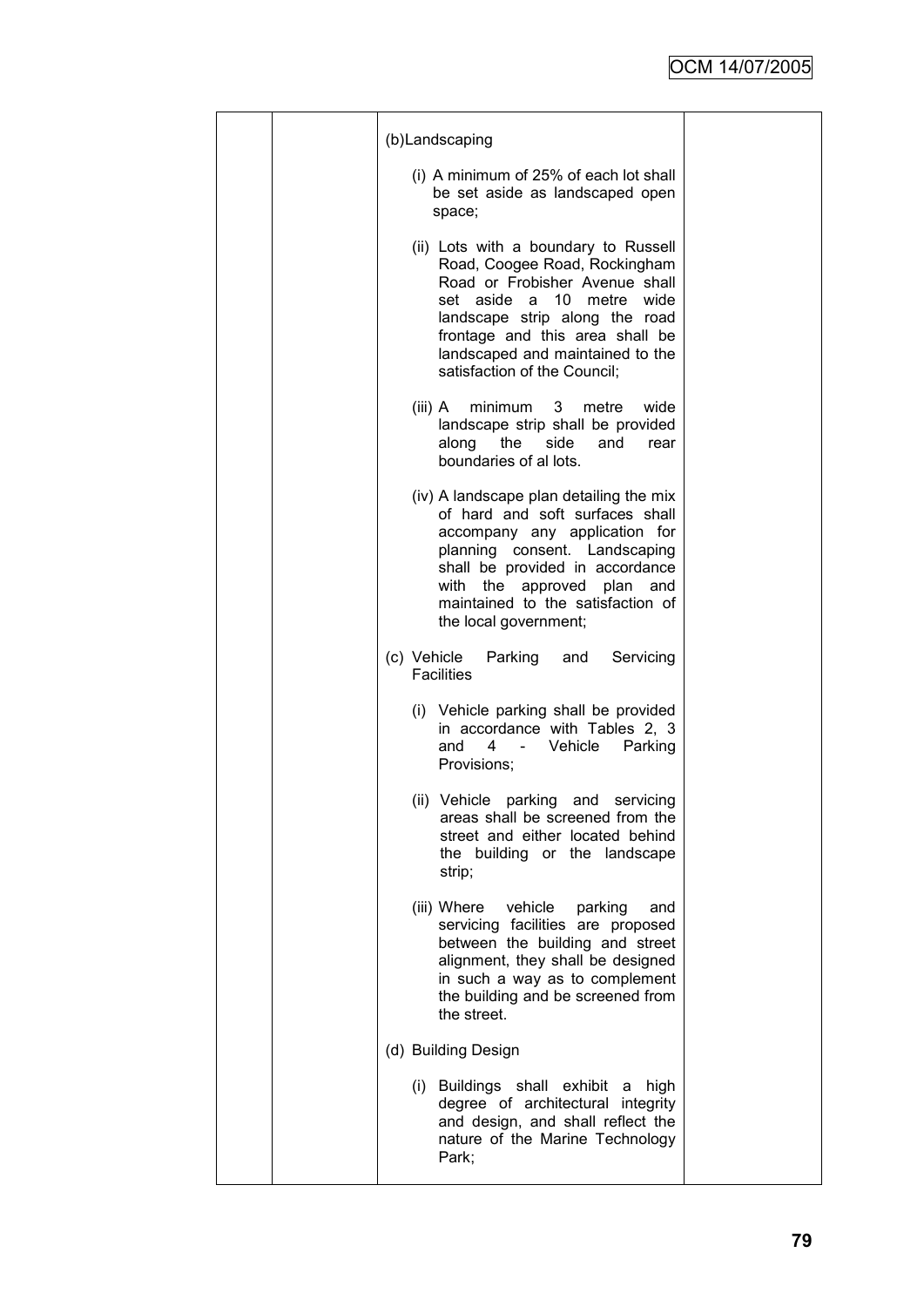|                 |                                                                                                                                  | (ii) A schedule of external finishes,<br>materials and colours<br>are<br>to<br>accompany any application for<br>Planning Consent.<br>(e) Signage<br>(i) A plan or description of all signs<br>for the proposed development,<br>including signs painted on a<br>building, shall be submitted to and<br>approved by the Council as a<br>separate application;<br>Signage is to complement the<br>(ii)<br>architectural proportion and scale<br>of the building.<br>(iii) Roof signs will not be permitted.<br>(f) No storage, transport, handling, use<br>and disposal of chemicals or toxic and<br>hazardous substances shall occur<br>within 200 metres of the wetland<br>boundary.                                                                                                                                                                     |  |  |  |
|-----------------|----------------------------------------------------------------------------------------------------------------------------------|---------------------------------------------------------------------------------------------------------------------------------------------------------------------------------------------------------------------------------------------------------------------------------------------------------------------------------------------------------------------------------------------------------------------------------------------------------------------------------------------------------------------------------------------------------------------------------------------------------------------------------------------------------------------------------------------------------------------------------------------------------------------------------------------------------------------------------------------------------|--|--|--|
|                 | Modifying the Eleventh Schedule - Development Areas in<br>2.<br>the Scheme Text, Development Area (DA 6) to read as<br>follows:- |                                                                                                                                                                                                                                                                                                                                                                                                                                                                                                                                                                                                                                                                                                                                                                                                                                                         |  |  |  |
| REF.<br>NO.     | <b>AREA</b>                                                                                                                      | <b>PROVISIONS</b>                                                                                                                                                                                                                                                                                                                                                                                                                                                                                                                                                                                                                                                                                                                                                                                                                                       |  |  |  |
|                 |                                                                                                                                  |                                                                                                                                                                                                                                                                                                                                                                                                                                                                                                                                                                                                                                                                                                                                                                                                                                                         |  |  |  |
| DA <sub>6</sub> | <b>MARINE</b><br><b>INDUSTRY</b><br><b>TECHNOLOGY</b><br><b>PARK</b><br>(DEVELOPMENT<br>ZONE)                                    | An approved Structure Plan together with all<br>1.<br>approved amendments shall apply to the land in<br>subdivision, land<br>order to<br>guide<br>use<br>and<br>development.<br>To provide for a Marine Industry Technology Park.<br>2.<br>3.<br>Land Uses classified on the structure plan apply in<br>accordance with clauses 6.2.6.3 and Clause 4.3<br>To provide for appropriate uses, the following land<br>4.<br>uses are not permitted within the odour buffer<br>surrounding the Woodman Point WWTP, and the<br>Cockburn Cement EPP Buffer:<br>Residential<br>Tourist<br>including<br>$\bullet$<br>uses.<br>Accommodation<br>mixed<br>buildings<br>or<br>use<br>incorporating a Residential component;<br><b>Child Care Premises;</b><br>٠<br>Restaurants, Taverns, Hotels & Cafes;<br>$\bullet$<br>Primary and Secondary Schools.<br>$\bullet$ |  |  |  |
|                 |                                                                                                                                  |                                                                                                                                                                                                                                                                                                                                                                                                                                                                                                                                                                                                                                                                                                                                                                                                                                                         |  |  |  |
|                 | <b>Chief Executive Officer</b>                                                                                                   |                                                                                                                                                                                                                                                                                                                                                                                                                                                                                                                                                                                                                                                                                                                                                                                                                                                         |  |  |  |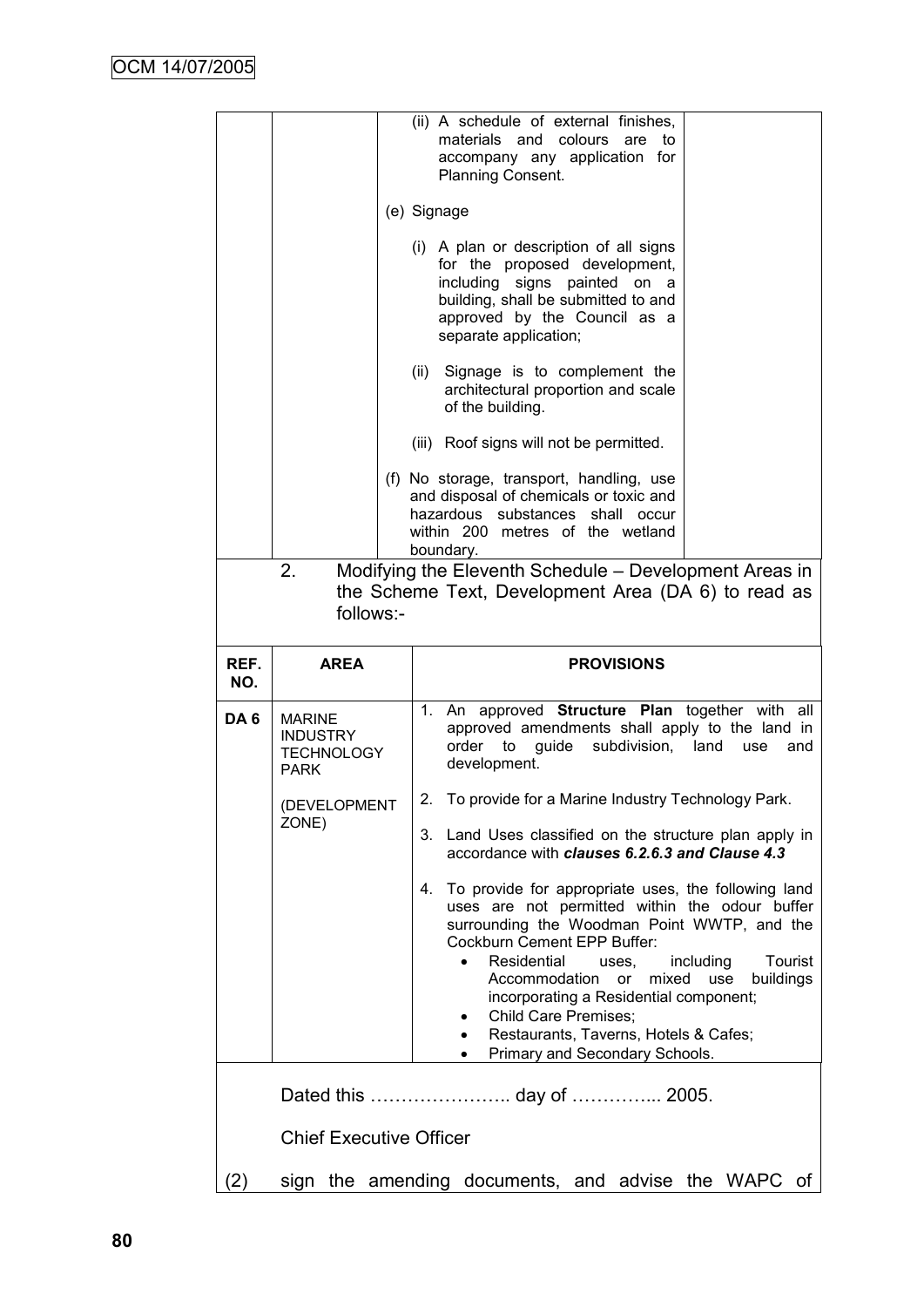Council"s decision;

- (3) forward a copy of the signed documents to the Environmental Protection Authority in accordance with Section 7(A)(1) of the Town Planning and Development Act;
- (4) following receipt of formal advice from the Environmental Protection Authority that the Scheme Amendment should not be assessed under Section 48A of the Environmental Protection Act, advertise the Amendment under Town Planning Regulation 25 without reference to the WAPC;
- (5) notwithstanding (4) above, the Director of Planning and Development may refer a Scheme or Scheme Amendment to the Council for its consideration following formal advice from the Environmental Protection Authority that the Scheme Amendment should not be assessed under Section 48A of the Environmental Protection Act, as to whether the Council should proceed or not proceed with the Amendment;
- (6) following formal advice from the Environmental Protection Authority that the Scheme Amendment should be assessed or is incapable of being environmentally acceptable under Section 48(A) of the Environmental Protection Act, the Amendment be referred to the Council for its determination as to whether to proceed or not to proceed with the Amendment; and
- (7) advise the applicant and landowners of Council"s decision.

# **COUNCIL DECISION**

#### **Background**

| ZONING:          | MRS:                                                | Urban, Urban Deferred, Parks &           |  |
|------------------|-----------------------------------------------------|------------------------------------------|--|
|                  |                                                     | Recreation                               |  |
|                  | TPS3:                                               | Special Use 9, Development Area          |  |
|                  |                                                     | 6, Parks & Recreation, Public            |  |
|                  |                                                     | Purpose (Civic, Primary School)          |  |
| <b>LAND USE:</b> |                                                     | Former South Coogee Primary School site; |  |
|                  | Agricultural Hall site; South Coogee Oval; existing |                                          |  |
|                  | and former market gardening operations; dwellings   |                                          |  |
|                  | and outbuildings.                                   |                                          |  |
| LOT SIZE:        | 49ha approximately                                  |                                          |  |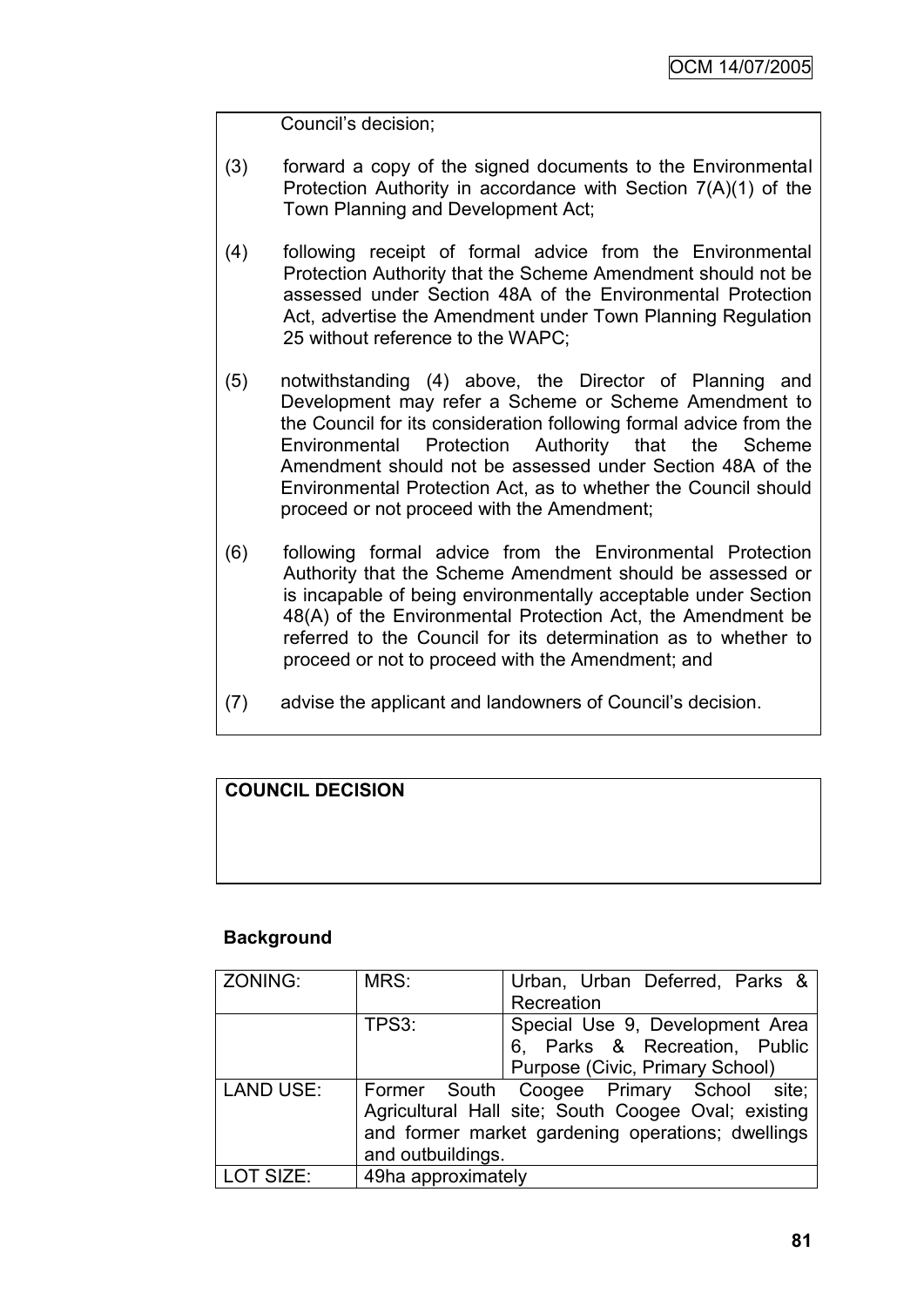The proposed Marine Technology Park Structure Plan at Munster was reported to Council at its Ordinary meeting on 15 February 2005. At that meeting Council resolved to advise the applicant that it was prepared to adopt the Structure Plan subject to addressing various matters. The specified matters have largely been addressed and it is envisaged the Structure Plan will be formally adopted under delegated authority in the near future.

An amendment to Town Planning Scheme No.3 was needed to rationalise scheme provisions and to rezone additional land for inclusion in the Marine Technology Precinct.

## **Submission**

A request has been received on behalf of Landcorp to initiate an amendment to provide appropriate zoning and land uses in order to accommodate the development of the Marine Technology Precinct at Munster.

A Scheme Amendment to the City of Cockburn Town Planning Scheme No. 3 ("TPS3") is required to:

- Provide land uses in accordance with the adopted Australian Marine Complex – Technology Precinct Structure Plan;
- Rezone Lot 48 Rockingham Road from 'Public Purpose Civic'; Lot 4897 Russell Road from "Public Purpose – Primary School" and Lot 4436 Russell Road (Reserve 15741) from "Parks & Recreation" to "Special Use 9" and "Development Area 6";
- Provide further land use definition under the 'Special Use 9 Zone' and "Development Area 6" provisions; and
- Rationalise the wording of TPS Schedule 4 which relates to 'Special Use 9" and Schedule 11 which relates to "Development Area 6', in order to rectify existing inconsistencies.

#### **Report**

#### Rezoning:

The rezoning of the land is required to facilitate the development of the whole Marine Technology Precinct.

Lot 4436 Russell Road (i.e. South Coogee Oval) is an A Class Reserve and as part of the Structure Plan it is proposed to relocate the reserve to the north-eastern portion of the precinct. The relocation will retain the current reserve size but will reposition the reserve to the northeastern portion of the precinct. This will provide several positive outcomes being:

the provision of a public open space buffer from the technology precinct to the proposed residential development to the north;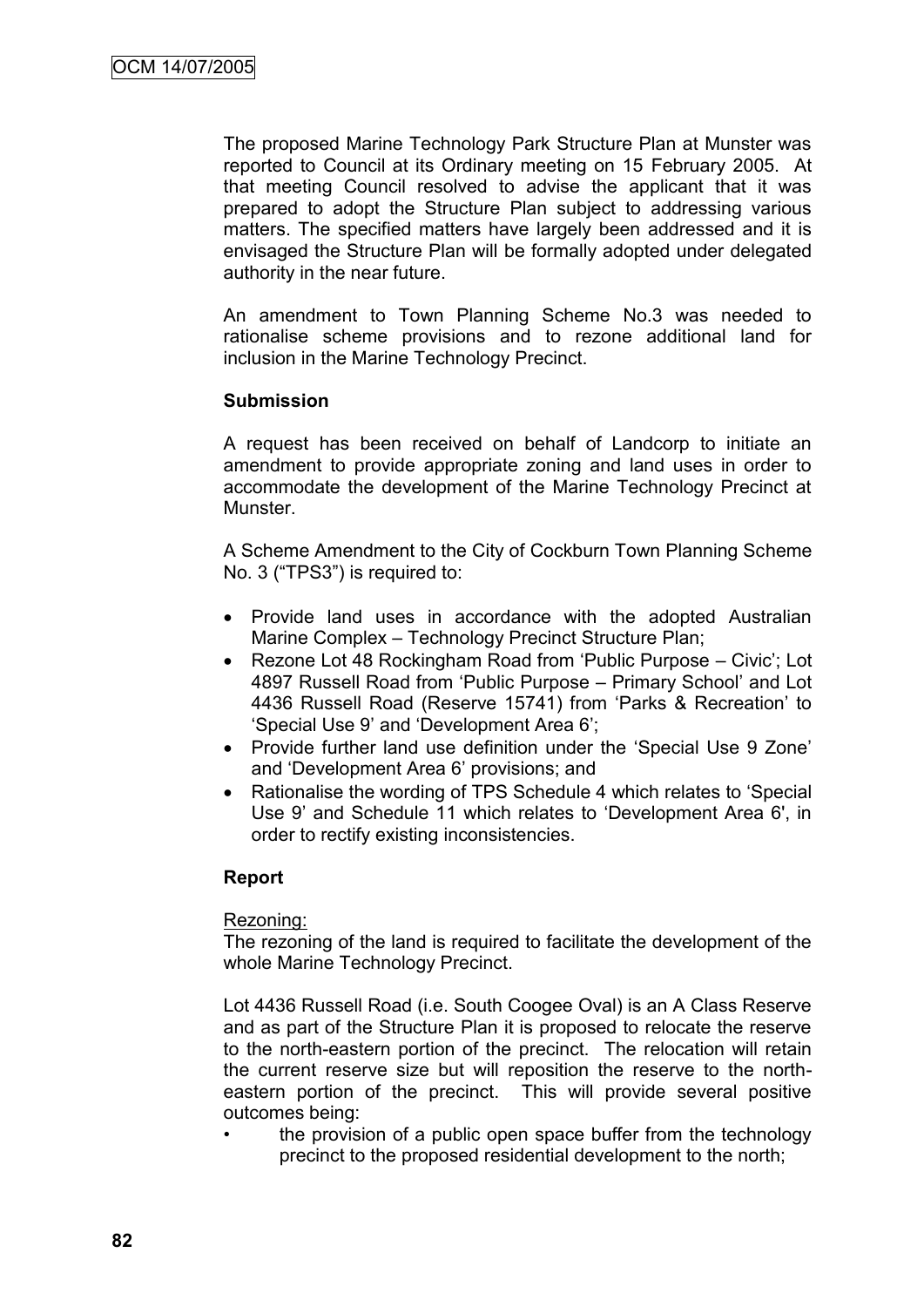- the provision of public open space directly adjoining a residential area;
- the consolidation of the City"s recreation facilities; and
- the ability to develop the existing reserve for Research and Technology purposes as proposed by the Structure Plan.

The relocation of the reserve is dependant on Landcorp providing land of equal value to the current location. Landcorp would also be bound to replace any improvements on the reserve made by the City. The exchange is managed by the Department of Planning and Infrastructure Land Asset Management services and being an "A" class reserve will need to be approved by Parliament. Zoning the land in the meantime will not impact upon the reserve"s classification should the re-classification and relocation prove unsuccessful.

Lot 48 Rockingham Road is owned in Freehold by the City of Cockburn and accommodates the Agricultural Hall, while Lot 4897 Russell Road was previously used for educational purposes, being the former South Coogee Primary School. Buildings on both Lots are currently protected under the Council"s Municipal Heritage Inventory, however at present the two sites are under-utilised. It is proposed to incorporate the two lots into the 'Special Use (9)' zone and 'Development Area (6)' to enable the use of the buildings for Research and Technology uses and the development of the land.

#### Amendment of Scheme Provisions:

TPS3 identifies that the Technology Precinct is subject to the provisions of the "Special Use 9 Zone" ("SU9") and "Development Area 6 ("DA6"), however there are a number of inconsistencies between these provisions. It is proposed to resolve this by specifying uses and development standards consistent with the Scheme definitions in the SU9 provisions in Schedule 4, while the DA 6 provisions in Schedule 11 will identify the requirement for a Structure Plan.

The Technology Precinct proposes a mixture of land uses including research and development, education and training and office administration. The proposed land uses conform with the provisions and objectives of the Scheme.

In addition to the land uses currently listed in TPS3, the following land uses are proposed as "D" discretionary uses:

- community purpose;
- convention centre;
- reception (function) centre;
- tavern;
- storage and
- telecommunications infrastructure.

These uses are considered to be incidental to the predominant marine related industrial uses and are required in order to clearly define uses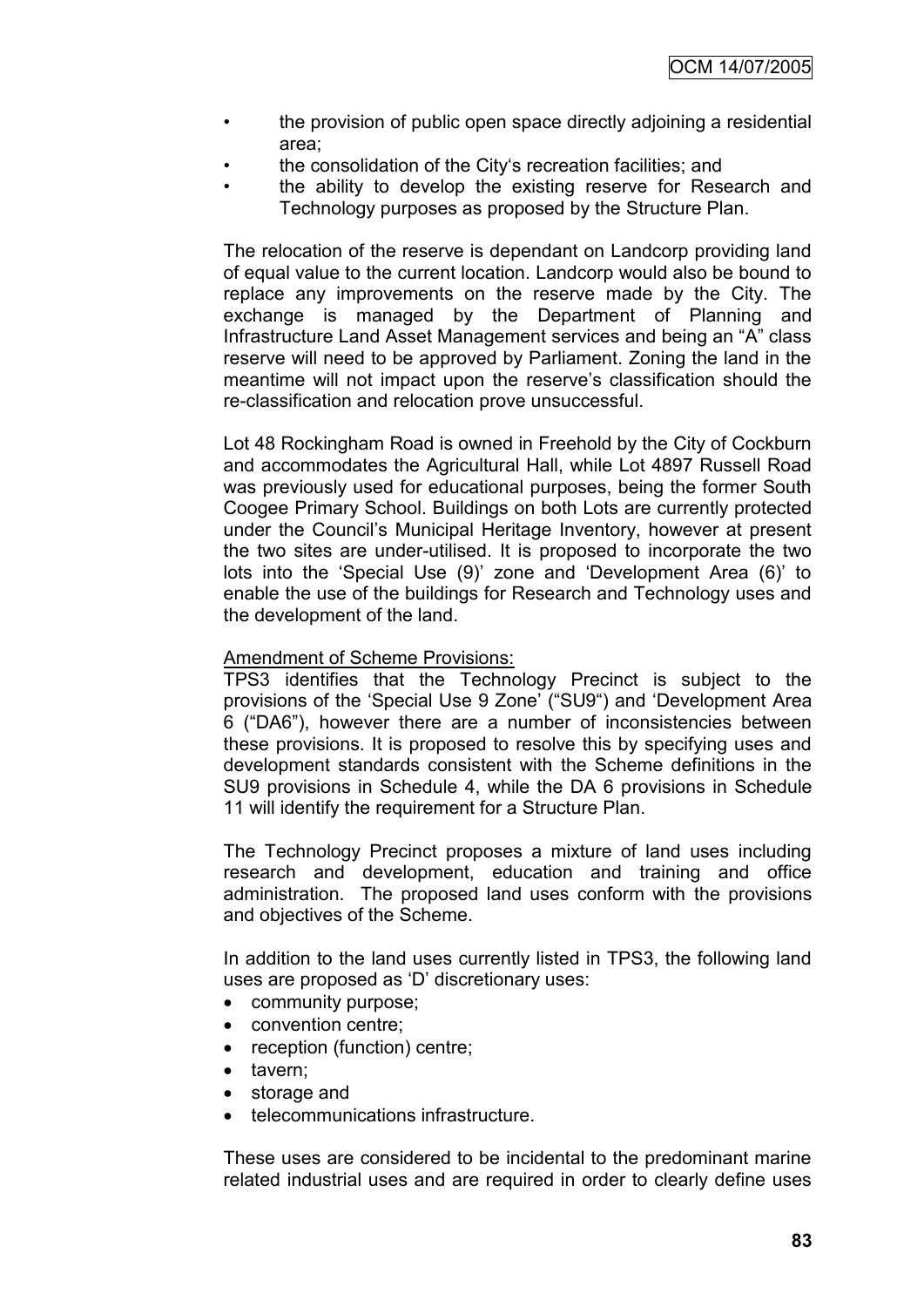associated with the Department of Industry and Resources (DoIR") site and the Department for Education and Training ("DET") site. Furthermore, these uses are required in order to provide for the collective facilities provided on the DoIR and the DET sites.

The amendment proposes to prevent the establishment of odour sensitive land uses within the Woodman Point WWTP and the Kwinana Air Quality EPP Buffer.

#### Conclusion:

The purpose of this amendment is to provide appropriate zoning and development provisions to accommodate the development of the land that forms the Technology Precinct of the Australian Marine Complex at Cockburn Sound.

The proposed rezoning of portion of the subject site to "Development Area 6" and "Special Use (9) Zone" and modifications to Schedule 4 – SU9 and Schedule 11 – Development Area (6), are considered to be logical in order to facilitate the development of the Marine Technology Precinct.

#### **Strategic Plan/Policy Implications**

The Corporate Strategic Plan Key Result Areas which apply to this item are:-

- 1. Managing Your City
	- *"To conduct Council business in open public forums and to manage Council affairs by employing publicly accountable practices."*
- 2. Planning Your City
	- *"To ensure that the planning of the City is based on an approach which has the potential to achieve high levels of convenience for its citizens."*
	- *"To ensure that the development will enhance the levels of amenity currently enjoyed by the community."*
- 3. Conserving and Improving Your Environment
	- *"To conserve the quality, extent and uniqueness of the natural environment that exists within the district."*
- 4. Maintaining Your Community Facilities
	- *"To construct and maintain parks which are owned or vested in the Council, in accordance with recognised standards and convenient and safe for public use."*
	- *"To construct and maintain community buildings which are owned or managed by the Council, to meet community needs."*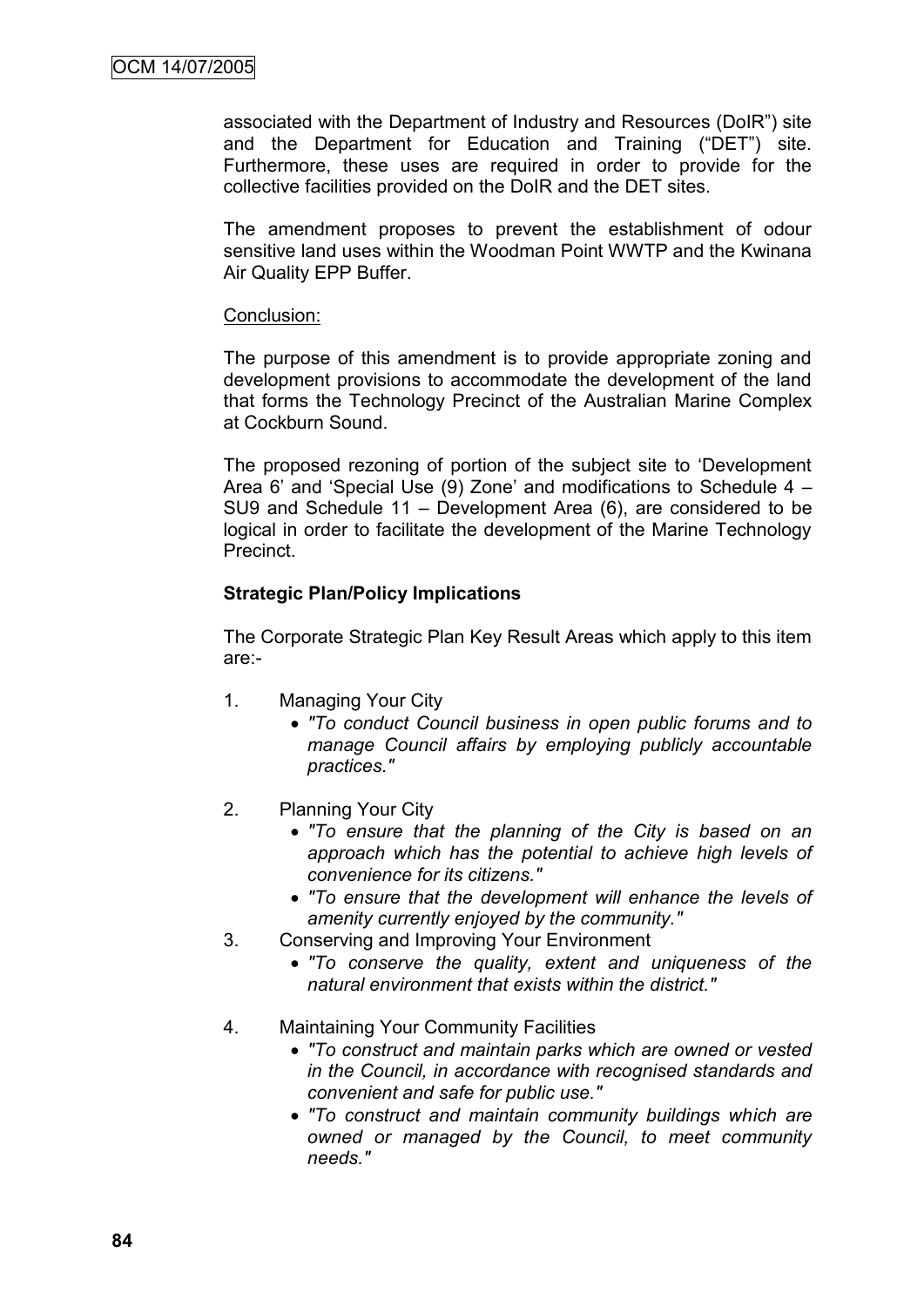The Council Policies which apply to this item are:-

N/A

# **Budget/Financial Implications**

N/A

## **Legal Implications**

Rezoning of Lot 4436 Russell Road (South Coogee Oval) from "Parks & Recreation" to "Special Use 9" will not affect the reserve classification. Reclassification of the reserve will be addressed as a separate matter pursuant to the Land Administration Act.

#### **Community Consultation**

The scheme amendment will be advertised for public comment in accordance with statutory requirements.

## **Attachment(s)**

- (1) Amendment report
- (2) Zoning Map.

#### **Advice to Proponent(s)/Applicant**

The applicant has been advised the matter will be reported to the July meeting of Council.

#### **Implications of Section 3.18(3) Local Government Act, 1995**

Nil.

#### **15. FINANCE AND CORPORATE SERVICES DIVISION ISSUES**

## **15.1 (OCM 14/07/2005) - LIST OF CREDITORS PAID (5605) (KL) (ATTACH)**

#### **RECOMMENDATION**

That Council receive the List of Creditors Paid for June 2005, as attached to the Agenda.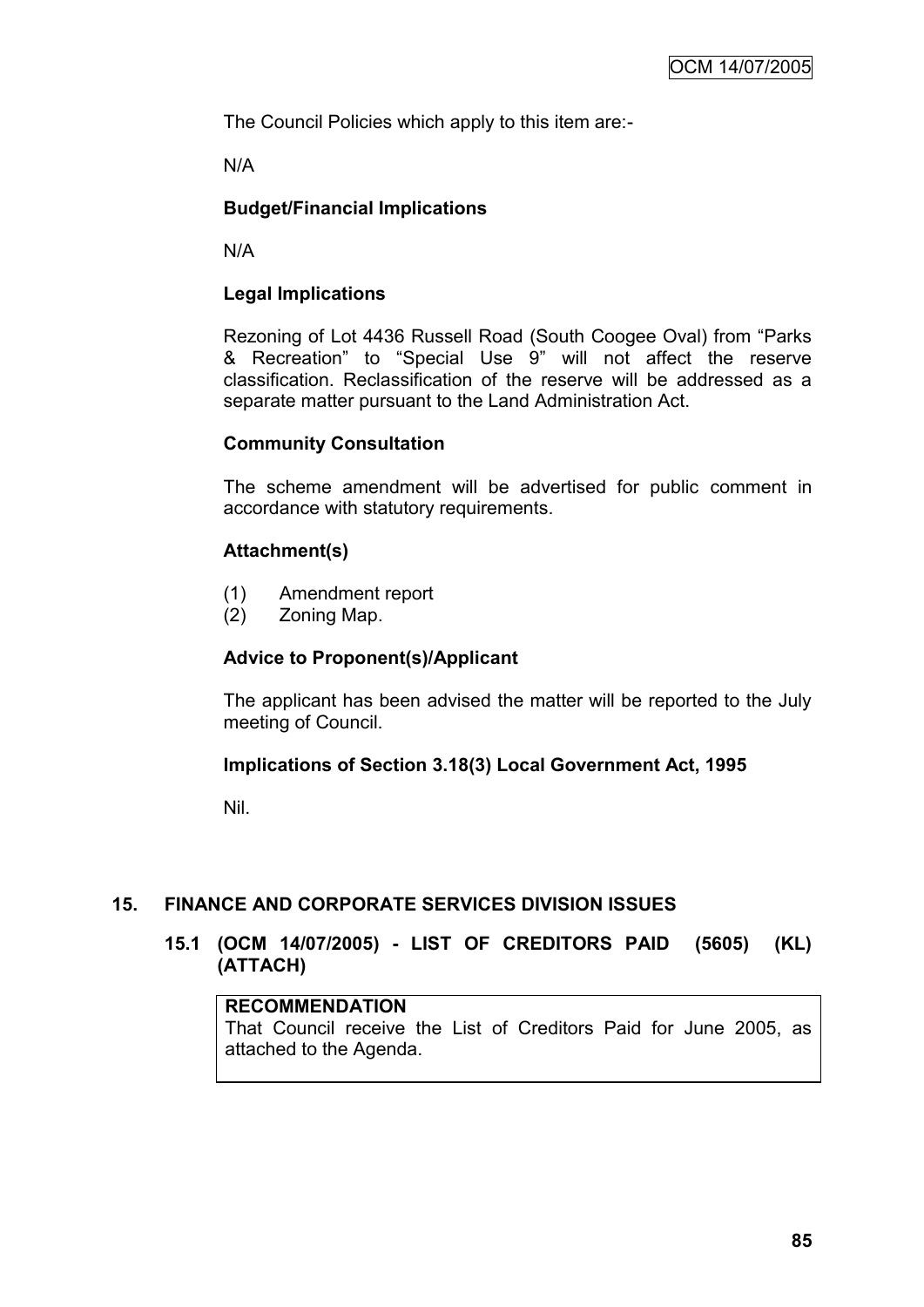# **COUNCIL DECISION**

# **Background**

It is a requirement of the Local Government (financial Management) Regulations 1996, that a List of Creditors be compiled each month and provided to Council.

#### **Submission**

N/A

**Report**

N/A

## **Strategic Plan/Policy Implications**

N/A

**Budget/Financial Implications**

N/A

**Legal Implications**

N/A

**Community Consultation**

N/A

# **Attachment(s)**

List of Creditors Paid.

# **Advice to Proponent(s)/Applicant**

N/A

**Implications of Section 3.18(3) Local Government Act, 1995**

Nil.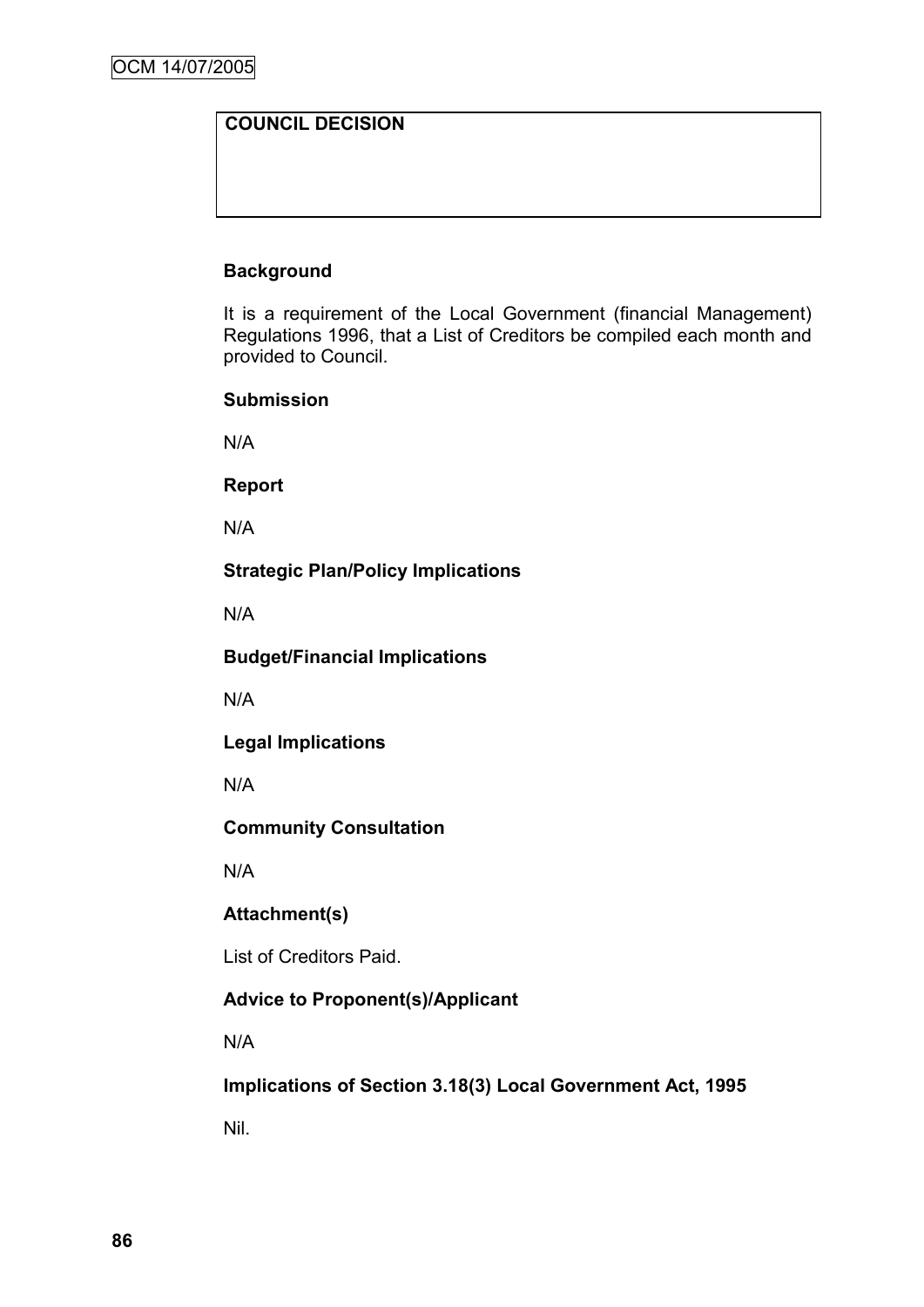#### **16. ENGINEERING AND WORKS DIVISION ISSUES**

#### **16.1 (OCM 14/07/2005) - SAFETY AUDIT - FARRINGTON ROAD BETWEEN NORTH LAKE ROAD AND BIBRA DRIVE (450501) (BKG) (ATTACH)**

**RECOMMENDATION**

That Council:

- (1) fund the maintenance and minor work for Farrington Road outlined in the Safety Audit report with road maintenance funds;
- (2) consider allocating funds in the 2006/07 financial year to undertake the following works outlined in the Safety Audit report for Farrington Road, subject to (3) below:
	- install street lighting at the Baptist College Entry (\$25,000);
	- upgrade lighting at Progress Drive (\$5,000);
- (3) request the Department of Environment to agree to the installation of street lighting in Farrington Road to comply with Australian Standards AS 1158 as required by the Safety Audit Report;
- (4) consider allocating \$2.2 million in a Forward Financial Plan for the widening of Farrington Road to a dual carriageway, to improve safety; and
- (5) minor works recommended under the Safety Audit Report to be undertaken in the 2005/06 financial year from the Roads Maintenance budget.

#### **COUNCIL DECISION**

#### **Background**

Farrington Road was built in 1984 to link North Lake Road to the Kwinana Freeway. It is classified as a District Distributor "A" by Main Roads WA. Funds were provided by the Commonwealth Government to do the work.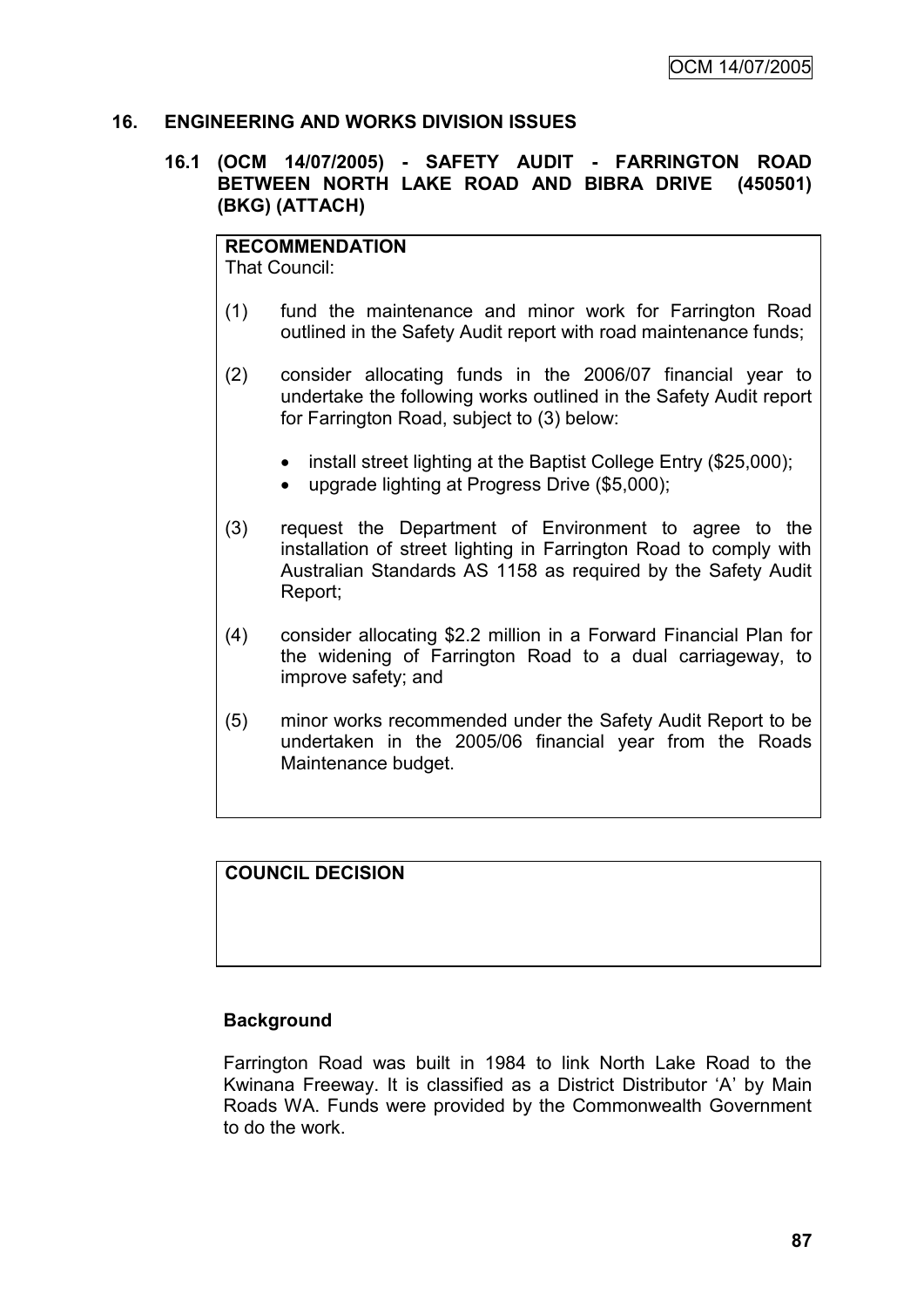One carriageway of a proposed 2 carriageway road was constructed at that time. There has been objections, mainly from the residents of North Lake, saying it should not be a major road.

Due to the traffic flows steadily increasing on the road, staff recommended to the meeting held in June 2004 that the second carriageway of Farrington Road be constructed. This was a consequence of Clr Allen requesting a report be prepared on this option. Council did not support the recommendation and at the October 2004 meeting it resolved that Council:-

- *"(1) receive the report;*
- *(2) not support the possible duplication of Farrington Road at this time; and*
- *(3) contracts a suitably qualified Consultant to undertake a Safety Audit of Farrington Road."*

The Safety Audit was undertaken by certified safety auditors in accordance with the procedures set out in the Austroads Guidelines.

The audit was conducted by a team of 3 auditors, namely:-

- M Klyne Klyne Consultants
- B King Main Roads WA
- S Morrison City of Canning

#### **Submission**

A Safety Audit Report on Farrington Road by Klyne Consultants dated April 2005 with an attachment summarising consultation with Joe Branco, on behalf of North Lake Residents" Association is attached.

#### **Report**

In context Farrington Road was constructed in 1984 to connect North Lake Road to Kwinana Freeway. It is used by up to 24,000 vehicles per day. This traffic is principally Cockburn residents and businesses wishing to access the Kwinana Freeway. It has now been in use for 20 years and the traffic volumes have increased to a stage where widening of the road should be considered.

At the time of the audit it was estimated that around 16,000 vehicles per day were using this section of Farrington Road. The low usage, according to the consultant, was likely to be a result of the works being undertaken on the Kwinana Freeway relating to the Perth to Mandurah railway line.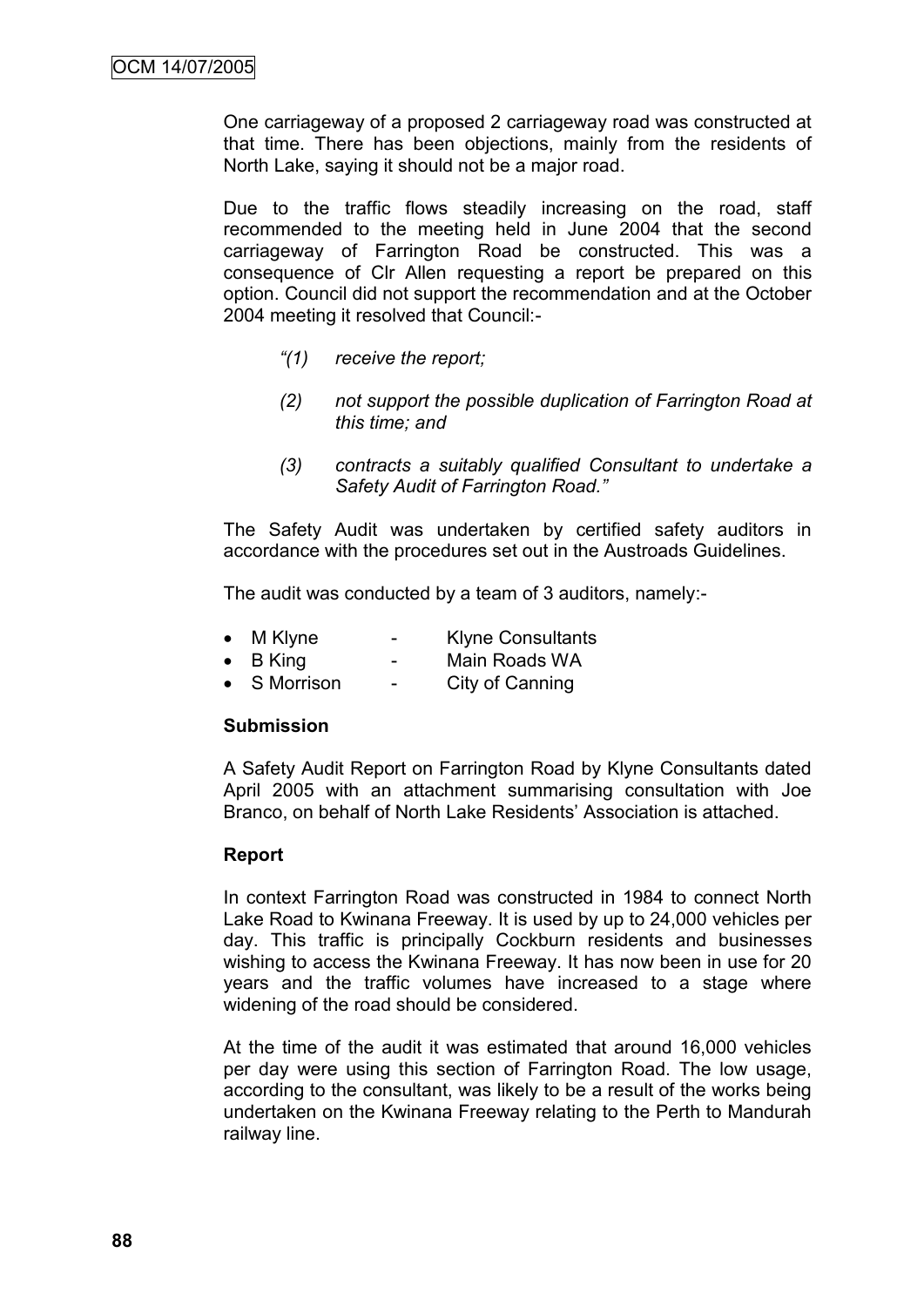Also Murdoch University have requested and were given approval to have an access onto the road for the Baptist College development. They are intending to request further access points as they develop their campus for commercial enterprises and residential development.

The development of in excess of 100 hectares of the University Campus will generate significant traffic volumes, onto and off South Street, Murdoch Drive and Farrington Road.

In addition, in close proximity to the University it is planned to build a commuter rail station, a new 600 bed teaching hospital together with associated commercial facilities. These proposed developments will also cause more traffic to use South Street, Murdoch Drive and Farrington Road.

Farrington Road will continue to be a major Freeway connection linking traffic from North Lake Road. The City of Melville are proposing to reduce Farrington Road (East) from 2 lanes to 1 lane to discourage vehicles with origin end destinations in the west using this route to access Roe 7 via the Karel Avenue traffic bridge. According to newspaper reports the City of Melville have approached Main Roads WA to build ramps off the Farrington Road traffic bridge to the south to facilitate this traffic. Should this be supported by Main Roads WA, then additional pressure will be placed on Farrington Road (West).

Farrington Road, therefore will continue to perform in the road network as a District Distributor 'A' as it is currently designated.

The Findings of the Safety Audit are summarised as follows.

*"The on-site inspection conducted on March 23 2005 as part of the Road Safety Review revealed that road safety could be enhanced by addressing the following recommendations. These have been identified so that they may be considered for appropriate remedial action. Some of the recommendations can be implemented immediately while others must necessarily form part of a longer term works program. The following recommendations are forwarded for consideration and implementation.* 

#### *North Lake Road intersection (SLK 0.00)*

- *Remove, the shrubs on the north-eastern corner of North Lake Road/Farrington Road intersection to provide adequate sight lines for pedestrians to on-coming traffic.*
- *• Extend the length of the left-turn lane in Farrington Road at the approach to North Lake Road to ensure that the 95th percentile vehicle queue is accommodated in the lane.*
- *Modify the kerb-ramps at the Farrington Road/North Lake Road intersection, ensure that the gradients meet the recommended standards, install tactile ground surface indicators on the kerb-ramps and ensure that the travelled path is co-linear.*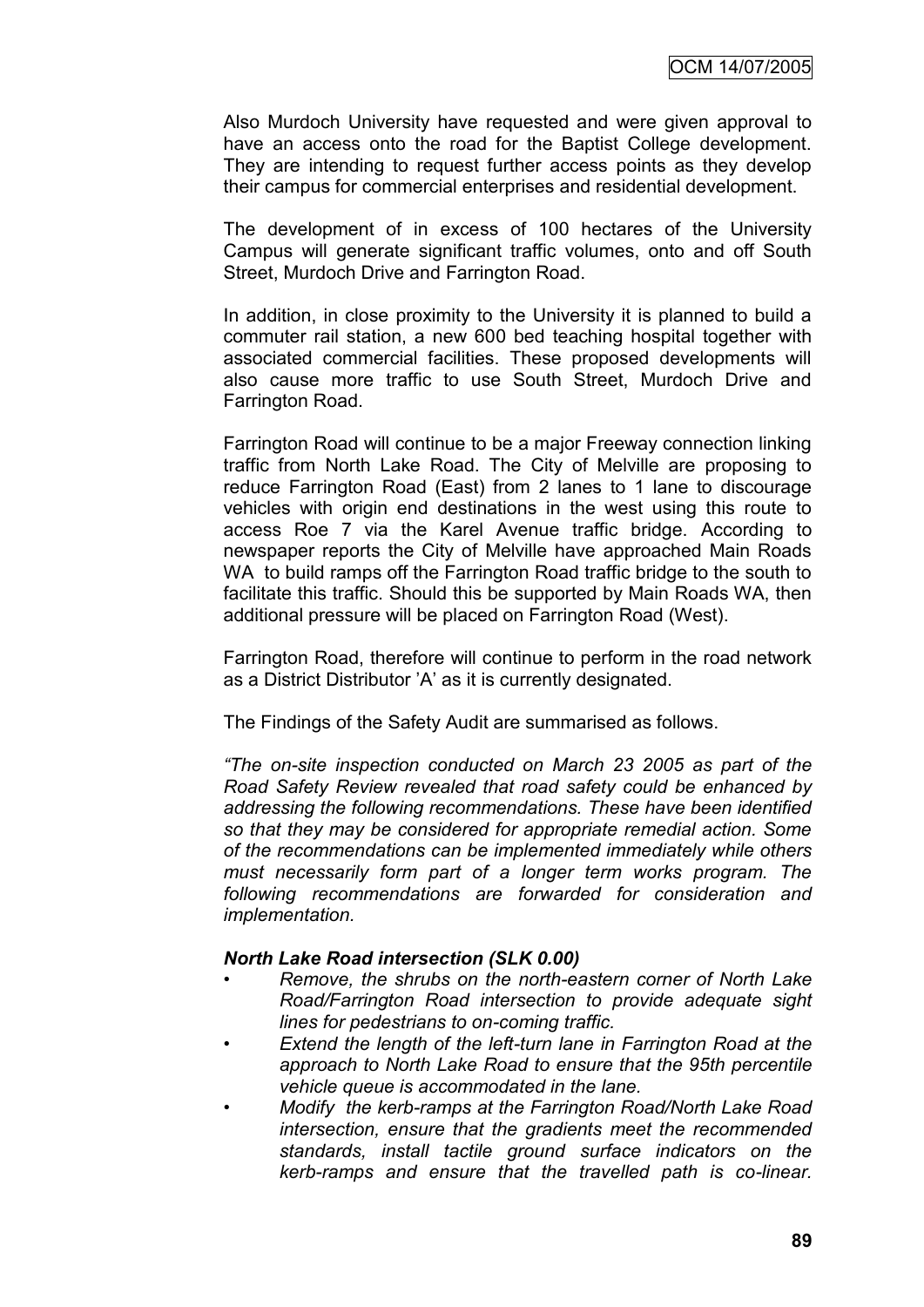*Provide "audible" signal for the "walk" phase for all the travel directions.*

#### *North Lake Road (SLK 0.00) to Progress Drive (SLK 0.35)*

- *Remove all non-frangible trees planted in the central median island of Farrington Road. Replace these trees with species whose trunk sizes do not exceed 100mm in diameter.*
- *• Replace the pipe-rail fence erected on the south side of Farrington Road, west of Progress Drive with a fence of "crash-worthy" construction. (IMPORTANT).*
- *• Prune back the branches of the trees and shrubs adjacent to the dual-use path so that they do not encroach onto the path.*
- *Repair or replace the lamp on the second pole west of Progress Drive. Provide lighting to AS 1158 standards for the dual-use path on the north side of Farrington Road.*
- *Progress Drive intersection (SLK 0.35) . Locate the signs install "Give Way" signs at the intersection of Progress Drive and Farrington Road to comply with the recommendations of AS 1742.3-1994.*
- *Replace the two pedestrian crossing locations with one with a co-linear travelled path (median "slots" and kerb-ramps*
- *Provide lighting to AS 115 8 standards for the dual-use path on the north side of Farrington Road.*

#### *Progress Drive (SLK 0.35) to Baptist College entry/exit (SLK 1.33)*

- *Review the need to upgrade the cross section of Farrington Road to permit vehicle overtaking opportunities.*
- *Install additional guide posts on both sides of the road to meet the requirements of AS 1742.2-1994.*
- *Install retro-reflective raised pavement markers (RRPMS) on the centre-line of the road.*
- *Repair or replace the lamp on the second pole east of Progress Drive.*
- *Install street lighting to that section of Farrington Road to meet the requirements of AS 1158.*
- *Ensure that the levels of illumination on the dual-use path also meet the requirements of AS 115 8.*
- *Repair the damaged section of dual-use path on the north side of Farrington Road, east of Progress Drive.*
- *Prune-back the branches of the trees and shrubs adjacent to the dual-use path on Farrington Street so that they do not encroach onto the path.*
- *Install side road junction (W2-4) signs on the eastern and western approaches to the entry/exit to the Baptist College.*
- *Repair the damaged section of road verge adjacent to the sealed shoulder on the north side of Farrington Road.*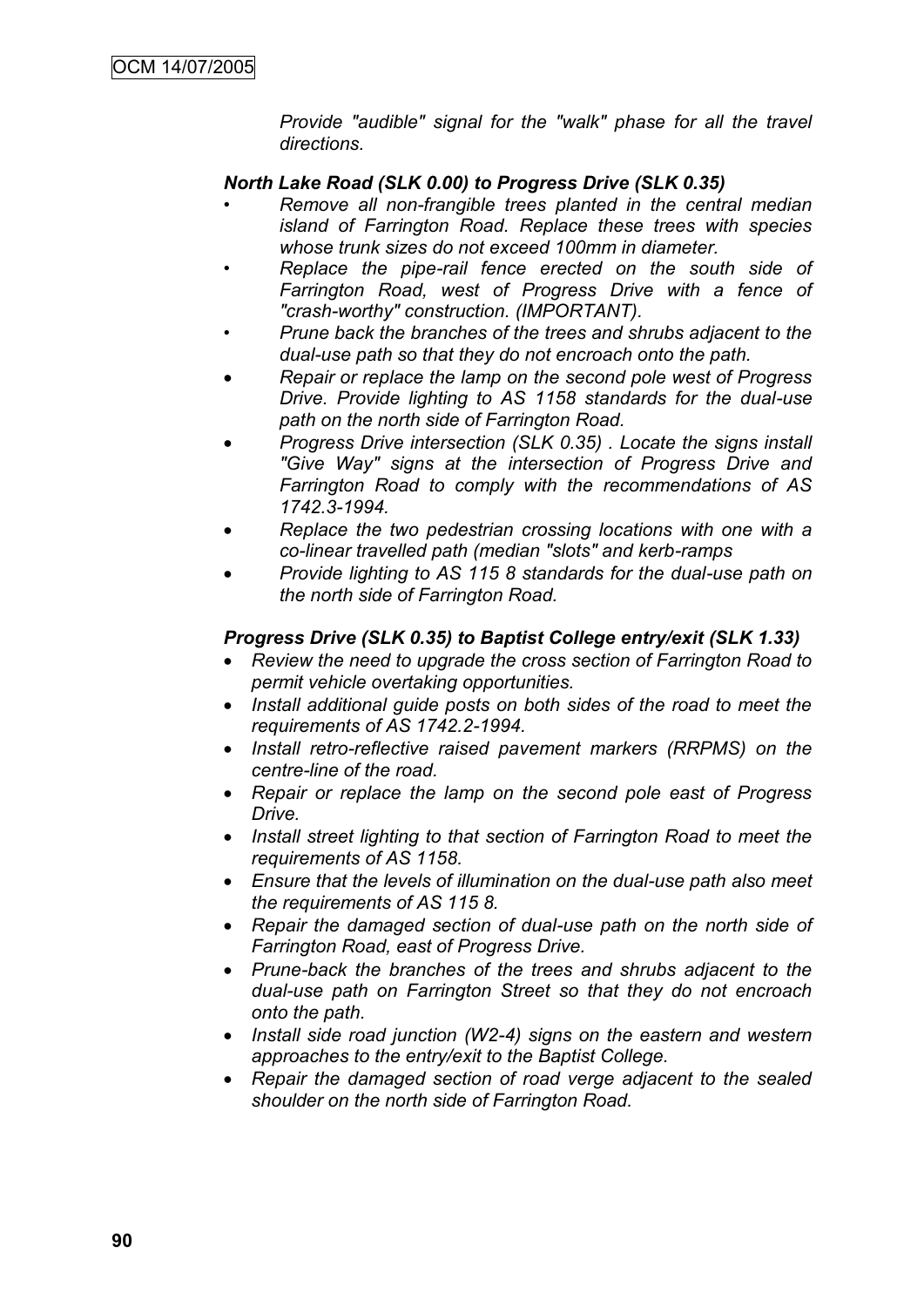## *Winthrop Baptist College entry/exit (SLK 1.33) intersection*

- *install ' street lighting to AS 1158 standard to illuminate the raised concrete traffic islands constructed*
- *at the Farrington Road/Baptist College entry/exit intersection (IMPORTANT).*
- *Re-mark the "Give Way" holding line at the exit from the Baptist College into Farrington Road.*

#### *Baptist College entry/exit (SLK 1.33) to Bibra Drive (SLK 2.25)*

- *Review the need to upgrade the cross section of Farrington Road to permit vehicle overtaking opportunities.*
- *Install additional guide posts on both sides of the road to meet the requirements of AS 1742.2-1994.*
- *Install retro-reflective raised pavement markers (RRPMs) on the centre-line of the road.*
- *Install street lighting to that section of Farrington Road to meet the requirements of AS 115 8. Ensure that the levels of illumination on the dual-use path also meet the requirements of AS 115 8.*
- *Remove the fallen tree branch from the DUP, prune-back the branches of the trees and shrubs adjacent to the dual-use path on the north side of Farrington Road so that they do not encroach onto the path."*

Most of the above recommendations can be implemented as part of the City"s road operations program.

All the recommendations are emphatically written except for the widening of the road cross-section, which refers to the need for review.

Two issues require further consideration prior to implementation, namely:-

- Street lighting should be installed to illuminate the Baptist College access point and the dual use path. However, this cannot be proceeded with without the approval of the EPA, as the Authority granted approval to the construction of Farrington Road in 1984 subject to no street lighting being installed, as it was deemed, following public submissions, that lighting could be detrimental to wildlife.
- Widening of Farrington Road to provide for safe overtaking would need to be reviewed following the opening of Roe 7 with the Karel Avenue traffic bridge and the completion of the Perth to Mandurah railway line. Following this a traffic forecast for 2021 needs to be undertaken and if the volumes of Farrington Road are projected to achieve 1,000 vehicles per hour per lane at peak times, then the road should be widened for improved safety according to the Safety Auditor. Currently the roadway is divided only by a continuous double white line. This does not prevent impatient drivers from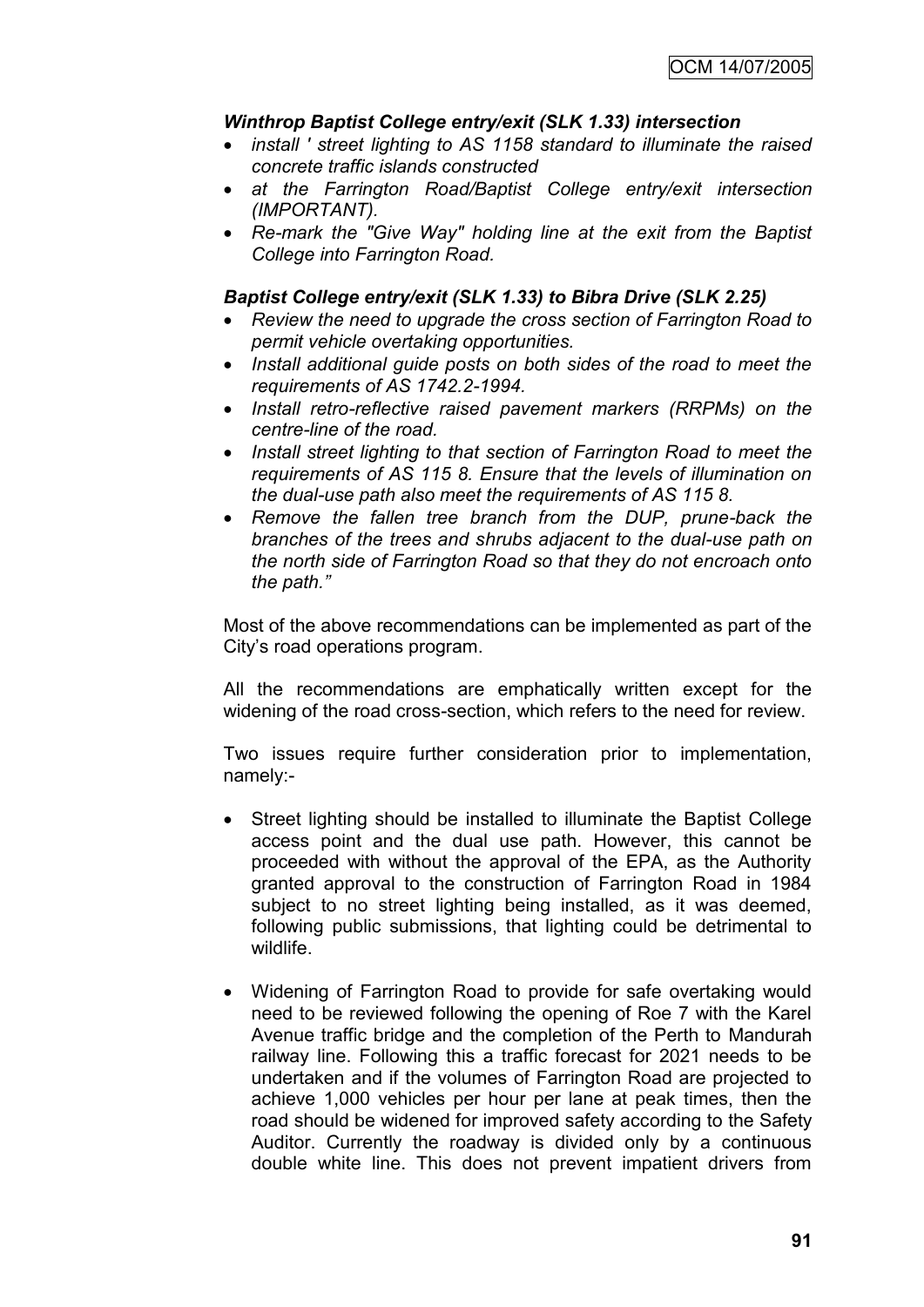overtaking. To avoid risk taking occurring, overtaking lanes in each direction should be installed. In addition, the decision to widen the road depends upon what is determined to be the acceptable level of service at which the traffic will flow. If Farrington Road was to be widened, then it would occur on the northern side, abutting the Murdoch University Campus. The existing road reserve is wide enough to accommodate a four lane road.

The Council needs to consider the recommendations contained in the Safety Audit Report and implement them accordingly.

#### **Strategic Plan/Policy Implications**

One of the objectives of the Corporate Strategic Plan is:

 *"To construct and maintain roads, which are the responsibility of the Council, in accordance with recognised standards, and convenient and safe for use by vehicles, cyclists and pedestrians."*

#### **Budget/Financial Implications**

There are currently no funds available to do the widening work and it is recommended the work be considered for funding in 3 years time. It is envisaged the widening will occur on the north side of the existing pavement. This is within the existing road reserve and will not involve clearing of any reserved bushland. It will mean the removal of nonendemic species planted over the last 20 years by the City and local residents. The work would need to be referred to the Department of Environment for assessment and approval.

The cost of the work will be dependent on the final design. The Safety Audit report recommends that passing lanes need to be considered and street lighting should be installed to improve safety. This could mean widening by say 4 metres and re-constructing the Progress Drive and Baptist College intersections or it could involve the construction of a second carriageway.

The cost to construct a second carriageway of 7.0 metres in width with a 5.0 metre median between carriageways with street lighting is estimated to cost \$2.2 million.

Alternatively, it is recommended that \$1.4 million be provided for widening of the road without a median, reconstruction of intersections to allow for safer pedestrian crossings and the installation of limited street lighting.

Most of the recommendations to improve the safety of Farrington Road can be attended to through the roads operations budget 2005/06.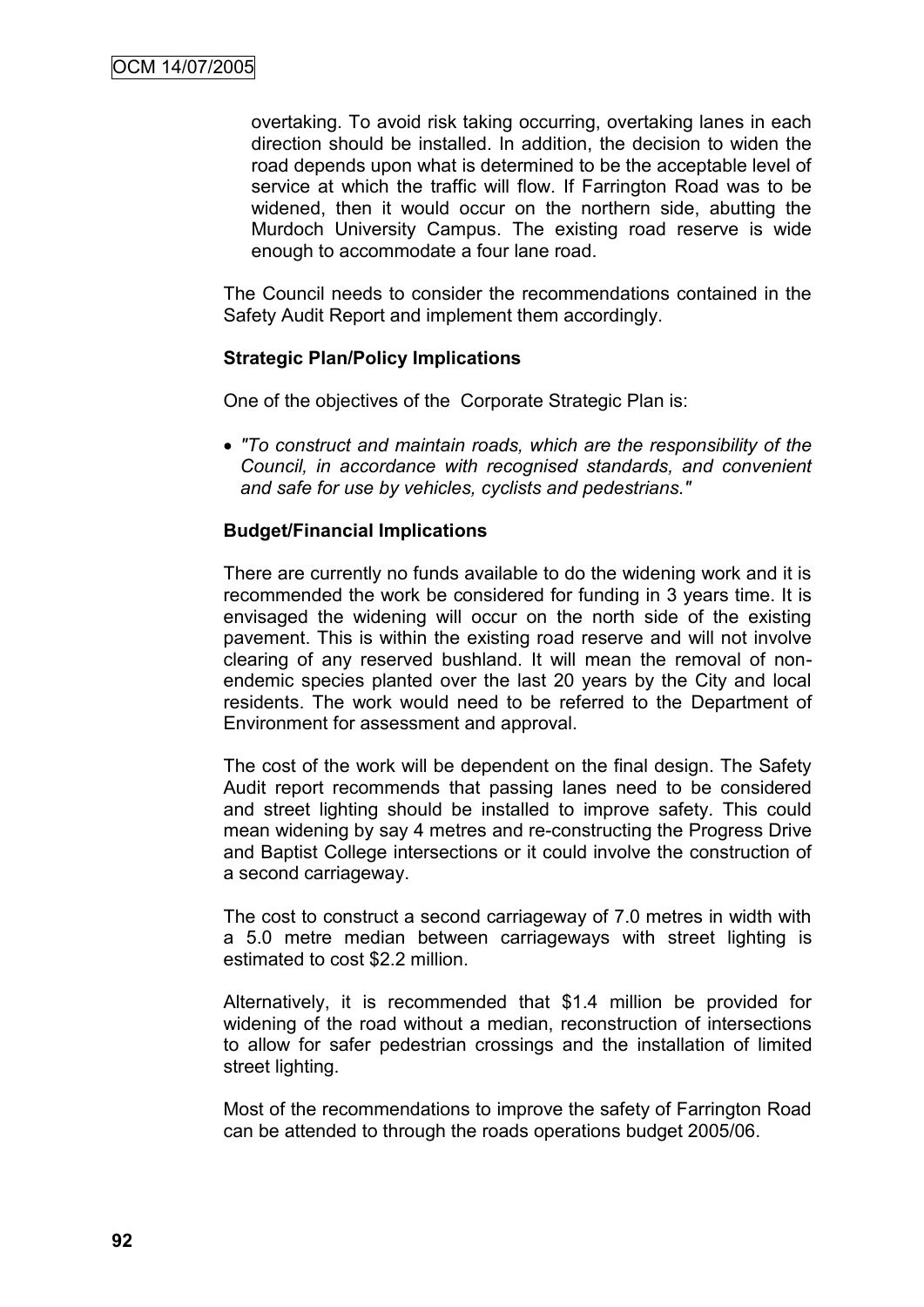# **Legal Implications**

A Safety Report has been produced and the recommendations should be implemented.

# **Community Consultation**

There has previously been extensive community consultation on the construction of the second carriageway. The results of a recent survey were around 50% in favour and 50% against or in the "don't know" category. The Safety Audit report has been discussed with a representative of the North Lake Residents" Association, Mr Joe Branco, and his comments are attached to the Agenda as part of the Auditor"s Report.

## **Attachment(s)**

- (1) Road Safety Review Report for Farrington Road Bibra Drive to North Lake Road prepared by Klyne Consultants dated April 2005.
- (2) Report on Farrington Road Road Safety Audit following consultation with community representatives.

## **Advice to Applicant(s)/Stakeholders**

Advise the North Lake Residents Association that this matter will be considered at the July 2005 Council Meeting.

#### **Implications of Section 3.18(3) Local Government Act, 1995**

Nil.

## **16.2 (OCM 14/07/2005) - TENDER NO. 10/2005 - RECYCLABLES COLLECTION SERVICE (6109) (SMH) (ATTACH)**

# **RECOMMENDATION**

That Council:

- (1) decline to accept any Tender for Tender No. 10/2005 Recyclables Collection Service;
- (2) undertake the collection of the recyclables in the yellow top bins with its own workforce; and
- (3) withdraw the sum of \$505,000 (excluding GST) from the Plant Replacement Reserve, for the purchase of two trucks and compactors.

# **TO BE CARRIED BY AN ABSOLUTE MAJORITY OF COUNCIL**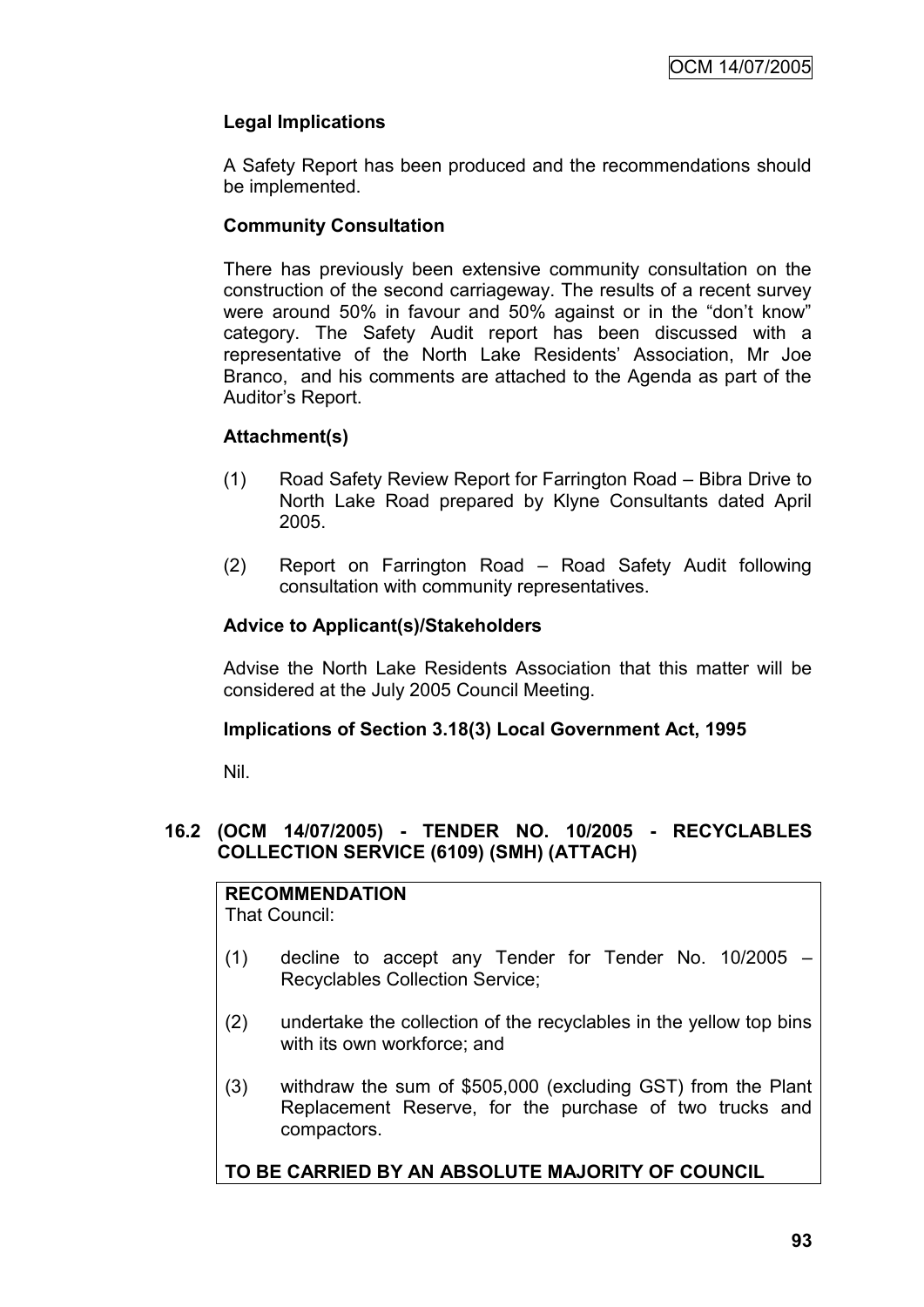# **COUNCIL DECISION**

## **Background**

In May 2001 the service of collecting recyclables from yellow top bins was introduced. Cleanaway won the tender to supply the service for a 4 year period and the contract commenced on the 28<sup>th</sup> May 2001. The contract expired on  $28<sup>th</sup>$  May 2005 and has been extended on a monthly basis ever since.

#### **Submission**

Tenders were called and closed on the  $10<sup>th</sup>$  May 2005 for the collection service to be provided for the next 4 years. Four tenders were received, details of which are attached to the Agenda.

#### **Report**

Tenders were received from:-

| • City of Cockburn  | \$446,000 | (ex. GST) |
|---------------------|-----------|-----------|
| • City of Melville  | \$515,840 | (ex. GST) |
| • Perth Waste       | \$560,976 | (ex. GST) |
| $\bullet$ Cleanaway | \$574,626 | (ex. GST) |

The tenders were assessed on the following Criteria

|                                    | Weighting |
|------------------------------------|-----------|
| Experience in collection of bins   | 20%       |
| Skills and experience of the staff | 5%        |
| Reliability of plant               | 5%        |
| Tendered price                     | 70%       |
|                                    | 100%      |

The tenders were assessed by B Greay and scored as follows in the qualitative and price assessment.

|                  | <b>Non-Cost</b><br><b>Criteria</b> | <b>Cost Criteria</b> | <b>Assessment</b><br><b>Score</b> |
|------------------|------------------------------------|----------------------|-----------------------------------|
| City of Cockburn | 23%                                | 70%                  | 93%                               |
| City of Melville | 26%                                | 62%                  | 88%                               |
| Perth Waste      | 21%                                | 56%                  | 77%                               |
| Cleanaway        | 30%                                | 54%                  | 84%                               |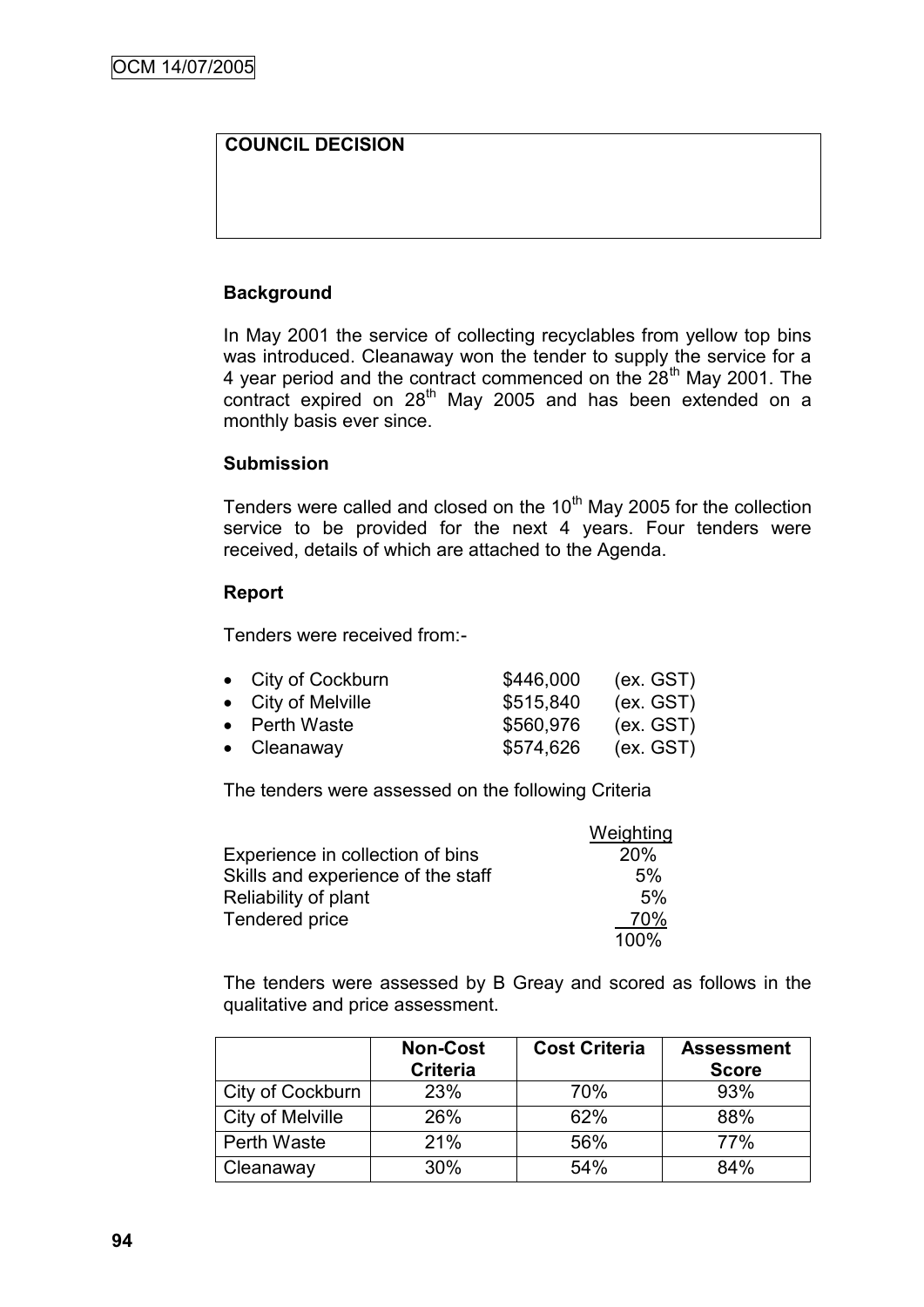OCM 14/07/2005

The current contract is with Cleanaway. The contract amount is \$397,000 to collect approximately 24,000 yellow top bins on a fortnightly basis and take the contents to Canning Vale or Maddington for sorting and sale. Their price for this tender is 45% higher than the current contract price. Cleanaway had indicated they were going to increase their price but the size of the increase was not anticipated. The price submitted by the Waste Services staff is \$128,000 lower or \$512,000 over the 4 year period.

When interviewing the Waste Services staff they have indicated that with an extension of the working hours of the staff currently employed on the collection of the green top mobile bins one truck will become available to do the yellow top recyclables bin collection. Their submission indicates they will require another truck. The recommendation if accepted provides for another truck to be purchased. The costs of the truck included in the tender price include the repayment of the purchase costs of the truck over a 5 year period.

The collection of the yellow top bins is exactly the same operation as the collection of the green top bins so there is no reason to doubt the current staff being able to successfully undertake the service. As the service is to be undertaken by Council staff a tender can be called at any time to see if private companies can do the service at a similar price to Council staff.

It is recommended that the Council staff be authorised to commence the service of collecting the recyclables from the yellow top bins supplied to all residential properties and transporting them to a sorting plant at Canning Vale or Maddington.

#### **Strategic Plan/Policy Implications**

One of the commitments in the Corporate Strategic Plan is:

"*To deliver services and to manage resources in a way that is cost effective without compromising quality."*

#### **Budget/Financial Implications**

The budget for the collection of recycling bins in 2004/05 was \$443,000.

The \$443,000 paid to Cleanaway included \$398,000 for collection and \$15,000 to operate a customer service call centre. The call centre was discontinued and taken over by the City. In addition, an amount of \$30,000 was paid to the City for the supervision of support staff.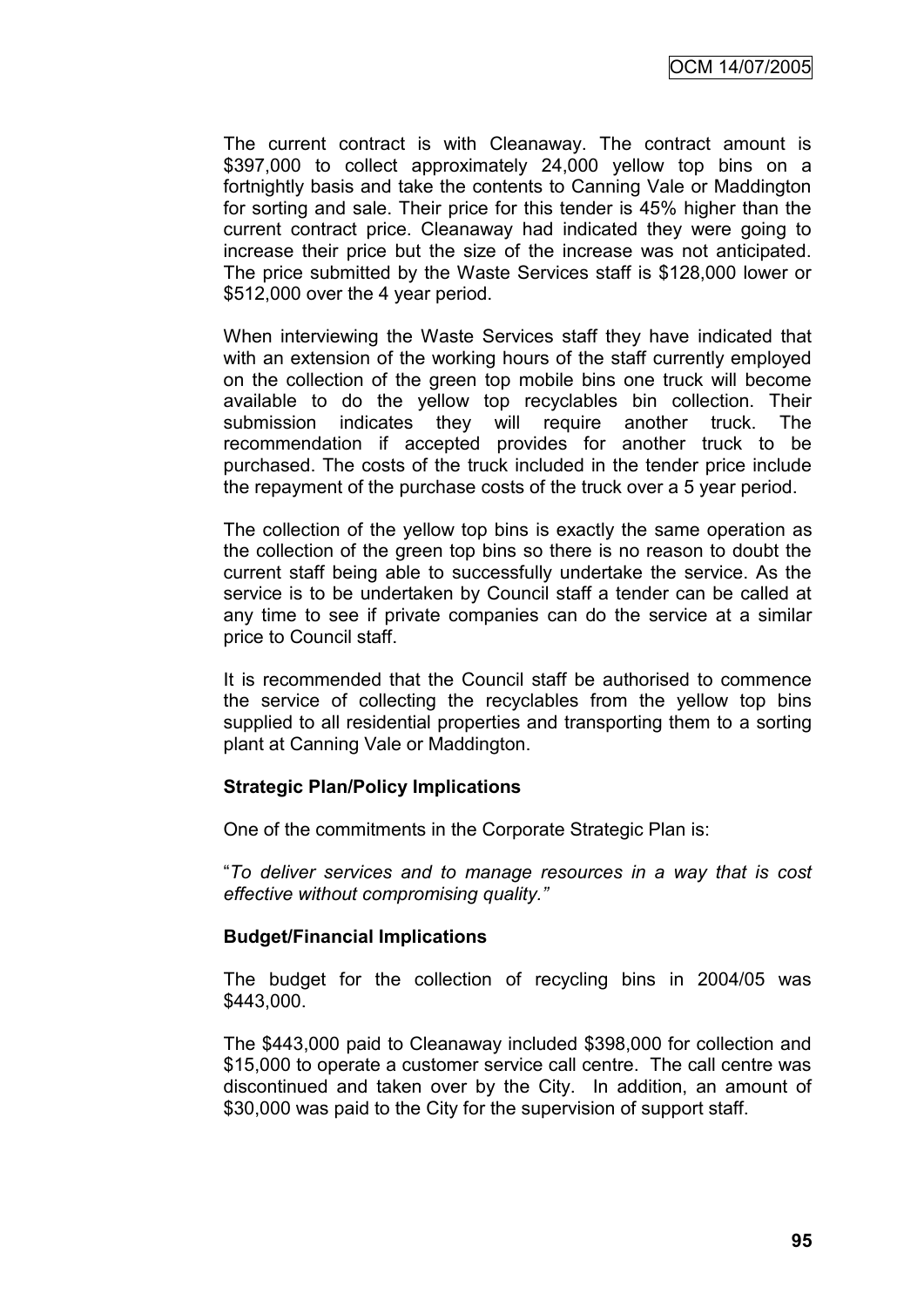For 2005/06 the Budget will need to be increased to cover the higher collection costs that have eventuated from the tender process, being \$446,000 excluding GST.

The City of Cockburn Tender included the cost to cover customer service and supervision of the recycling service.

Two tandem axle trucks are required to operate the service at an estimated cost of \$505,000 (excluding GST) following the trade-in of two older collection trucks (1999).

It is estimated that the rear loader truck will attract a trade-in of \$60,000 and the remaining single axle truck will be in the order of \$35,000. These vehicles are due for trading according to the Plant Replacement Programme.

The funds for the two trucks and compactors is available from the Plant Replacement Reserve.

The depreciation of the vehicles, together with their operating and outgoing costs is included in the tender submitted by the City for the collection of the recycling bins.

The City of Cockburn tender, submitted by Waste Services, was reviewed by the City"s Financial Services to identify the major cost components contained within the in-house tender and to substantiate the costing detail underpinning the tender. Costing estimates were found to be reasonable and can be substantiated with historical data from Council"s financial system. This check was undertaken independently of Waste Services.

#### **Legal Implications**

The tenders were called in accordance with Local Government Act Regulations (Functions and General).

#### **Community Consultation**

The tender was advertised in the West Australian on two occasions.

#### **Attachment(s)**

Schedule of Results of Tender.

#### **Advice to Proponent(s)/Applicant**

All tenderers have been advised that this matter is to be considered at the July 2005 Council Meeting.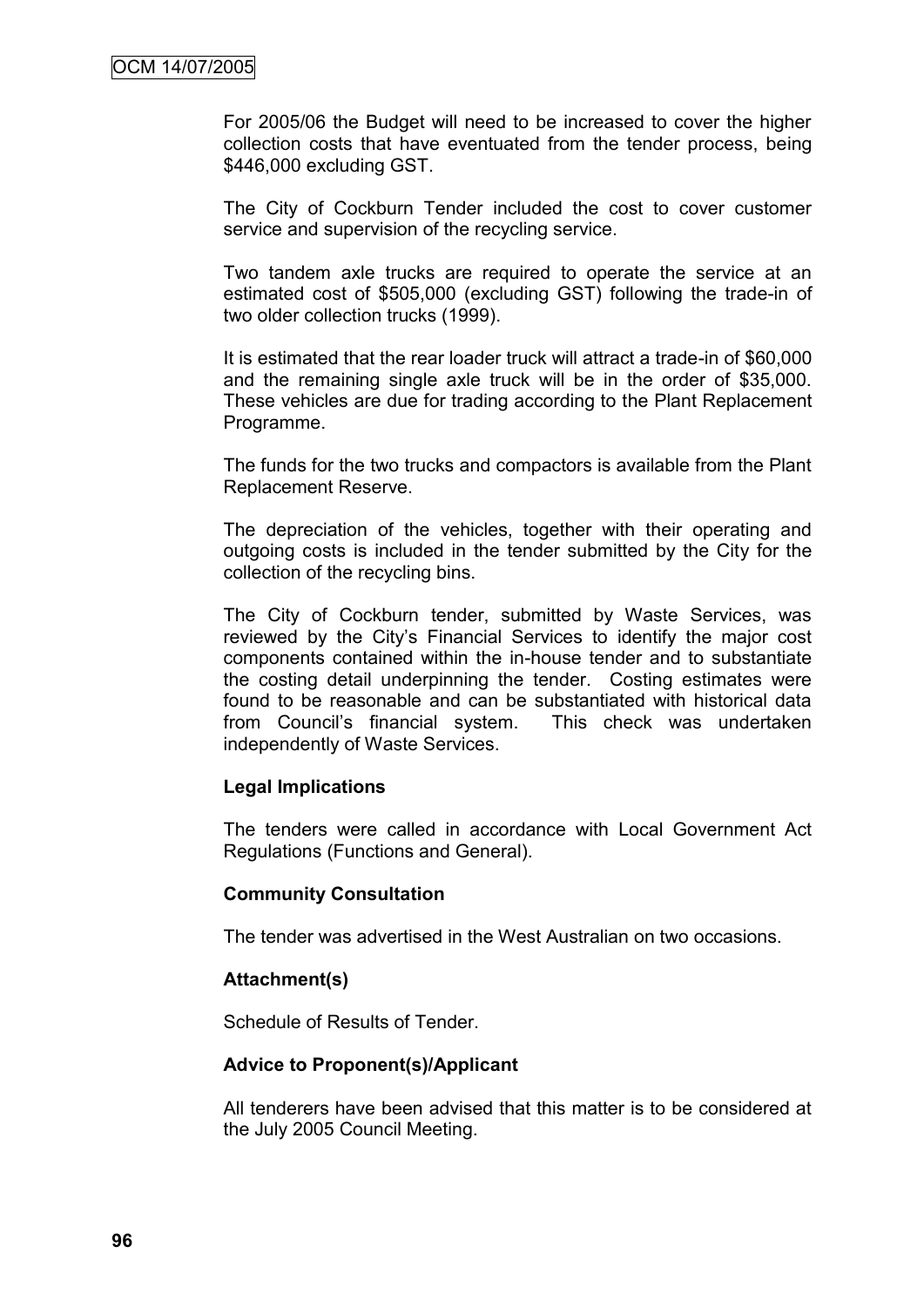## **Implications of Section 3.18(3) Local Government Act, 1995**

Public tenders were called for the service.

# **16.3 (OCM 14/07/2005) - HARTLEY STREET, COOLBELLUP - PROPOSED ROAD MODIFICATION (450278) (SMH) (ATTACH)**

# **RECOMMENDATION**

That Council:

- (1) receive the report;
- (2) not proceed with the proposed road modification; and
- (3) advise:
	- 1. Those who lodged written submissions of Council"s decision accordingly; and
	- 2. Mirvac Fini of the decision and confirm that no further road works are to be undertaken in Hartley Street, as part of the Coolbellup Redevelopment Program.

#### **COUNCIL DECISION**

# **Background**

As part of the Coolbellup Redevelopment Program being undertaken by Mirvac Fini on behalf of the Department of Housing and Works, it was proposed to reduce the southern (one-way west) carriageway to a single lane. This was to be done by increasing the width of the verge in selected locations.

This work was agreed to as part of the overall improvement program.

The day after the contractor for the project had marked out the work, Cr Oliver advised that she had received a number of complaints by owners in Hartley Street and requested that the work be stopped.

The Director Engineering and Works advised that as the work had commenced, stopping the work could expose the City to a damages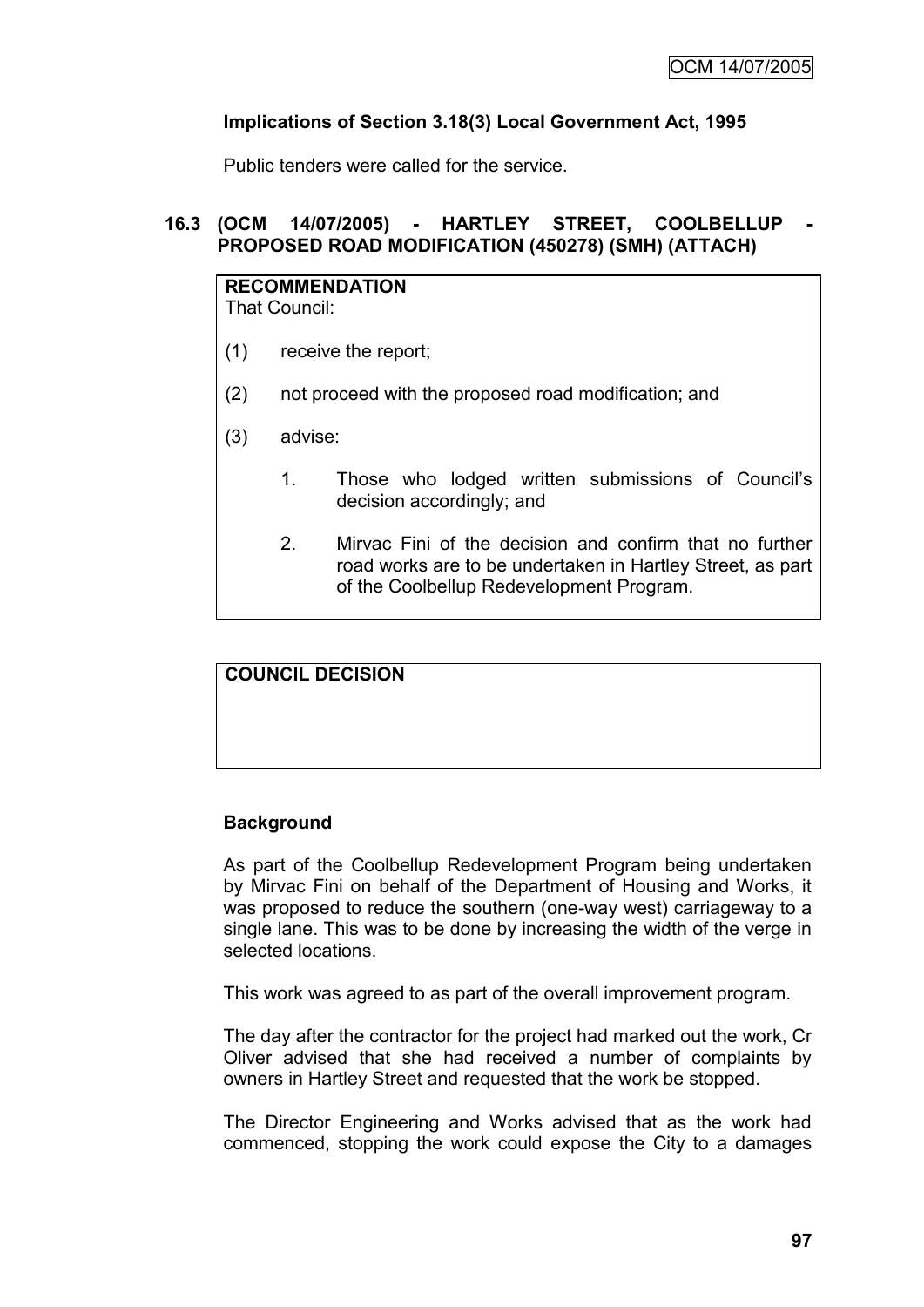claim. Despite this the Director pursued the matter with the contractor and the contractor was prepared to defer the works until further notice.

As a result of this, an alternative plan was prepared which proposed that Hartley Street (north) be cul-de-saced at Lockett Street to become a two-way service road and that Hartley Street (south) between Batten Street and Lockett Street be made a two-way road to provide a direct connection between Lockett Street and Hargreaves Road.

A plan was prepared and letters sent to 59 affected property owners.

Following the distribution of the letter and the plan, a telephone complaint was received from Mr Lane, a resident of Hartley Street (south), who was vehemently opposed to the proposal. Mr Lane advised that the plan was totally unacceptable, that it would depreciate property values and if necessary he would seek legal advice. In addition, Mr Lane would door knock other residents in the street to oppose the plan.

#### **Submission**

The proposal to rationalise the one-way road system in Hartley Street, prepared by the Engineering and Works Division.

#### **Report**

The plan was prepared in order to rationalise what could be termed an uncommon traffic arrangement for a road that carries only around 600 vehicles per day (vpd).

The reason for the situation is because a wide median strip divides Hartley Street into a northern and southern carriageway because of the need to provide a corridor for a high voltage overhead transmission line.

The divided carriageways are wide enough for two lanes of traffic but provide for one-way traffic in opposite directions on either side of the median.

From a traffic circulation point of view the proposal is preferred. It provides better traffic management, it rationalises the use of intersections and it avoids the need for residents in Hartley Street to have to circulate around the median to go to and from their respective properties. The proposed solution is very simple and would improve convenience to residents and road users. It would most likely improve safety as the road system would reflect a typical residential road pattern and avoid the chance of "wrong-way" traffic.

Despite this, however, the majority of residents who responded to the public opinion survey opposed the proposal.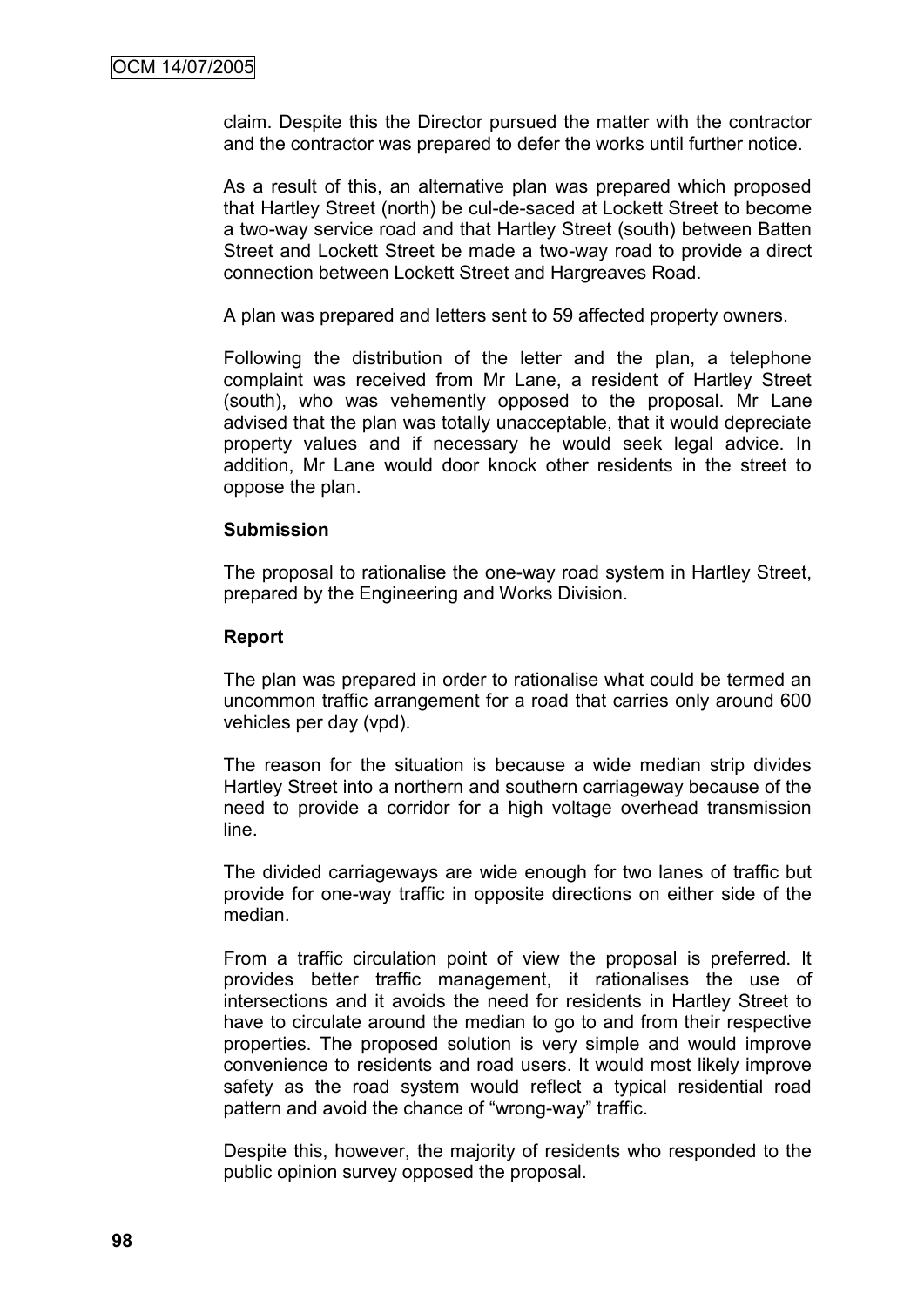Given the minor nature of the proposal and the fact that most residents are opposed to it, no changes to Hartley Street are recommended, and the current situation should be retained.

# **Strategic Plan/Policy Implications**

The Corporate Strategic Plan Key Result Areas which apply to this item are:-

- 2. Planning Your City
	- *"To ensure that the planning of the City is based on an approach which has the potential to achieve high levels of convenience for its citizens."*
- 5. Maintaining Your Community Facilities
	- *"To construct and maintain roads, which are the responsibility of the Council, in accordance with recognised standards, and convenient and safe for use by vehicles, cyclists and pedestrians."*

## **Budget/Financial Implications**

The cost of the proposed works to implement the proposal was estimated to be \$25,000. This amount will now be re-allocated to Traffic Calming in the 2005/06 Budget.

# **Legal Implications**

Nil.

# **Community Consultation**

There were 59 letters sent to residents in Hartley Street, with plans and a reply paid envelope attached. The letters were posted on 26 May 2005, with replies due by 21 June 2005.

At the close of the submission period, there were 37 (62%) responses:-

| <b>Responses</b>   | <b>Number</b> | %    |     |
|--------------------|---------------|------|-----|
| Support            |               | 21%  |     |
| Do not support     | 12            | 33%  |     |
| Do not do anything | 17            | 46%  | 79% |
| Total              | 37            | 100% |     |

It is clear that 79% of all respondents, the majority of whom are located on the southern side of Hartley Street, are not in favour of the proposal, or do not want any change to the existing situation.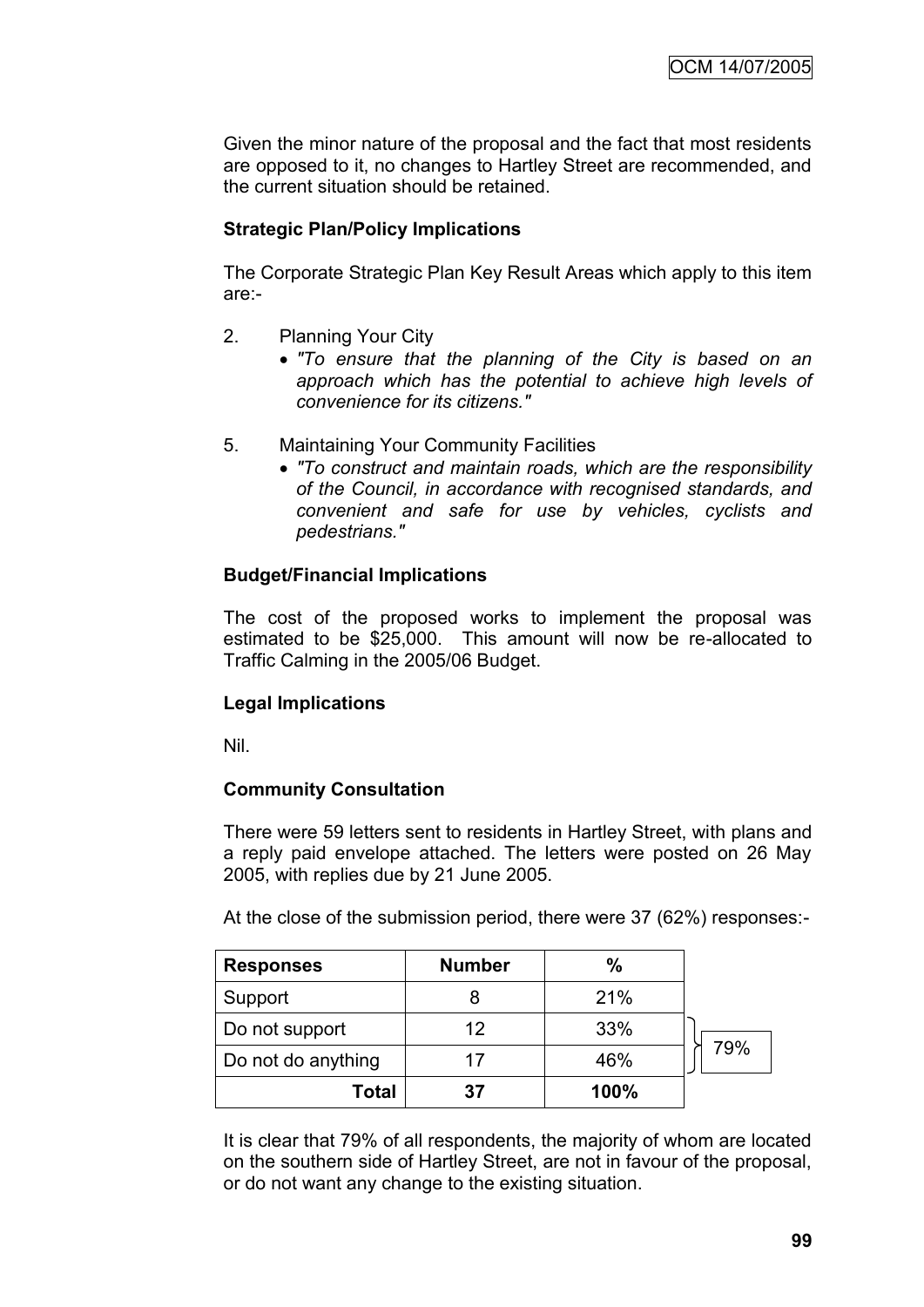In addition to this, Mr and Mrs Lane sent copies of their objection to the Mayor, Deputy Mayor and elected members and arranged to meet with the Director Engineering and Works and Cr. Limbert on 20 June 2005, to have the opportunity to discuss their concerns, and to reaffirm their strong objection to the plan.

# **Attachment(s)**

- (1) Schedule of Submissions.
- (2) Plan of proposed Hartley Street modification.

## **Advice to Proponent(s)/Applicant**

All the submissioners on the proposal have been advised that this matter is to be considered at the July 2005 Council Meeting.

## **Implications of Section 3.18(3) Local Government Act, 1995**

Nil.

## **17. COMMUNITY SERVICES DIVISION ISSUES**

## **17.1 (OCM 14/07/2005) - MANNING PARK CARETAKER'S COTTAGE (2207525) (RA)**

# **RECOMMENDATION**

That Council:

- (1) enter a rental agreement with the South Metropolitan Personnel for the use of the Manning Park house for a period of 2 years with the following terms and conditions:
	- 1. For peppercorn rental conditional on:
		- (a) the renter being responsible for all maintenance and outgoings associated with the property:
		- (b) open and close the gates and toilet in the park as required by the City;
		- (c) have a caretaker on site; and
		- (d) carry out at least 20 hours of works per week in the park as required by the City; and
- (2) at the conclusion of the 2 year period the matter is to be reviewed.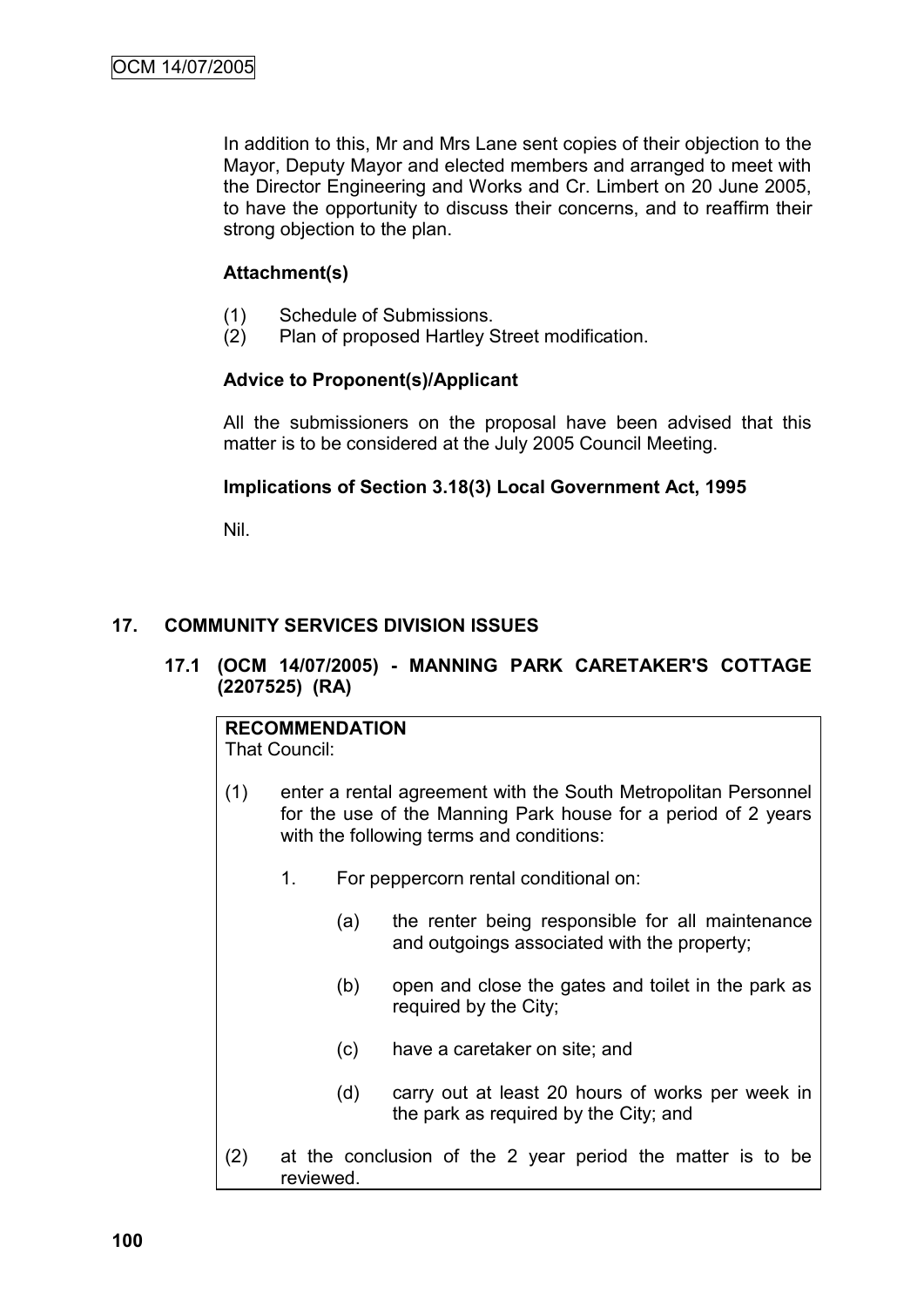# **COUNCIL DECISION**

# **Background**

There is a long established 3-bedroom 1-bathroom house on Manning Park which over the years has been rented out to City of Cockburn employees. The rent has recently been set at \$175 per week with this amount discounted by \$60 per week should the tenant take on the responsibilities of locking and opening the gates and toilets to the park each evening and morning respectively. The house has been vacant since the  $24<sup>th</sup>$  October 2004.

An expression of interest to rent the house was recently conveyed to City of Cockburn staff. No City of Cockburn employees expressed an interest.

The house is currently unoccupied and a local person is paid \$112 per week to lock and open the gates and toilets.

#### **Submission**

A letter has been received from South Metropolitan Personnel seeking to use the house.

#### **Report**

S.M.P. is a not for profit incorporated association that assists young people with disabilities and their families. The intent of S.M.P. is to use the house to:

- assist the client group to develop life skills i.e. cooking, house cleaning and general domestic skills;
- provide longer hours of support the house would be a centre that creates the opportunity for much needed respite for the clients and their carers.

The S.M.P. advise that they currently have 45 clients from the City of Cockburn area and this number will increase as of 1 July 2005 with additional government funding being provided.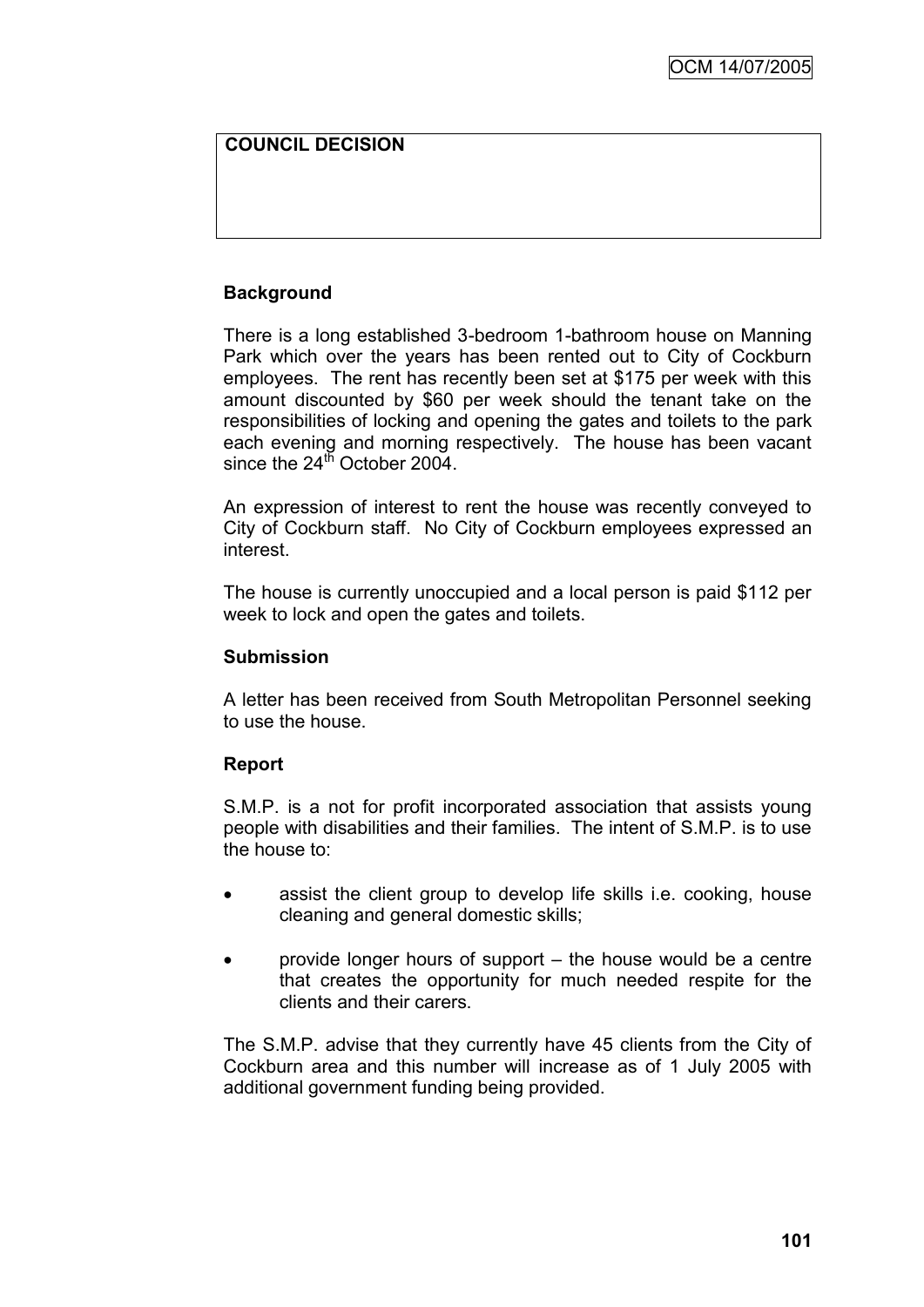The offer by S.M.P. is as follows:

- Provide a fulltime caretaker on site who will open and close the gates and toilets at times agreed with the City.
- Maintain the building and its surrounds and pay for this and all service costs.
- Provide no less than 20 hours of labour per week to go toward cleanup of identified areas within the park.

The S.M.P. have requested that Council, in return for the tasks performed above and due to the benevolent nature of their activities, provide the facility at a peppercorn rental.

S.M.P. is a reputable organisation with a demonstrated commitment and capacity to meet the support needs of its client group. Whilst the proposal put by S.M.P. to have the property at a peppercorn rental will be a loss of income the commitment by them to pay all maintenance and utilities costs and carry out at least 20 hours of work on the park will more than compensate for the loss of income. The City is currently paying a local resident \$112 a week to open and close the gates and toilets.

The property is within land leased from the Western Australian Planning Commission. The lease has provision for the City of Cockburn to enter into sub-lease arrangements.

#### **Strategic Plan/Policy Implications**

To facilitate and provide an optimum range of community services.

#### **Budget/Financial Implications**

Over the past several years the amounts spent on maintenance of the house are as follows:

| 2002/03        | \$2,527.27 |
|----------------|------------|
| 2003/04        | \$2,158.72 |
| 2004/05 Y.T.D. | \$3,284.73 |

Under the proposed arrangements the maintenance costs would be borne by S.M.P.

#### **Legal Implications**

Regulation 30(2)(b)(i) of the Local Government (Functions and General) Regulations 1996 allows an exception from the provisions of sec. 3.58 of the Local Government Act for the disposal of land when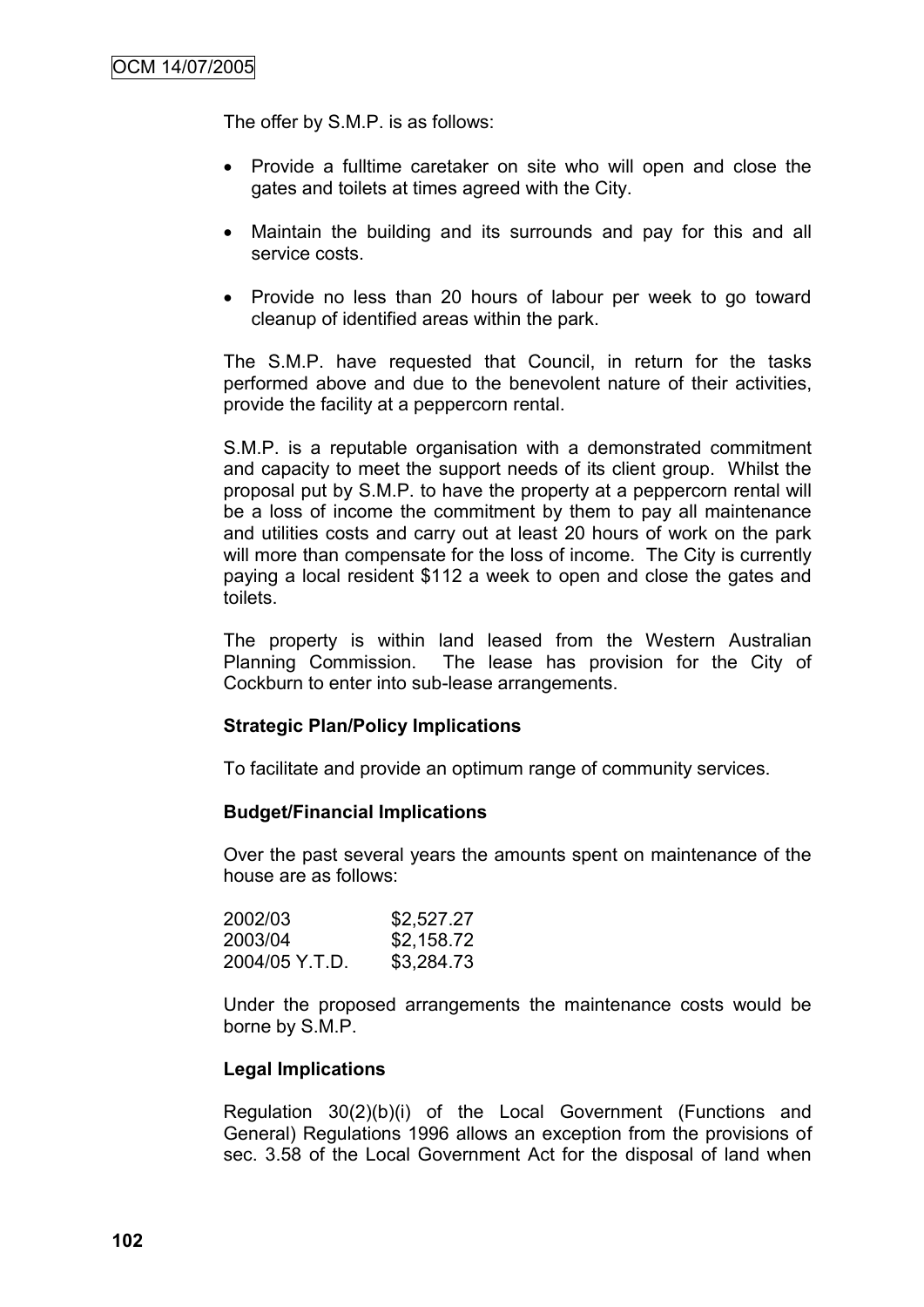the disposal (including a lease) is to a body whether incorporated or not

"(i) the objects of which are of a charitable, benevolent, religious, cultural, educational, recreational, sporting or other like nature."

The S.M.P. clearly meets this criteria.

# **Community Consultation**

N/A

# **Attachment(s)**

N/A

# **Advice to Applicant(s)/Stakeholders**

S.M.P. have been advised that this matter will be considered at the Ordinary Meeting of Council to be held on Thursday 14 July 2005 at 7pm.

# **Implications of Section 3.18(3) Local Government Act, 1995**

Nil.

# **17.2 (OCM 14/07/2005) - RECREATION RESERVE - PORTION LOT 393 BAKER COURT, NORTH LAKE (1100097) (RA) (ATTACH)**

# **RECOMMENDATION**

That Council:

- (1) not accept the tender from the Cockburn Ice Arena Pty Ltd seeking to lease a portion of lot 393 Baker Court North Lake;
- (2) offer to lease the tendered portion of lot 393 Baker Court to Cockburn Ice Arena Pty Ltd for a period of 21 years under the following terms and conditions:
	- 1. The lease fee to be \$10,000 pa (excluding G.S.T.) plus C.P.I. until such time as the gross turnover of the facility operations reaches \$1,300,000 plus C.P.I. then the lease fee shall be 5% for the amount above \$1,300,000 plus \$10,000. In addition, a fee equivalent to the annual rates payable based on the Gross Rental Value of the property, is applicable;
	- 2. All costs associated with or incidental to the construction of the facility will be borne by the proponent;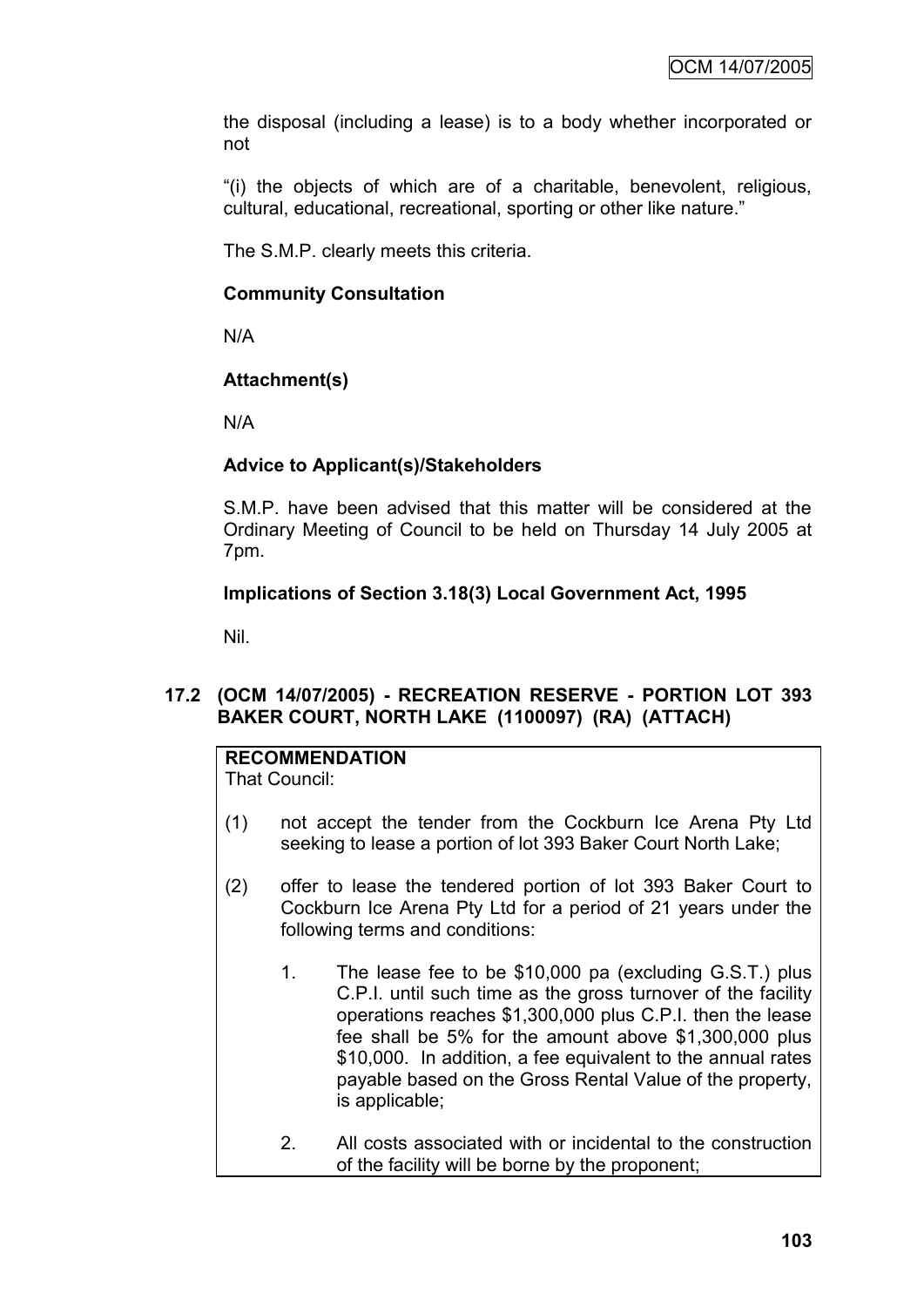- 3. The proponent at his cost must meet all necessary statutory approvals and requirements;
- 4. The lessee have financial and legal responsibility for all matters associated with the operation of the facility and the land comprising the leased area;
- 5. Should the lessee at any time during the lease period seek to sell the lease or sub lease the property it will require the approval of Council to this transfer of interest and the Council reserves the right to renegotiate the terms and conditions of the lease at this time;
- 6. At the expiration of the lease the lessee has an ability to sell removable fixtures and fittings funded by the lessee on the site to another party who has entered a lease with the City or if required by the City remove assets from the site as prescribed by the City; and
- 7. All terms and conditions are to be established to the satisfaction of the Chief Executive Officer; and
- (3) subject to the acceptance by the Cockburn Ice Arena to the terms and conditions established by Council seek approval from the Department of Planning and Infrastructure for the City of Cockburn to enter a lease agreement with the proponent.

# **COUNCIL DECISION**

# **Background**

Council, at its meeting of the 16<sup>th</sup> September, 2003, resolved to accept the Management Order with the power to lease for lots 122 and 393 Baker Court, North Lake. This land is currently owned by the Western Australian Planning Commission and leased by the City of Cockburn at a peppercorn rent. The W.A.P.C. have sought to relinquish this land to the City.

In accordance with the head lease which still stands the Council at its meeting of the 16<sup>th</sup> March, 2004, resolved to call tenders for the sub lease of a portion of Lot 393 Baker Court. The area of land in question is shown on the attached plan.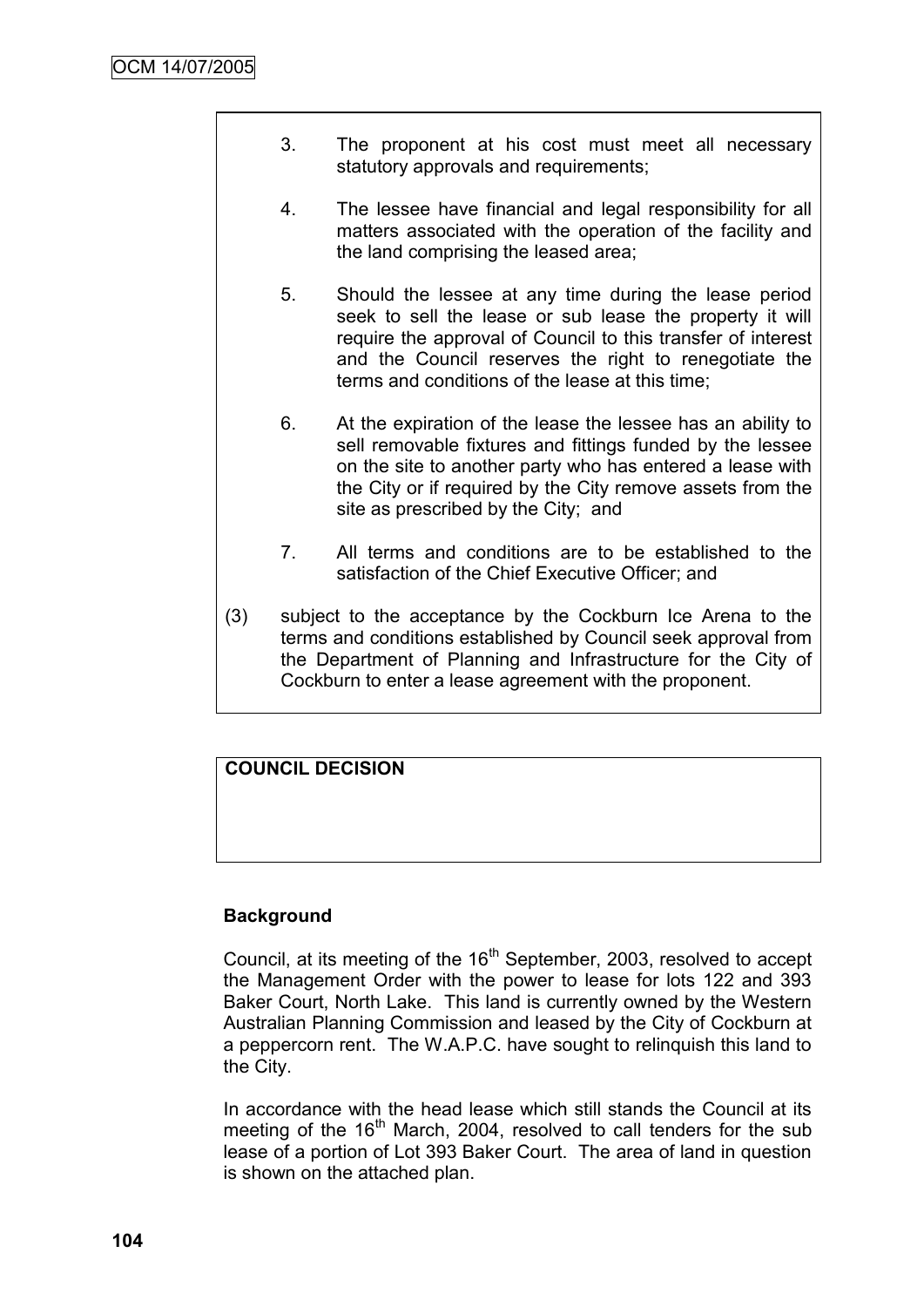Council at its meeting of the  $15<sup>th</sup>$  February 2005 resolved as follows:-

- *"(1) defer Consideration of Tender RFT 03/2004 from the Cockburn Ice Arena Pty Ltd for the lease of portion of Lot 393 Baker Court, North Lake to the March 2005 Ordinary Meeting of Council.*
- *(2) direct the CEO to:*
	- *1. as an option, investigate the potential to co-locate the facilities proposed in Tender R.F.T. 03/2004, from Cockburn Ice Arena Pty Ltd, on the unused portion of the land occupied by the adjacent Lakeside Recreation Centre; and*
	- *2. discuss the proposal mentioned in (2)1 above with representatives of Cockburn Ice Arena and Lakeside Recreation Centre, and report the outcomes to the March 2005 Ordinary meeting of Council."*

#### **Submission**

In response to the request for tender for a portion of Lot 393 Baker Court, North Lake, one tender was received from the Cockburn Ice Arena Pty Ltd.

#### **Report**

In accordance with Council's decision of the  $15<sup>th</sup>$  February 2005 a detailed investigation was made into the viability of co-locating the proposed Cockburn Ice Arena onto a portion of the site leased to the Lakeside Baptist Church. It became evident that the co-location was not viable and not supported by either party.

The request for tender was advertised in the West Australian on Saturday  $31<sup>st</sup>$  July, 2004 and closed on the  $2<sup>nd</sup>$  September, 2004. One tender was received from the Cockburn Ice Arena Pty Ltd.

In order to comply with the original tender specifications, written clarification was sought and obtained from Cockburn Ice Arena Pty Ltd that the tender, as previously submitted by it, was still applicable.

The tender satisfactorily met the set tender compliance criteria.

The qualitative criteria and weighting for the assessment was agreed by Council at its meeting of March 2004 and is as follows:

- Recreation and leisure value of the proposal to the region.40%
- Financial capacity in undertaking the development 30%
- Capacity in operating the facility 30%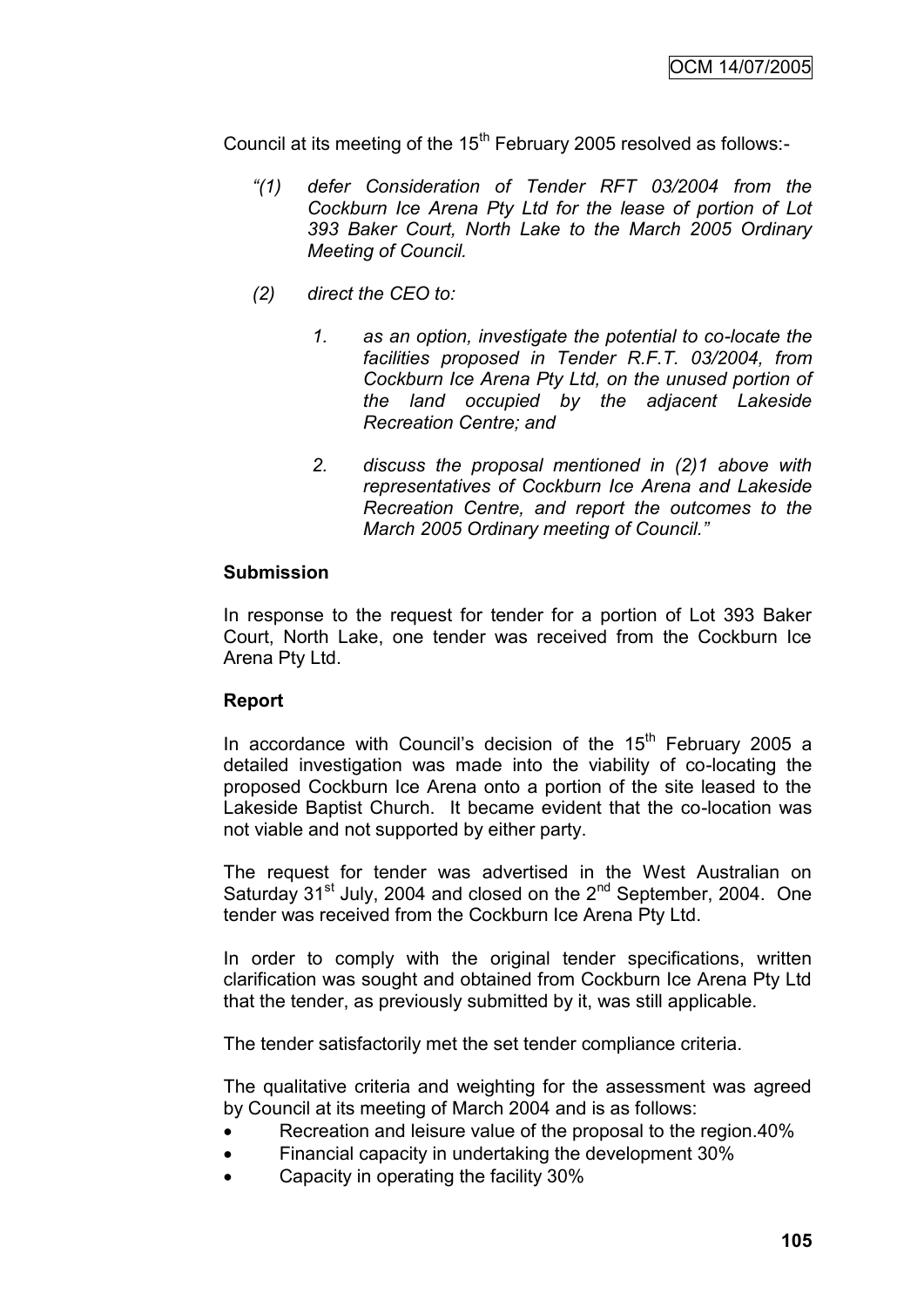The results of the assessment were:

|                                   | Non cost<br>criteria | Cost criteria | Average<br>Assessment<br>score |
|-----------------------------------|----------------------|---------------|--------------------------------|
| Cockburn<br>lce.<br>Arena Pty Ltd | 51.2                 | 18.5%         | 70 7                           |

The Manager Finance and the Manager Community Services carried out the assessment.

#### **Discussion**

The proponent has been operating the Cockburn Ice Arena for 9 years from premises in Cocos Drive, Bibra Lake. It is evident that sports ice skaters based at this facility have been highly successful at State and National competitions.

Following is an overview of the proposed facility provided by the proponent.

#### *"Preliminary floor plan and site layout.*

*The proposal features a double Olympic size ice surface each of 60m x 30m in two separate halls. The building construction is from whit cool room panel with a white roof. There are ancillary areas including café, off ice training room, various change rooms, offices for the use of sporting associations, a skate shop, reception and engine room areas and on site car park which will initially hold 130 vehicles. Please refer to the drawing supplied.*

*The concept calls for the curt and recess of the development into the hillside with the whole development facing Bibra Drive. The utilisation ratio of the site is very good allowing for the venue to be clear of pylon and power lines on the northern side of the site and set back as far as possible from the Roe Highway on the south side yet not precluding further development on the south side in the future.*

*The development fully utilises the east west aspects of the site with the building being at the rear (as viewed from Bibra Drive) with car parking in front. The car park will be about 2 metres below the building datum level. So the building will be the main feature of the site as viewed from Bibra Drive. The development will not be significantly visible from Farrington Road. Further parking areas are available to be developed on the south side of the site as requested.*

*Extensive re-vegetation with native (to the local area) species of trees and shrubs will complete the aesthetic appearance of the development. The planning of the development allows for all human traffic areas to*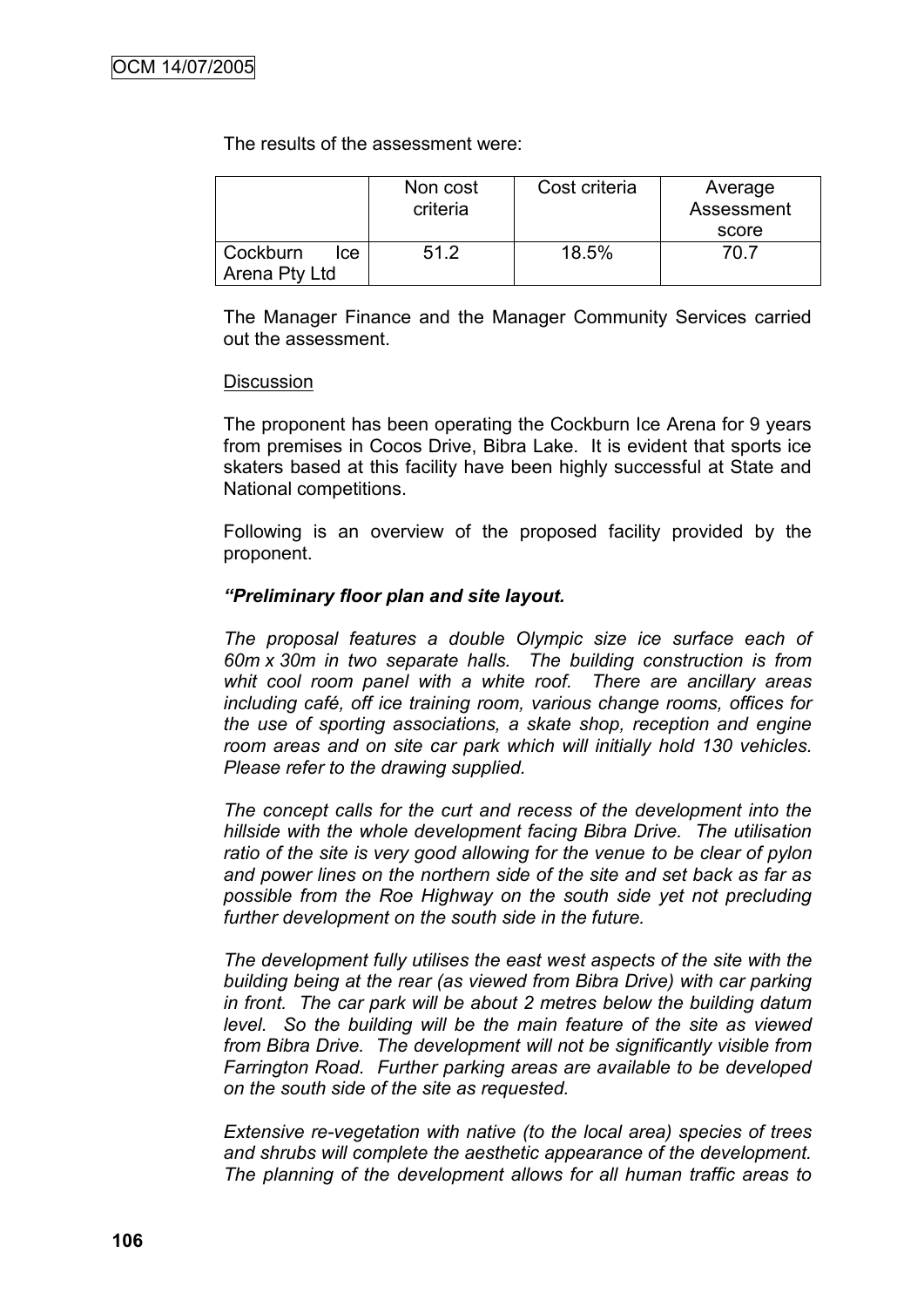*be clear of re-vegetated areas, thus ensuring the probability of the fastest possible and successful landscaping plan.*

*Finally, having its own entrance off the short access road leading from Bibra Drive and the possibility of a separate exit onto Bibra Drive ensures easy access and egress from the site with minimal impact on traffic on Bibra Drive. No backups of traffic on Bibra Drive will occur. The whole site will be fenced and a live on site caretaker installed (as is now the case in Barrington Street) to provide security and ensure the early opening required by elite athletes commencing training as early as 5am.*

*There are no noise issues from the equipment in use of the style of operation of the venue as is evidenced by the current operations at Barrington Street.*

#### *Value and building program.*

*The value of the development is anticipated to be in the region of \$2.5m including fit out. Stage one (surface one) would be ready for opening approximately 12 months from when construction commences. Stage two involves the closing of Cockburn Ice Arena in Barrington Street and transfer of the refrigeration equipment to the new premises for the second ice surface. The timing on this has to remain flexible as the operator wishes to ensure that the public opening response to the new venue is maximised in the first 3 to 6 months of operation. This extra revenue is required to offset some of the removal costs.*

*To avoid closing down our elite sports program in the transition, both the new and old rinks will need to be open simultaneously for a short time – not a desirable situation. To open both new surfaces together would result in either displacement of the elite athletes for a period of 6 months allowing for the recovery of the equipment at Barrington Street or forgoing the benefit of the opening surge to finances (in order to allow the public unrestricted access when first open – which would disrupt the elite figure skating program) worth up to \$200K in the first 6 months – money need to pay for the removal.*

#### *Operating concept.*

*The venue will open nominally from 6am to 10pm 7 days per week. And support a mix of public and private access sessions. However, it is necessary to be totally closed during the day on some days for maintenance and to allow staff to attend to various business matters. We also close over Christmas and Easter.*

*Currently we close on Wednesdays until 4pm. On some nights – Sundays, Mondays and possible other weekday night operations will cease before 10pm. (Sundays in summer finish at 6pm).*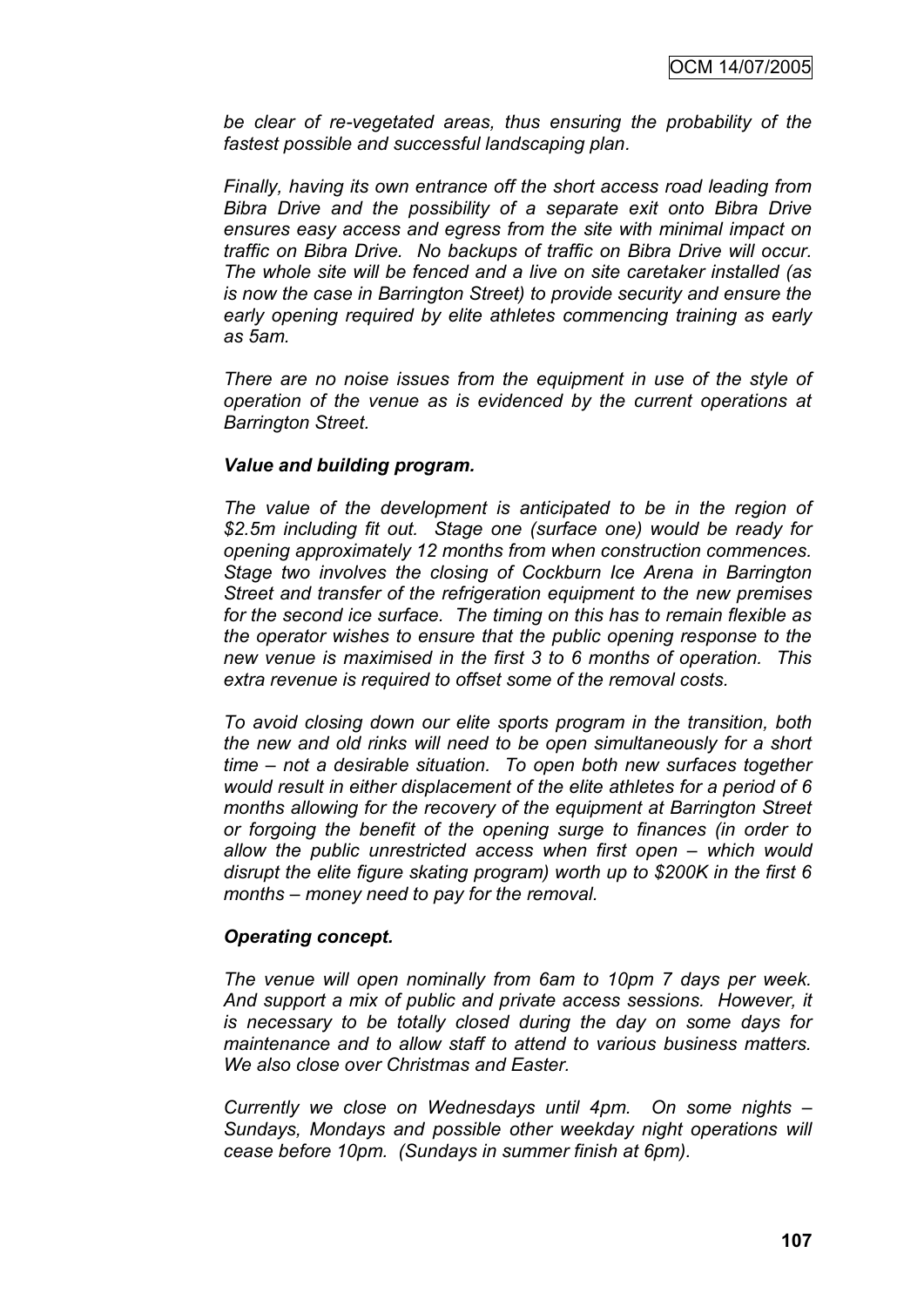*Surface #1 will support all activities – public skating, ice hockey, aussieskate development and other activities as ice shows.*

*Surface #2 is for serious figure skaters only. By splitting this way R2 can be maintained at a thinner ice level with warmer ice, which is required for figure skating, whilst deeper hard ice, which is essential for ice hockey and public skating, can be maintained on R1.*

*This split will provide increased access for hockey skaters on R1 by removing figure skaters to R2. It also simplifies cleaning, maintenance and oversight of operations from a duty of care perspective. It is also cheaper to provide R2 if no hockey nets or rubber matting is required and means that only one set of change rooms is required.*

*The venue will be constructed with two main halls allowing for independent programming to take place. Rooms for various ice sports will be provided down the centreline of the two surfaces allowing the various sports to each have a room on site exclusively for their own use. This will be provided free of charge if it is kept clean and tidy by the administrators of the sporting bodies.*

*Also provided are coaching rooms and other areas which have been proven to be needed in the current venue. Both surfaces will have a grandstand capable of supplying the seating needed for their respective users. R1 have the most seating which is required for hockey games, ice shows and figure skating competitions. R2 will have limited seating to supply the needs of smaller local figure skating competitions."*

#### *Lease*

The proponent has sought a land lease fee of \$10,000 plus C.P.I. from the date of the certificate of practical completion of the facility with an additional fee of 5% (plus (G.S.T.) on all gross turnover (excluding G.S.T.) exceeding \$1,500,000 pa. The turnover figure is to be adjusted annually in line with the C.P.I.

Several lease term options have been proposed. A fixed term of 35 years. Alternatively an initial term of 21 years with an option of a further 14 years with an opportunity to be included in the lease, which allows for a further extension to the lease of either 10 years or 21 years.

#### **Conclusions**

The proponent has argued in his submission that the provision of an ice arena such as that proposed service a significant community benefit and ought not be considered solely on commercial grounds.

To assist Council in its deliberations an independent management consultant experienced in business financial analysis has been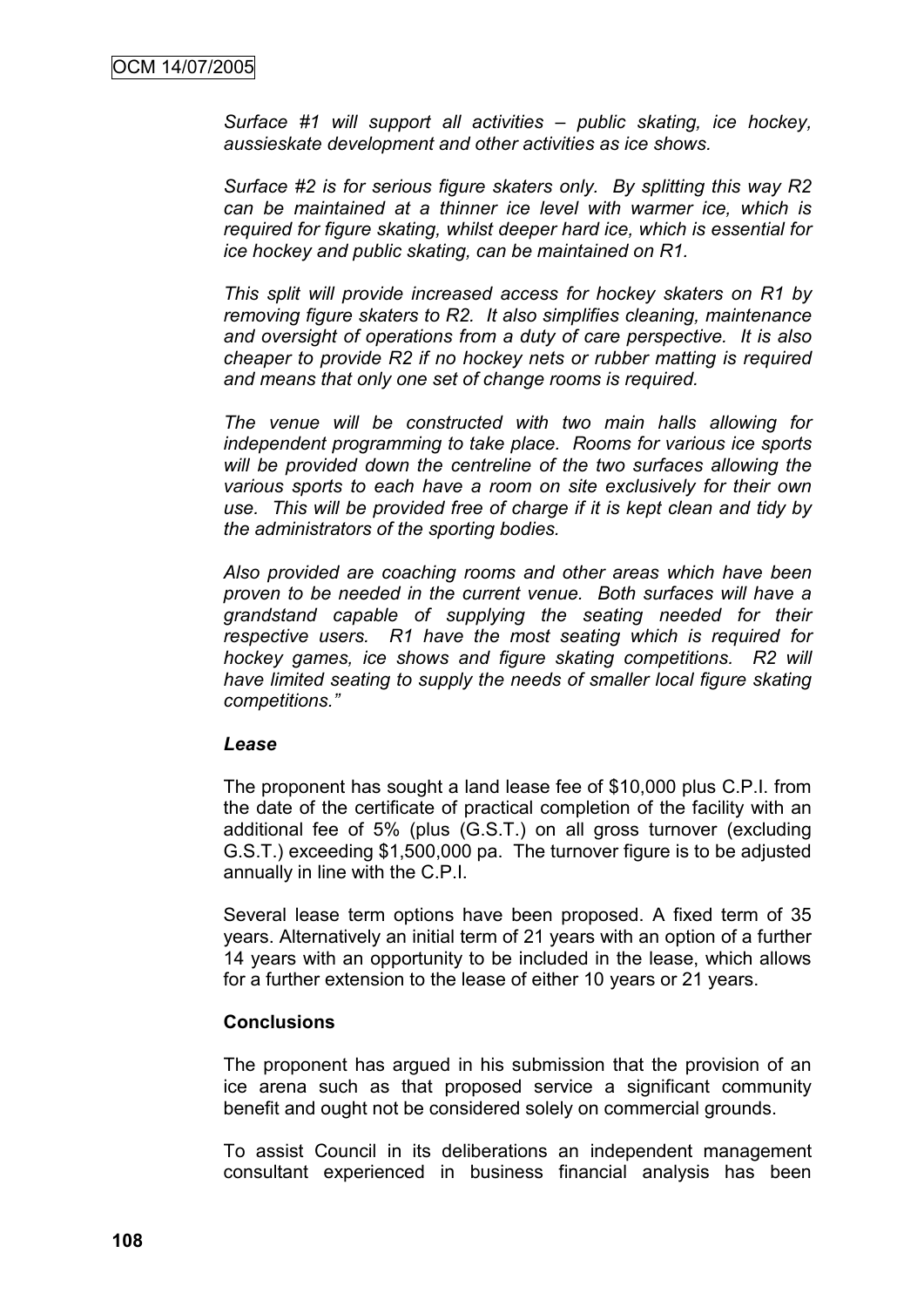contracted to review the finances of the current Cockburn Ice Arena, other similar facilities in the country and analyse the forecast finances of the proposed facility. On the understanding that this Financial Review and Analysis was produced on the basis it would be Commercial in Confidence the proponent Tom Barrett has provided access to the accounts of the Cockburn Ice Arena.

The management consultant Con O"Brien has provided an overview of his findings of the review and analysis.

*"The following conclusions and recommendations are based on the fact that Tom Barrett has demonstrated his skill in establishing a successful ice skating facility which has proved to be both commercial and an appropriate vehicle for the development of ice skating as a sport and recreation in the City of Cockburn and Western Australia generally.*

#### *Feasibility:*

*The proposed facility appears to have the potential to be profitable in the long term. It is unlikely to be a major profit generator during its first three years of operation and may require continued financial support from Mr. Barrett for five years or more.*

#### *Return on Investment:*

*The proposed venture would not be regarded by a disinterested investor as having the potential to generate an appropriate return on investment when compared with more conventional forms of equity investment.*

#### *Community Benefit:*

*The envisaged two surface facility and its proposed location is likely to provide an appropriate venue for young people and, with its dual emphasis on recreational skating and the development of young people"s skills in ice sports, will obviously add noticeably to the facilities available to residents of (and visitors to) the City of Cockburn.*

*Commercial versus Community Aspects:*

*Given the major investment proposed for the venue and the short-term likelihood of operating losses, the community potential of this venture should be given priority unless and until its annual operating revenue exceeds \$1.3 million.*

*Conclusions on the Potential Lease Arrangements:*

*As stated above, short-term profitability is unlikely. Therefore a reasonable lease term should not be regarded as inappropriate if the*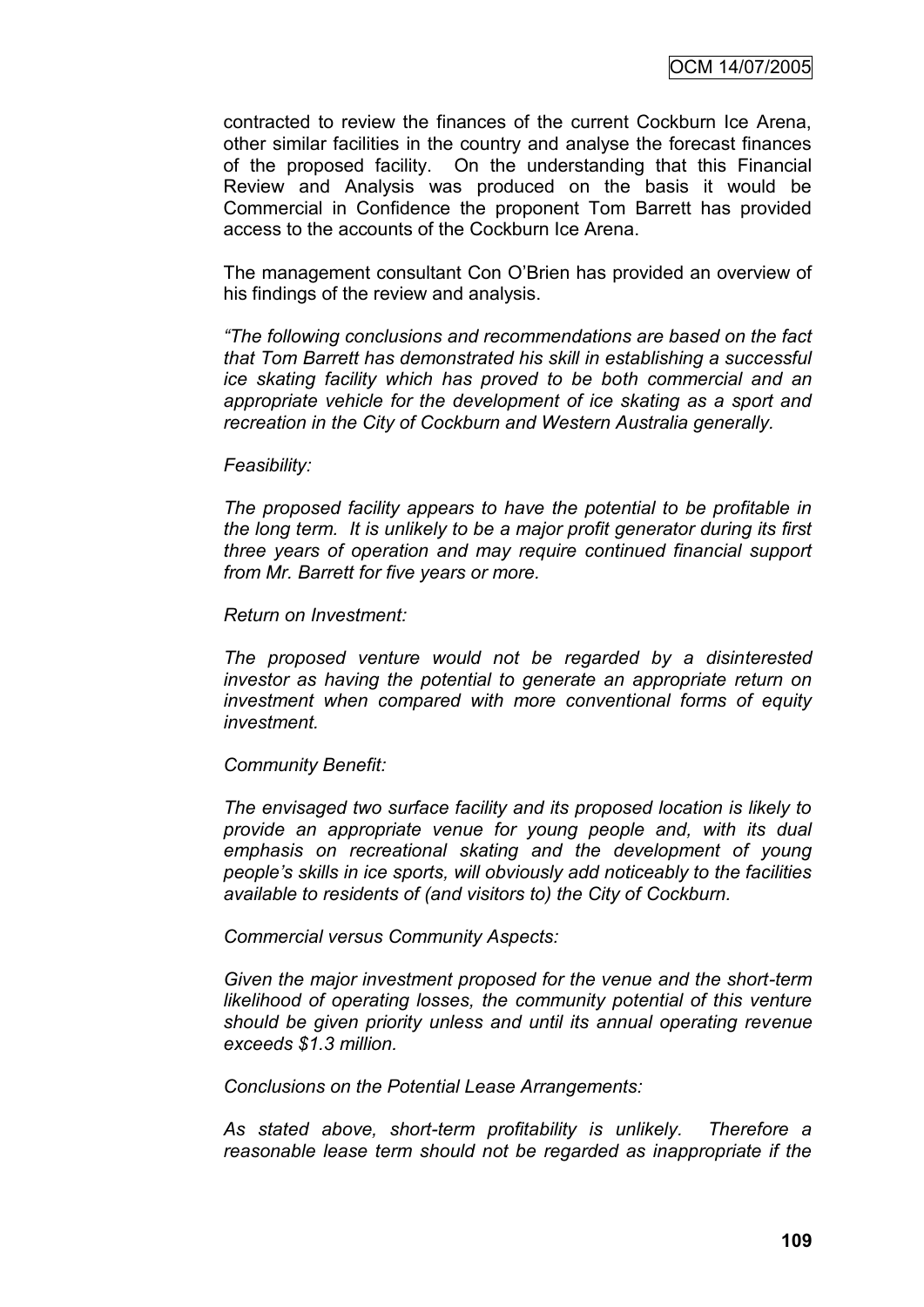*promoter is to eventually recover invested funds and to receive an adequate degree of financial return on the commitment."*

It is usual practise where a company or individual has invested a substantial sum in a business venture on leased land to have a clause which permits, subject to the agreement of the lessor, for a tenant to sub lease or sell the lease to another party. As the land in question is public land and that the lease may be discounted in recognition of perceived community benefit of the service provided it is reasonable and prudent that there be a clause which guards against a substantial profit being made with the subleasing or on selling of the lease. It is proposed that a clause be inserted in the lease that requires a review by the City on the terms and conditions of a sub lease to a third party.

It is evident in the submitted tender that the proponent seeks to protect the value of the asset to him at the termination of the lease. Should Council desire to meet this requirement it is proposed that, subject to legal advice a clause could be inserted to the effect that the lessee may sell the assets on the site to another party provided that they new party has entered a lease with the City for a purpose and should such a sale not proceed the lessee will, if required by the lessor, to clear the site.

#### **Strategic Plan/Policy Implications**

Managing the City in a competitive open and accountable manner.

Facilitating a range of services responsive to the community needs.

#### **Budget/Financial Implications**

There will be some income generated for the City through the lease fee payable by the proponent.

Under the Council Policy the indicative GRV for the land provided by the Valuer Generals Office is \$250,000 which calculates to a rate of approximately \$15,000 pa.

Should the recommended lease fee base of \$10,000 pa be accepted plus an additional fee equivalent to the rates be payable the total income from the lease would be approximately \$25,000. This fee would increase in value over time in accordance with the terms of the lease and the GRV rate

#### **Legal Implications**

Requirements of the Local Government Act, 1995, in relation to the disposal of land have been adhered to.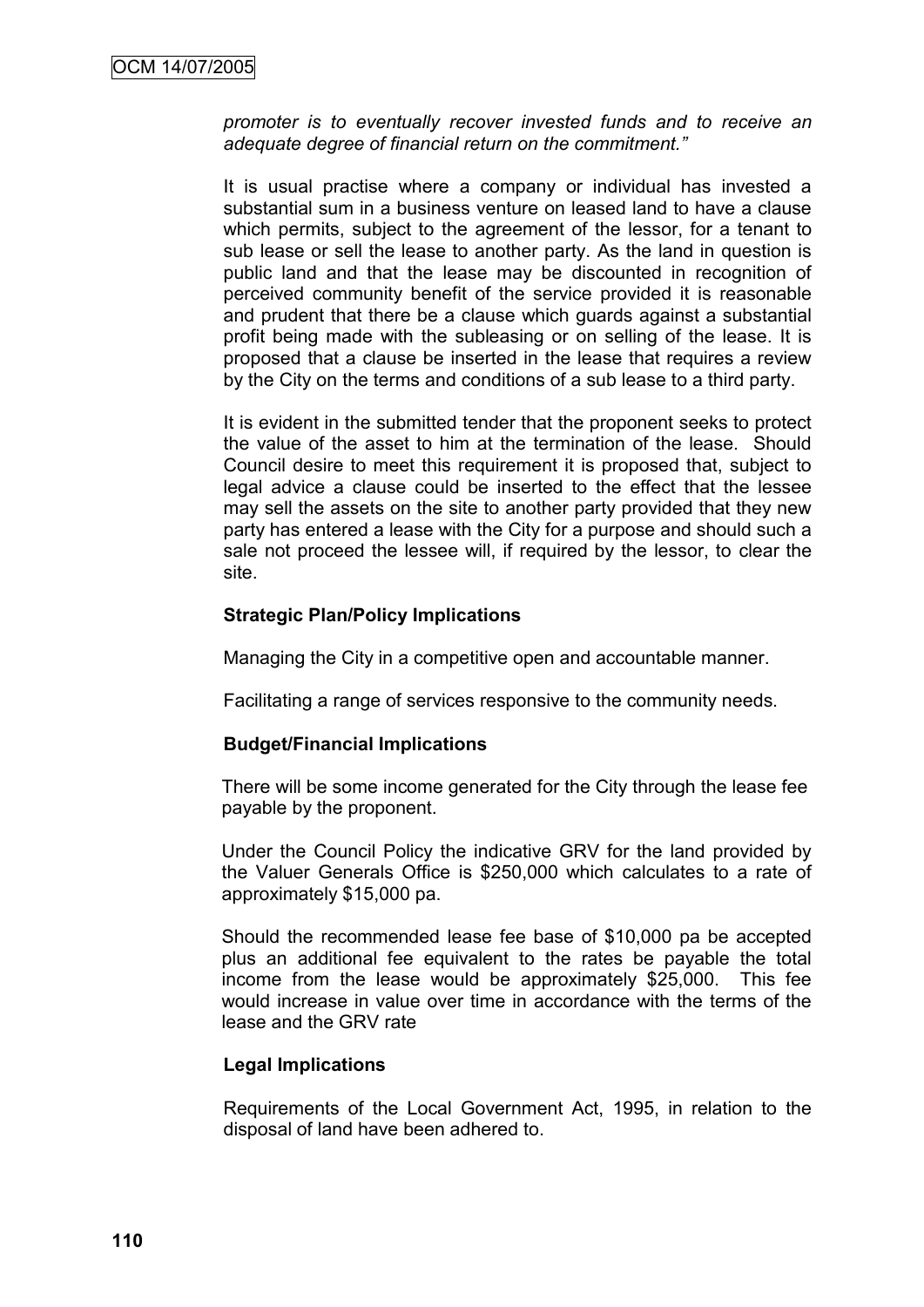# **Community Consultation**

In accordance with the requirements of the Local Government Act, 1995, sec. 3.59 the availability of the land for tender has been called by public notice.

### **Attachment(s)**

Map depicting lease area.

#### **Advice to Proponent(s)/Applicant**

The Proponent has been advised that this matter is to be considered at the July 2005 Council Meeting.

#### **Implications of Section 3.18(3) Local Government Act, 1995**

Nil.

### **17.3 (OCM 14/07/2005) - PROPOSED AMENDMENT TO CURRENT CALENDAR OF EVENTS TO CREATE A SUMMER FESTIVAL (8812) (RA)**

**RECOMMENDATION** That Council:

- (1) adopt the proposed Summer Festival of Events calendar and theme and the other stand alone events as described in the report;
- (2) place on the 2005/06 budget for consideration the sum of \$223,500 to fund these events; and
- (3) require the preparation of a Policy that establishes the percentage of rateable income which will be used for Cultural and Arts events in future budgets.

**COUNCIL DECISION**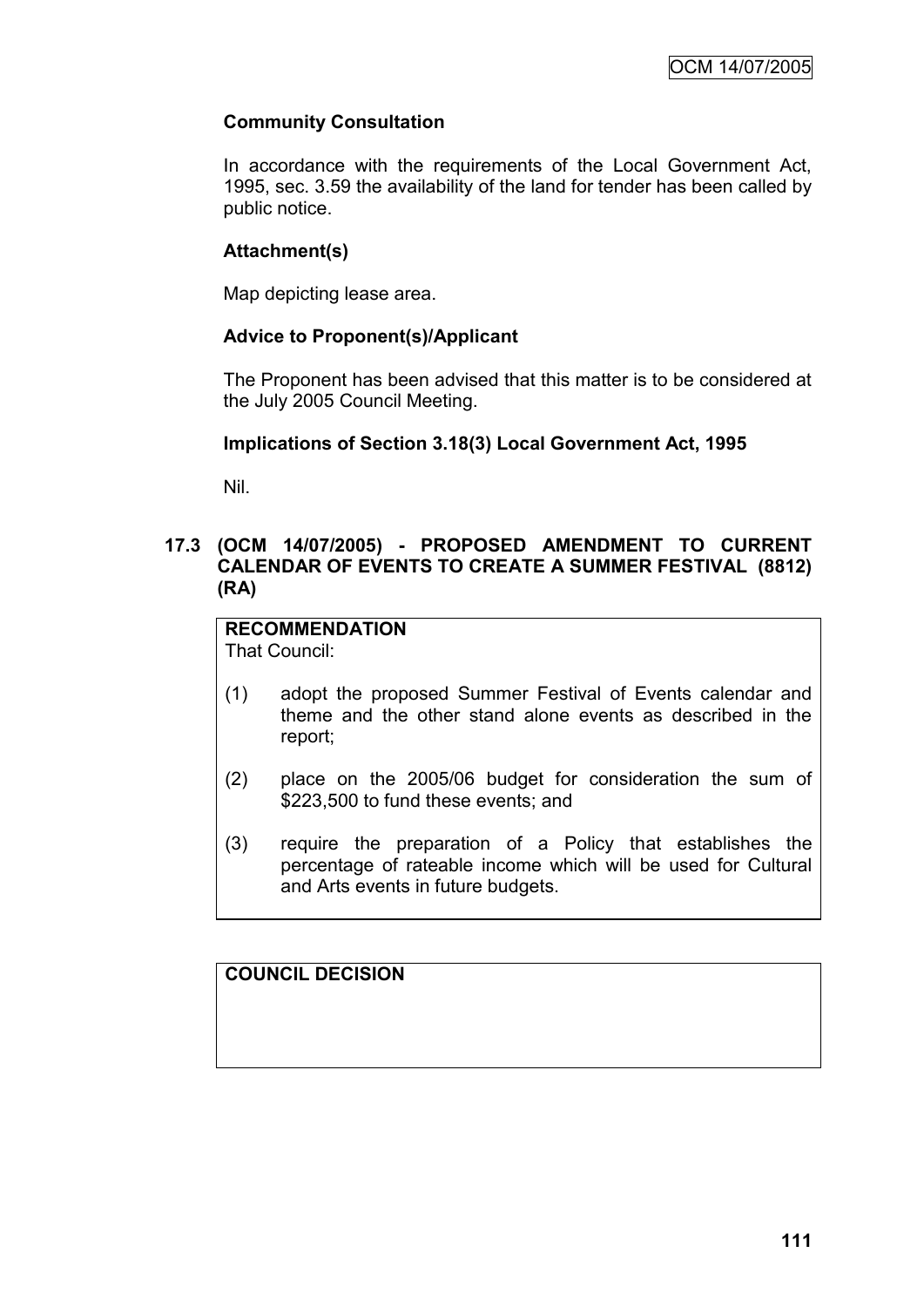# **Background**

At Ordinary Council Meeting on 21<sup>st</sup> September 2004, Mayor Lee requested that a report be provided on the establishment of an Annual Cockburn Sound Festival.

*Mandurah has its Crab Festival and Freo has its Sardine Festival, we at Cockburn could have a Cockburn Sound Festival/Feast. Promoting, for example, the wonderful basket of seafood delights to be caught in Cockburn Sound. From crabs to crayfish, from mussels to mullet and from sardines to snapper. The Cockburn Sound Festival could not only consist of a delightful seafood oriented festival/feast, but could also be a substantial musical event extending from the Coogee Beach/Port Coogee area out into the surrounding local and regional parklands. Thus producing a truly sensational delight from both an aural and oral perspective. The report should explore all possibilities based around the principles listed above and should comprehensively address the issues of budget, timing of the event, promotion of the event and format of the day/evening.*

#### **Submission**

N/A

#### **Report**

The organisation of the proposed range of events as described in the report takes some time and hence a decision by Council in its budget process is required to ensure the events occur within the proposed time frame.

Most metropolitan Councils at present provide a variety of free or low cost events and entertainment to the community, many presented in a Festival format. Of these festivals many hold a common theme, which can change from year to year, that provides a focus for the development of activities and events. Many of these themes are aquatic in nature, due to the large number of Perth"s population that live along the coast and enjoy Perth"s beach lifestyle. As such most of these events take place in the summer months, to take advantage of Perth"s excellent weather. A professional Events Manager externally manages most large festivals or the Councils have large Cultural Development teams. Provided that the proposed calendar of events is followed current resources will be adequate.

The City's current events do not follow a set structure or theme and are not immediately identified as connected to each other. It would be advantageous to plan a Festival that builds on the City"s existing strengths, that is the successful events already provided by the City, and to add some focus for these events around any number of aquatic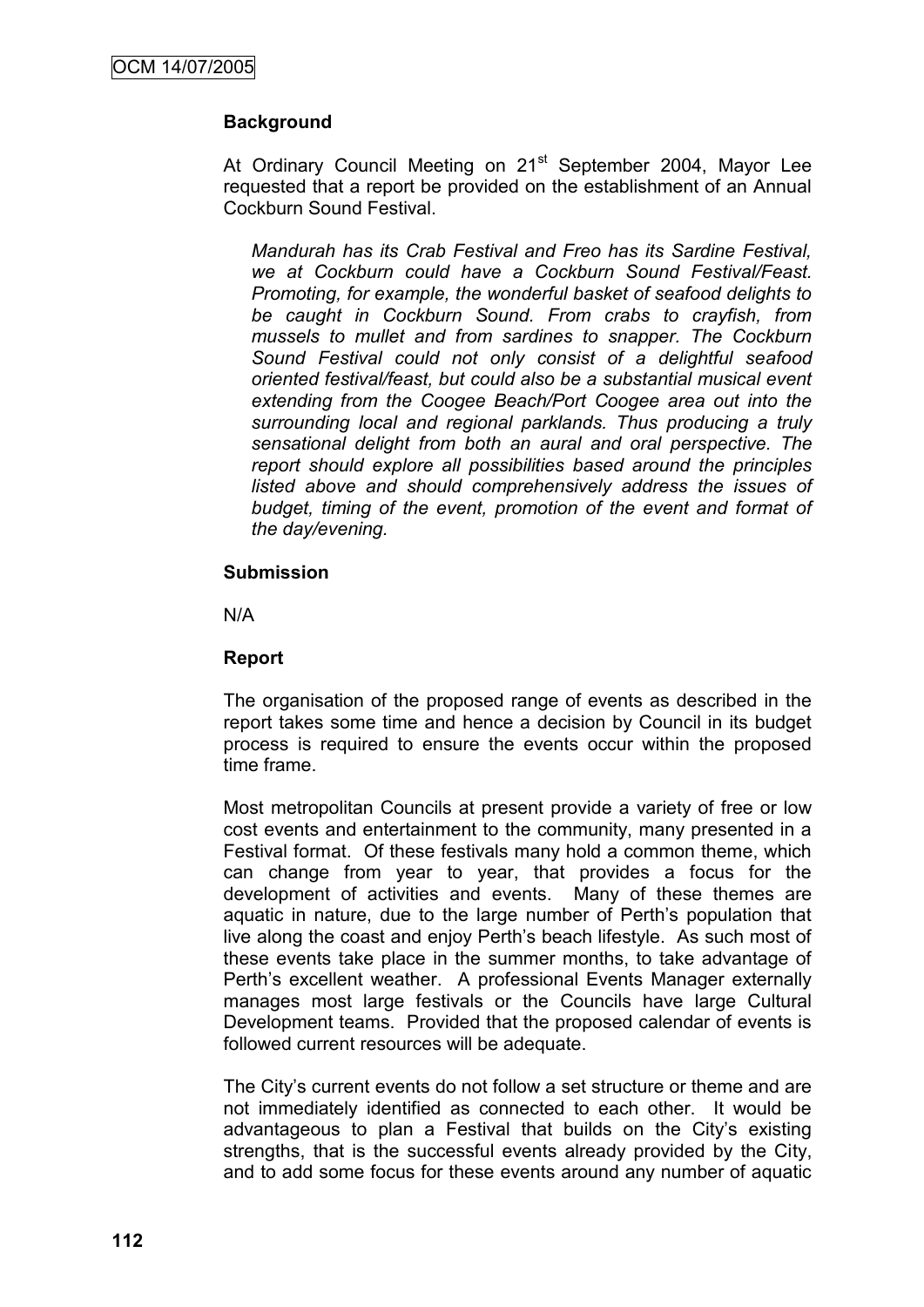or environmental themes, such as those found in and around Cockburn Sound. The success of many Festivals is the ability to remain flexible and work with the changing needs of the target community and therefore a theme set for each year would allow for increased community involvement and interest.

In analysing the City"s current events five distinct principles became apparent: Culture and Arts, Age Group activities, Multicultural Events and entertainment. These principles have been explored to further develop their potential as outlined below. It is proposed that the New Festival carry an altered format encompassing these principles, which are planned and presented around a united theme.

**Culture and Arts** –refers to concerts and live performances

This principle has previously included the Tribute concerts and community days, the Sunset Concerts and the Major Event Concert, which have taken place between January and March. The ability to continue to provide quality varied Tribute concerts is not possible without repetition and therefore is not a viable option to continue. It is proposed that by combining some of these events higher quality, better attended, events could be provided.

It is proposed that the concerts are combined into a *Summer Concert Series* of five concerts, four community concerts and one major regional event, to develop a theme of concerts and events that occur throughout the City, taking advantage of a number of high quality parks and reserves. These events will be aimed at bringing the local community together to celebrate their community. Two acts will entertain the audience at each concert and to ensure and encourage local content, a local band will perform before the main act. The major regional concert is expected to draw significant crowds throughout the region. Five parks have been chosen (see Table 1.), which can be altered year to year to ensure all areas of the City of Cockburn are adequately covered and population growths in newer areas also have the opportunity to be included.

| radio T. Odininor Odnoch Ochoo |                   |                                  |
|--------------------------------|-------------------|----------------------------------|
| Event                          | Suburb            | Park                             |
| <b>Concert One</b>             | <b>Atwell</b>     | <b>Atwell Ovals</b>              |
| <b>Concert Two</b>             | Yangebup          | <b>Nicholson Reserve</b>         |
| Concert                        | Coolbellup        | Packham<br>Reserve<br>or.<br>Len |
| <b>Three</b>                   |                   | <b>Tempest Reserve</b>           |
| <b>Concert Four</b>            | <b>Bibra Lake</b> | Bibra Lake, South<br>Lake<br>or. |
|                                |                   | <b>Hopbush Reserve</b>           |
| Event $ $<br>Major             | Spearwood         | <b>Manning Park</b>              |
| Concert                        |                   |                                  |

Table 1. Summer Concert Series

**Multicultural Events** – recognises the unique cultural diversity of the City.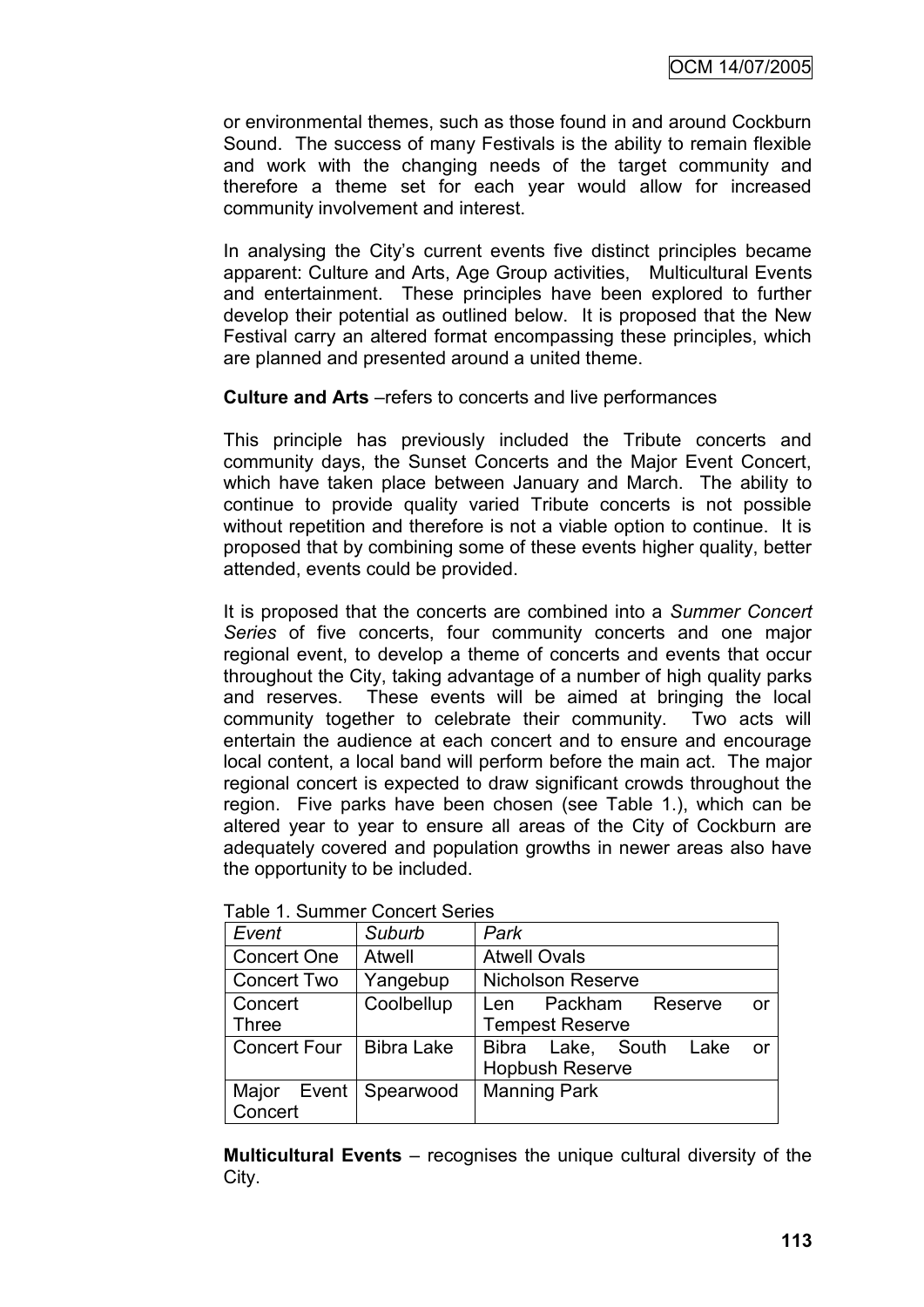This area has previously included the Spring Fair and NAIDOC week celebrations. It is proposed the Spring Fair be developed into a Multicultural Festival and a continued emphasis be placed on NAIDOC week celebrations.

The City of Cockburn has had a rich and diverse multicultural population and according to the 2001 Census, 29% (19,433) of the Cockburn population stated that they were born overseas, compared with the Western Australian average of 27% (ABS 2002). To provide a more inclusive focus to the New Festival format cultural groups from around the City will be invited to participate, with a food festival included into the Spring Fair"s previous format. Further to this music and entertainment based around cultural diversity will also be included. A competition could be run in local schools to name the event to encourage awareness of the new festival and encourage young people to embrace their multicultural community. The Rotary Club has been consulted on this development and is happy to continue to be involved and work within a multicultural focus.

**Age Group Activities** –chiefly targets specific age groups in the City.

This principle has included the FROSH Festival, as part of the Spring Fair, the Seniors Ball and the Teddy Bears Picnic; each of these targeting a specific age group in the community; youth, seniors and young families.

The Frosh Festival will remain an integral part of the Multicultural Festival (Spring Fair) activities, but will also be linked to the main festival theme chosen for each year. This allows for activities and events to be focussed and provides opportunities for young people to participate in the organisation and development of the event through craft and art activities in the form of workshops before and/or on the day. It is important to allow young people to have a specific event targeted to their needs, but also include them as part of a greater community event to encourage intergenerational contact and firmly place young people within context of the community.

Both the Senior Ball and Teddy Bears Picnic are small events that may benefit from a united Festival theme. It is not proposed to change the format of these events significantly.

**Entertainment** – provides the community opportunities to celebrate and enjoy the City.

The Coogee Beach party is an excellent example of a communitybased event that has grown and developed since its inception several years ago, the basis of which is having fun and enjoying the beautiful coastline.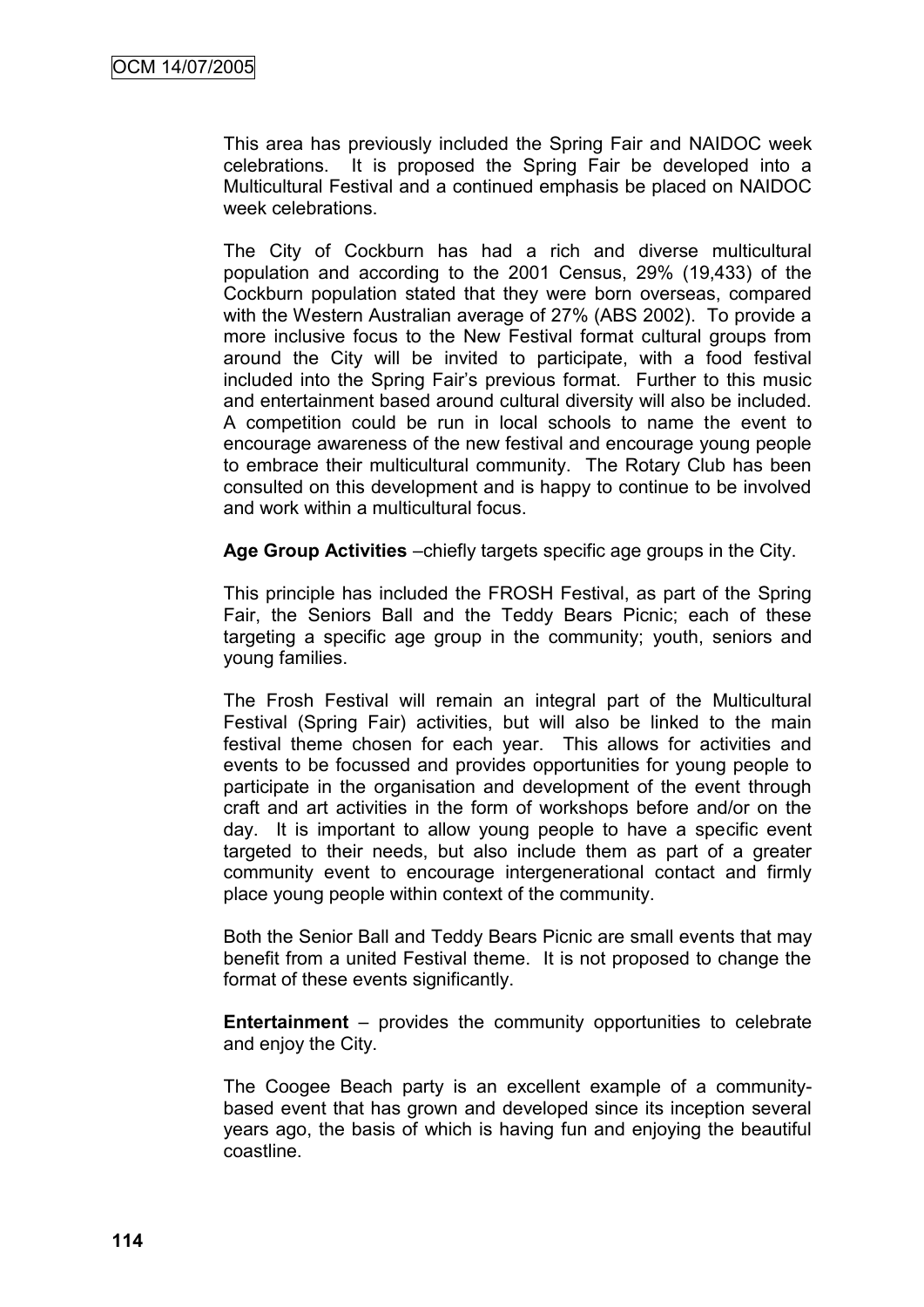With approximately 6,000 people attending the latest Beach Party, this is a very well attended event that if attached to a specified and united theme has the potential to be a significant Regional Event. At this time limited space is hampering its development, but changes can be made to make this a signature event for the City, a Cockburn Sound Festival.

There are a number of local stakeholders already involved in the event that can be encouraged to help in its continued development. These include the Coogee Surf Club, Austal, Australand and RecFish WA. Due to the significant industry in the area a number of ideas have been generated around the inclusion of stakeholders in the event, including interactive stalls and activities run by the stakeholders. This would include food stalls linked to foods produced in and around Cockburn Sound, such as mussels and other seafood. This strong aquatic themed day would be the newly created Cockburn Sound Festival or Coogee Beach Festival. This would involve the development of a logo and recognisable branding to ensure this has a strong local identity and regional significance. The naming of the Festival could be opened to the public as a competition.

Other fun activities, which will continue as traditional community events include the turning on of the Christmas lights and the Movie Nights at Manning Park.

It is proposed that a Cockburn Festival encompasses a strong calendar of events and includes events presented by the City of Cockburn in different locations around the City, including the Multicultural Fair (previously the Spring Fair), FROSH, Summer Concert Series and the Cockburn Sound Festival. These events would be presented as a Festival united by a specified aquatic theme. Other events, namely the Teddy Bear"s Picnic, Seniors Ball NAIDOC and Christmas Lights would remain as stand alone.

Proposed Summer Festival Calendar of Events

| <b>Event</b>                           | Location                | <b>Date</b> |
|----------------------------------------|-------------------------|-------------|
| Summer Concert Series                  | Atwell,<br>Yangebup,    | January -   |
| community<br>four                      | Coolbellup, Bibra Lake, | March       |
| concerts<br>and<br>one                 | Spearwood               |             |
| <b>Regional Concert</b>                |                         |             |
| (see table 1)                          |                         |             |
| Cockburn Festival Beach   Coogee Beach |                         | March       |
| Party                                  |                         |             |
| Multicultural<br>Fair                  |                         | October     |
| including FROSH                        |                         |             |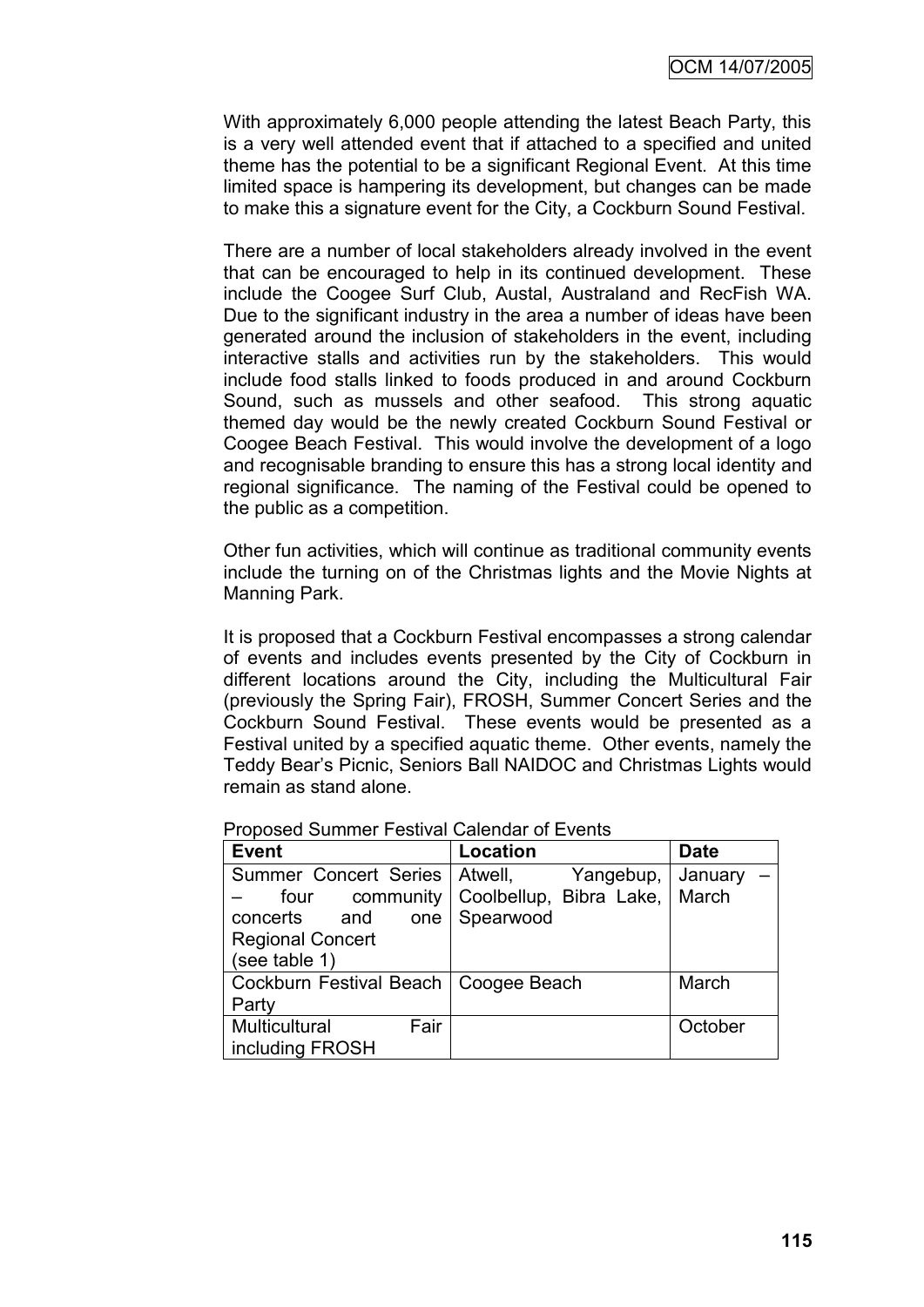| <u>UMIN ANIU LIUMO</u>                                        |                               |                    |
|---------------------------------------------------------------|-------------------------------|--------------------|
| <b>Event</b>                                                  | <b>Location</b>               | <b>Date</b>        |
| <b>NAIDOC</b> celebrations                                    |                               | June/July          |
| (coincides with NAIDOC week)                                  |                               |                    |
| <b>Teddy Bears Picnic</b><br>(coincides with children's week) |                               | October            |
| <b>Seniors Ball</b><br>(coincides with senior's week)         |                               | November           |
| on Christmas<br>Turning<br>Lights                             | <b>Council Administration</b> | November           |
| <b>Movie Nights</b>                                           | <b>Manning Park</b>           | December<br>-March |

# Stand Alone Events

#### **Strategic Plan/Policy Implications**

Key Result Area "Facilitating the Needs of Your Community" refers.

#### **Budget/Financial Implications**

Indicative Budget Allocations

| Promotion                                               | \$11,800  |
|---------------------------------------------------------|-----------|
| <b>Multicultural Festival</b>                           | \$31,000  |
| <b>FROSH</b>                                            | \$14,000  |
| Summer Concert Series (includes major concert<br>event) | \$100,000 |
| Cockburn Festival (revamped Coogee Beach Party)         | \$35,000  |
| <b>NAIDOC</b>                                           | \$3,000   |
| <b>Seniors Ball</b>                                     | \$5,000   |
| <b>Teddy Bears Picnic</b>                               | \$3,700   |
| <b>Christmas Lights</b>                                 | \$15,000  |
| Movie Nights                                            | \$5,000   |
| <b>Proposed Budget</b>                                  | \$223,500 |
|                                                         |           |

To allow for a rationale for the allocation of municipal funds for specific areas of Council activity it is proposed that 1% of rates income be established to guide Council in its distribution of funds. The added advantages to the proposed approach is that the growth in population is reflected as the rates increase. The proposed 2005/06 budget for the identified events is \$211,000 with 1% of rates anticipated for 2005/06 at \$223,500.

Sources of funding exist for the development of Festivals including Festivals Australia, Lotterywest, Alcoa, Healthway and the Department of Culture and Arts (ArtsWA). These funding sources will be utilised to realise the full resource potential of the proposed festival.

#### **Legal Implications**

N/A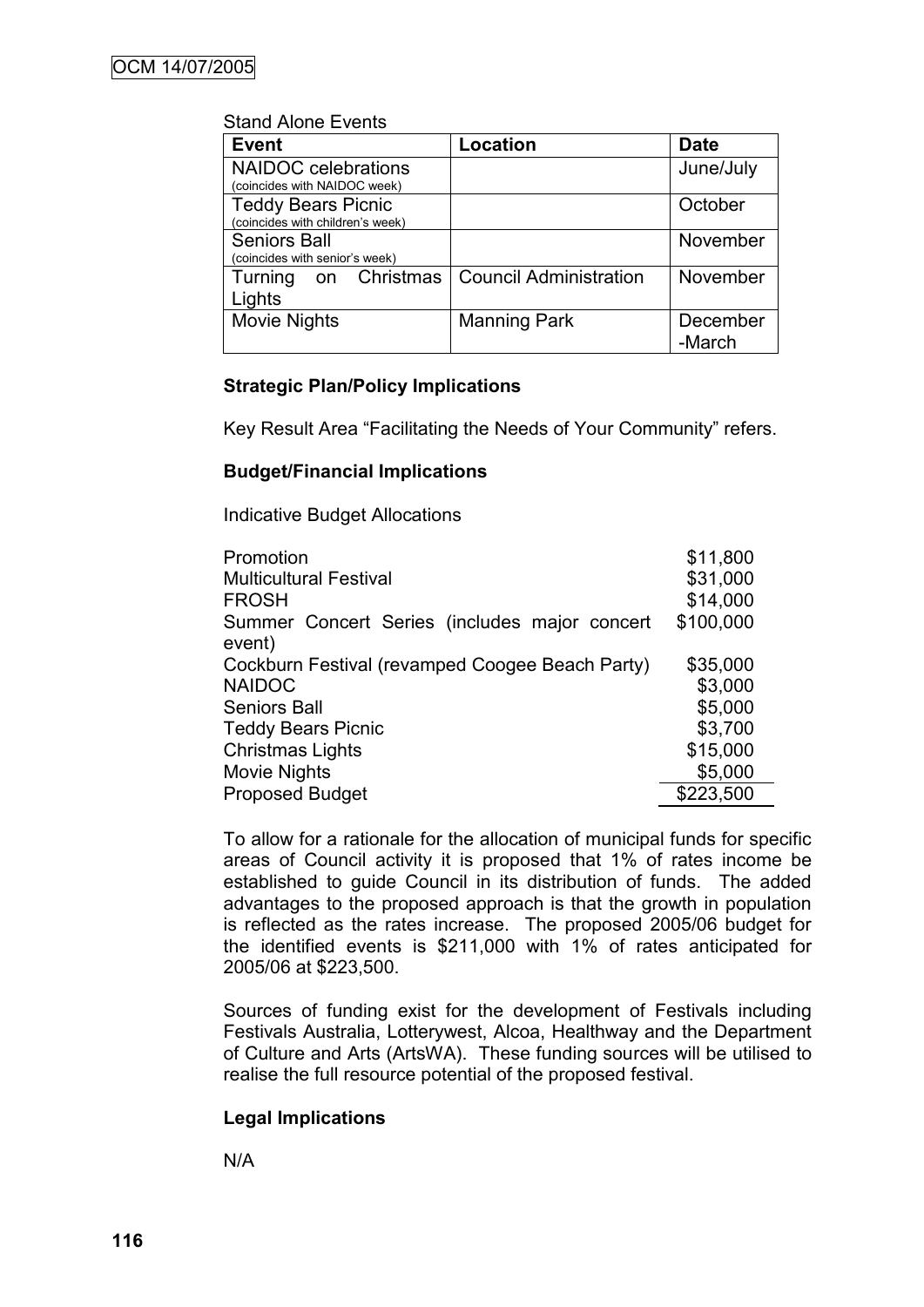OCM 14/07/2005

#### **Community Consultation**

A recent referendum among the City"s residents found that the large majority (12,500 versus 3,000 residents) wanted the City to keep providing free community festivals and events. The City"s current calendar of events shows strong community support and almost twothirds (62%) of the events provided by the City were attended by at least one thousand people. The large majority of these events (81%), which service the needs of the City's diverse population and demographic composition, were citywide events, and attracted persons throughout the City and beyond. In addition to this, the same proportion (81%) of the events held in 2004 was targeted at all age groups, thereby promoting inclusiveness. The referendum results and this data indicate that City of Cockburn residents enjoy attending community celebrations, and will continue to support the development of these events within the City.

Continued consultation with involved stakeholders and the community after each event will ensure a community-oriented calendar of events is presented in subsequent years. A Festival committee made up of community stakeholders and Council representation will also allow for the community to have a voice on the continued development of the Festival.

#### **Attachment(s)**

N/A

#### **Advice to Proponent(s)/Applicant**

N/A

# **Implications of Section 3.18(3) Local Government Act, 1995**

Nil.

### **17.4 (OCM 14/07/2005) - COOLBELLUP COMMUNITY FACILITIES REFURBISHMENT AND REDEVELOPMENT (8136B) (RA) (ATTACH)**

#### **RECOMMENDATION**

That Council defer consideration of the refurbishment of the Coolbellup Community facilities until after consideration of the matter in the context of the development of the Corporate Strategic Plan.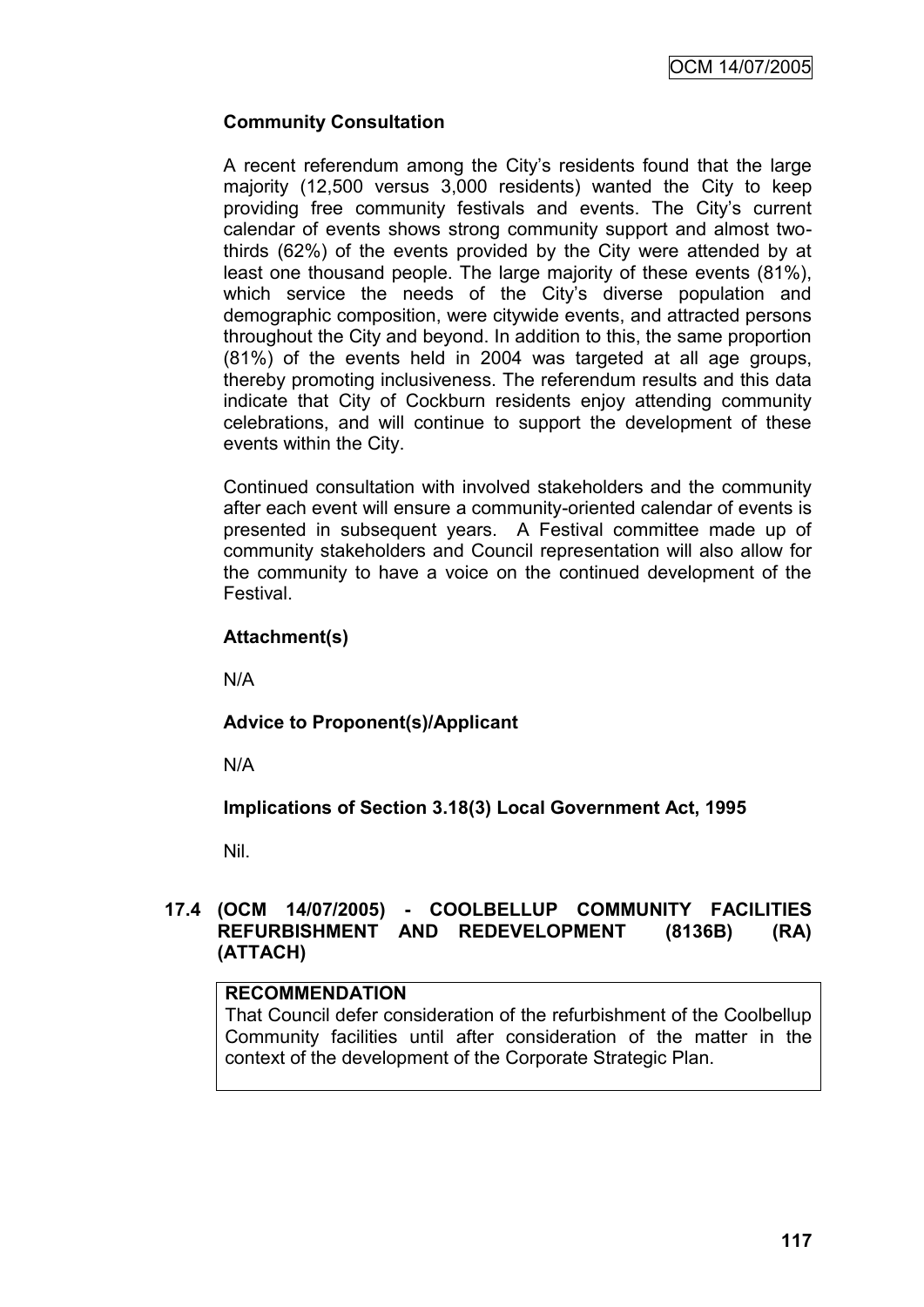# **COUNCIL DECISION**

# **Background**

For a number of years, Council has had the upgrade of the community facilities on the Len Packham Reserve and the adjoining community purposes site in Coolbellup on its Principal Activities Plan. The facilities currently available on these sites include the Coolbellup Centenary Hall, adjoining Coolbellup Library/Cockburn Vocational Centre and Coolbellup Community Centre. There is also a transportable building behind the Coolbellup Community Centre and another in the courtyard used by the library as a workroom.

On 17 February 2004, Council resolved to:

- (1) allocate \$25,000 for the appointment of an architect to develop concept plans and costings for the upgrade of the Coolbellup community facilities and Len Packham reserve, in anticipation of the possible Town Centre development to maximise opportunities for integrating shared use of community facilities and for attracting grant funds;
- (2) require from the appointed architect, a concept plan for the upgrade of the Coolbellup community facilities for consideration; and
- (3) transfer \$25,000 from the Community Facilities Reserve to fund the project.

Holton Connor Architects and Planners were contracted to develop concept plans and costings for the proposed recreational facility at Len Packham Reserve and the adjoining community facilities.

Finalisation of plans for the new club/change rooms on the Len Packham Reserve have been completed with funds coming from the following sources.

- The Department of Sport and Recreation, through the Community Sport and Recreation Facilities Fund, has committed \$347,652 to the new club/change rooms on the Len Packham Reserve.
- The Department of Education and Training has committed \$306,328 toward replacement of three fenced and lit hard courts, provision of 90 car-parking bays and provision of access road to Waverley Street.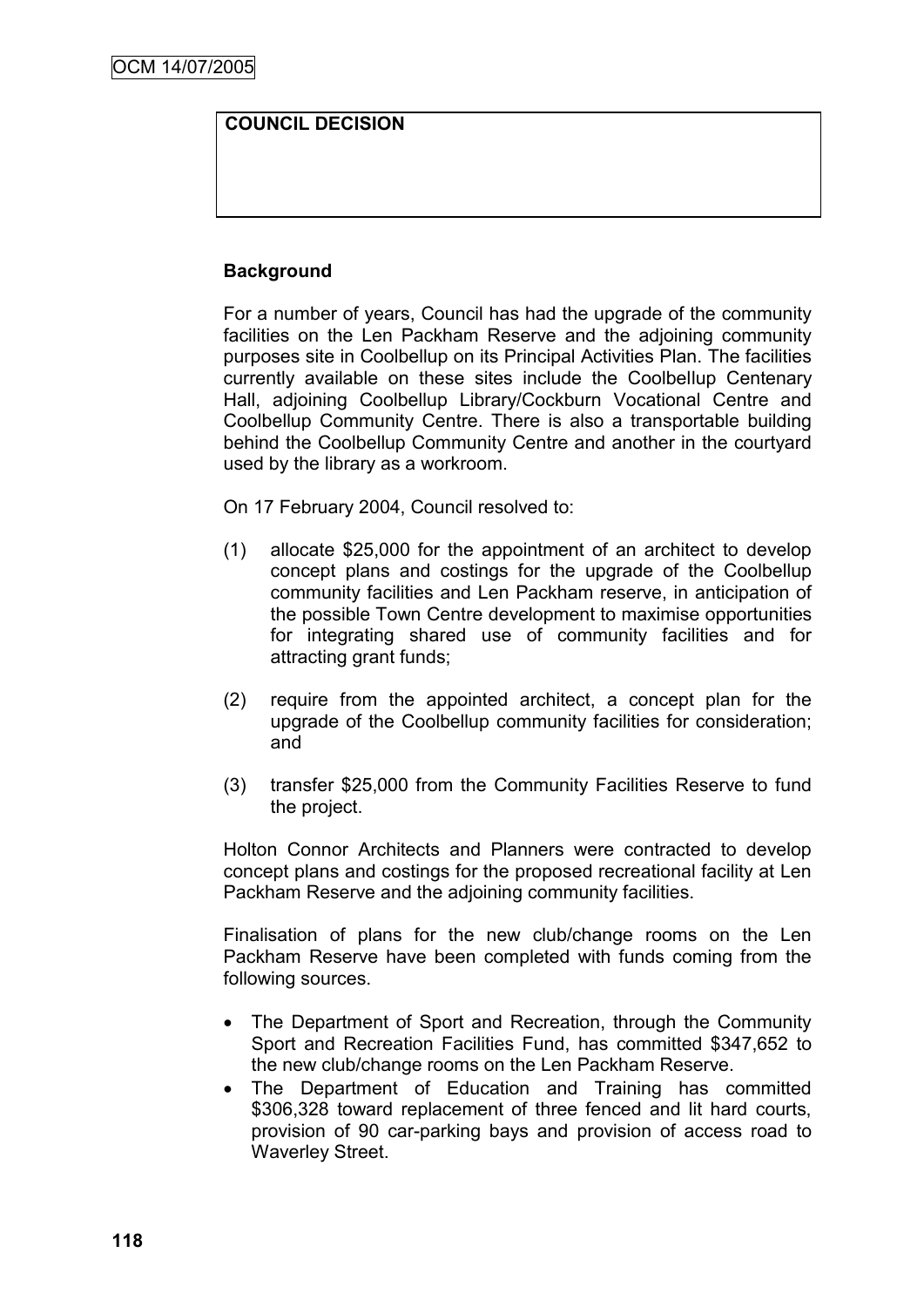- The City of Cockburn has committed \$350,000 towards the Len Packham reserve.
- There was a further \$350,000 identified in the Principal Activities Plan for the Coolbellup community facilities refurbishment and redevelopment.

The tender for these construction works closed on the  $7<sup>th</sup>$  July 2005.

At Ordinary Council Meeting on 12<sup>th</sup> October 1999, Council resolved that:

- (1) Council purchase and fit out a transportable building to serve as office workspace for the Coolbellup Library and for this building to be placed in the courtyard area behind the library;
- (2) The rent for the Cockburn Vocational Centre (Inc.) remains at \$8,585 for an area of 214 $m^2$ , with the lease to be extended to the  $30<sup>th</sup>$  of June 2001;
- (3) Council donate \$17,095 as a subsidy towards the rental of the Cockburn Vocational Centre and the budget to be adjusted accordingly; and
- (4) Council acknowledge that this is a temporary arrangement and will be reviewed when either;
	- a. Sewerage works planned for the area are undertaken, or
	- b. Negotiations with the Fini Group for the construction of a purpose built facility to accommodate the Cockburn Vocational Centre activities are completed.

Negotiations with the Mirvac Fini Group for the upgrade and redevelopment of Coolbellup resulted in a Council agreement to contribute \$700,000 toward the upgrade of facilities in the Coolbellup Community Precinct, which includes the new Club/Change Rooms on Len Packham Reserve, whilst Mirvac Fini provided funds for other areas. Mirvac Fini has set no specific funds aside for the Vocational Centre.

#### **Submission**

N/A

#### **Report**

The proposed Coolbellup Community Precinct redevelopment and rejuvenation will: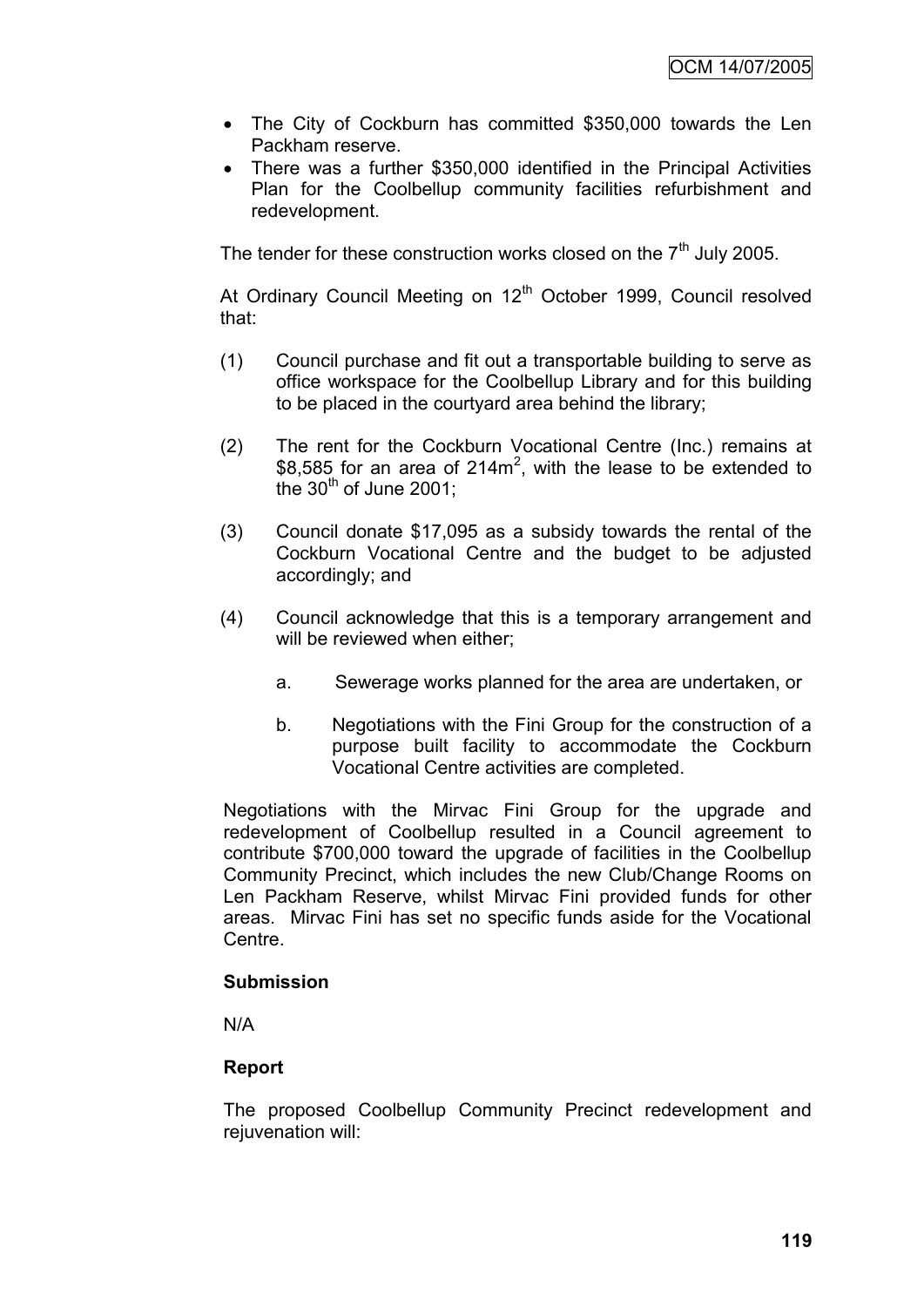- Contribute to suburb wide benefits by creating an identifiable town heart or precinct;
- Achieve integration of facilities and services in Coolbellup;
- Contribute to sustainable mixed-use town centre growth, including retail, community facilities, employment and related uses;
- Increase utilisation of the community facilities;
- Promote equitable access to services and facilities; and
- Contribute to a well-connected pattern of development and a sense of place with an identifiable neighbourhood heart.

There are a number of well-utilised community services currently offered from the Coolbellup Community Centre, which are as follows:

*Anglicare*

Anglicare provides assistance to the community through services such as Counselling for Separated Parents, Children's Access Services, Domestic Violence Counselling, Job Placement and Training, Foster Care for Adolescents, Relationship Education, Emergency Relief, Housing and many other services.

- *Cockburn Early Education Program* Cockburn's Early Education Program offers services to families with young children who may be isolated and / or in need of additional parenting support.
- *Cockburn Family Support Services* Offers short-term counselling, information and referrals to support networks for people in the community who have experienced or are experiencing stress, divorce, separation, domestic violence and other welfare related matters.
- *Cockburn Financial Counselling* The City Financial Counselling Service provides free and confidential assistance to its residents and operates out of the Coolbellup Community Centre.

Another service that operates in the Coolbellup area is the Adventure Club. The Club is currently operating from North Lake Primary School, which is a temporary arrangement, as the site will be sold when the new school on Len Packham Reserve is constructed. The Adventure Club is a non-profit, privately funded organisation that provides a variety of after-school, weekend and holiday activities for selected atrisk children aged 7-12 years. The overall vision is for participants to "develop into happy and productive adult members of the community" and more than 70 students are registered with the program.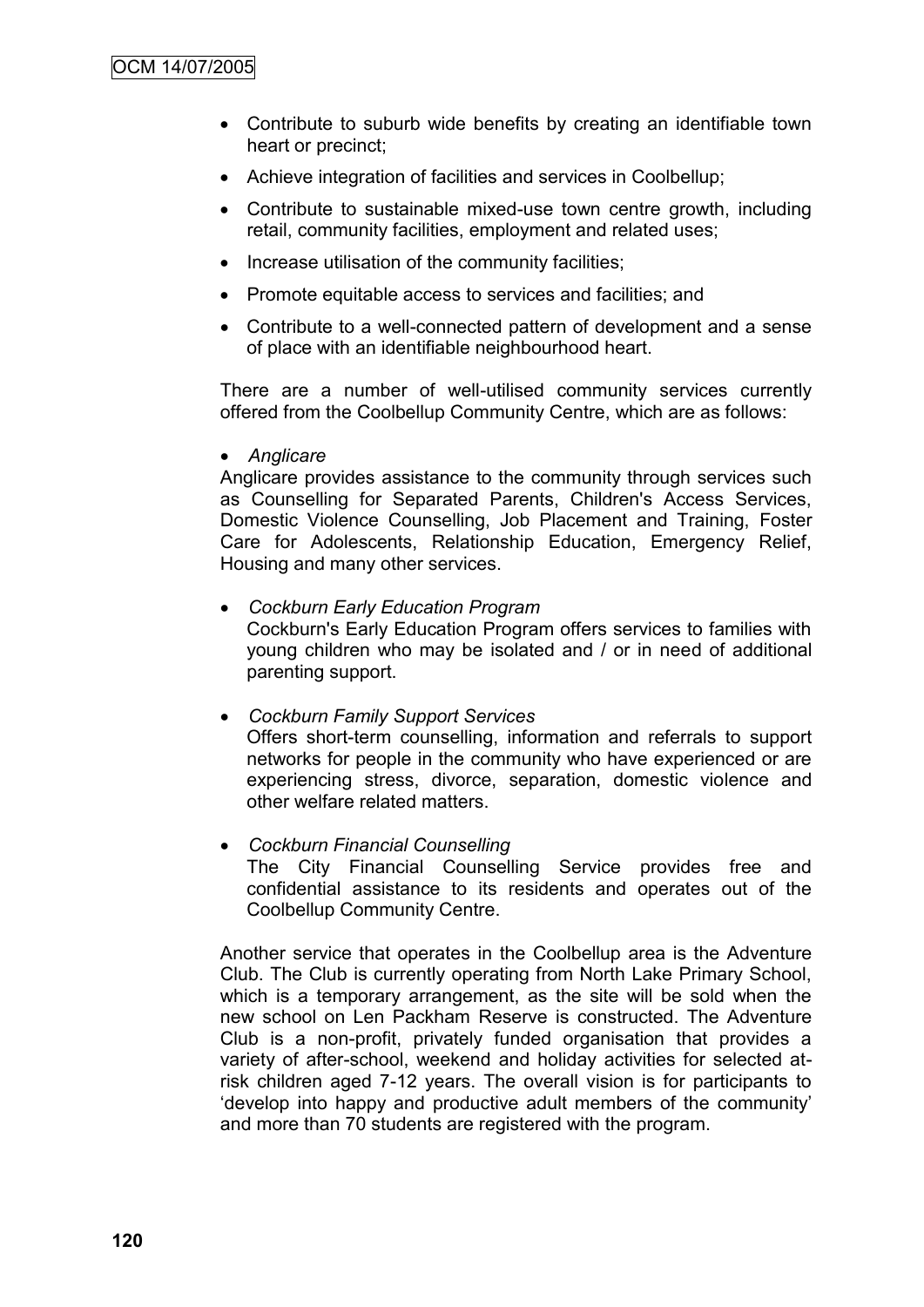A transportable building located behind the community centre, previously used for a playgroup, is now used by a number of services as a multipurpose facility. The Adult Migrant Education Service uses the space twice a week as a crèche for children whose parents are involved in English as a Second language classes. Council"s Early Education Program also uses the transportable for centre based family visits, when it is inappropriate for staff to visit a family"s home and by the Family Support service as a crèche during the running of a variety of programs and workshops for parents. The transportable, though well used does not meet these services needs in terms of space and toilet facilities. The transportable building does not allow for any increase in the range of services able to be provided.

Although the existing facilities in the Coolbellup precinct are dated, they are highly utilised by the community. Centenary Hall currently has 16 regular groups of hirers and a reasonable level of usage by casual hirers for functions.

Included in the precinct is the Coolbellup Library. The library provides books and other resources in addition to Internet services, story time activities for children, book club meetings, community workshops and regular community events.

Located in the same building as the library is the Cockburn Vocational Centre. The centre is an incorporated not for profit organisation offering computer training courses and other employment related assistance such as preparation of resumes and application letters. Any member of the community can use the service and the centre assists approximately 300 people per year through mainstream training.

The Vocational Centre lease has expired and is currently operating on a holdover clause until the 30th of December 2005.

As acknowledged in the Council decision of 12th October 1999, the transportable building that sits over the septic tanks is a temporary arrangement and planned to be removed when refurbishment works for the area were finalised. This transportable building needs to be removed from the site, even if the planned refurbishments do not proceed. There is a requirement of the Health Department of Western Australia to have ready access to septic tank systems. The cost of removing the transportable buildings will be recovered from the income generated from selling them.

Early consultation with the community resulted in two alternatives being offered for the total refurbishment of the Coolbellup Community Precinct made available for public comment. Both alternatives require substantial external funding, mainly through LotteryWest.

Following extensive consultation with current facility users and the community in regards to the required needs of current and future users,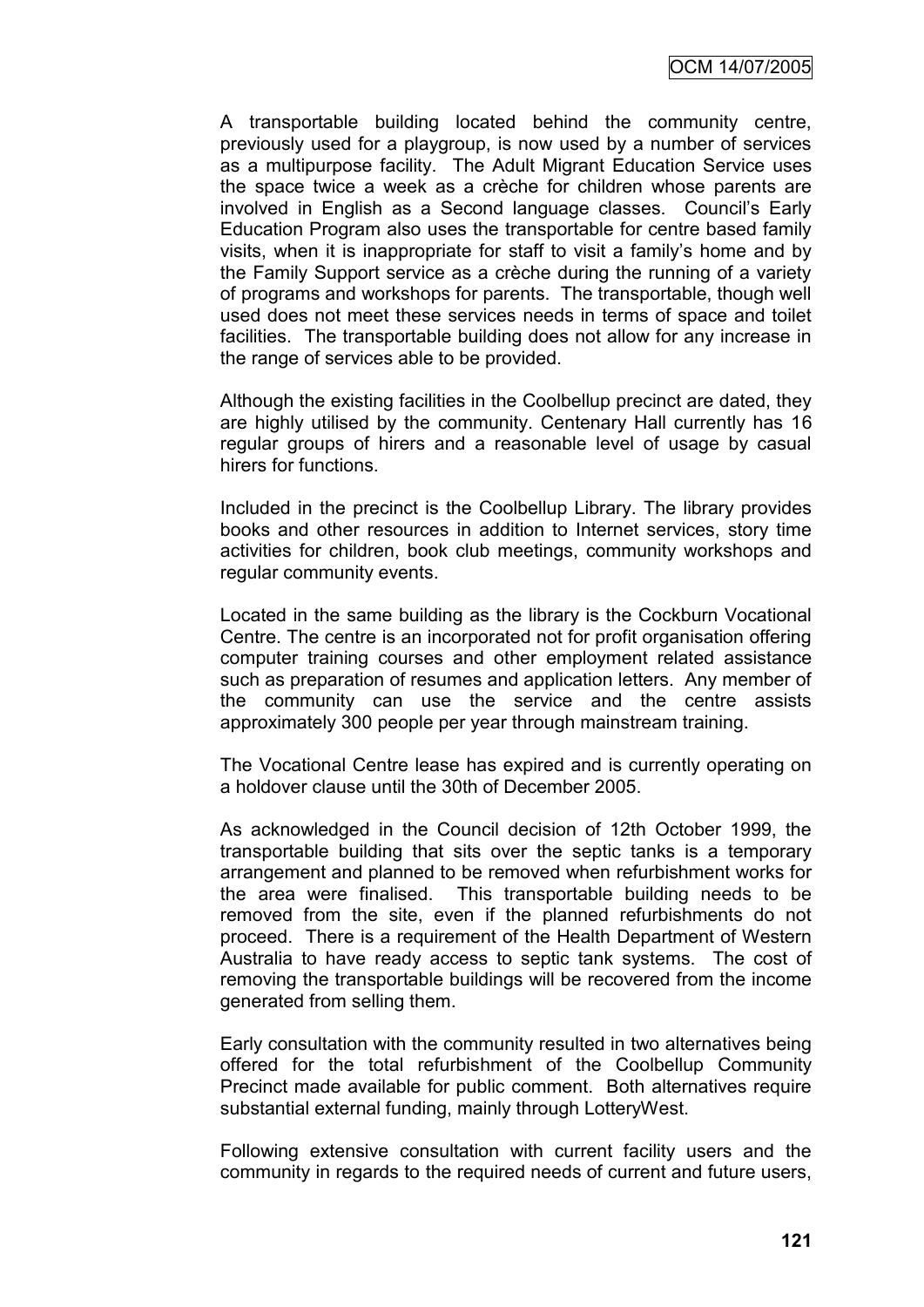Alternative 1 is the preferred redevelopment plan. Four Options are presented for Council"s consideration. Several of the options have been presented to Council as they are cheaper to implement and rely on lesser funding from Lotterywest and other funding sources.

### **Option 1**

This option is the most favourable arrangement for a number of reasons. In the first instance, there is a great opportunity to bring the current Council services together to create a concord of joint use and cost saving. This option provides for accommodation for the Adventure Club and customised Children"s Services facilities, which are currently operating in sub-standard conditions. It will also provide an opportunity for the Vocation Centre to occupy a building solely for its own use. Relocating Council services in a new building will benefit in terms of service consolidation and in increasing the range of children's services to include before and after school and vacation care. There is an opportunity to refurbish and upgrade Centenary Hall, bringing it up to modern standards and presenting it as an attractive place to hire. This option also involves the removal of the temporary transportable buildings. The courtyard will be refurbished to allow access from Centenary Hall.

#### Building Works

- (1) Extension and refurbishment of Coolbellup Library;
- (2) Construction of new offices to accommodate Financial Counselling, Anglicare, and Early Education;
- (3) Refurbishment of Centenary Hall which includes installation of air conditioning, sound-proofing, kitchen upgrade, conversion of courtyard to fully enclosed space and refurbishment of fully enclosed covered area to serve as storage space;
- (4) Relocation of the Cockburn Vocational Centre in to the Community Centre building and Refurbishment of the Community Centre building;
- (5) Construction of a new building to accommodate the Adventure Club and Children"s Activity Area;
- (6) Installation of an additional 36 car parking bays adjacent to library/hall
- (7) Adjustments to eastern car park; and
- (8) Removal of transportable buildings (cost recuperation).

#### Limitations

This is the most expensive option and will require substantial external funding, but requires the second lowest amount of funding from the City. This option requires the Vocational Centre to move from the current premises to facilitate an effective integration of Council services.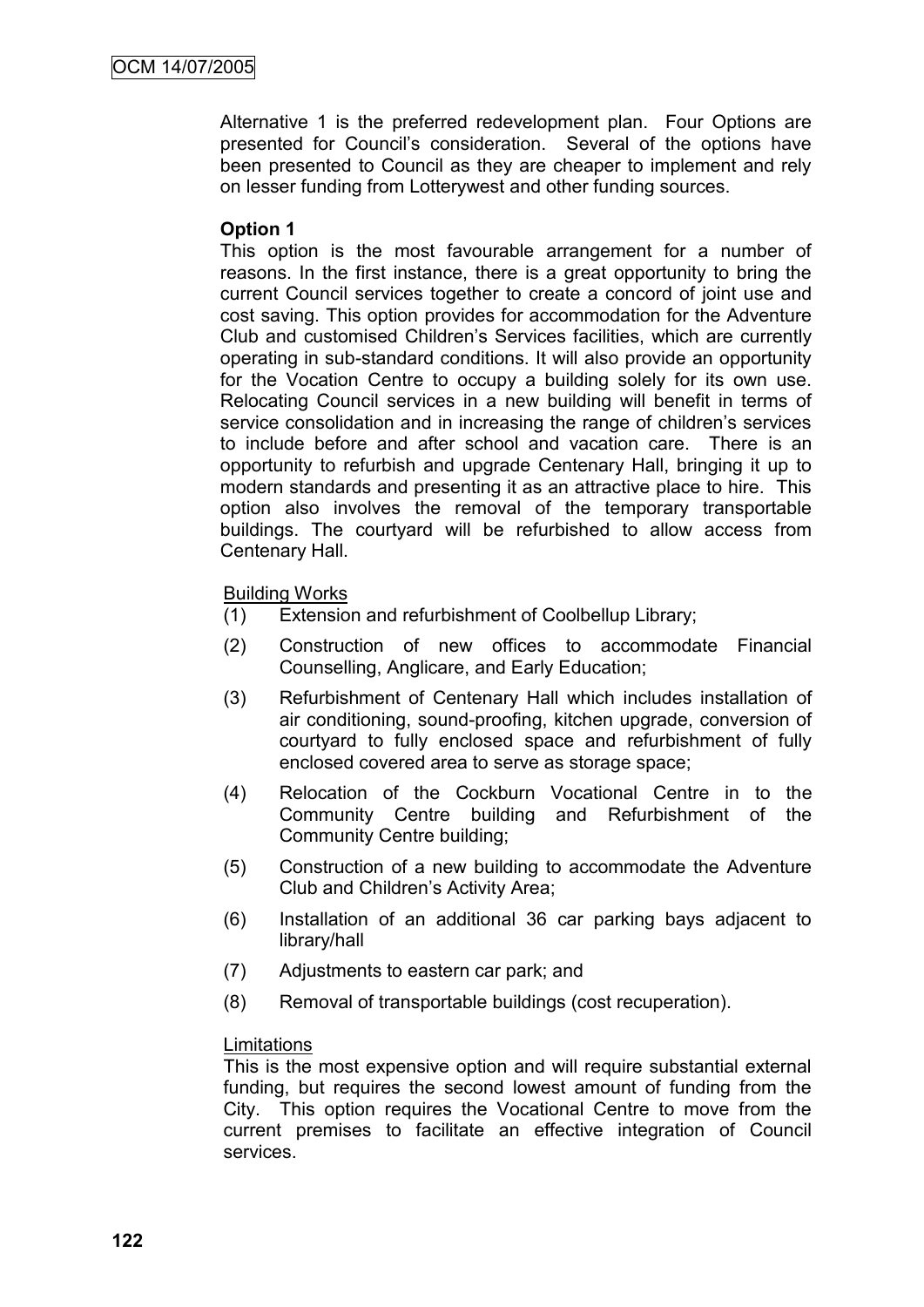| <b>Expenditure Items</b>                                                        | <b>Income</b><br><b>Source</b> | <b>Total Amount</b><br>excluding GST<br>$($ \$) |
|---------------------------------------------------------------------------------|--------------------------------|-------------------------------------------------|
| 1. Coolbellup Library                                                           |                                |                                                 |
| Refurbishment of fully enclosed covered<br>area                                 |                                | 191 000                                         |
| New covered area (not enclosed) $-$ entry<br>$\bullet$<br>& courtyard           |                                | 20 000                                          |
| Courtyard paving, wall & gate<br>٠                                              |                                | 3 0 0 0                                         |
| Courtyard landscaping                                                           |                                | 10 000                                          |
| Escalation to 30 June 2005<br>$\bullet$                                         |                                | 21 000                                          |
| <b>TOTAL</b>                                                                    | CoC                            | 245 000                                         |
| 2. Welfare Offices                                                              |                                |                                                 |
| New extensions to fully enclosed covered<br>area                                |                                | 196 000                                         |
| Escalation<br>٠                                                                 |                                | 9800                                            |
| <b>TOTAL</b>                                                                    | Lotterywest                    | 205 800                                         |
| 3. Coolbellup Community Hall                                                    |                                |                                                 |
| Convert courtyard to fully enclosed space                                       |                                | 24 000                                          |
| Refurbishment of fully enclosed covered<br>area                                 |                                | 72 000                                          |
| Escalation to 30 June 2005                                                      |                                | 5 000                                           |
| TOTAL                                                                           | CoC                            | 101 000                                         |
| 4. Cockburn Vocational Centre                                                   |                                |                                                 |
| Refurbishment<br>of<br>Coolbellup<br>former<br><b>Community Centre building</b> |                                | 100 000                                         |
| Escalation to 30 June 2005                                                      |                                | 5 000                                           |
| <b>TOTAL</b>                                                                    | Lotterywest                    | 105 000                                         |
| 5. Cockburn Adventure Club & Children's<br><b>Services</b>                      |                                |                                                 |
| Construction of new building                                                    |                                | 532 000                                         |
| Escalation to 30 June 2005                                                      |                                | 53 000                                          |
| <b>TOTAL</b>                                                                    | Lotterywest                    | 585 000                                         |
| 36<br>adjacent<br>6.<br>Parking Bays<br>new<br>to<br>library/hall               |                                |                                                 |
| Approximately 1000m2 including minimal                                          |                                | 62 000                                          |
| nominal<br>lighting,<br>drainage<br>and<br>landscaping                          |                                | 10 000                                          |
| Provision for moving children's play area                                       |                                |                                                 |
| and shade covering                                                              |                                | 4 0 0 0                                         |
| Escalation to 30 June 2005<br><b>TOTAL</b>                                      | CoC                            | 76 000                                          |
| 7. Adjustments to Eastern Car park                                              |                                |                                                 |
| Re-shape<br>parking<br>and<br>access                                            |                                | 33 000                                          |
| arrangement                                                                     |                                |                                                 |
| Escalation to 30 June 2005                                                      |                                | 2 0 0 0                                         |
| <b>TOTAL</b>                                                                    | CoC                            | 35 000                                          |
| <b>Total City of Cockburn Contribution</b>                                      |                                | \$457,000                                       |
| <b>Total Lotterywest Contribution</b>                                           |                                | \$895,800                                       |
| <b>Total Expenditure</b>                                                        |                                | 1, 352, 000                                     |

# **Option 2**

This option involves the majority of building works, however, it does not allow for the full integration and consolidation of services and facilities to make up the Coolbellup Community Precinct. In this option, Financial Counselling and Early Education and Anglicare services remain in the Community Centre building, while the Vocation Centre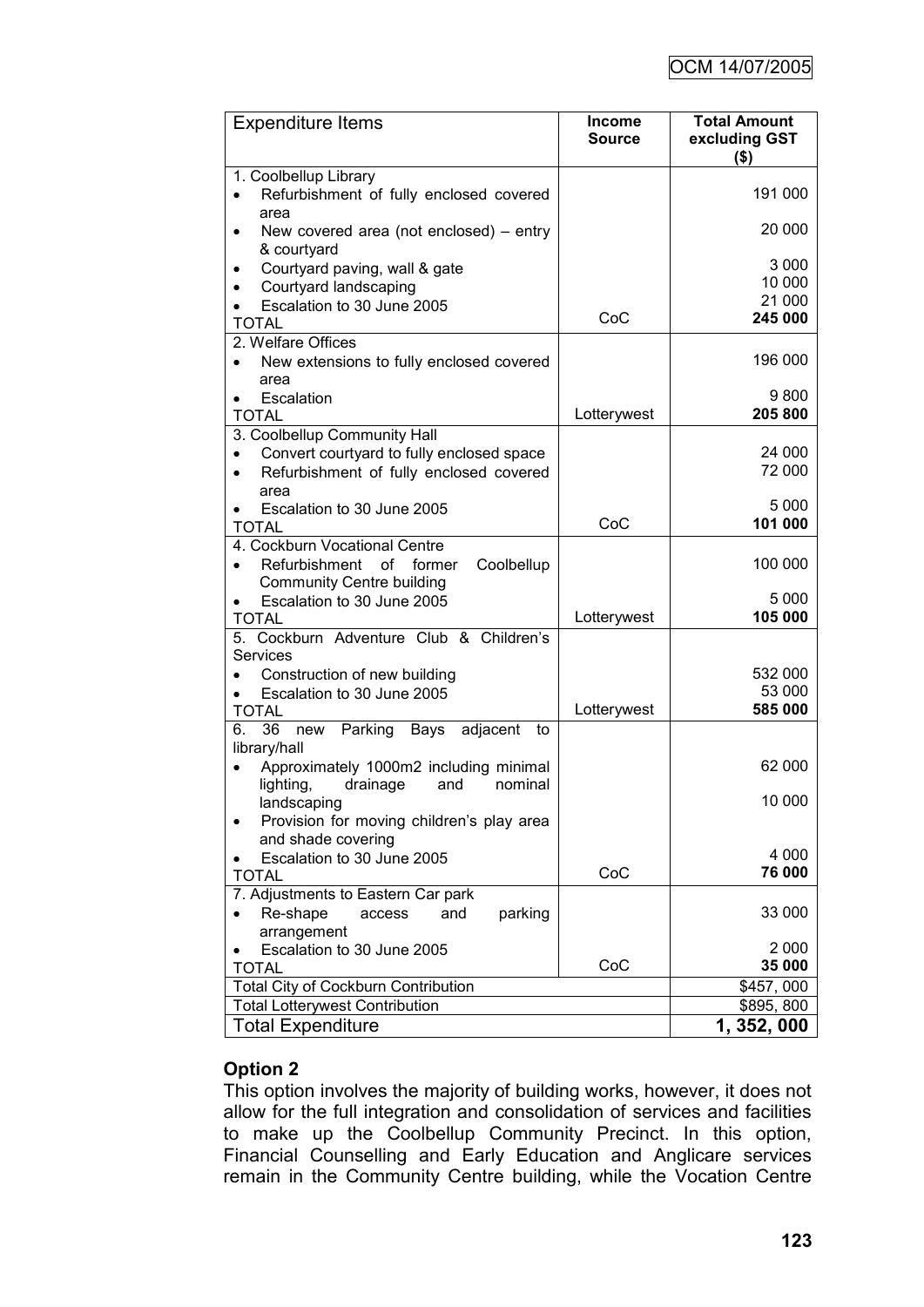remains adjacent to the library. This arrangement does not distinguish the Vocation Centre as a separate organisation, with a separate building, and limits opportunities for service consolidation and cost saving. In addition to these issues, the Community Centre building is inadequate in accommodating multiple services as there is a great deal of noise transference between offices, airconditioner is inadequate and the ceiling poor.

Building Works

- (1) Extension and refurbishment of Library;
- (2) Refurbishment of Community Centre building;
- (3) Refurbishment of Centenary Hall which includes installation of air conditioning, sound-proofing, kitchen upgrade, conversion of courtyard to fully enclosed space and refurbishment of fully enclosed covered area;
- (4) Extension of Vocational Centre building;
- (5) Construction of new building to accommodate Adventure Club and Children"s Activity Area;
- (6) Installation of 36 car parking bays
- (7) Adjustments to eastern car park;
- (8) Removal of transportable buildings (cost recuperation).

#### Limitations

This option does not allow City of Cockburn employees, services and facilities to achieve integration. This option still requires refurbishment of the current community centre building; issues to be addressed include ceiling, air conditioning and soundproofing.

| <b>Expenditure Items</b>                                   | Income<br>Source | <b>Total Amount</b><br>excluding GST<br>(\$) |
|------------------------------------------------------------|------------------|----------------------------------------------|
| 1. Coolbellup Library                                      |                  |                                              |
| Refurbishment of fully enclosed covered<br>area            |                  | 191 000                                      |
| New covered area (not enclosed)- entry<br>٠<br>& courtyard |                  | 20 000                                       |
| Courtyard paving, wall & gate<br>٠                         |                  | 3 0 0 0                                      |
| Courtyard landscaping                                      |                  | 10 000                                       |
| Escalation to 30 June 2005                                 |                  | 21 000                                       |
| TOTAL                                                      | CoC              | 245 000                                      |
| Community<br>$2_{-}$<br>Refurbishment of<br>Centre         |                  |                                              |
| building                                                   |                  |                                              |
| Refurbishment of fully enclosed covered                    |                  | 100 000                                      |
| area                                                       |                  |                                              |
| Escalation                                                 |                  | 5 0 0 0                                      |
| <b>TOTAL</b>                                               | CoC              | 105 000                                      |
| 3. Coolbellup Community Hall                               |                  |                                              |
| Convert courtyard to fully enclosed space                  |                  | 24 000                                       |
| Refurbishment of fully enclosed covered<br>٠               |                  | 72 000                                       |
| area                                                       |                  |                                              |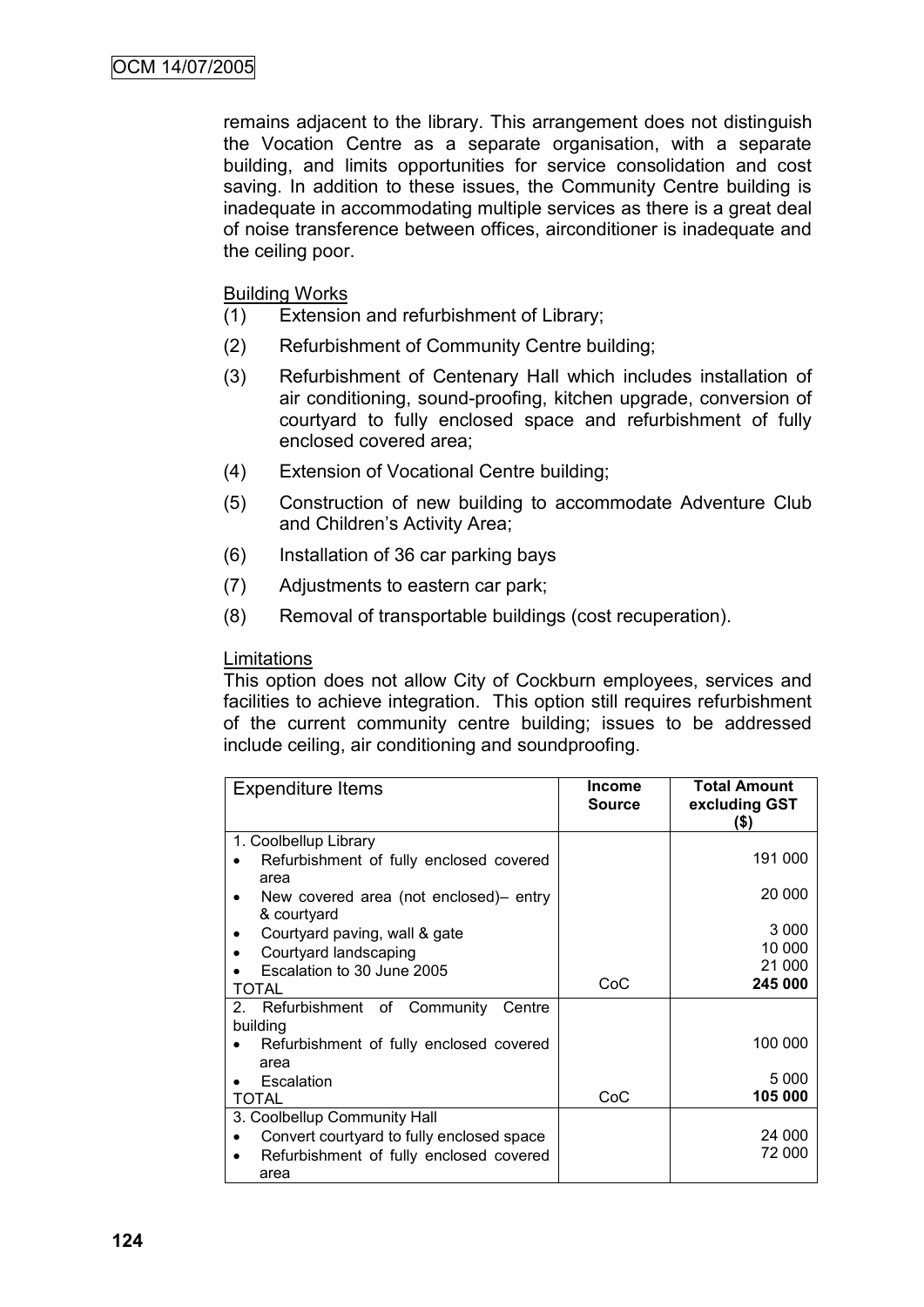| Escalation to 30 June 2005                                  |             | 5 0 0 0   |
|-------------------------------------------------------------|-------------|-----------|
| TOTAL                                                       | CoC         | 101 000   |
| 4. Cockburn Vocational Centre                               |             |           |
| $45.58$ m $^2$<br>of<br>building<br><b>Extension</b><br>(to |             | 113,950   |
| accommodate Library Services move out                       |             |           |
| of the transportable)                                       |             |           |
| Escalation to 30 June 2005                                  |             | 5 0 0 0   |
| TOTAL                                                       | CoC         | 118,950   |
| 5. Cockburn Adventure Club & Children's                     |             |           |
| Services                                                    |             |           |
| Construction of new building                                |             | 532 000   |
| Escalation to 30 June 2005                                  |             | 53 000    |
| TOTAL                                                       | Lotterywest | 585 000   |
| 36<br>new Parking Bays adjacent<br>6.<br>to                 |             |           |
| library/hall                                                |             |           |
| Approximately 1000m2 including minimal                      |             | 62 000    |
| lighting,<br>nominal<br>drainage<br>and                     |             |           |
| landscaping                                                 |             |           |
| Provision for moving children's play area<br>٠              |             | 10 000    |
| and shade covering                                          |             |           |
| Escalation to 30 June 2005                                  |             | 4 0 0 0   |
| TOTAL                                                       | CoC         | 76 000    |
| 7. Adjustments to Eastern Car park                          |             |           |
| Re-shape<br>parking<br>and<br>access                        |             | 33 000    |
| arrangement                                                 |             |           |
| Escalation to 30 June 2005                                  |             | 2 0 0 0   |
| <b>TOTAL</b>                                                | CoC         | 35 000    |
| Total City of Cockburn Contribution                         |             | \$680,950 |
| <b>Total Lotterywest Contribution:</b>                      |             | \$585,000 |
| <b>Total Expenditure</b>                                    |             | 1,265,950 |

# **Option 3**

This option involves the use of a portion of the current Vocation Centre building to serve as a library workroom, to facilitate the removal of the transportable building from the courtyard. This option addresses only urgent building works and is not a long-term solution in creating a Coolbellup Community Precinct. In this arrangement, the Vocational Centre will operate with reduced space. In addition to this, the Adventure Club and Children"s Activity areas will be provided for. Integration and economisation of resources will not be achieved. This option includes an upgrade of the hall and activity centre.

Should Council agree to take over the Vocational Centre space and extend the building, further funds will need to be provided by Council.

Building Works

- (1) Extension and refurbishment of Library;
- (2) Refurbishment of Community Centre building;
- (3) Refurbishment of Centenary Hall which includes installation of air conditioning, sound-proofing, kitchen upgrade, conversion of courtyard to fully enclosed space and refurbishment of fully enclosed covered area;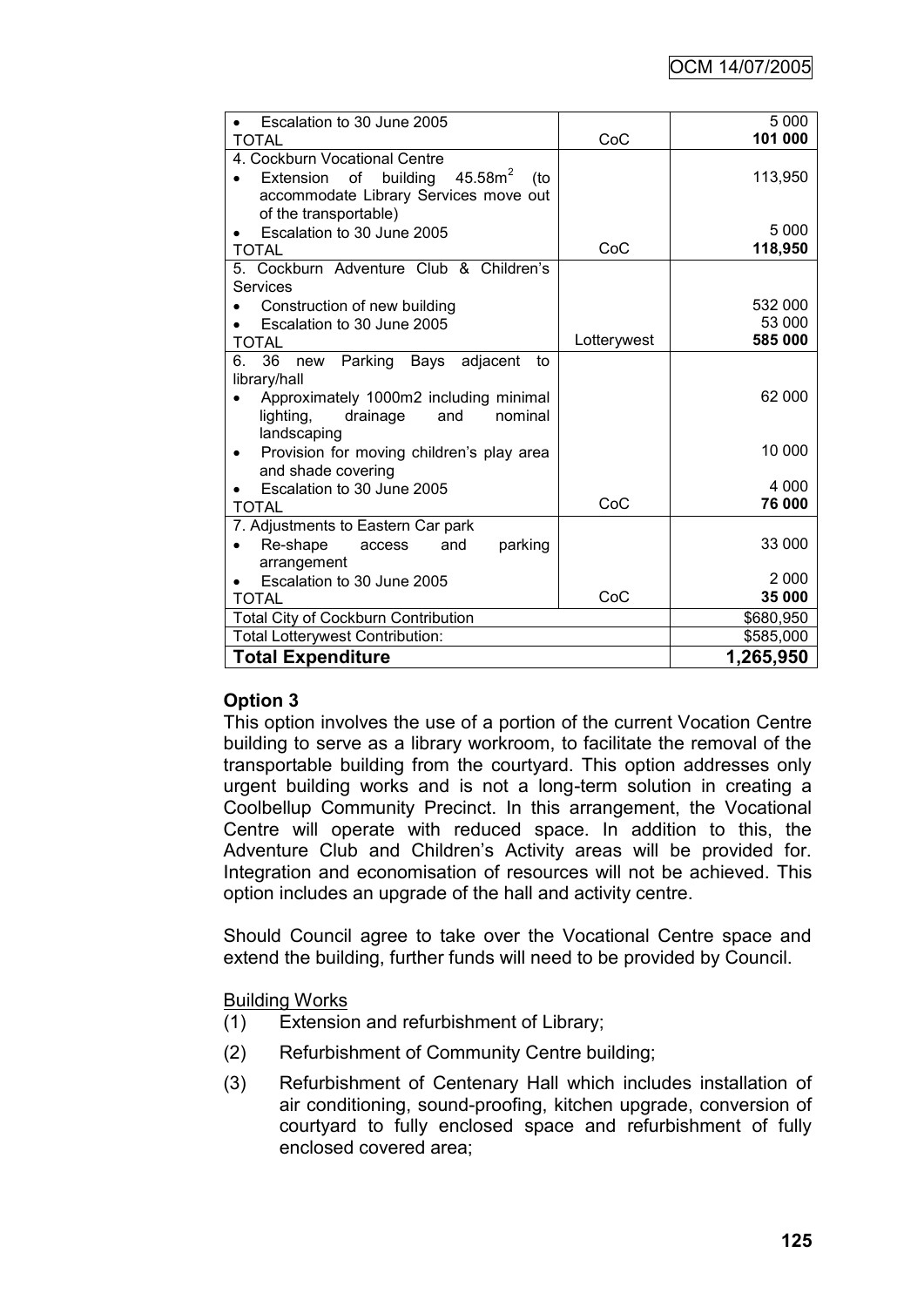- (4) Construction of new building to accommodate Adventure Club and Children's Activity Area;
- (5) Installation of 36 car parking bays
- (6) Adjustments to eastern car park; and
- (7) Removal of transportable buildings (cost recuperation).

#### Limitations

There are a number of limitations associated with this option, including:

- Only the most urgent building works are being addressed
- City of Cockburn employees, services and facilities will not achieve integration, synchronisation and economisation.
- Vocational Centre will operate with reduced space.

### **Option 4**

This Option involves the immediate removal of the transportable buildings and the redevelopment of the Centenary Hall and the Community Centre building.

This option is based on the proposition that Council is unsuccessful in obtaining Lotterywest funding. This option does not address the urgent space needs of the Library and other community services and is not a long-term solution in creating a Coolbellup Community Precinct. In this arrangement, the Vocational Centre operate with reduced space. The Library would be required to utilise a portion of the current Vocation Centre building to serve as a library workroom, to facilitate the removal of the transportable building from the courtyard. In addition to this, the Adventure Club and Children"s Activities areas will not be provided for.

No external funding will be available for this option.

#### Building Works

- (1) Refurbishment of Centenary Hall which includes installation of air conditioning, sound-proofing, kitchen upgrade, conversion of courtyard to fully enclosed space and refurbishment of fully enclosed covered area;
- (2) Refurbishment of Community Centre building;
- (3) Adjustments to eastern car park; and
- (4) Removal of transportable buildings (cost recuperation).

#### Limitations

There are a number of limitations associated with this option, including:

- Only the Centenary Hall and Community Centres basic refurbishment needs are being addressed
- City of Cockburn employees, services and facilities will not achieve integration, synchronisation and economisation.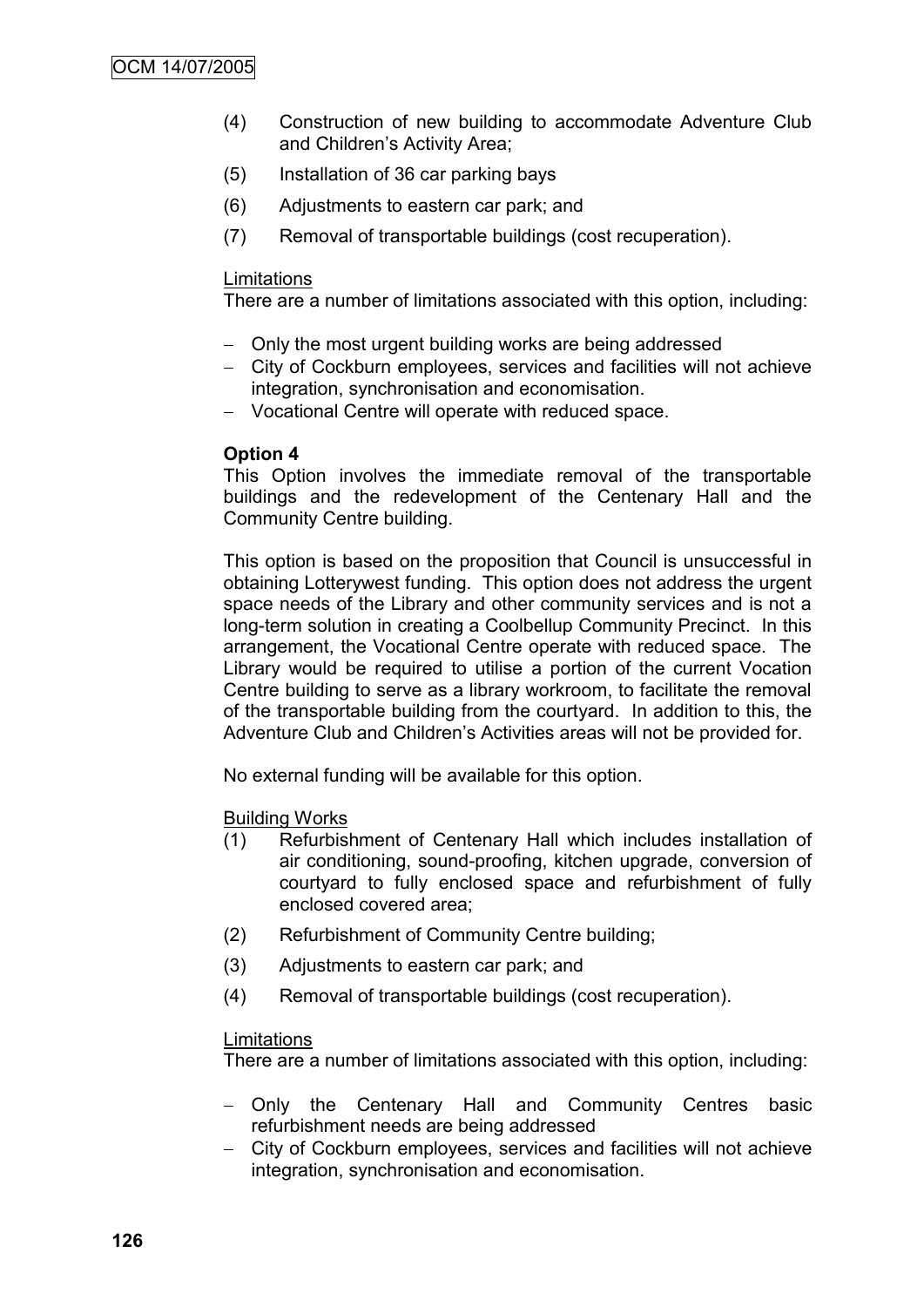- The Vocational Centre is operating with reduced space.
- Requirements of Adventure Club and Children's Services are not met.

| <b>Expenditure Items</b>                               | Income<br><b>Source</b> | <b>Total Amount</b><br>excluding GST<br>(\$) |
|--------------------------------------------------------|-------------------------|----------------------------------------------|
| 1. Coolbellup Community Hall                           |                         |                                              |
| Convert courtyard to fully enclosed space              |                         | 24 000                                       |
| Refurbishment of fully enclosed covered<br>area        |                         | 72 000                                       |
| Escalation to 30 June 2005                             |                         | 5 0 0 0                                      |
| TOTAL                                                  | CoC                     | 101 000                                      |
| Refurbishment of Community<br>2 <sub>1</sub><br>Centre |                         |                                              |
| building                                               |                         |                                              |
| Refurbishment of fully enclosed covered                |                         | 100 000                                      |
| area                                                   |                         |                                              |
| Escalation to 30 June 2005                             |                         | 5 0 0 0                                      |
| TOTAL                                                  | CoC                     | 105 000                                      |
| 3. Adjustments to Eastern Car park                     |                         |                                              |
| parking<br>Re-shape<br>and<br>access                   |                         | 33 000                                       |
| arrangement                                            |                         |                                              |
| Escalation to 30 June 2005                             |                         | 2 0 0 0                                      |
| TOTAL                                                  | CoC                     | 35 000                                       |
| <b>Total City of Cockburn contribution</b>             |                         | \$241,000                                    |
| <b>Total Expenditure</b>                               |                         | 241,000                                      |

#### **Conclusion**

The options presented above are based on the assumption that all current services will remain within the precinct. The Chief Executive Officer has proposed that the Corporate Strategic Planning Process review the allocation of Council facilities and services across the City and how these services can be distributed to meet future needs. The Chief Executive Officer recommends that this matter be deferred until after the Corporate Strategic Planning Process.

Should Council"s decision be to proceed with the development it is recommended the preferred option be selected for further costing detail and for a submission to be presented to alternative funding bodies. The outcome of these submissions can then be brought back to Council for its final decision.

#### **Strategic Plan/Policy Implications**

"Facilitating a range of services responsive to the community"s needs"

"Maintaining and providing roads, parks and community buildings to acceptable standards"

#### **Budget/Financial Implications**

Council originally placed \$700,000 on its Principle Activity Plan for the Len Packham Reserve facilities and the adjoining community facilities.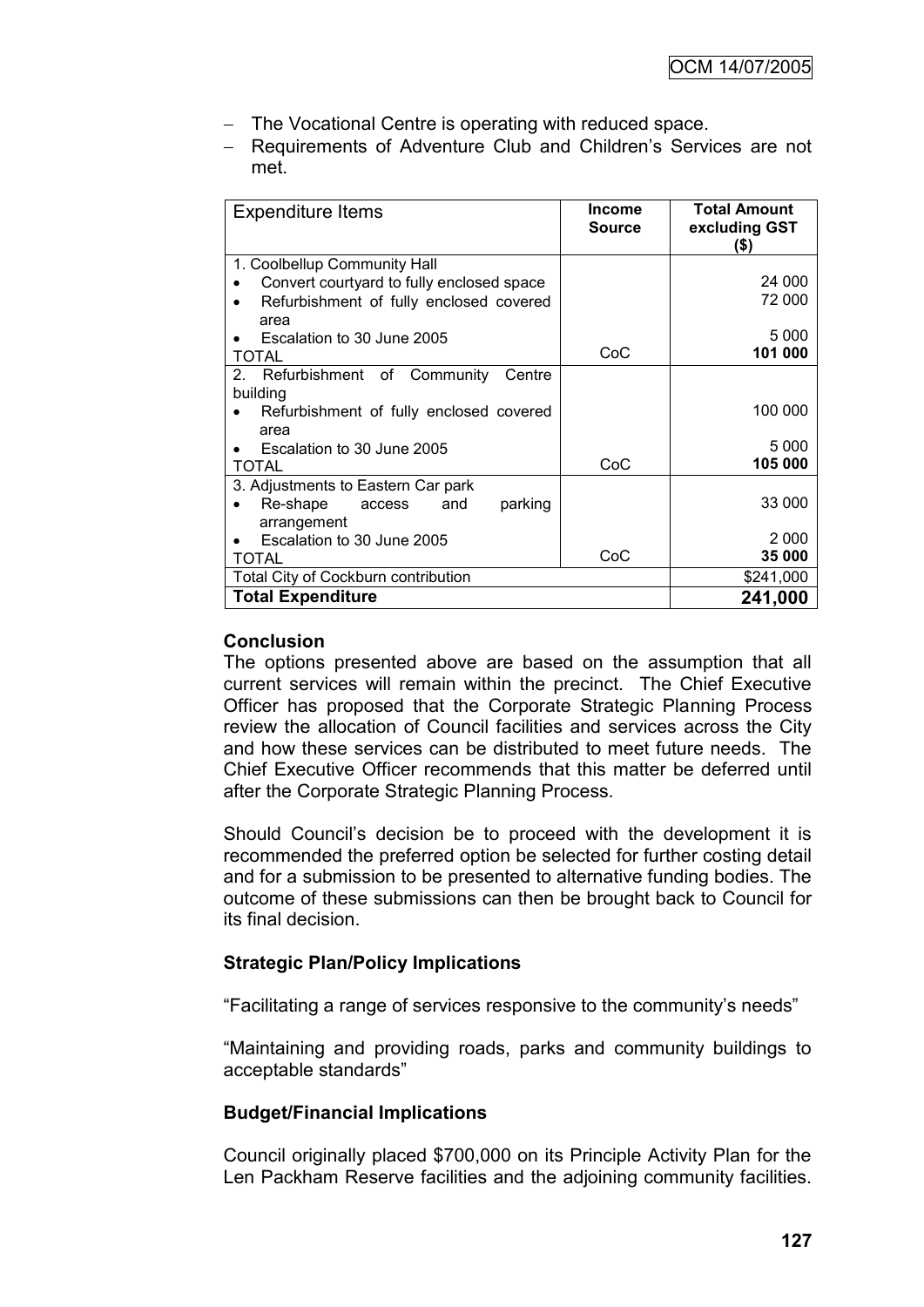\$350,000 has been allocated for the club and change-rooms, leaving a balance of \$350,000 for the refurbishment and redevelopment of the community facilities. To achieve the Coolbellup Community Precinct using, Option 1, Council would need to provide a further \$170,000. This project is heavily dependent on external funding from the Lotterywest and cannot go ahead in full without these funds.

Contributions from each funding body include:

| <b>Total City of Cockburn Contribution:</b> | \$457,000   |
|---------------------------------------------|-------------|
| <b>Total Lotterywest Contribution:</b>      | \$895,800   |
| <b>Total Expenditure</b>                    | \$1,352,800 |

Due to the current state of affairs of the building industry, escalation costs are running at approximately 12-15% per annum. Time delays in the redevelopment of the Coolbellup Community Precinct beyond 30 June 2006 will therefore add to the ongoing total cost of this project.

#### **Legal Implications**

N/A

### **Community Consultation**

Extensive community consultation has been undertaken to ascertain the needs of current users and the future needs of the community, as tabled below. Option 1 appears to be the favoured option and one supported by officers in order to provide consolidated Council services.

| <b>Meeting Date</b>                 | <b>Aim of Meeting</b>                                                                                                     | <b>Participants</b>                                                                                                                                                                                                         |
|-------------------------------------|---------------------------------------------------------------------------------------------------------------------------|-----------------------------------------------------------------------------------------------------------------------------------------------------------------------------------------------------------------------------|
| $13th$ December<br>2004             | of<br>Discussion<br>concept<br>and<br>plans with<br>current<br>potential<br>of<br>users<br>facility<br>recreational<br>in | Representatives from the Coolbellup<br>Tennis Club, Phoenix Soccer Club,<br>Coolbellup Soccer Club, United<br>Cultural Association and Burdiya                                                                              |
|                                     | Coolbellup.                                                                                                               | Aboriginal Corporation were invited.                                                                                                                                                                                        |
| 20 <sup>th</sup><br>January<br>2005 | of<br>Discussion<br>concept<br>with<br>staff<br>οf<br>plans<br>Coolbellup<br>community<br>centre.                         | Representatives from Coolbellup<br>Cockburn<br>Financial<br>Library,<br>Counselling<br>and<br>Advocacy,<br>Cockburn Family Support, Early<br>Education Program and Cockburn<br>Vocational Centre were invited.              |
| $25^{\text{th}}$<br>January<br>2005 | of<br>building<br>Discussion<br>with<br>staff  <br>requirements<br>members of Coolbellup<br>community centre.             | Adventure Club - Gavin Bunning &<br>Frank Wood<br>Out of School<br>Care<br><b>Beth</b><br>Townsend                                                                                                                          |
| 31 <sup>st</sup><br>January<br>2005 | of<br>Discussion<br>concept<br>with<br>plans<br>users<br>of<br>Hall<br>Centenary<br>in<br>Coolbellup.                     | Representatives from<br>Creative<br>Corners Writers Group, Coolbellup<br>Leisure Club, Co-Assist, Coolbellup<br>Group, Adventure<br>Club,<br>Craft<br>Coolbellup Community Association,<br>Have<br>Chat Lounge, Apache<br>a |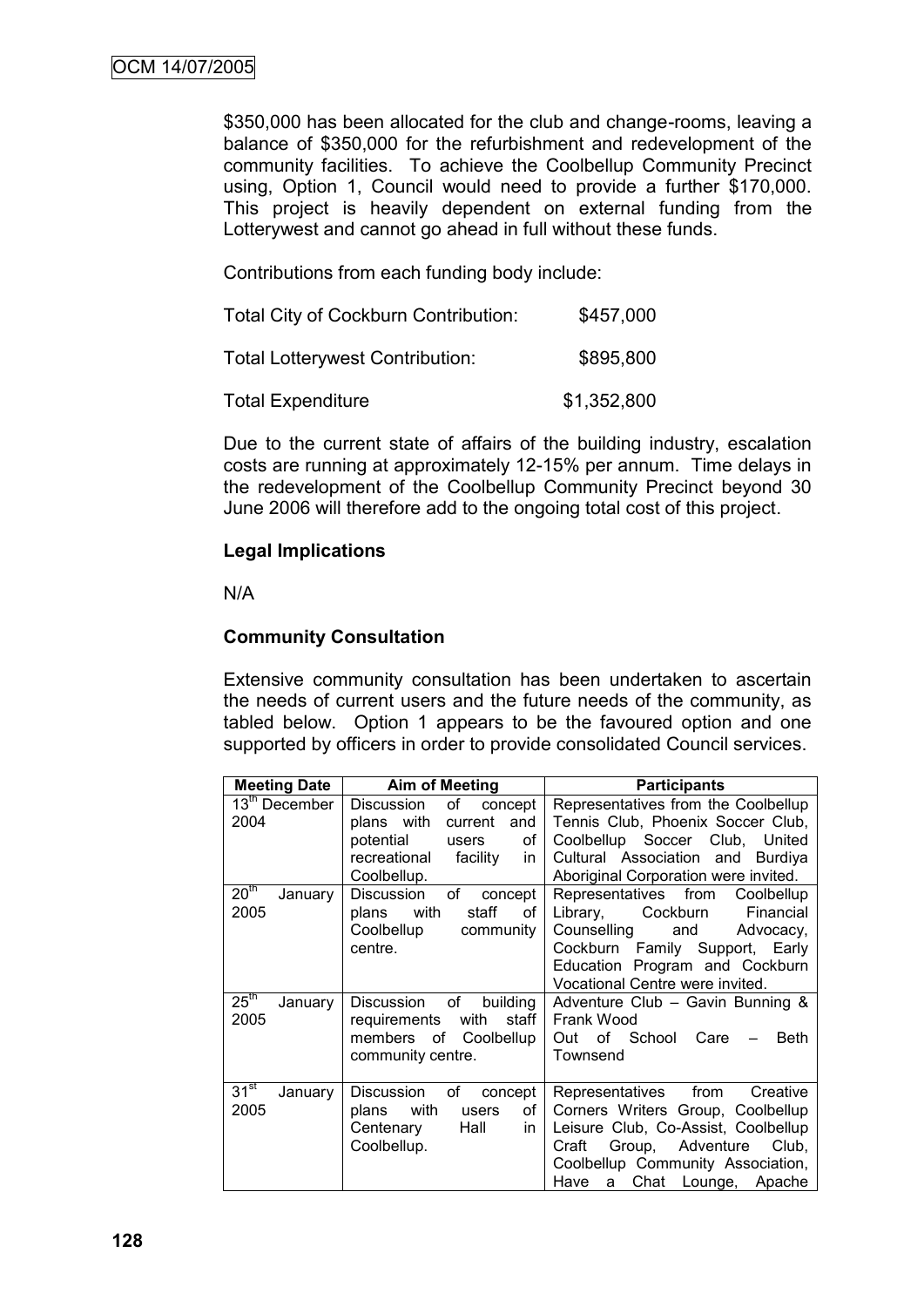| <b>Meeting Date</b>                                                                        | <b>Aim of Meeting</b>                                                                                     | <b>Participants</b>                                                                                                                                                                                                                                                                                                                                                                                                                                                                       |
|--------------------------------------------------------------------------------------------|-----------------------------------------------------------------------------------------------------------|-------------------------------------------------------------------------------------------------------------------------------------------------------------------------------------------------------------------------------------------------------------------------------------------------------------------------------------------------------------------------------------------------------------------------------------------------------------------------------------------|
|                                                                                            |                                                                                                           | Rebels Boot scooting, Adult Migrant<br>Education Service, Freespirits Boot<br>scooting, Tae Kwon Do, Applecross<br>Serbian<br>Callisthenics,<br>Groups<br>Krajina, GKR Karate and Community<br>Physiotherapy were invited.                                                                                                                                                                                                                                                                |
| $28^{\text{th}}$<br>February<br>2005                                                       | Discussion of recreational<br>facility concept plans with<br>Phoenix Knights Soccer<br>Club.              | Angelo<br>Amato<br>(Phoenix<br>Knights<br>Soccer<br>Club), Richard<br>Rakatau<br>(United Cultural Association) and<br>Dean Wynne (Burdiya Aboriginal<br>Corporation) were invited.                                                                                                                                                                                                                                                                                                        |
| 9 <sup>th</sup><br>March<br>2005                                                           | Discussion of recreational<br>facility concept plans with<br>Coolbellup Tennis Club.                      | Five members of the Coolbellup<br>Tennis Club, including the President,<br>were invited.                                                                                                                                                                                                                                                                                                                                                                                                  |
| $15^{\text{th}}$<br>March<br>2005                                                          | telephone<br>Postal<br>and<br>correspondence of revised<br>concept plans.                                 | Four members of the Coolbellup<br>Tennis Club were involved in this<br>correspondence.                                                                                                                                                                                                                                                                                                                                                                                                    |
| 16 <sup>th</sup><br>March<br>2005                                                          | Postal correspondence of<br>revised concept plans and<br>update of progress.                              | from<br>Creative<br>Representatives<br>Corners Writers Group, Coolbellup<br>Leisure Club, Co-Assist, Coolbellup<br>Craft<br>Group,<br>Adventure<br>Club,<br>Coolbellup Community Association,<br>Have<br>Chat<br>Lounge,<br>Apache<br>a<br>Rebels Boot scooting, Adult Migrant<br>Education Service, Freespirits Boot<br>scooting, Tae Kwon Do, Applecross<br>Callisthenics,<br>Serbian<br>Groups<br>Krajina, GKR Karate and Community<br>Physiotherapy were involved in this<br>process. |
| 20 <sup>th</sup><br>Friday<br>May<br>to<br>6 <sup>th</sup><br>Saturday<br><b>June 2005</b> | Plans posted in Coolbellup<br>Community Library<br>for<br>wider<br>community<br>consultation and feedback | Five Comments were received.<br>3<br>Supporting<br>Option<br>1,<br>none<br>supporting Option 2. Two did not<br>suggest support for either option.                                                                                                                                                                                                                                                                                                                                         |
| $13^{\text{th}}$<br>Monday<br><b>June 2005</b>                                             | Coolbellup<br>Community<br>Association feedback                                                           | The Association supported Option 1.                                                                                                                                                                                                                                                                                                                                                                                                                                                       |

The Coolbellup Community Association met on Monday 13th June 2005 and discussed the proposal for redeveloping the Coolbellup Community Precinct (Option 1 in the Report). This written submission addressed a number of areas of concern and proposed several solutions.

- The location of the entrance in reviewing the plans Council Administration has agreed to slightly alter the plans to create a half wall along the Cordelia Avenue side of the building. This ensures that children will be prevented from accessing Cordelia Avenue and there is a safe line of passage from the car park to the entrance. This will also provide an opportunity for planter boxes and seating.
- The separation of the Library and social services Administration believes both Options provide an adequate separation of Library and social services.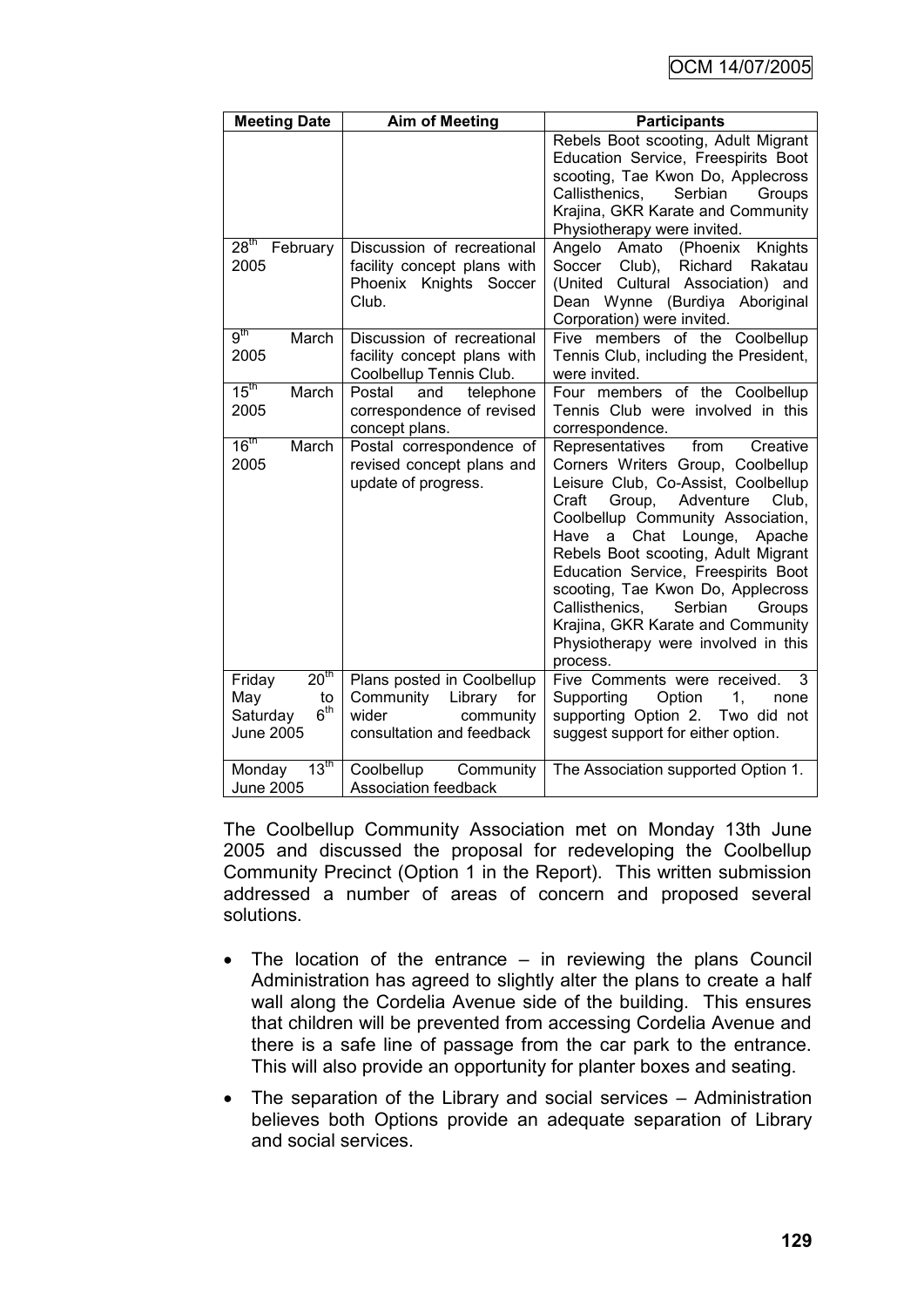- The potential extension of the Library due to the size of the population in and around Coolbellup, which is used to calculate potential Library membership numbers and impending demand, it is not envisioned that the Library will be expanded in the future.
- Provision of Child Health Community Nurse the Child Health Nurses do not currently utilise the facility currently located on site and do predominantly home visits. The removal of the old Child Health clinic will not remove this service from the community as the North West corner of the City is serviced by the Spearwood clinic. The Health Department advised that there are no plans or resources available to establish a Child Health Clinic in Coolbellup. The Library is currently using the Child Health Clinic for storage. There is however an empty Child Health Clinic at Redmond Road Hamilton Hill that is available for their storage use.
- Car parking and removal of the existing playground though there is a slight reduction in car parking, Administration believes the parking is better located and planned and is better positioned in respect to the hub of the new school, sports club rooms and recreation facilities and the community facilities themselves. Though the plans do show the removal of the existing playground, it will in fact be moved closer to the current Community Centre. This may not have been clearly outlined in the plans.
- Traffic calming and lighting appropriate traffic calming and street treatments can be developed in negotiation with Mirvac Fini along Cordelia Avenue to slow traffic and increase the safety for pedestrians utilising the Coolbellup Community Precinct. The Association has acknowledged the need for more lighting and Administration will endeavour through crime prevention through Environmental Design principles to accommodate this request.

There has also been extensive community consultation in relation to the new school through the Education Department's planning processes, the "Enquiry-by-Design" workshop process and Amendment No. 10 to Town Planning Scheme No. 3.

# **Attachment(s)**

Concept Plans

#### **Advice to Proponent(s)/Applicant**

Those who lodged a submission on the proposal have been advised that this matter is to be considered at the July 2005 Council Meeting.

#### **Implications of Section 3.18(3) Local Government Act, 1995**

Nil.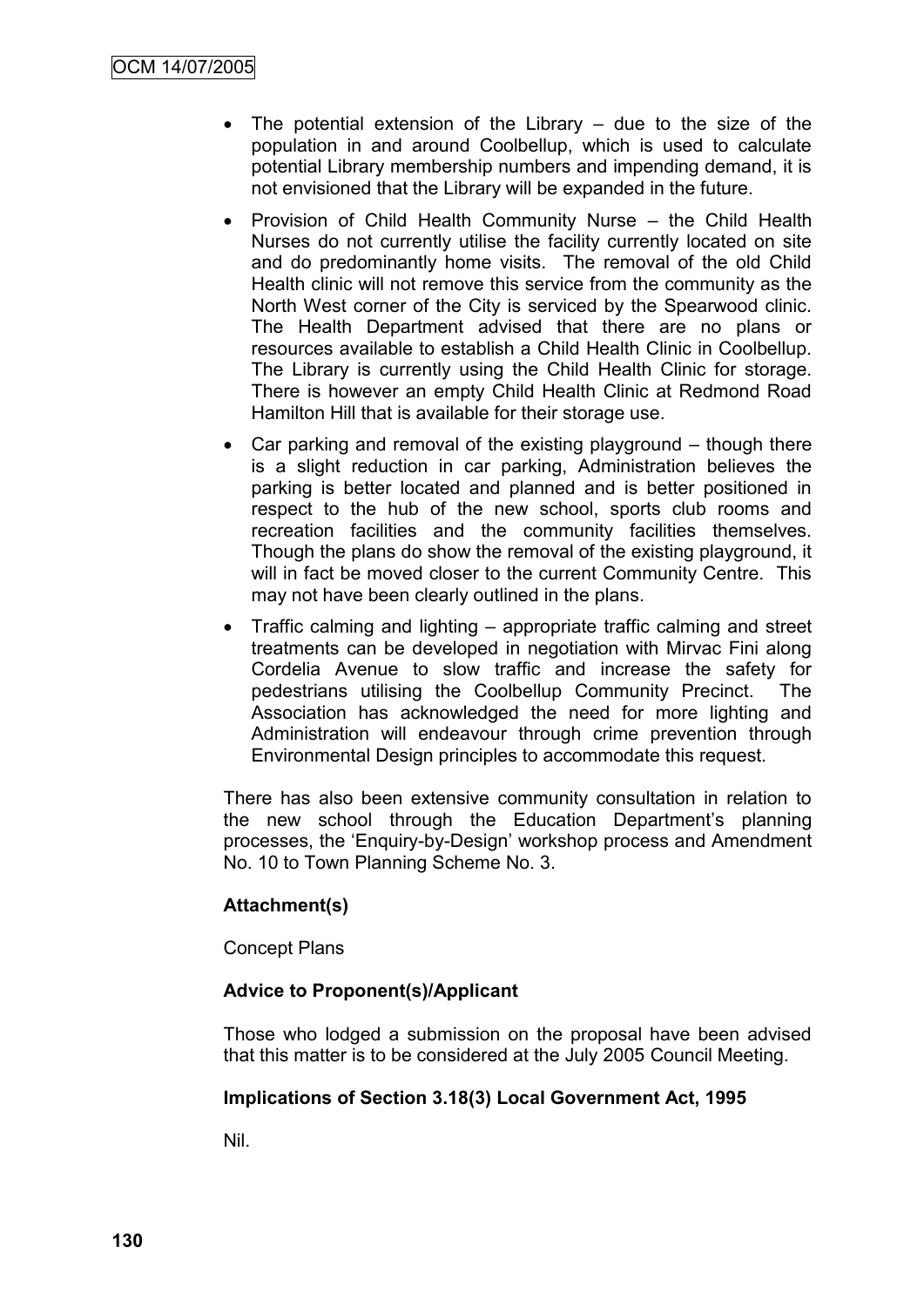#### **18. EXECUTIVE DIVISION ISSUES**

Nil

# **19. MOTIONS OF WHICH PREVIOUS NOTICE HAS BEEN GIVEN**

Nil

- **20. NOTICES OF MOTION GIVEN AT THE MEETING FOR CONSIDERATION AT NEXT MEETING**
- **21. NEW BUSINESS OF AN URGENT NATURE INTRODUCED BY COUNCILLORS OR OFFICERS**

# **22. MATTERS TO BE NOTED FOR INVESTIGATION, WITHOUT DEBATE**

# **23. CONFIDENTIAL BUSINESS**

### **24. (OCM 14/07/2005) - RESOLUTION OF COMPLIANCE (SECTION 3.18(3), LOCAL GOVERNMENT ACT 1995)**

#### **RECOMMENDATION**

That Council is satisfied that resolutions carried at this Meeting and applicable to items concerning Council provided services and facilities, are:-

- (1) integrated and co-ordinated, so far as practicable, with any provided by the Commonwealth, the State or any public body;
- (2) not duplicated, to an extent Council considers inappropriate, services or facilities as provided by the Commonwealth, the State or any other body or person, whether public or private; and
- (3) managed efficiently and effectively.

# **COUNCIL DECISION**